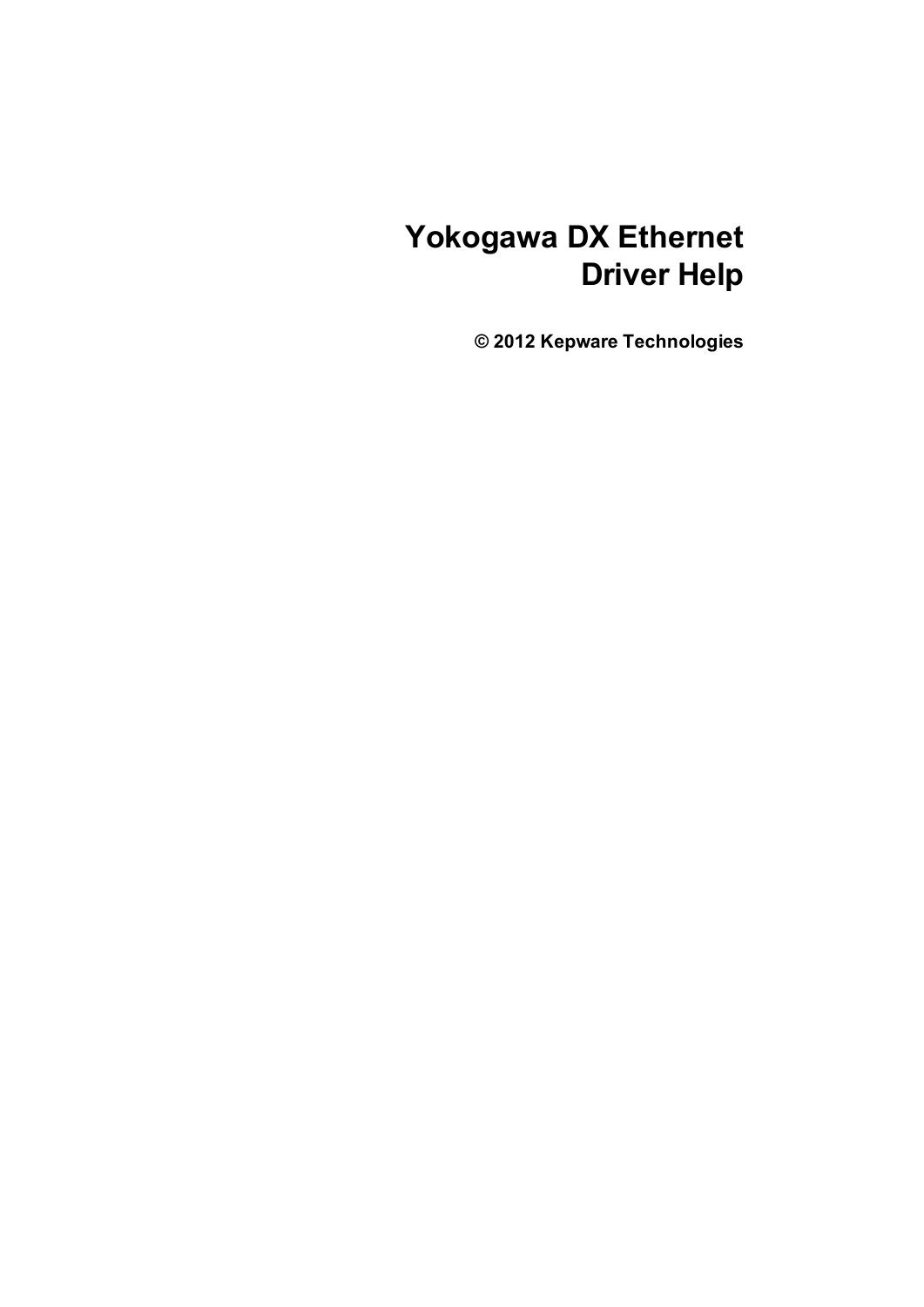# <span id="page-1-0"></span>**Table of Contents**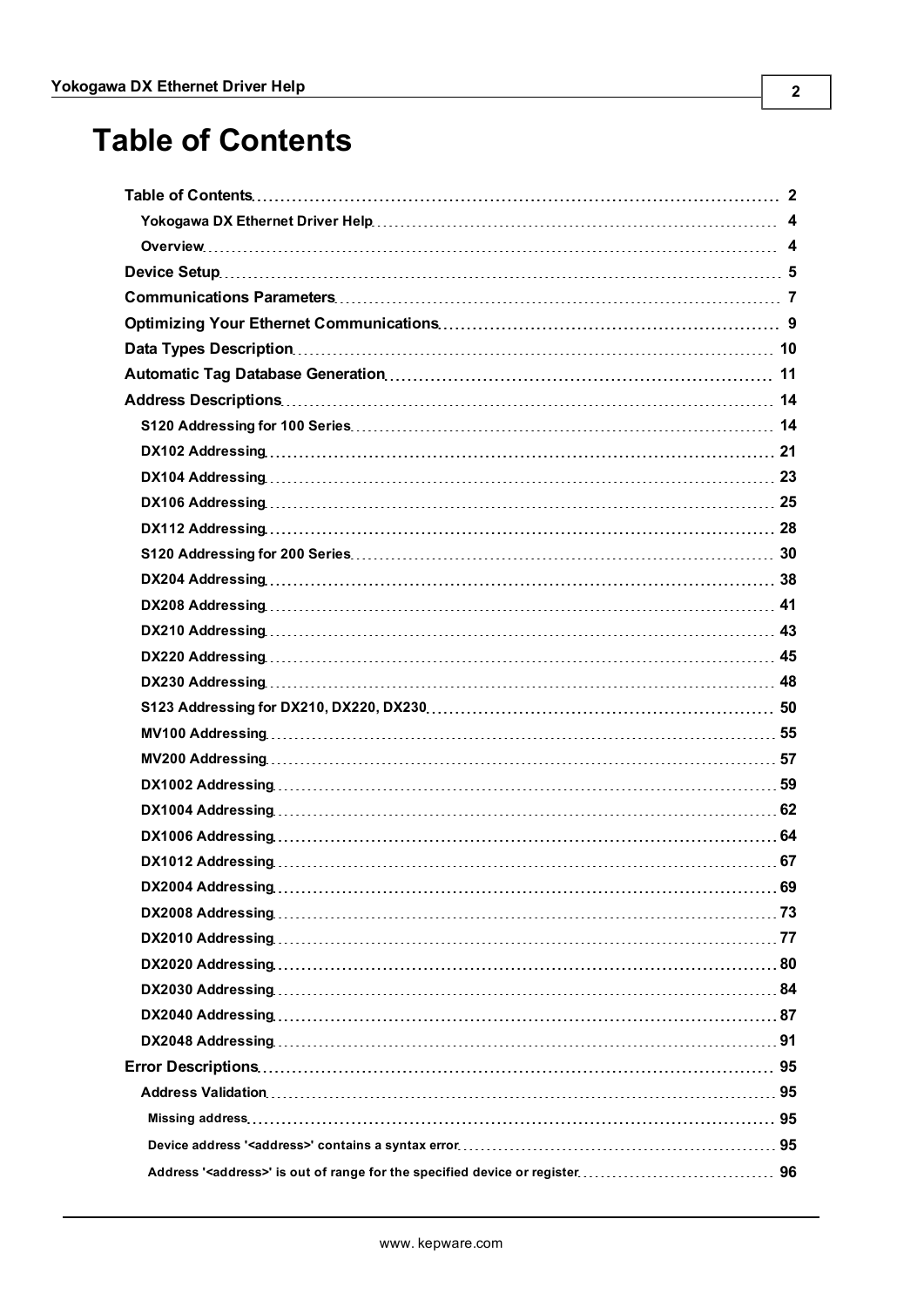| Detected unsupported model series ' <model series="">' on device '<device name="">'. Using configured </device></model>      |  |
|------------------------------------------------------------------------------------------------------------------------------|--|
|                                                                                                                              |  |
| Model series ' <model series="">' read from device '<device name="">' does not match the series of the con-</device></model> |  |
|                                                                                                                              |  |
|                                                                                                                              |  |
|                                                                                                                              |  |
|                                                                                                                              |  |
|                                                                                                                              |  |
| Winsock V1.1 or higher must be installed to use the Yokogawa DX Ethernet device driver 98                                    |  |
|                                                                                                                              |  |
| Unable to generate a tag database for device ' <device name="">'. Reason: Device '<device name="">' login</device></device>  |  |
| Unable to generate a tag database for device ' <device name="">'. Reason: Device '<device name="">' login </device></device> |  |
| Unable to generate a tag database for device ' <device name="">'. Reason: Device '<device name="">' login</device></device>  |  |
| Unable to generate a tag database for device ' <device name="">'. Reason: Device '<device name="">'</device></device>        |  |
|                                                                                                                              |  |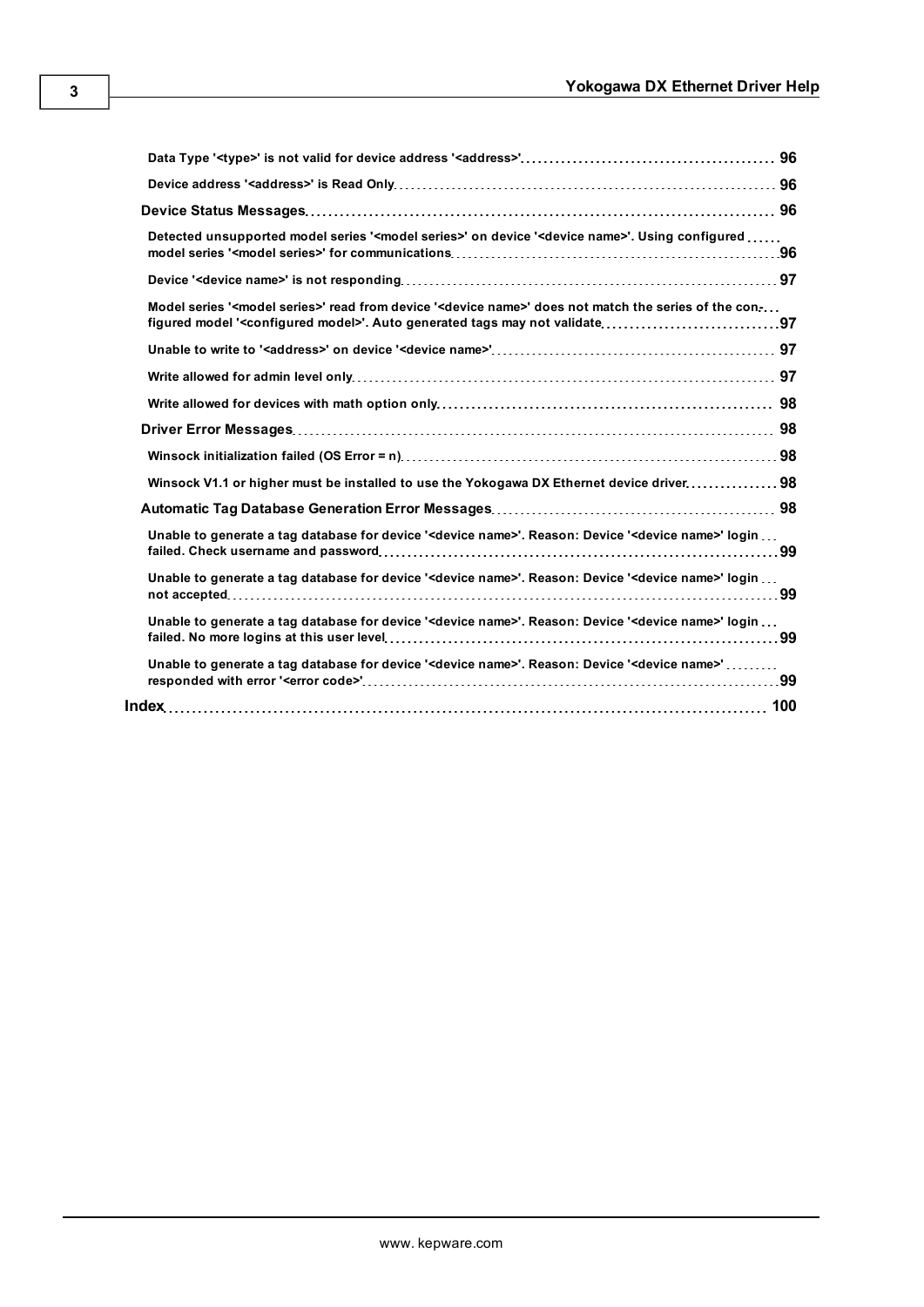## <span id="page-3-0"></span>**Yokogawa DX Ethernet Driver Help**

Help version 1.036

## **CONTENTS**

**[Overview](#page-3-1)** What is the Yokogawa DX Ethernet Driver?

**[Device](#page-4-0) [Setup](#page-4-0)** How do I configure a device for use with this driver?

**[Optimizing](#page-8-0) [Your](#page-8-0) [Ethernet](#page-8-0) [Communications](#page-8-0)** How do I get the best performance from the Yokogawa DX Ethernet Driver?

**[Data](#page-9-0) [Types](#page-9-0) [Description](#page-9-0)** What data types does this driver support?

#### **[Address](#page-13-0) [Descriptions](#page-13-0)**

How do I address a data location on a Yokogawa DX device?

## **[Automatic](#page-10-0) [Tag](#page-10-0) [Database](#page-10-0) [Generation](#page-10-0)**

How can I easily configure tags for the Yokogawa DX Ethernet Driver?

## **[Error](#page-94-0) [Descriptions](#page-94-0)**

<span id="page-3-1"></span>What error messages does the Yokogawa DX Ethernet Driver produce?

## **Overview**

The Yokogawa DX Ethernet Driver provides an easy and reliable way to connect Yokogawa DX Ethernet devices to OPC Client applications, including HMI, SCADA, Historian, MES, ERP and countless custom applications. It is intended for use with Yokogawa Data Acquisition and Data Recorder devices that support Ethernet TCP communications.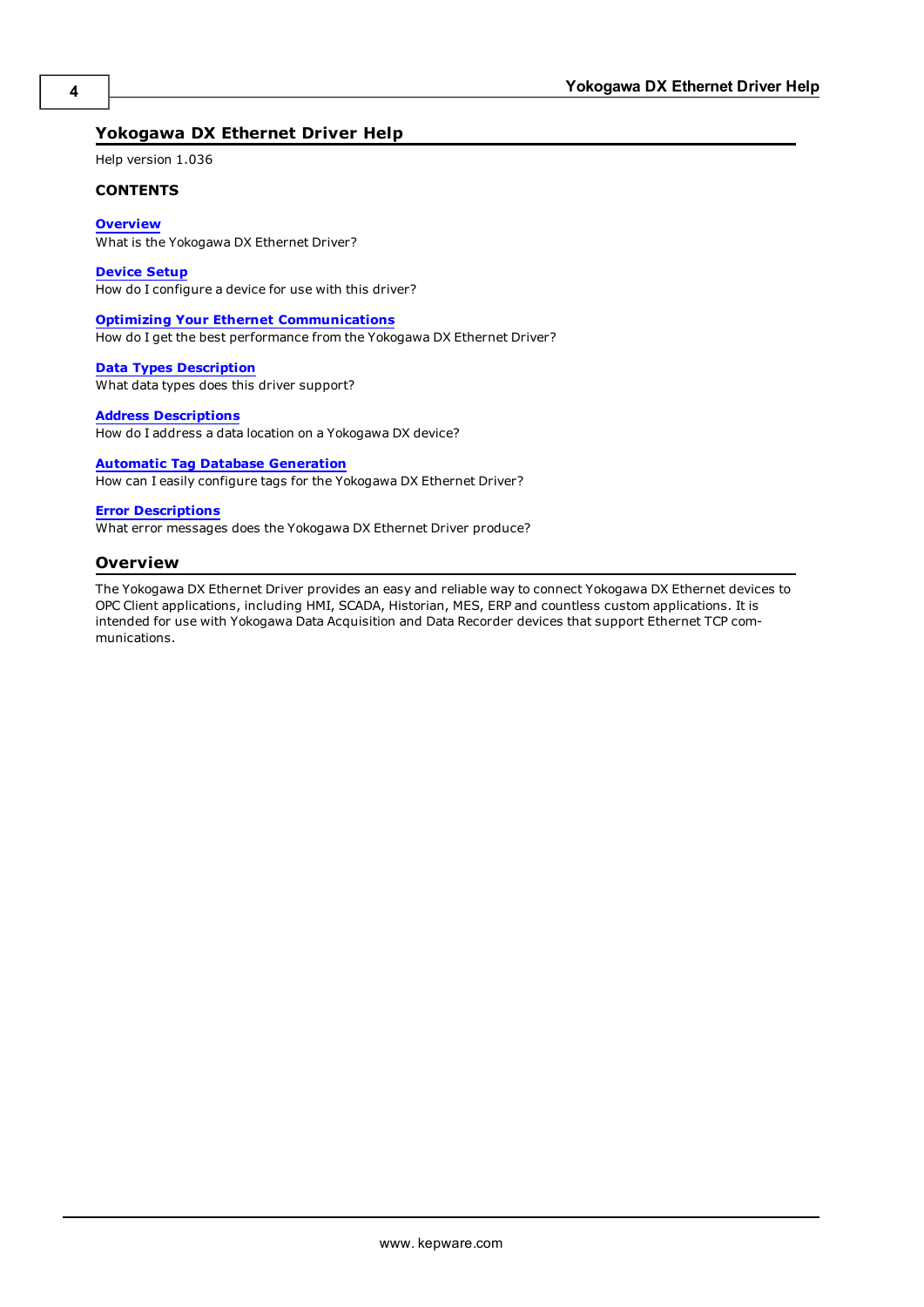## <span id="page-4-0"></span>**Device Setup**

## **Supported Yokogawa Devices**

DX102 DX104, DX204 DX106 DX112 DX208 DX210 DX220 DX230 MV100, MV200

## **DX Advanced Models**

DX1002 DX1004, DX2004 DX1006 DX1012 DX2008 DX2010 DX2020 DX2030 DX2040 DX2048

## **Maximum Number of Channels and Devices**

The maximum number of channels supported by this driver is 100. The maximum number of devices supported per channel is 1024.

## **Connection Timeout**

This parameter specifies the time that the driver will wait for a connection to be made with a device. Depending on network load, the connect time may vary with each connection attempt. The valid range is 1 to 30 seconds. The default setting is 3 seconds.

## **Request Timeout**

This parameter specifies the amount of time that the driver will wait for a response from the device before giving up and going on to the next request. Long timeouts will only affect performance if a device is not responding. The valid range is 100 to 30000 milliseconds. The default setting is 1000 milliseconds.

## **Retry Attempts**

This parameter specifies the number of times that the driver will retry a message before giving up and going on to the next message. The valid range is 1 to 10. The default setting is 3.

## **Device ID**

Yokogawa devices are networked using standard IP addressing. In general, the Device ID has the following format: *YYY.YYY.YYY.YYY*, where *YYY* designates the device's IP address. Each *YYY* byte should be in the range of 0 to 255.

## **Device Settings**

The DX unit should be configured with the **Keep Alive** function enabled. This allows the DX unit to drop the connection if no responses are received to periodic test packets at the TCP level. The Keep Alive setting is configured on the Communication (Control –Login Time out-) screen in Setup Mode.

**Note:** For more information, refer to the Yokogawa DX instruction manual.

## **Cable Diagrams**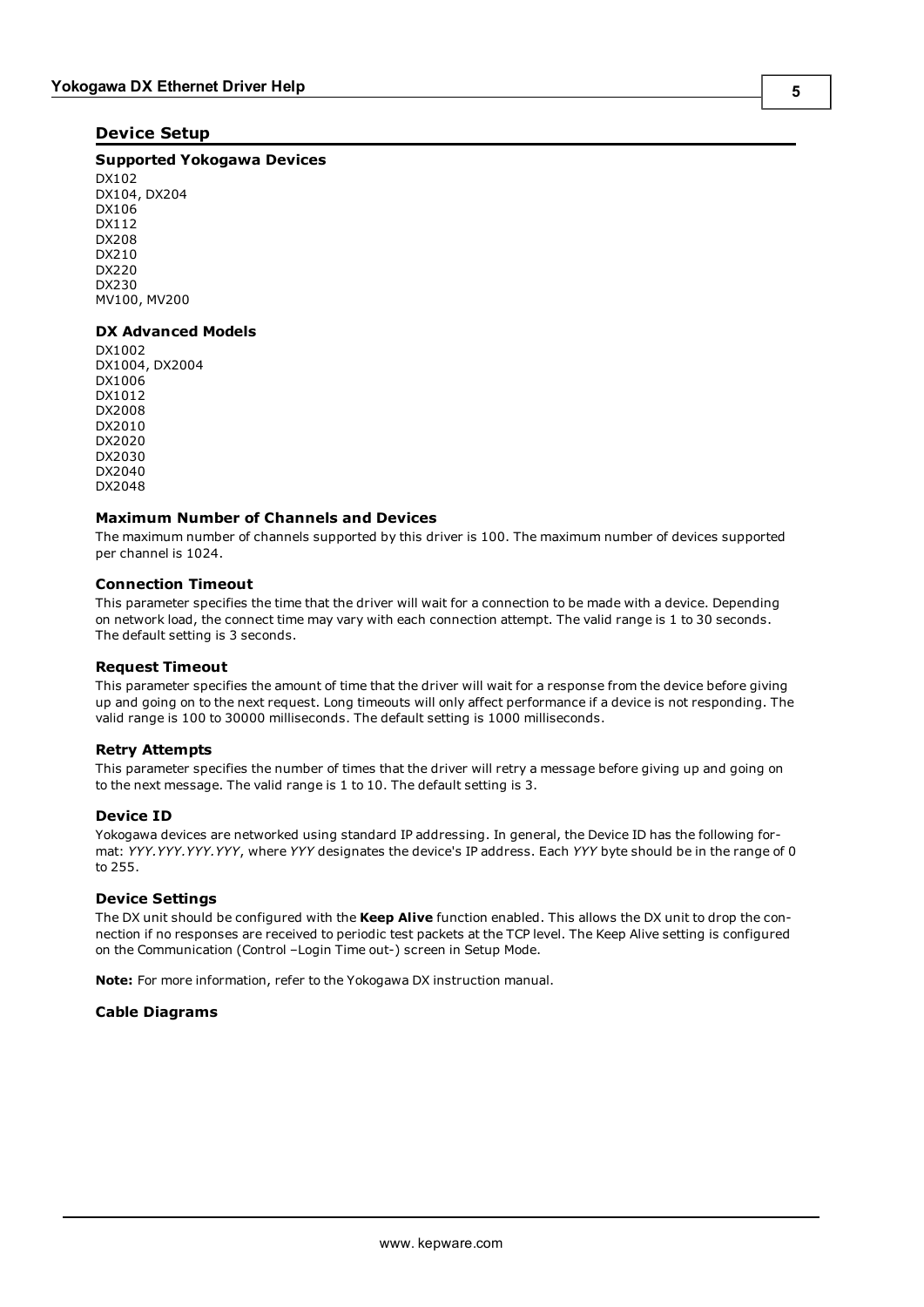

Patch Cable (Straight Through)

**RJ45** 

7BRN/WHT

 $8$  $BRN$ 

**RJ45** 

BRN/WHT 7

 $BRN|8$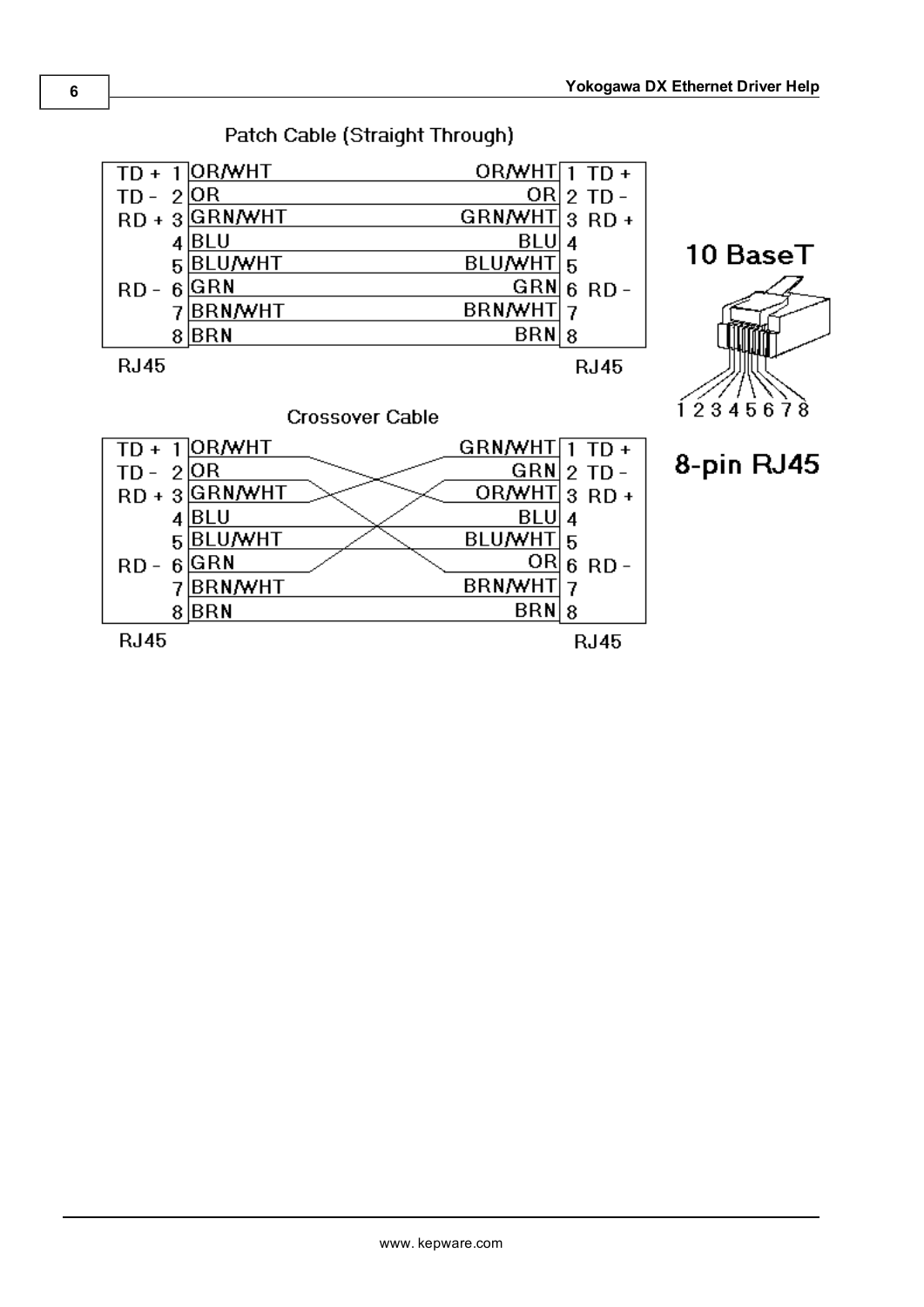## <span id="page-6-0"></span>**Communications Parameters**

| New Device - Communications Parameters |                                                                                                                                                                                                                                                                                         | $\overline{\mathbf{z}}$                                                                                                                                     |
|----------------------------------------|-----------------------------------------------------------------------------------------------------------------------------------------------------------------------------------------------------------------------------------------------------------------------------------------|-------------------------------------------------------------------------------------------------------------------------------------------------------------|
| .0                                     | General<br>Ethemet<br>Port:<br>Data Handling: None<br>$\blacktriangledown$<br>Polling Interval: 1000<br>÷<br>Start math when start $\square$<br>Tagnames<br>Physical Channel Number<br>Generate tag database using:<br>Login<br>/AS1 Security Option  <br>admin<br>Usemame:<br>User ID: | <b>Time Settings</b><br>Date & Time:<br>Device Time<br>MM/DD/YY<br>Date Format:<br>Set clock when start $\square$<br>Password:<br>User Function:<br>monitor |
|                                        | Next<br>< <u>B</u> ack                                                                                                                                                                                                                                                                  | Cancel<br>Help                                                                                                                                              |

Descriptions of the parameters are as follows:

- **Port:** This parameter specifies the port number that the remote device will be configured to use. This driver is currently set to use the Ethernet Exclusive port only (TCP port 34260), and requires Winsock V1.1 or higher.
- **Data Handling:** This parameter specifies how the driver will forward special ASCII strings to clients whenever special data is received from the device. Options include None, +INF, and -INF. The default setting is None. For more information, refer to **[Special](#page-7-0) [Data](#page-7-0) [Handling](#page-7-0)**.
- **Polling Interval:** This parameter specifies a fixed time interval for all communications with a device. It can be used to prevent the driver from making excessive request to the device, and to prevent the OPC client from forcing the driver to run at its maximum update rate.
- **Start math when start:** When checked, this option will inform the driver to send a command to the device at communication startup to begin the math computation. The default setting is unchecked.
- **Date & Time:** This parameter specifies the origin of the data value of the Date and Time data types (which represent the date and time of the latest data). Options include Device Time and System Time. Descriptions of the options are as follows:
	- **Device Time:** When selected, this option will cause the Date and Time tags to return the date and time read from the device. This date and time represents the date and time that the latest data was measured or computed based on the internal device clock.
	- **System Time:** When selected, this option will cause the Date and Time tags to return the date and time that the requested data was returned from the device based on the internal system clock.
- **Date Format:** This parameter specifies the format of the return string for the Date data type. Options include MM/DD/YY (month/day/year), YY/MM/DD (year/month/day), or DD/MM/YY (day/month/year). The default setting is MM/DD/YY.
- **Set clock when start:** When checked, this option will inform the driver to send a command to the device at communication startup that will set the device clock to the date and time settings of the system clock. The default setting is unchecked.
- **Generate tag database using:** This parameter specifies the origin of the tag name used when auto generating a tag database. Options include Physical Channel Number, Device Tagname, and Device Tagname (Enhanced). The default setting is Physical Channel Number. Descriptions of the options are as follows: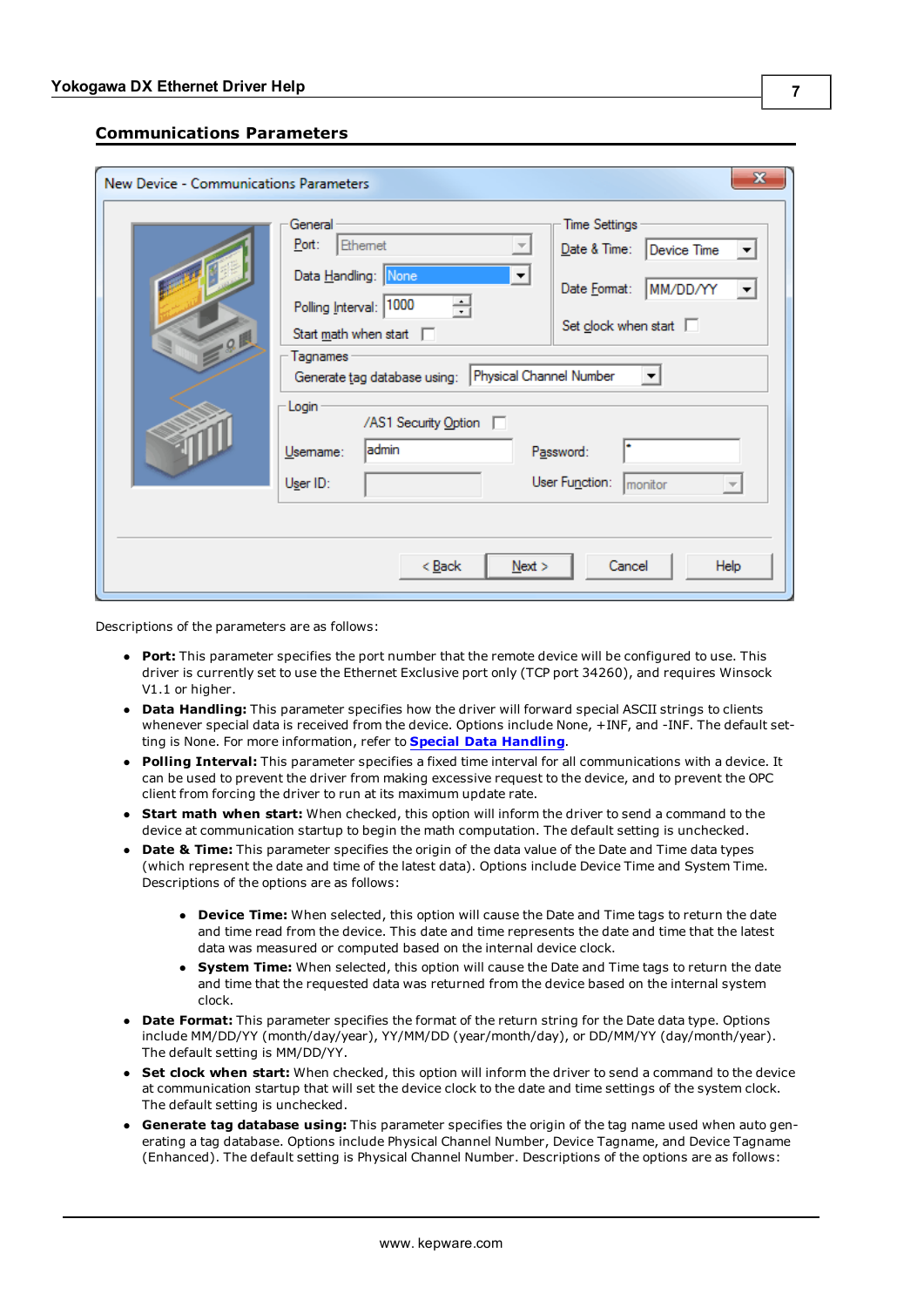- **Physical Channel Number:** In this option, the driver will generate tag names based on an item's channel number. For example, "CH01 or CH01\_alarm1."
- **Device Tagname:** In this option, the driver will generate tag names using the tag name returned by the device for a channel. Special characters (such as slashes or pound signs) are not allowed. For example, "Flow" or "Flow\_alarm1".
- **Device Tagname (Enhanced):** In this option, the driver will generate tag names using the tag name returned by the device for a channel. Special characters are allowed. For example, "Flow\_ alarm/state" or "Flow\_alarm#4".
- **/AS1 Security Option:** When checked, this option will change the login method to three parts: Username, User ID, and Password. It will also enable the User Function parameter. When unchecked, the driver will use the registered Username and Password login method. The default setting is unchecked.

**Note:** This option is only available to the DX Advanced models.

<sup>l</sup> **Username:** This parameter specifies the registered username. If the device is configured with the login function enabled, only users that are registered can login to the DX. A maximum of 20 alphanumeric characters are allowed for Advanced DX models, whereas a maximum of 16 characters are allowed for regular DX models. The user name is case sensitive.

**Note:** Users must specify a user level in order to communicate with DX devices regardless of whether it is configured with the login function disabled. Enter the username "admin" or "user" to indicate the user level. In this case, a password is not required.

Password: This parameter specifies the username's registered password for when the device is configured with the login function enabled. A maximum of 8 alphanumeric characters are allowed for Advanced DX models, whereas a maximum of 6 characters are allowed for regular DX models.

**Note:** Password entry will not be displayed on the screen.

- **User ID:** This parameter specifies the unique User ID for Advanced DX models utilizing the /AS1 Security Option. The default setting is blank.
- <span id="page-7-0"></span>**User Function:** This parameter specifies the type of mode with which users will login to a DX device. Options include Monitor and Setting. The default setting is Monitor. Descriptions of the modes are as follows:
	- **Monitor:** This mode allows users to read all accessible data while allowing full operator access to the device through the front panel of the unit.
	- **Setting:** This mode allows users to read all accessible data and to write to Read/Write accessible tags; however, the front panel of the unit will be locked. This mode should only be selected when users want to write data to the device; otherwise, users should select Monitor in order to maintain operability of the unit front panel.

**Note:** This setting may be changed while the server is connected.

## **Special Data Handling**

DX devices' measurement and math channels sometimes return "special data" instead of a measurement value or calculation result. Special data is used by the device to flag certain conditions. For example, one set of special data codes are used to indicate that values are out of range. Another special data code indicates that a channel has not been activated.

Users can configure the driver to forward clients a special ASCII string whenever special data is received from the device through the Data Handling parameter. Options include None, +INF, and -INF. Descriptions of the options are as follows:

- **None:** When selected, the actual special data value received from the device will be forwarded to a client. For example, the data value of a "measuring channel Over Range" would be forwarded as 32,767 and the data value of a "math channel Over Range" would be forwarded as 2,147,450,879.
- **+ HNF:** When selected, all special data values will be forwarded as an ASCII representation of positive infinity ( "1.#INF"). The exception is an Under Range condition, which will always forwarded as negative infinity ("-1.#INF").
- **-INF:** When selected, all special data values will be forwarded as an ASCII representation of negative infinity ( "-1.#INF"). The exception is an Over Range condition, which will always forwarded as positive infinity ("1.#INF").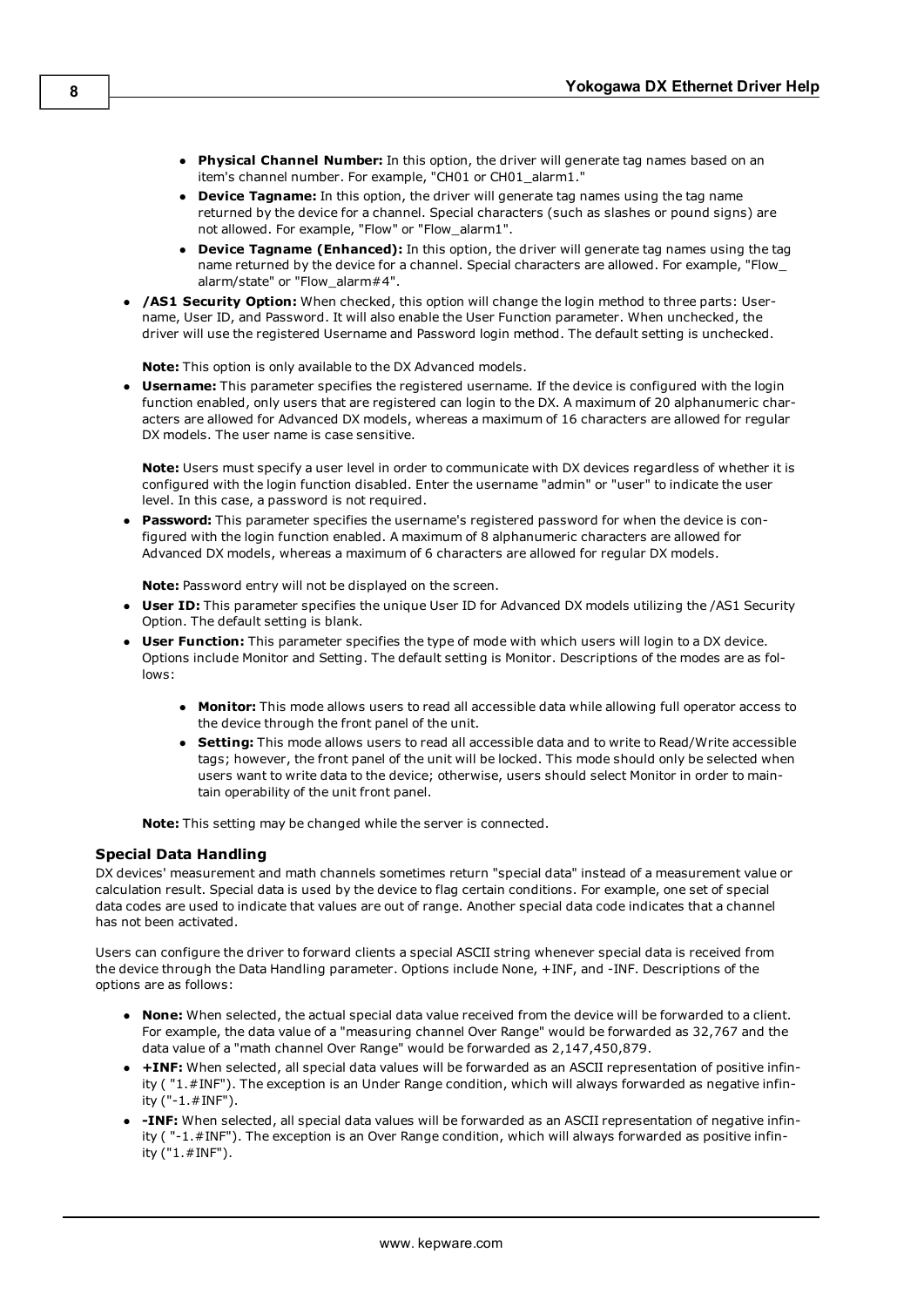## <span id="page-8-0"></span>**Optimizing Your Ethernet Communications**

The Yokogawa DX Ethernet Driver has been designed to provide the best performance with the least amount of impact on the system's overall performance. While the Yokogawa DX Ethernet Driver is fast, there are a couple of guidelines that can be used in order to control and optimize the application and gain maximum performance.

Our server refers to communications protocols like Yokogawa DX Ethernet Device as a channel. Each channel defined in the application represents a separate path of execution in the server. Once a channel has been defined, a series of devices must then be defined under that channel. Each of these devices represents a single Ethernet device from which data will be collected. While this approach to defining the application will provide a high level of performance, it won't take full advantage of the Yokogawa DX Ethernet Driver or the network. An example of how the application may appear when configured using a single channel is shown below.



Each device appears under a single Yokogawa DX Ethernet Device channel. In this configuration, the driver must move from one device to the next as quickly as possible in order to gather information at an effective rate. As more devices are added or more information is requested from a single device, the overall update rate begins to suffer.

If the Yokogawa DX Ethernet Driver could only define one single channel, then the example shown above would be the only option available; however, the Yokogawa DX Ethernet Driver can define multiple channels. Using multiple channels distributes the data collection workload by simultaneously issuing multiple requests to the network. An example of how the same application may appear when configured using multiple channels to improve performance is shown below.



Each device has now been defined under its own channel. In this new configuration, a single path of execution is dedicated to the task of gathering data from each device.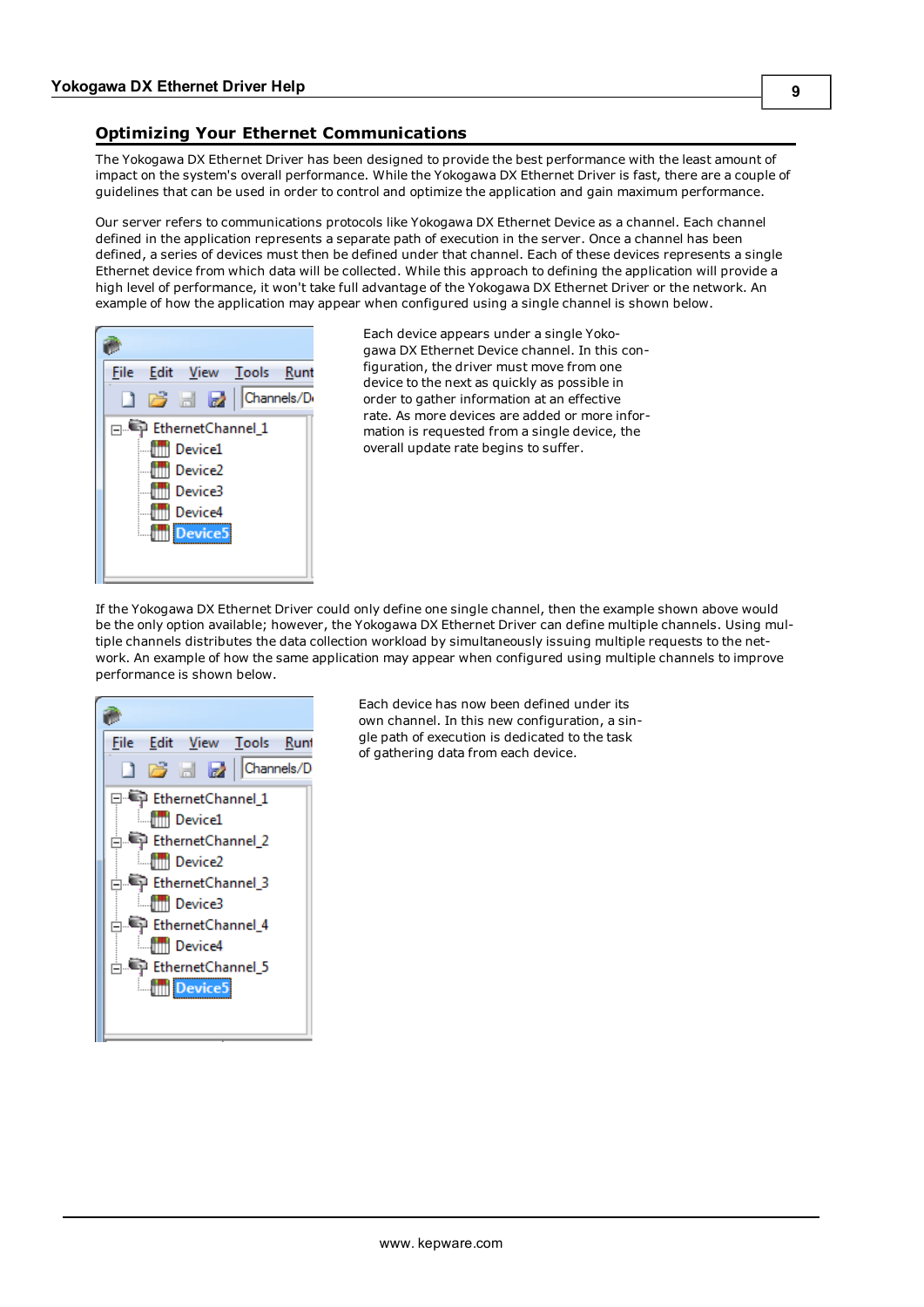## <span id="page-9-0"></span>**Data Types Description**

| Data Type   | <b>Description</b>           |
|-------------|------------------------------|
|             |                              |
| Boolean     | Single bit                   |
| <b>Byte</b> | Unsigned 8 bit value         |
| Word        | Unsigned 16 bit value        |
| Short       | Signed 16 bit value          |
| Float       | 32 bit floating point value  |
| Double      | 64 bit floating point value  |
| String      | Null terminated ASCII string |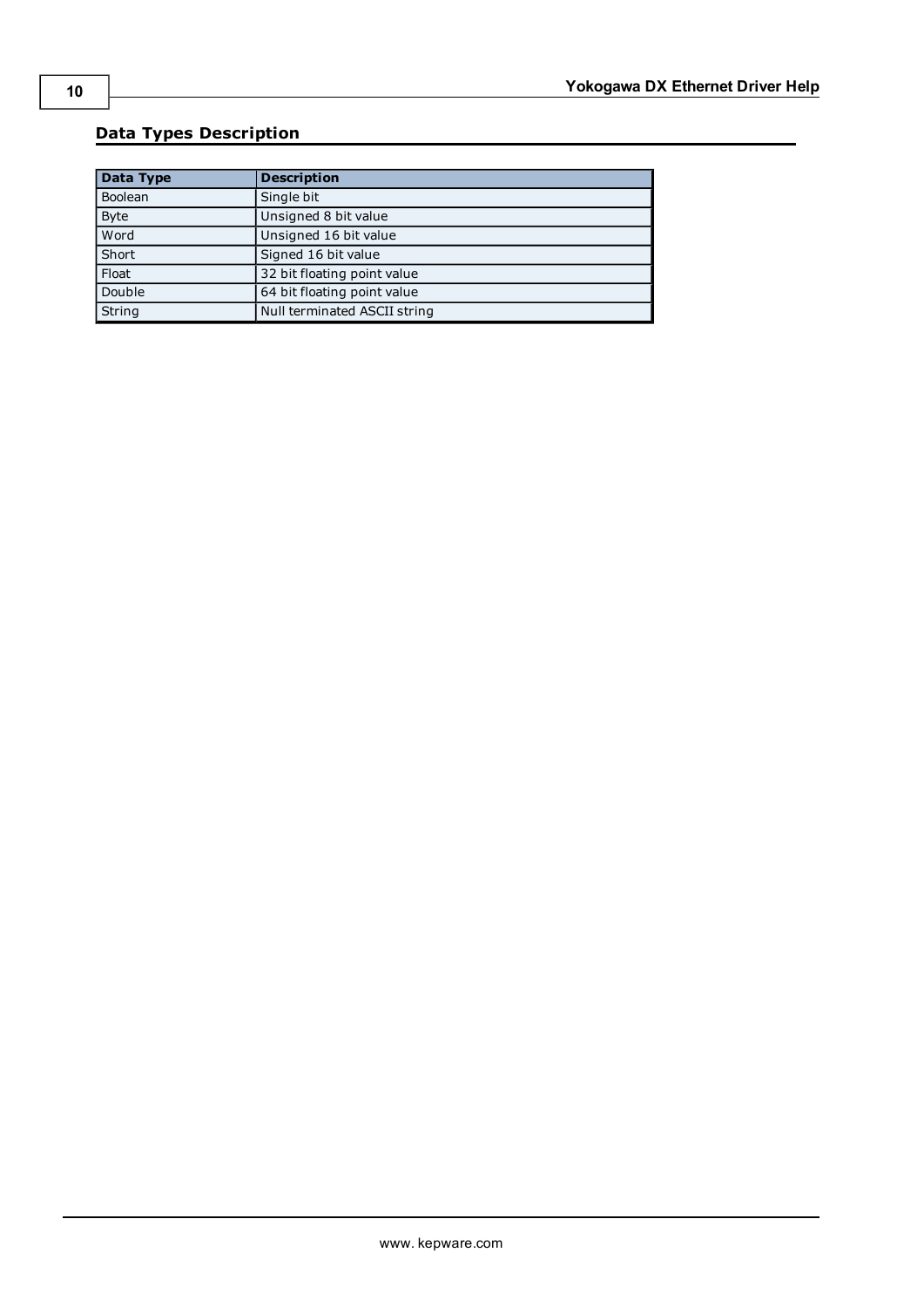## <span id="page-10-0"></span>**Automatic Tag Database Generation**

This driver's Automatic Tag Database Generation features have been designed to make configuring the OPC application a plug-and-play operation. It can be configured to automatically build a list of OPC tags within the OPC Server that correspond to device-specific data. The automatically-generated OPC tags can then be browsed from the OPC client.

The tags that are generated depend on the nature of the driver. If the target device supports its own local tag database, the driver will read the device's tag information and then use that data to generate OPC tags within the OPC Server. If the device does not natively support its own named tags, the driver will create a list of tags based on driver-specific information. An example of these two conditions is as follows:

- 1. A data acquisition system that supports its own local tag database. The driver will use the tag names found in the device to build the OPC Server's OPC tags.
- 2. An Ethernet I/O system that supports I/O module type detection. The driver will automatically generate OPC tags in the OPC Server based on the types of I/O modules that are plugged into the Ethernet I/O rack.

Automatic Tag Database Generation is completely configurable. The following dialog is used to define how the OPC Server and the associated communications driver will handle Automatic OPC Tag Database Generation:

| <b>Device Properties</b>                                   |           |            | X                    |
|------------------------------------------------------------|-----------|------------|----------------------|
| General                                                    | Scan Mode | Timing     | Auto-Demotion        |
| Database Creation                                          |           | Redundancy | Device Configuration |
| Settings                                                   |           |            |                      |
| Automatic tag database generation on device startup:       |           |            |                      |
|                                                            |           |            |                      |
| Do not generate on startup                                 |           |            |                      |
| Perform the following action on previously generated tags: |           |            |                      |
| Delete on create                                           |           |            |                      |
|                                                            |           |            |                      |
| Add generated tags to the following group:                 |           |            |                      |
| MyGroup                                                    |           |            |                      |
| M Allow automatically generated subgroups                  |           |            |                      |
|                                                            |           |            |                      |
| Auto Create                                                |           |            |                      |
|                                                            |           |            |                      |
|                                                            |           |            |                      |
|                                                            |           |            |                      |
|                                                            |           |            |                      |
|                                                            | <b>OK</b> | Cancel     |                      |
|                                                            |           |            | Help<br>Apply        |

The **Automatic Tag Database Generation on device startup** selection is used to configure when OPC tags will be automatically generated. Descriptions of the options are as follows:

- **Do not generate on startup:** This option prevents the driver from adding any OPC tags to the OPC Server's tag space. It is the default setting.
- **Always generate on startup:** This option causes the driver to evaluate the device for tag information. OPC tags will be added to the tag space of the server each time the server is launched.
- <sup>l</sup> **Generate on first startup:** This option causes the driver to evaluate the target device for tag information the first time the OPC Server project runs. OPC tags will be added to the server tag space as needed.

**Note:** Any tags that are added to the server's tag space must be saved with the project. The OPC Server project can be configured to automatically save from the **Tools** | **Options** menu.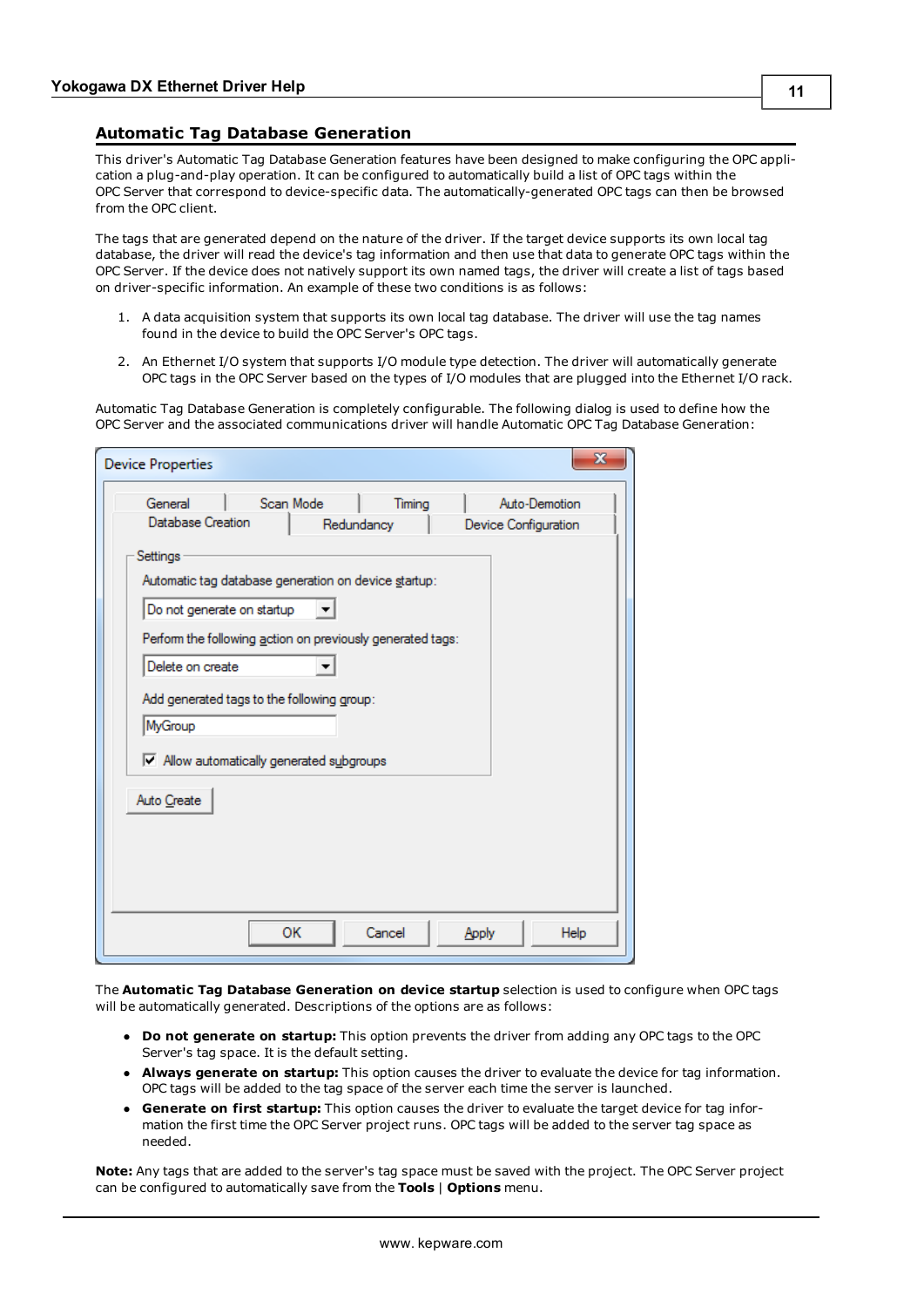When automatic tag generation is enabled, the server needs to know what to do with the OPC tags that were added from previous runs (or with the OPC tags that have been added or modified after being added by the communications driver originally). The selection **Perform the following action** controls how the server will handle OPC tags that were automatically generated and currently exist in the OPC Server project. This feature prevents automatically-generated tags from piling up in the server. In the Ethernet I/O example above, this would occur if users continued to change the I/O modules in the rack while the OPC Server was configured to always generate new OPC tags on startup. Under this condition, tags would be added to the server every time the communications driver detected a new I/O module. If the old tags are not removed, they will accumulate in the server's tag space. Descriptions of the selections are as follows:

- 1. **Delete on create:** This option allows the server to remove any tags that have previously been added to the tag space before any new tags can be added by the communications driver.
- 2. **Overwrite as necessary:** This option allows the server to only remove tags that the communications driver will replace with new tags. Any tags that are not being overwritten will remain in the server's tag space.
- 3. **Do not overwrite:** This option prevents the server from removing any tags that had previously been generated or that already exist in the server. With this selection, the communications driver can only add tags that are completely new.
- 4. **Do not overwrite, log error:** This option has the same effect as the third option, but also posts an error message to the OPC Server's Event Log when a tag overwrite would have occurred.

**Note:** The removal of OPC tags not only affects tags that have been automatically generated by the communications driver, but also any tags that have been added using names that match generated tags. It is recommended that users avoid adding tags to the server using names that match tags that may be automatically generated by the driver.

**Add generated tags to the following group** can be used to keep automatically-generated tags from mixing with tags that have been entered manually. This parameter specifies a sub group that will be used when adding all automatically generated tags for this device. The name of the sub group can be up to 31 characters in length. The following image displays demonstrate how this parameter affects where automatically generated tags are placed in the server's tag space. It provides a root branch to which all automatically-generated tags will be added.

| File<br>Edit<br>Tools<br>View | <b>Runtime</b><br>He      |
|-------------------------------|---------------------------|
| $\Box$ $\Box$ $\Box$ $\Box$   | 睯                         |
| $\Box$ $\Box$ Channel 1       | Address<br>Tag Name       |
| Device1                       | CH1_Alarm1 CH01.alarm1    |
| <b>Alarms</b>                 | CH1 Alarm2<br>CH01.alarm2 |
| PV                            | CH1 Alarm3 CH01.alarm3    |
| Units                         | CH1 Alarm4<br>CH01.alarm4 |
|                               | CH2_Alarm1 CH02.alarm1    |
|                               | CH2 Alarm2 CH02.alarm2    |
|                               | CH2 Alarm3 CH02.alarm3    |
|                               | CH2 Alarm4 CH02.alarm4    |
|                               |                           |

**No sub group specified.**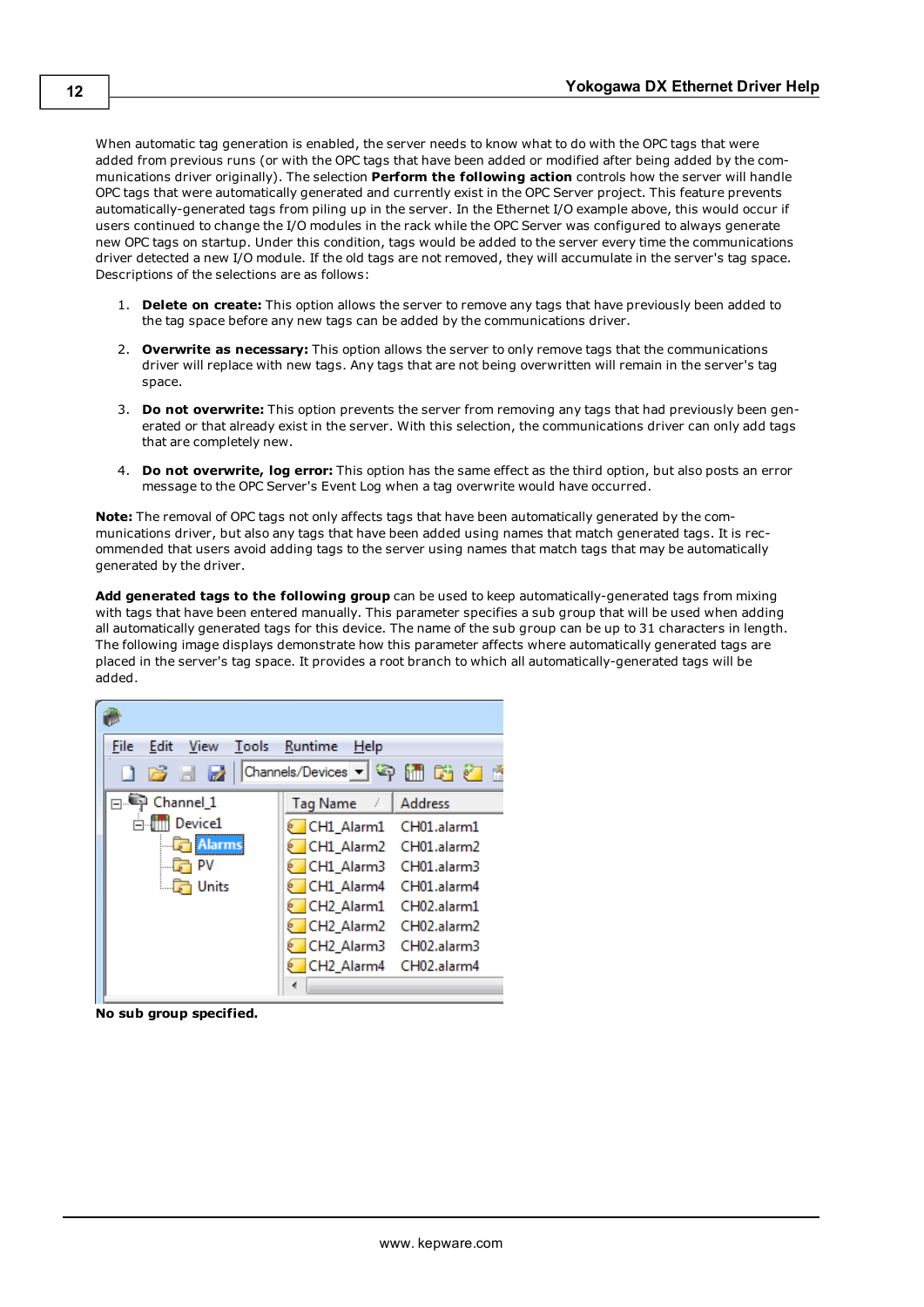| File<br>Edit                                                                                                                                                                                                                                             | <b>Tools</b><br>View | Runtime<br>Help                    |                |
|----------------------------------------------------------------------------------------------------------------------------------------------------------------------------------------------------------------------------------------------------------|----------------------|------------------------------------|----------------|
| $\begin{array}{c} \begin{array}{c} \begin{array}{c} \end{array} \\ \begin{array}{c} \end{array} \end{array} \end{array} \begin{array}{c} \begin{array}{c} \end{array} \end{array} \begin{array}{c} \begin{array}{c} \end{array} \end{array} \end{array}$ |                      |                                    | - P            |
| Channel 1<br>89. LE P                                                                                                                                                                                                                                    |                      | <b>Tag Name</b><br>r.              | <b>Address</b> |
|                                                                                                                                                                                                                                                          | Device1              | CH1 Alarm1                         | CH01.alarm1    |
|                                                                                                                                                                                                                                                          | ⊟ MyGroup            | CH1 Alarm2                         | CH01.alarm2    |
|                                                                                                                                                                                                                                                          | <b>Alarms</b>        | CH1 Alarm3                         | CH01.alarm3    |
|                                                                                                                                                                                                                                                          | PV                   | CH1 Alarm4                         | CH01.alarm4    |
|                                                                                                                                                                                                                                                          | Units                | CH <sub>2_Alarm1</sub>             | CH02.alarm1    |
|                                                                                                                                                                                                                                                          |                      | CH <sub>2_Alarm2</sub>             | CH02.alarm2    |
|                                                                                                                                                                                                                                                          |                      | CH <sub>2</sub> Alarm <sub>3</sub> | CH02.alarm3    |
|                                                                                                                                                                                                                                                          |                      | CH2 Alarm4                         | CH02.alarm4    |
|                                                                                                                                                                                                                                                          |                      |                                    |                |
|                                                                                                                                                                                                                                                          |                      |                                    |                |

**Sub group named MyGroup specified.**

**Auto Create** manually initiates the creation of automatically-generated OPC tags, and also forces the communications driver to reevaluate the device for possible tag changes. It can be accessed from the System Tags, thus allowing the OPC client application to initiate tag database creation.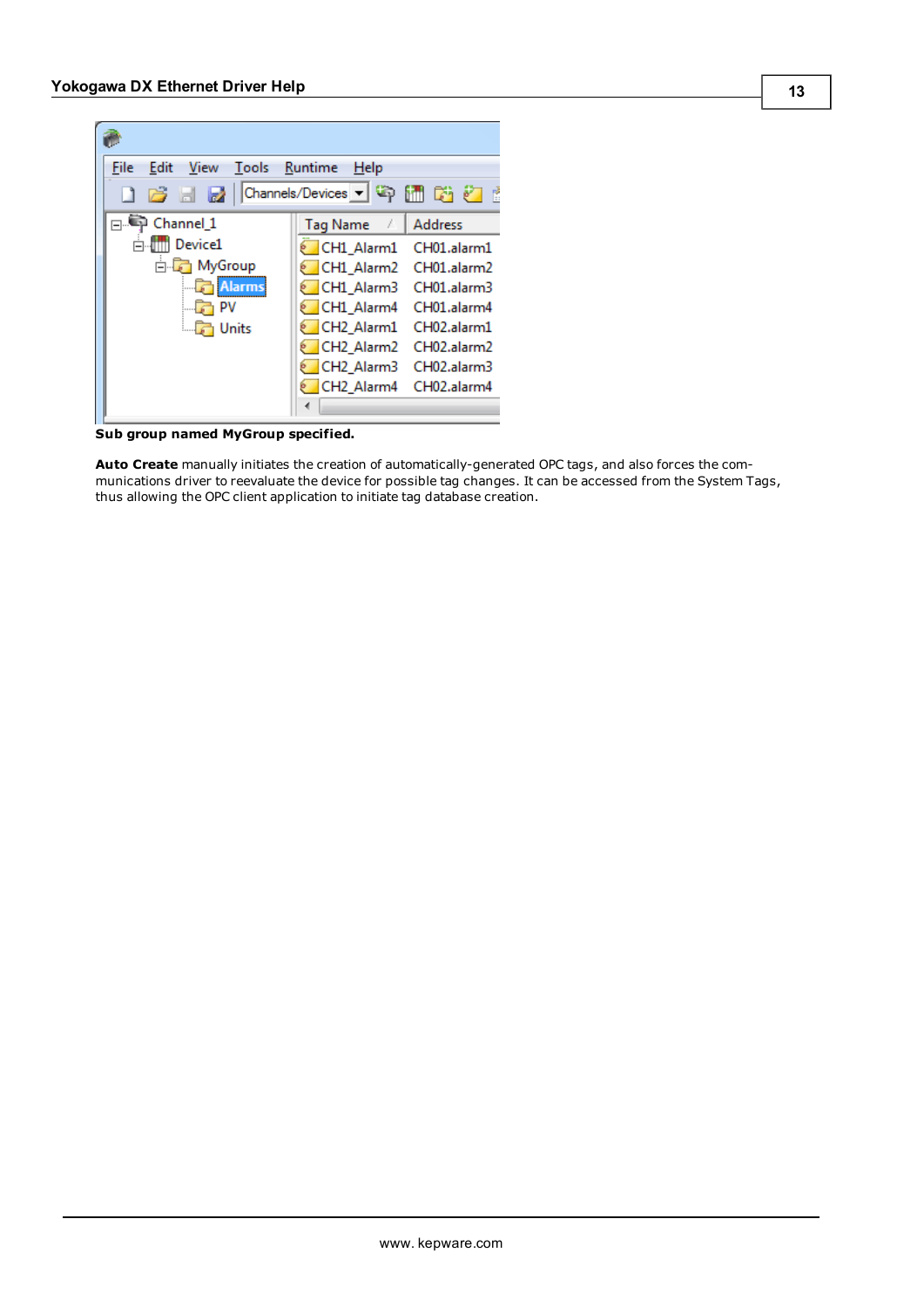## <span id="page-13-0"></span>**Address Descriptions**

Address specifications vary depending on the model in use. Select a link from the following list to obtain specific address information for the model of interest.

**[S120](#page-13-1) [Addressing](#page-13-1) [for](#page-13-1) [100](#page-13-1) [Series](#page-13-1)**

**[DX102](#page-20-0) [Addressing](#page-20-0) [DX104](#page-22-0) [Addressing](#page-22-0) [DX106](#page-24-0) [Addressing](#page-24-0) [DX112](#page-27-0) [Addressing](#page-27-0) [S120](#page-29-0) [Addressing](#page-29-0) [for](#page-29-0) [200](#page-29-0) [Series](#page-29-0) [DX204](#page-37-0) [Addressing](#page-37-0) [DX208](#page-40-0) [Addressing](#page-40-0) [DX210](#page-42-0) [Addressing](#page-42-0) [DX220](#page-44-0) [Addressing](#page-44-0) [DX230](#page-47-0) [Addressing](#page-47-0) [S123](#page-49-0) [Addressing](#page-49-0) [for](#page-49-0) [DX210,](#page-49-0) [DX220,](#page-49-0) [DX230](#page-49-0) [MV100](#page-54-0) [Addressing](#page-54-0) [MV200](#page-56-0) [Addressing](#page-56-0)**

**DXAdvanced Models**

**[DX1002](#page-58-0) [Addressing](#page-58-0) [DX1004](#page-61-0) [Addressing](#page-61-0) [DX1006](#page-63-0) [Addressing](#page-63-0) [DX1012](#page-66-0) [Addressing](#page-66-0) [DX2004](#page-68-0) [Addressing](#page-68-0) [DX2008](#page-72-0) [Addressing](#page-72-0) [DX2010](#page-76-0) [Addressing](#page-76-0) [DX2020](#page-79-0) [Addressing](#page-79-0) [DX2030](#page-83-0) [Addressing](#page-83-0) [DX2040](#page-86-0) [Addressing](#page-86-0) [DX2048](#page-90-0) [Addressing](#page-90-0)**

## <span id="page-13-1"></span>**S120 Addressing for 100 Series**

The following table describes the addressing of the 100 series models when used with Yokogawa's /S120 Enhancement. For details on the /S120 Enhancement, please refer to the Yokogawa documentation. The default data type is shown in **bold**.

## **Measured Channels**

| <b>Address Type</b>            | <b>Format</b>   | Range         | <b>Data Types</b> | <b>Access</b> |
|--------------------------------|-----------------|---------------|-------------------|---------------|
| Process Value of Channel       | CHxx or CHxx.PV | 01-02 (DX102) | Double, Float     | Read Only     |
|                                |                 | 01-04 (DX104) |                   |               |
|                                |                 | 01-06 (DX106) |                   |               |
|                                |                 | 01-12 (DX112) |                   |               |
| Alarm Summary of Channel       | CHxx.Alarm      | 01-02 (DX102) | Short, Word, Byte | Read Only     |
|                                |                 | 01-04 (DX104) |                   |               |
|                                |                 | 01-06 (DX106) |                   |               |
|                                |                 | 01-12 (DX112) |                   |               |
| Alarm Level1 Status of Channel | CHxx.Alarm1     | 01-02 (DX102) | Short, Word, Byte | Read Only     |
|                                |                 | 01-04 (DX104) |                   |               |
|                                |                 | 01-06 (DX106) |                   |               |
|                                |                 | 01-12 (DX112) |                   |               |
| Alarm Level2 Status of Channel | CHxx.Alarm2     | 01-02 (DX102) | Short, Word, Byte | Read Only     |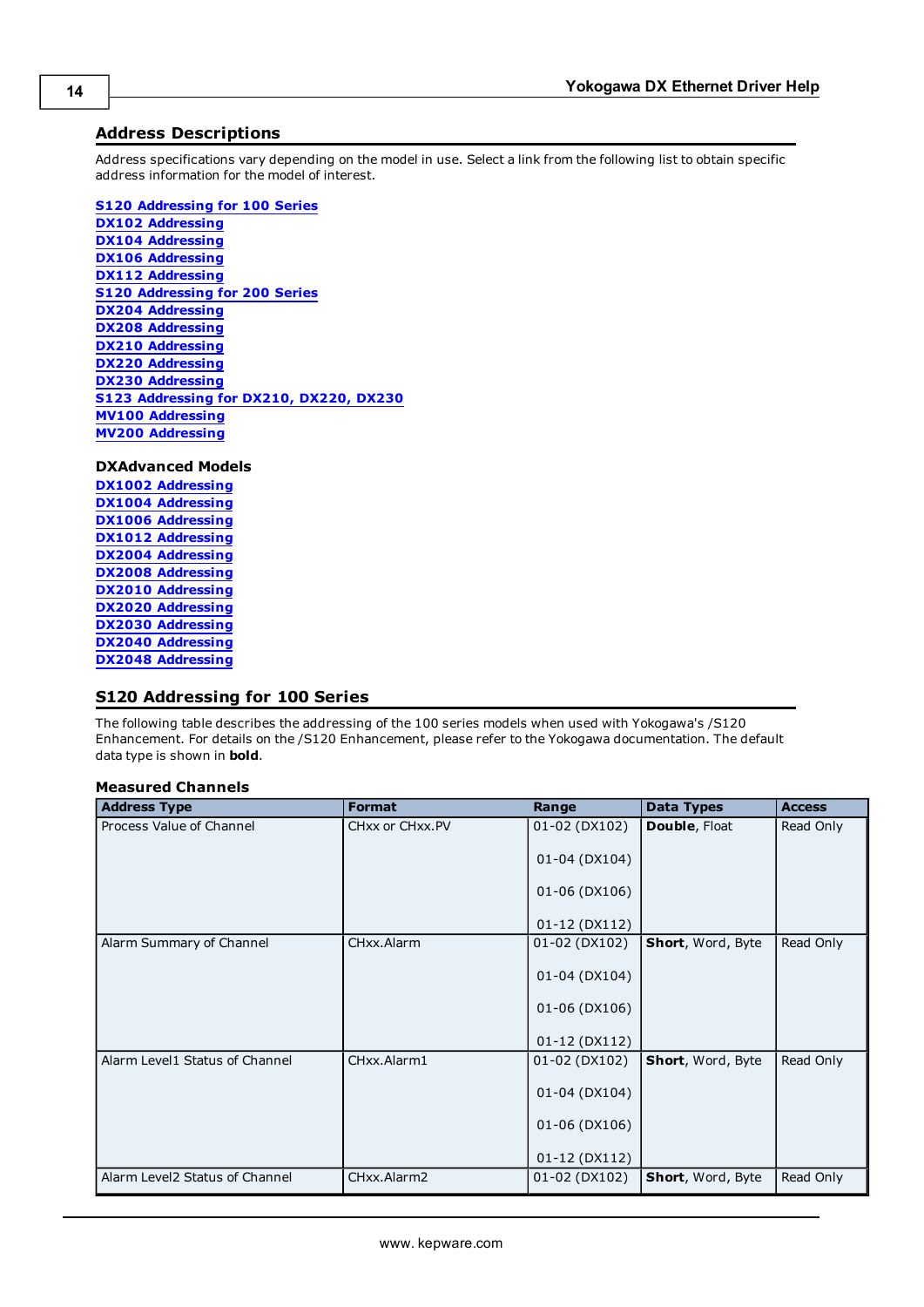|                                    |                     | 01-04 (DX104)                 |                   |            |
|------------------------------------|---------------------|-------------------------------|-------------------|------------|
|                                    |                     | 01-06 (DX106)                 |                   |            |
|                                    |                     | 01-12 (DX112)                 |                   |            |
| Alarm Level3 Status of Channel     | CHxx.Alarm3         | 01-02 (DX102)                 | Short, Word, Byte | Read Only  |
|                                    |                     | 01-04 (DX104)                 |                   |            |
|                                    |                     | 01-06 (DX106)                 |                   |            |
|                                    |                     | 01-12 (DX112)                 |                   |            |
| Alarm Level4 Status of Channel     | CHxx.Alarm4         | $01 - 02$ (DX102)             | Short, Word, Byte | Read Only  |
|                                    |                     | 01-04 (DX104)                 |                   |            |
|                                    |                     | 01-06 (DX106)                 |                   |            |
|                                    |                     | 01-12 (DX112)                 |                   |            |
| Set and Read Level1 Alarm Setpoint | CHxx.ASP1           | 01-02 (DX102)                 | Double, Float     | Read/Write |
|                                    |                     | 01-04 (DX104)                 |                   |            |
|                                    |                     | 01-06 (DX106)                 |                   |            |
|                                    |                     | 01-12 (DX112)                 |                   |            |
| Set and Read Level2 Alarm Setpoint | CHxx.ASP2           | $01 - 02$ (DX102)             | Double, Float     | Read/Write |
|                                    |                     | 01-04 (DX104)                 |                   |            |
|                                    |                     | 01-06 (DX106)                 |                   |            |
|                                    |                     | 01-12 (DX112)                 |                   |            |
| Set and Read Level3 Alarm Setpoint | CHxx.ASP3           | $01 - 02$ (DX102)             | Double, Float     | Read/Write |
|                                    |                     | 01-04 (DX104)                 |                   |            |
|                                    |                     | 01-06 (DX106)                 |                   |            |
|                                    |                     | 01-12 (DX112)                 |                   |            |
| Set and Read Level4 Alarm Setpoint | CHxx.ASP4           | 01-02 (DX102)   Double, Float |                   | Read/Write |
|                                    |                     | 01-04 (DX104)                 |                   |            |
|                                    |                     | 01-06 (DX106)                 |                   |            |
|                                    |                     | 01-12 (DX112)                 |                   |            |
| Alarm type Numeric Level 1         | CHxx.AlarmType1.Num | 01-02 (DX102)                 | Short, Word, Byte | Read Only  |
|                                    |                     | 01-04 (DX104)                 |                   |            |
|                                    |                     | 01-06 (DX106)                 |                   |            |
|                                    |                     | 01-12 (DX112)                 |                   |            |
| Alarm type Numeric Level 2         | CHxx.AlarmType2.Num | $01 - 02$ (DX102)             | Short, Word, Byte | Read Only  |
|                                    |                     | 01-04 (DX104)                 |                   |            |
|                                    |                     | 01-06 (DX106)                 |                   |            |
|                                    |                     | 01-12 (DX112)                 |                   |            |
| Alarm type Numeric Level 3         | CHxx.AlarmType3.Num | 01-02 (DX102)                 | Short, Word, Byte | Read Only  |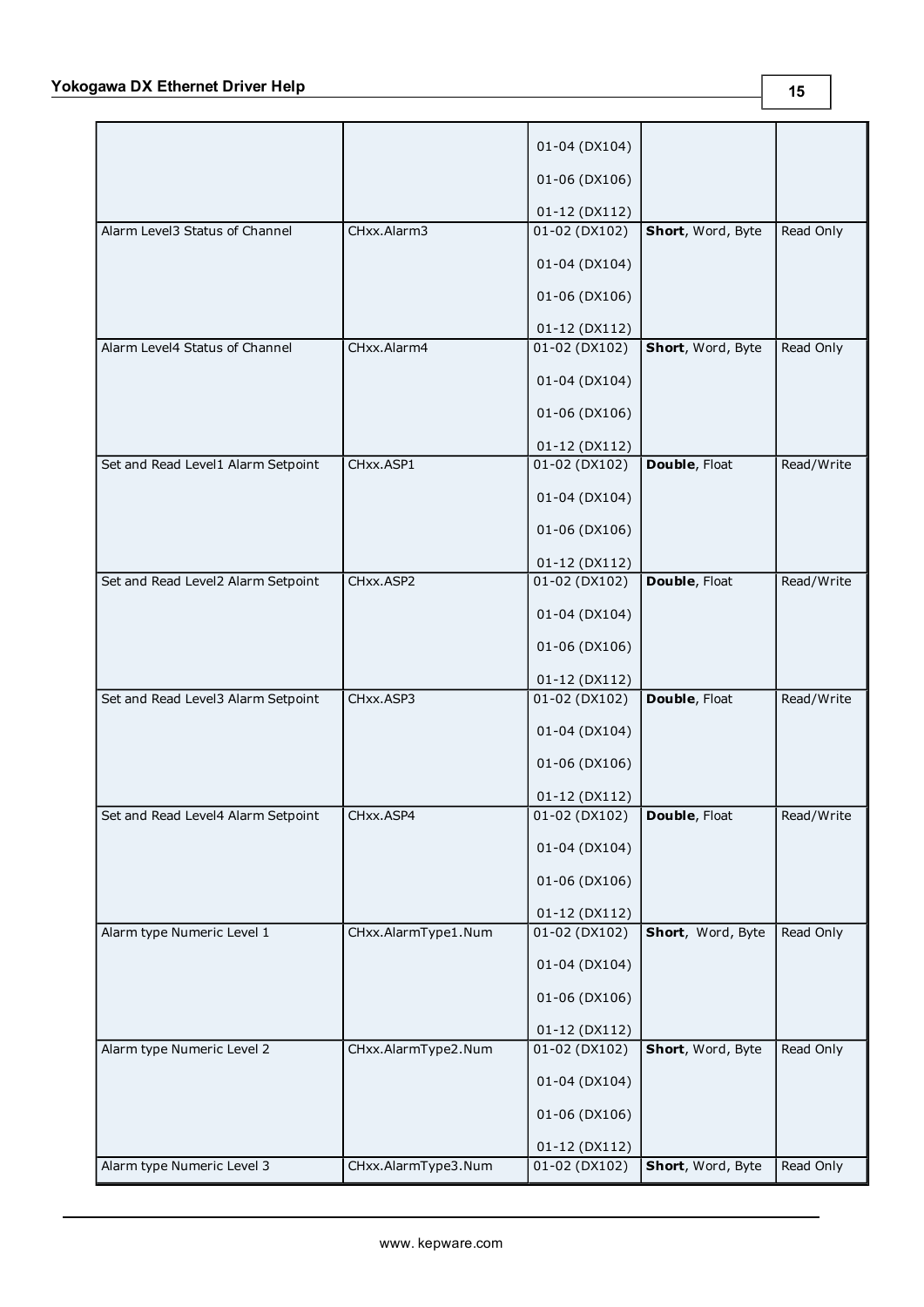|                               |                          | 01-04 (DX104)             |                   |           |
|-------------------------------|--------------------------|---------------------------|-------------------|-----------|
|                               |                          | 01-06 (DX106)             |                   |           |
|                               |                          | 01-12 (DX112)             |                   |           |
| Alarm type Numeric Level 4    | CHxx.AlarmType4.Num      | 01-02 (DX102)             | Short, Word, Byte | Read Only |
|                               |                          | 01-04 (DX104)             |                   |           |
|                               |                          | 01-06 (DX106)             |                   |           |
|                               |                          | 01-12 (DX112)             |                   |           |
| Alarm type String Level 1     | CHxx.AlarmType1.String   | 01-02 (DX102)             | <b>String</b>     | Read Only |
|                               |                          | 01-04 (DX104)             |                   |           |
|                               |                          | 01-06 (DX106)             |                   |           |
|                               |                          | 01-12 (DX112)             |                   |           |
| Alarm type String Level 2     | CHxx.AlarmType2.String   | 01-02 (DX102)             | <b>String</b>     | Read Only |
|                               |                          | 01-04 (DX104)             |                   |           |
|                               |                          | 01-06 (DX106)             |                   |           |
|                               |                          | 01-12 (DX112)             |                   |           |
| Alarm type String Level 3     | CHxx.AlarmType3.String   | $01 - 02$ (DX102)         | <b>String</b>     | Read Only |
|                               |                          | 01-04 (DX104)             |                   |           |
|                               |                          | 01-06 (DX106)             |                   |           |
|                               |                          | 01-12 (DX112)             |                   |           |
| Alarm type String Level 4     | CHxx. AlarmType4. String | $01 - 02$ (DX102)         | <b>String</b>     | Read Only |
|                               |                          | 01-04 (DX104)             |                   |           |
|                               |                          | 01-06 (DX106)             |                   |           |
|                               |                          | 01-12 (DX112)             |                   |           |
| Upper Scale Value of Channel* | CHxx.scale_Hi            | $01 - 02(DX102)$          | Double, Float     | Read Only |
|                               |                          | 01-04 (DX104)             |                   |           |
|                               |                          | 01-06 (DX106)             |                   |           |
|                               |                          | 01-12 (DX112)             |                   |           |
| Lower Scale Value of Channel* | CHxx.scale_Lo            | $\overline{01-02(DX102)}$ | Double, Float     | Read Only |
|                               |                          | 01-04 (DX104)             |                   |           |
|                               |                          | 01-06 (DX106)             |                   |           |
|                               |                          | 01-12 (DX112)             |                   |           |
| Unit String of Channel*       | CHxx.unit                | $01 - 02$ (DX102)         | <b>String</b>     | Read Only |
|                               |                          | 01-04 (DX104)             |                   |           |
|                               |                          | 01-06 (DX106)             |                   |           |
|                               |                          | 01-12 (DX112)             |                   |           |
| Tagname of Channel*           | CHxx.tag                 | 01-02 (DX102)             | <b>String</b>     | Read Only |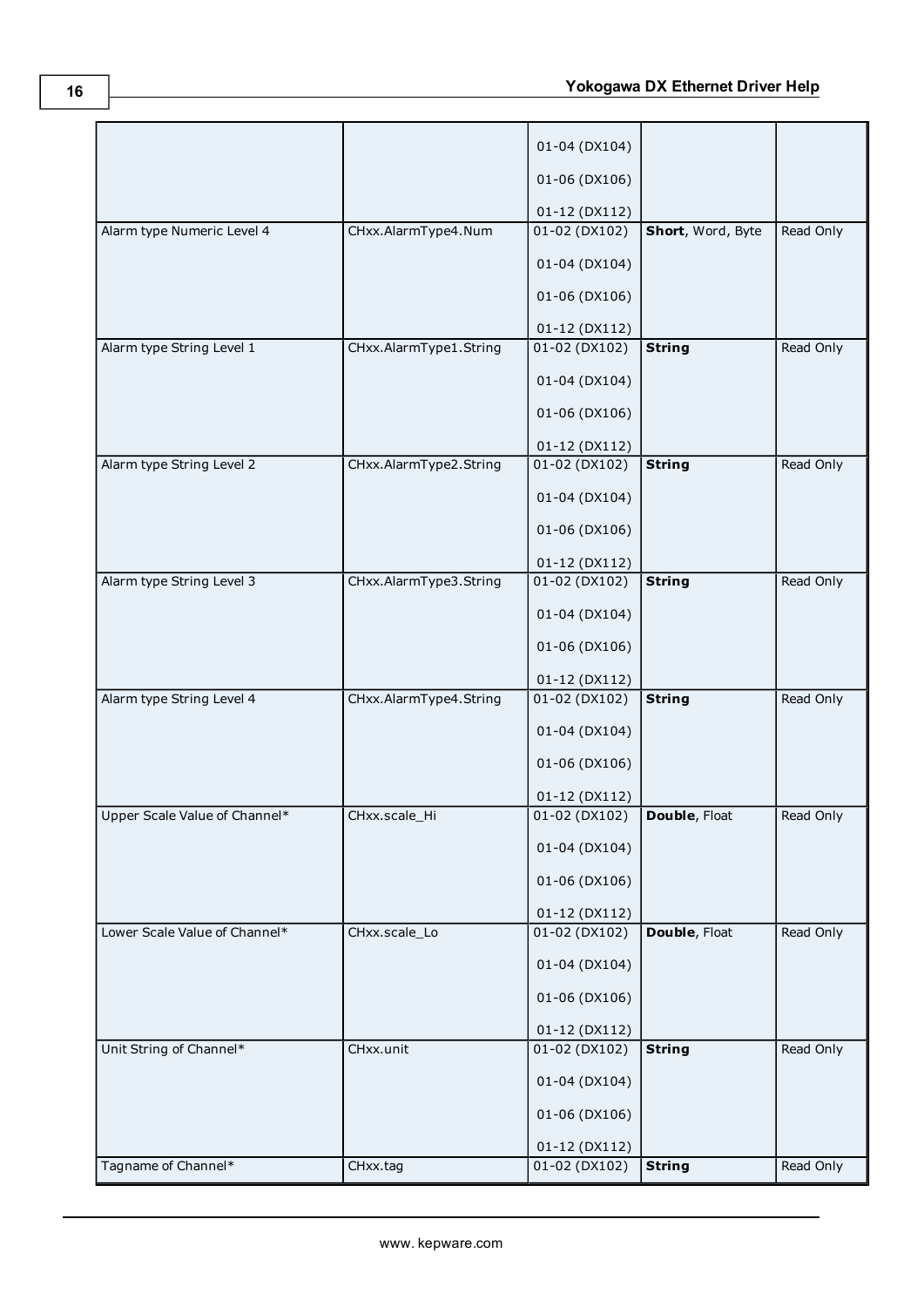|                            |                | 01-04 (DX104)<br>01-06 (DX106)<br>01-12 (DX112) |                          |           |
|----------------------------|----------------|-------------------------------------------------|--------------------------|-----------|
| Status of Channel*         | CHxx.status    | 01-02 (DX102)                                   | <b>String</b>            | Read Only |
|                            |                | 01-04 (DX104)                                   |                          |           |
|                            |                | 01-06 (DX106)                                   |                          |           |
|                            |                | 01-12 (DX112)                                   |                          |           |
| Precision of Channel*      | CHxx.Precision | 01-02 (DX102)                                   | Short, Word, Byte        | Read Only |
|                            |                | 01-04 (DX104)                                   |                          |           |
|                            |                | 01-06 (DX106)                                   |                          |           |
|                            |                | 01-12 (DX112)                                   |                          |           |
| Lowest Measuring Channel*  | CH.Low         |                                                 | <b>Short, Word, Byte</b> | Read Only |
| Highest Measuring Channel* | CH.High        |                                                 | <b>Short, Word, Byte</b> | Read Only |

## **Math Channels**

| <b>Address Type</b>                 | <b>Format</b>   | Range         | <b>Data Types</b>    | <b>Access</b> |
|-------------------------------------|-----------------|---------------|----------------------|---------------|
| Process Value of Math Channel       | CHxx or CHxx.PV | 31-34 (DX102) | <b>Double, Float</b> | Read Only     |
|                                     |                 | 31-34 (DX104) |                      |               |
|                                     |                 | 31-42 (DX106) |                      |               |
|                                     |                 | 31-42 (DX112) |                      |               |
| Alarm Summary of Math Channel       | CHxx.Alarm      | 31-34 (DX102) | Short, Word, Byte    | Read Only     |
|                                     |                 | 31-34 (DX104) |                      |               |
|                                     |                 | 31-42 (DX106) |                      |               |
|                                     |                 | 31-42 (DX112) |                      |               |
| Alarm Level1 Status of Math Channel | CHxx.Alarm1     | 31-34 (DX102) | Short, Word, Byte    | Read Only     |
|                                     |                 | 31-34 (DX104) |                      |               |
|                                     |                 | 31-42 (DX106) |                      |               |
|                                     |                 | 31-42 (DX112) |                      |               |
| Alarm Level2 Status of Math Channel | CHxx.Alarm2     | 31-34 (DX102) | Short, Word, Byte    | Read Only     |
|                                     |                 | 31-34 (DX104) |                      |               |
|                                     |                 | 31-42 (DX106) |                      |               |
|                                     |                 | 31-42 (DX112) |                      |               |
| Alarm Level3 Status of Math Channel | CHxx.Alarm3     | 31-34 (DX102) | Short, Word, Byte    | Read Only     |
|                                     |                 | 31-34 (DX104) |                      |               |
|                                     |                 | 31-42 (DX106) |                      |               |
|                                     |                 | 31-42 (DX112) |                      |               |
| Alarm Level4 Status of Math Channel | CHxx.Alarm4     | 31-34 (DX102) | Short, Word, Byte    | Read Only     |
|                                     |                 | 31-34 (DX104) |                      |               |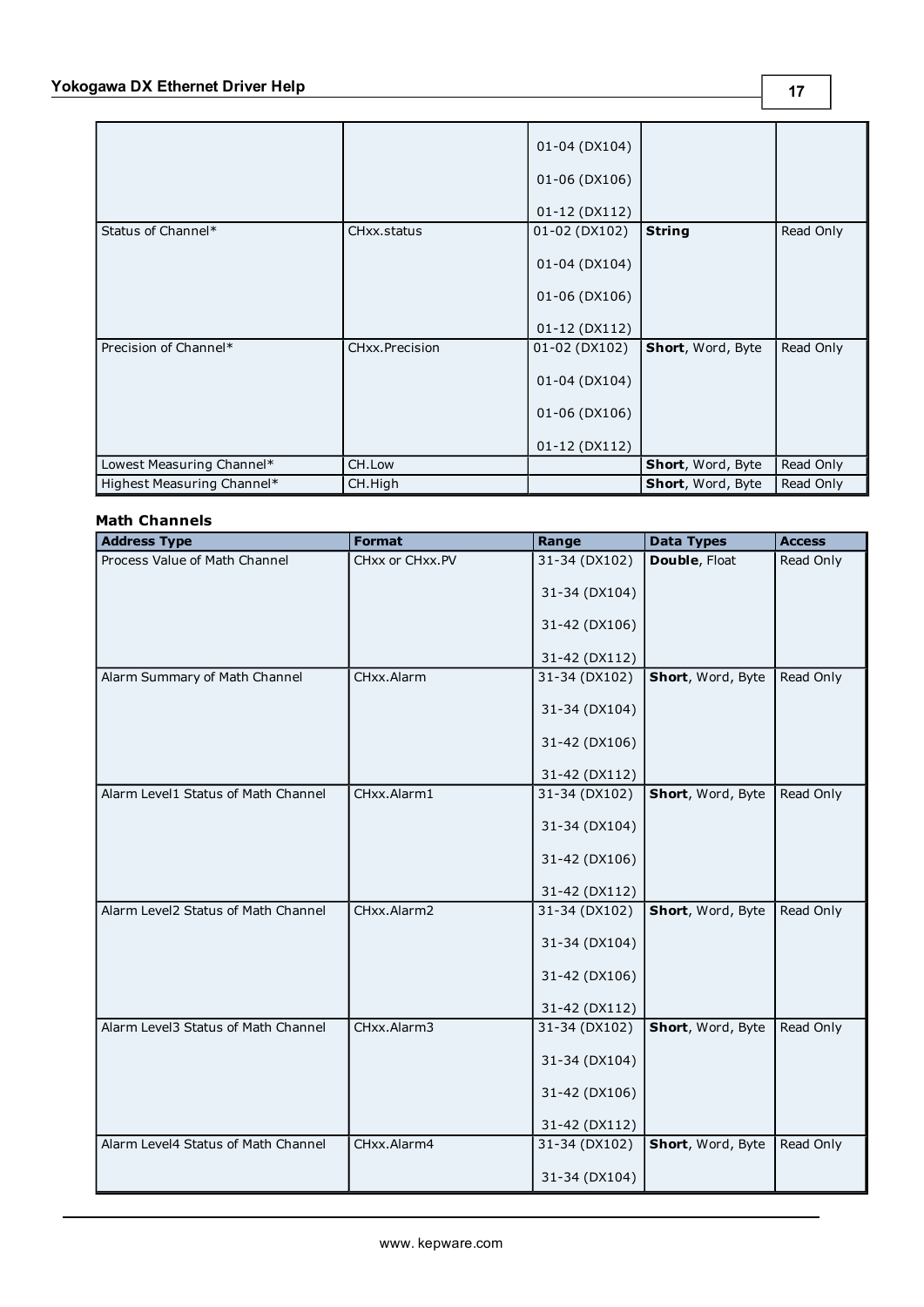|                                    |                        | 31-42 (DX106)     |                      |            |
|------------------------------------|------------------------|-------------------|----------------------|------------|
|                                    |                        | 31-42 (DX112)     |                      |            |
| Set and Read Level1 Alarm Setpoint | CHxx.ASP1              | $31-34$ (DX102)   | <b>Double, Float</b> | Read/Write |
|                                    |                        | 31-34 (DX104)     |                      |            |
|                                    |                        | 31-42 (DX106)     |                      |            |
|                                    |                        | 31-42 (DX112)     |                      |            |
| Set and Read Level2 Alarm Setpoint | CHxx.ASP2              | 31-34 (DX102)     | Double, Float        | Read/Write |
|                                    |                        | 31-34 (DX104)     |                      |            |
|                                    |                        | 31-42 (DX106)     |                      |            |
|                                    |                        | 31-42 (DX112)     |                      |            |
| Set and Read Level3 Alarm Setpoint | CHxx.ASP3              | 31-34 (DX102)     | Double, Float        | Read/Write |
|                                    |                        | 31-34 (DX104)     |                      |            |
|                                    |                        |                   |                      |            |
|                                    |                        | 31-42 (DX106)     |                      |            |
|                                    |                        | 31-42 (DX112)     |                      |            |
| Set and Read Level4 Alarm Setpoint | CHxx.ASP4              | $31-34$ (DX102)   | Double, Float        | Read/Write |
|                                    |                        | 31-34 (DX104)     |                      |            |
|                                    |                        | 31-42 (DX106)     |                      |            |
|                                    |                        | 31-42 (DX112)     |                      |            |
| Alarm type Numeric Level 1         | CHxx.AlarmType1.Num    | $31 - 34$ (DX102) | Short, Word, Byte    | Read Only  |
|                                    |                        | 31-34 (DX104)     |                      |            |
|                                    |                        | 31-42 (DX106)     |                      |            |
|                                    |                        | 31-42 (DX112)     |                      |            |
| Alarm type Numeric Level 2         | CHxx.AlarmType2.Num    | $31-34$ (DX102)   | Short, Word, Byte    | Read Only  |
|                                    |                        | 31-34 (DX104)     |                      |            |
|                                    |                        | 31-42 (DX106)     |                      |            |
|                                    |                        | 31-42 (DX112)     |                      |            |
| Alarm type Numeric Level 3         | CHxx.AlarmType3.Num    | 31-34 (DX102)     | Short, Word, Byte    | Read Only  |
|                                    |                        | 31-34 (DX104)     |                      |            |
|                                    |                        | 31-42 (DX106)     |                      |            |
|                                    |                        | 31-42 (DX112)     |                      |            |
| Alarm type Numeric Level 4         | CHxx.AlarmType4.Num    | 31-34 (DX102)     | Short, Word, Byte    | Read Only  |
|                                    |                        |                   |                      |            |
|                                    |                        | 31-34 (DX104)     |                      |            |
|                                    |                        | 31-42 (DX106)     |                      |            |
|                                    |                        | 31-42 (DX112)     |                      |            |
| Alarm type String Level 1          | CHxx.AlarmType1.String | 31-34 (DX102)     | <b>String</b>        | Read Only  |
|                                    |                        | 31-34 (DX104)     |                      |            |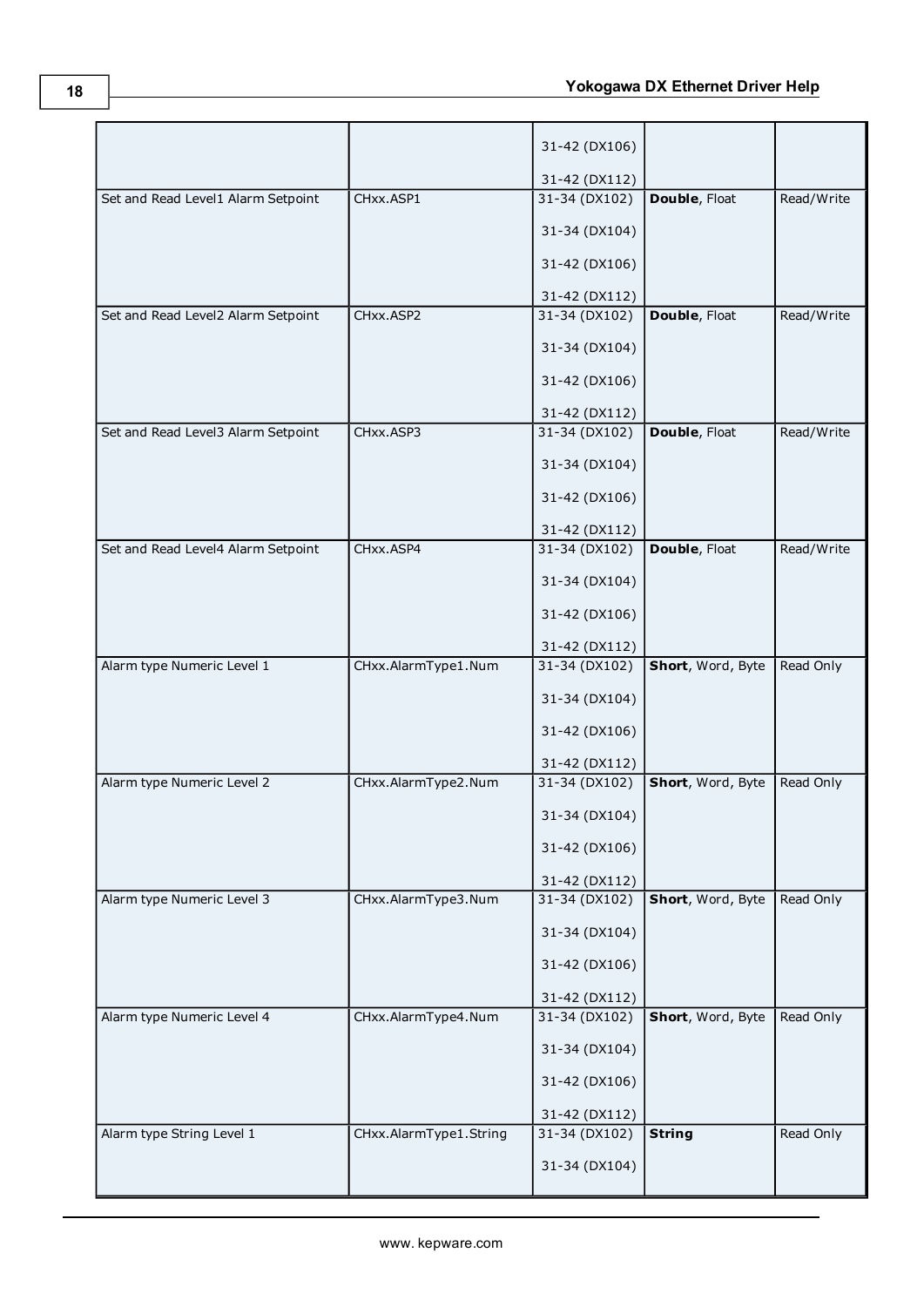## **Yokogawa DX Ethernet Driver Help**

|                                    |                        | $31 - 42$ (DX106) |                      |           |
|------------------------------------|------------------------|-------------------|----------------------|-----------|
|                                    |                        | 31-42 (DX112)     |                      |           |
| Alarm type String Level 2          | CHxx.AlarmType2.String | 31-34 (DX102)     | <b>String</b>        | Read Only |
|                                    |                        | 31-34 (DX104)     |                      |           |
|                                    |                        | 31-42 (DX106)     |                      |           |
|                                    |                        | 31-42 (DX112)     |                      |           |
| Alarm type String Level 3          | CHxx.AlarmType3.String | 31-34 (DX102)     | <b>String</b>        | Read Only |
|                                    |                        | 31-34 (DX104)     |                      |           |
|                                    |                        | 31-42 (DX106)     |                      |           |
|                                    |                        | 31-42 (DX112)     |                      |           |
| Alarm type String Level 4          | CHxx.AlarmType4.String | 31-34 (DX102)     | <b>String</b>        | Read Only |
|                                    |                        | 31-34 (DX104)     |                      |           |
|                                    |                        | 31-42 (DX106)     |                      |           |
|                                    |                        | 31-42 (DX112)     |                      |           |
| Upper Scale Value of Math Channel* | CHxx.scale_Hi          | 31-34 (DX102)     | <b>Double, Float</b> | Read Only |
|                                    |                        | 31-34 (DX104)     |                      |           |
|                                    |                        | 31-42 (DX106)     |                      |           |
|                                    |                        | 31-42 (DX112)     |                      |           |
| Lower Scale Value of Math Channel* | CHxx.scale_Lo          | 31-34 (DX102)     | Double, Float        | Read Only |
|                                    |                        | 31-34 (DX104)     |                      |           |
|                                    |                        | 31-42 (DX106)     |                      |           |
|                                    |                        | 31-42 (DX112)     |                      |           |
| Unit String of Math Channel*       | CHxx.unit              | 31-34 (DX102)     | <b>String</b>        | Read Only |
|                                    |                        | 31-34 (DX104)     |                      |           |
|                                    |                        | 31-42 (DX106)     |                      |           |
|                                    |                        | 31-42 (DX112)     |                      |           |
| Tagname of Math Channel*           | CHxx.tag               | 31-34 (DX102)     | <b>String</b>        | Read Only |
|                                    |                        | 31-34 (DX104)     |                      |           |
|                                    |                        | 31-42 (DX106)     |                      |           |
|                                    |                        | 31-42 (DX112)     |                      |           |
| Status of Math Channel*            | CHxx.status            | 31-34 (DX102)     | <b>String</b>        | Read Only |
|                                    |                        | 31-34 (DX104)     |                      |           |
|                                    |                        | 31-42 (DX106)     |                      |           |
|                                    |                        | 31-42 (DX112)     |                      |           |
| Precision of Math Channel*         | CHxx.Precision         | 31-34 (DX102)     | Short, Word, Byte    | Read Only |
|                                    |                        | 31-34 (DX104)     |                      |           |
|                                    |                        | 31-42 (DX106)     |                      |           |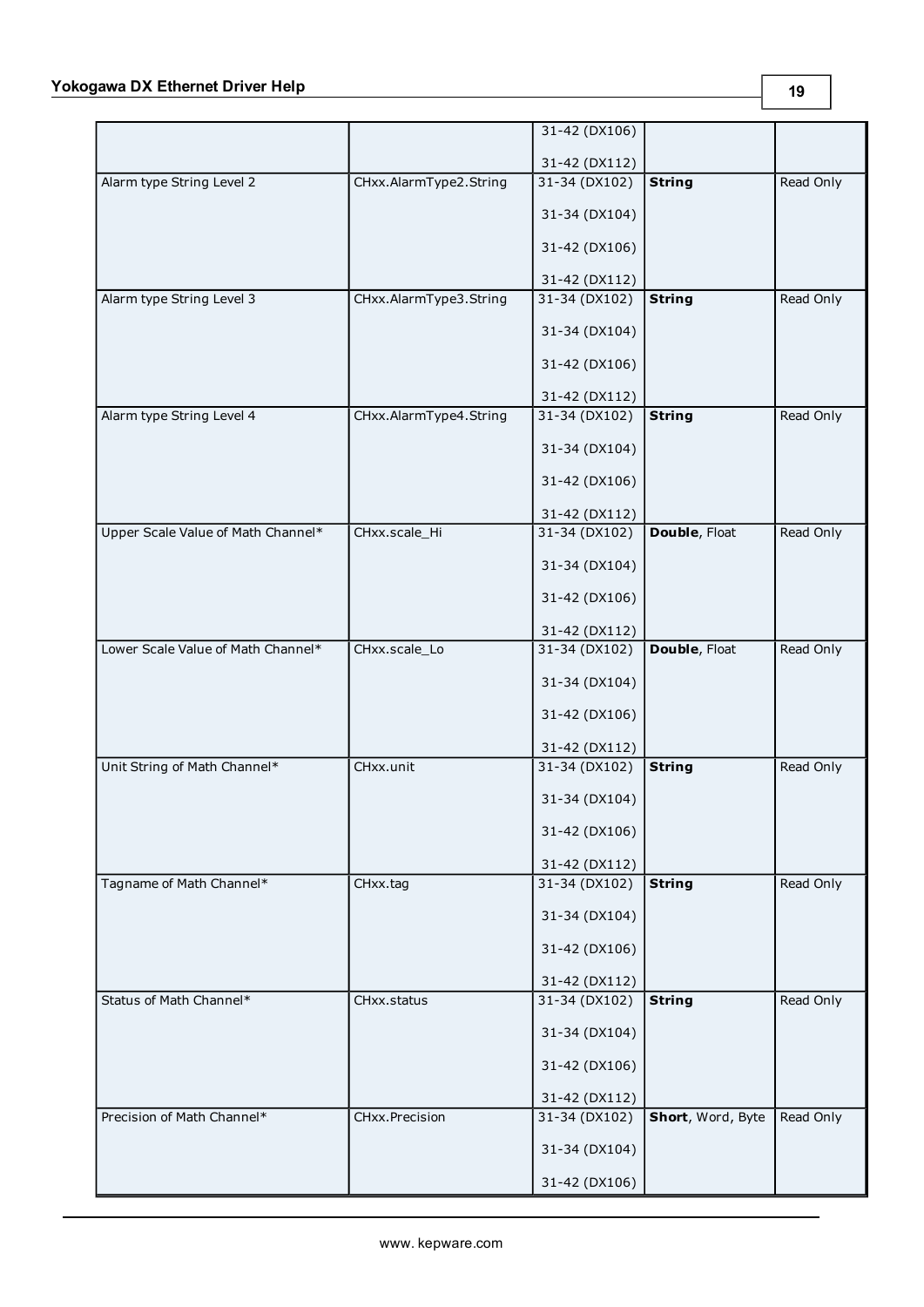|                       |          | 31-42 (DX112) |                                       |  |
|-----------------------|----------|---------------|---------------------------------------|--|
| Lowest Math Channel*  | CHA Low  |               | <b>Short</b> , Word, Byte   Read Only |  |
| Highest Math Channel* | CHA.High |               | <b>Short</b> , Word, Byte   Read Only |  |

\*Data associated with these addresses are only read from the device at the start of a communications session. Once read, the values will not be refreshed until the server has been restarted or the "Reset" tag has been invoked. To invoke a reset, a non zero value must be written to the Reset tag. Once the Reset tag has been invoked the driver will reinitialize all startup data from the device.

## **Alarm Setpoints**

Data values for Alarm Setpoints that are undefined in the device will be returned as +INF. Data values can only be written to Alarm Setpoints that are defined in the device. Write operations to undefined Alarm Setpoints will return an error. Write operations are only available only for users logged in at the Administrator level; otherwise, they will return an error.

## **Scales**

Data values for Scale Hi and Scale Lo for channels that are skipped will be returned as +INF.

## **Tag Names**

For devices that do not support tag names and channels that have unspecified tag names, the driver will construct an internal tag name based on the channel number. For example, the tag name of address 'CH01' will be returned as 'CH01'.

## **General Device Data**

| <b>Address Description</b>        | <b>Address/Format</b> | Range                                                             | <b>Data Types</b>        | <b>Access</b> |
|-----------------------------------|-----------------------|-------------------------------------------------------------------|--------------------------|---------------|
| Administrator Level               | Admin                 |                                                                   | <b>Boolean</b>           | Read Only     |
| Date of Last Data                 | Date                  |                                                                   | <b>String</b>            | Read Only     |
| Time of Last Data                 | Time                  |                                                                   | <b>String</b>            | Read Only     |
| Model Series Reported by Device   | Model                 |                                                                   | <b>String</b>            | Read Only     |
| Host Name of Device               | Hostname              |                                                                   | <b>String</b>            | Read Only     |
| Serial Number of Device           | SerialNumber          |                                                                   | <b>String</b>            | Read Only     |
| IP Address of Device              | IP                    |                                                                   | <b>String</b>            | Read Only     |
| Math Communication Data           | <b>CDxx</b>           | 1-4 (DX102)<br>$1 - 4$ (DX104)<br>$1-12$ (DX106)<br>$1-12(DX112)$ | <b>Float</b>             | Read/Write    |
| <b>Control Math Execution</b>     | MathControl           |                                                                   | <b>Short, Word, Byte</b> | Write Only    |
| <b>Reset Alarms</b>               | AlarmReset            |                                                                   | <b>Boolean</b>           | Write Only    |
| Control Command and Response      | Command               |                                                                   | <b>String</b>            | Read/Write    |
| Previous Screen                   | PreScreen             |                                                                   | <b>Boolean</b>           | Write Only    |
| Direct Reloading of Configuration | Reset                 |                                                                   | <b>Boolean</b>           | Write Only    |
| SetTime*                          | Tag                   |                                                                   | <b>Boolean</b>           | Write Only    |

\*The SetTime Tag updates the device time. Writing 0 or 1 to the tag will update the Device Date and Time (which can be verified from the Date Tag and the Time Tag). The SetTime Tag will always display 0 because it is Write Only. After a successful update, the following message will be posted: "Device Clock set to system time [Device <device\_name>]."

## **Administrator Level**

The Admin address type has a value of '1' or 'true' when the user has logged on at the Administrator level and a value of '0' or 'false' when the user has logged on at the User level.

## **Math Communication Data**

The CD address type is only valid for devices equipped with the math option and write operations to CD addresses for non-math equipped devices will return an error. Write operations are available only for users logged in at the Administrator level; otherwise, they will return an error.

## **Model Series Reported by Device**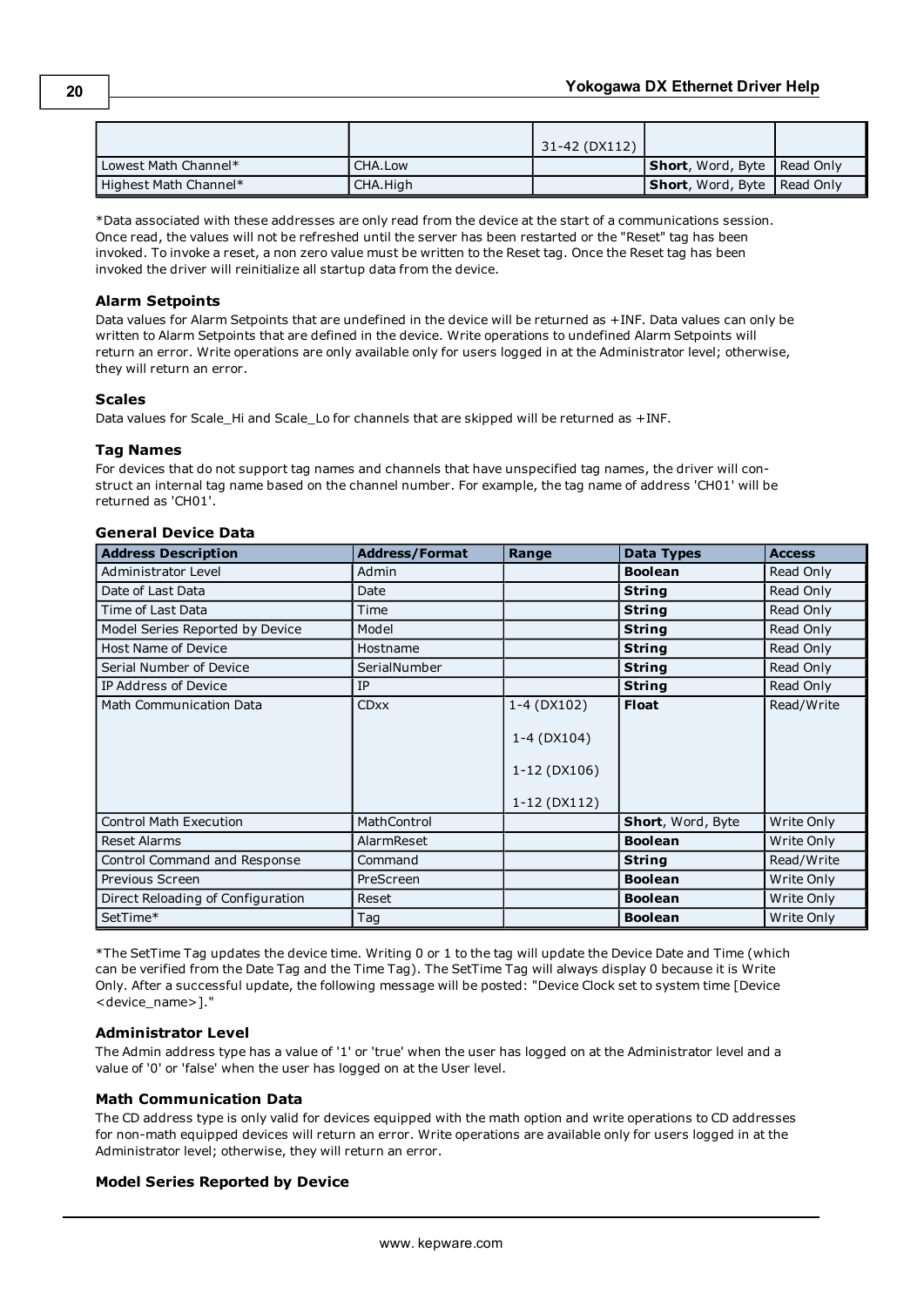The Model address type will have a string value of 'DX100' or 'DX200', indicating the model series returned by the device.

## **Control Math Execution**

The MathControl address type is only available for devices equipped with the math option and write operations to the MathControl tag for non-math equipped devices will return an error.

## **Control Command and Response**

The Command address allows the user to send a string command and receive a string response to and from the device. This allows the user to send any command to the device, including commands not directly supported by the driver. This tag is only available to users logged in at the Administrator level; otherwise, write operations will return an error.

**Caution:** Write operations using the Command address should be performed with caution.

**Note:** The actual number of addresses available for of each type depends on the configuration of the Yokogawa device. If the driver finds at Runtime that an address is not present in the device, it will post an error message and then remove the tag from its scan list.

Addresses that have Write Only access are assigned a default access of Read/Write; however, data values will be unreadable for these addresses and the associated tags will not be included in the scan list. The current data value for these tags will always be 0 for numeric data types and null string for string data types.

## <span id="page-20-0"></span>**DX102 Addressing**

The driver supports the following addresses for this device. The default data type is shown in **bold**.

## **Measured Channels**

| <b>Address Type</b>                | <b>Format</b>          | Range     | <b>Data Types</b> | <b>Access</b> |
|------------------------------------|------------------------|-----------|-------------------|---------------|
| Process Value of Channel           | CHxx or CHxx.PV        | $01 - 02$ | Double, Float     | Read Only     |
| Alarm Summary of Channel           | CHxx.Alarm             | $01 - 02$ | Short, Word, Byte | Read Only     |
| Alarm Level1 Status of Channel     | CHxx.Alarm1            | $01 - 02$ | Short, Word, Byte | Read Only     |
| Alarm Level2 Status of Channel     | CHxx.Alarm2            | $01 - 02$ | Short, Word, Byte | Read Only     |
| Alarm Level3 Status of Channel     | CHxx.Alarm3            | $01 - 02$ | Short, Word, Byte | Read Only     |
| Alarm Level4 Status of Channel     | CHxx.Alarm4            | $01 - 02$ | Short, Word, Byte | Read Only     |
| Set and Read Level1 Alarm Setpoint | CHxx.ASP1              | $01 - 02$ | Double, Float     | Read/Write    |
| Set and Read Level2 Alarm Setpoint | CHxx.ASP2              | $01 - 02$ | Double, Float     | Read/Write    |
| Set and Read Level3 Alarm Setpoint | CHxx.ASP3              | $01 - 02$ | Double, Float     | Read/Write    |
| Set and Read Level4 Alarm Setpoint | CHxx.ASP4              | $01 - 02$ | Double, Float     | Read/Write    |
| Alarm type Numeric Level 1         | CHxx.AlarmType1.Num    | $01 - 02$ | Short, Word, Byte | Read Only     |
| Alarm type Numeric Level 2         | CHxx.AlarmType2.Num    | $01 - 02$ | Short, Word, Byte | Read Only     |
| Alarm type Numeric Level 3         | CHxx.AlarmType3.Num    | $01 - 02$ | Short, Word, Byte | Read Only     |
| Alarm type Numeric Level 4         | CHxx.AlarmType4.Num    | $01 - 02$ | Short, Word, Byte | Read Only     |
| Alarm type String Level 1          | CHxx.AlarmType1.String | $01 - 02$ | <b>String</b>     | Read Only     |
| Alarm type String Level 2          | CHxx.AlarmType2.String | $01 - 02$ | <b>String</b>     | Read Only     |
| Alarm type String Level 3          | CHxx.AlarmType3.String | $01 - 02$ | <b>String</b>     | Read Only     |
| Alarm type String Level 4          | CHxx.AlarmType4.String | $01 - 02$ | <b>String</b>     | Read Only     |
| Upper Scale Value of Channel*      | CHxx.scale Hi          | $01 - 02$ | Double, Float     | Read Only     |
| Lower Scale Value of Channel*      | CHxx.scale Lo          | $01 - 02$ | Double, Float     | Read Only     |
| Unit String of Channel*            | CHxx.unit              | $01 - 02$ | <b>String</b>     | Read Only     |
| Tagname of Channel*                | CHxx.tag               | $01 - 02$ | <b>String</b>     | Read Only     |
| Status of Channel*                 | CHxx.status            | $01 - 02$ | <b>String</b>     | Read Only     |
| Precision of Channel*              | <b>CHxx. Precision</b> | $01 - 02$ | Short, Word, Byte | Read Only     |
| Lowest Measuring Channel*          | CH.Low                 |           | Short, Word, Byte | Read Only     |
| Highest Measuring Channel*         | CH.High                |           | Short, Word, Byte | Read Only     |

## **Math Channels**

| <b>Address Type</b>                  | <b>Format</b>   | Range     | Data Types                | <b>Access</b> |
|--------------------------------------|-----------------|-----------|---------------------------|---------------|
| <b>Process Value of Math Channel</b> | CHxx or CHxx.PV | $31 - 34$ | <b>Double</b> , Float     | Read Only     |
| Alarm Summary of Math Channel        | CHxx.Alarm      | 31-34     | Short, Word, Byte         | Read Only     |
| Alarm Level1 Status of Math Channel  | l CHxx.Alarm1   | 31-34     | <b>Short</b> , Word, Byte | Read Only     |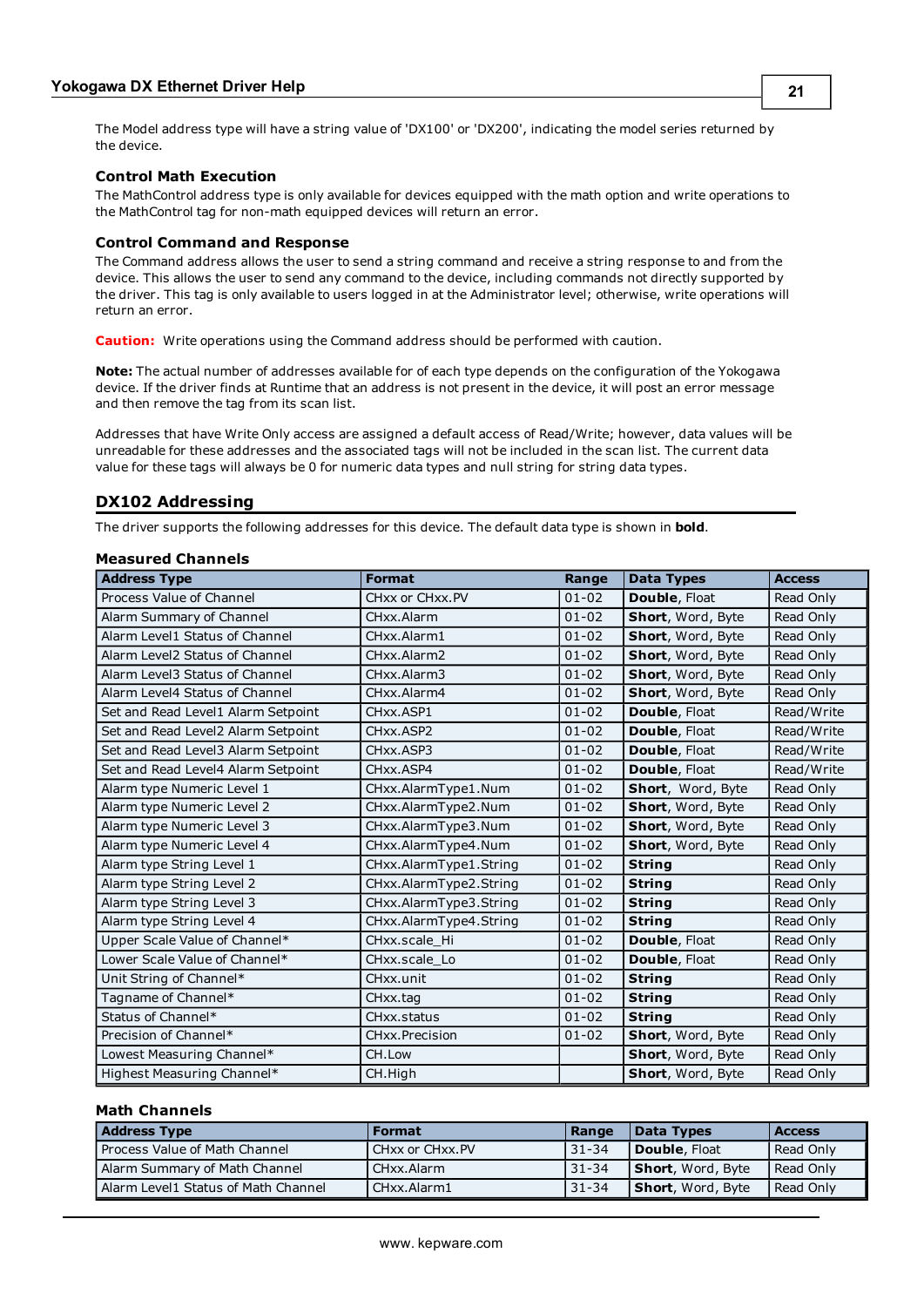| Alarm Level2 Status of Math Channel | CHxx.Alarm2             | $31 - 34$ | Short, Word, Byte        | Read Only  |
|-------------------------------------|-------------------------|-----------|--------------------------|------------|
| Alarm Level3 Status of Math Channel | CHxx.Alarm3             | $31 - 34$ | Short, Word, Byte        | Read Only  |
| Alarm Level4 Status of Math Channel | CHxx.Alarm4             | $31 - 34$ | Short, Word, Byte        | Read Only  |
| Set and Read Level1 Alarm Setpoint  | CHxx.ASP1               | $31 - 34$ | Double, Float            | Read/Write |
| Set and Read Level2 Alarm Setpoint  | CHxx.ASP2               | $31 - 34$ | Double, Float            | Read/Write |
| Set and Read Level3 Alarm Setpoint  | CH <sub>xx</sub> , ASP3 | $31 - 34$ | Double, Float            | Read/Write |
| Set and Read Level4 Alarm Setpoint  | CHxx.ASP4               | $31 - 34$ | Double, Float            | Read/Write |
| Alarm type Numeric Level 1          | CHxx.AlarmType1.Num     | $31 - 34$ | Short, Word, Byte        | Read Only  |
| Alarm type Numeric Level 2          | CHxx.AlarmType2.Num     | $31 - 34$ | Short, Word, Byte        | Read Only  |
| Alarm type Numeric Level 3          | CHxx.AlarmType3.Num     | $31 - 34$ | <b>Short, Word, Byte</b> | Read Only  |
| Alarm type Numeric Level 4          | CHxx.AlarmType4.Num     | $31 - 34$ | Short, Word, Byte        | Read Only  |
| Alarm type String Level 1           | CHxx.AlarmType1.String  | $31 - 34$ | <b>String</b>            | Read Only  |
| Alarm type String Level 2           | CHxx.AlarmType2.String  | $31 - 34$ | <b>String</b>            | Read Only  |
| Alarm type String Level 3           | CHxx.AlarmType3.String  | $31 - 34$ | <b>String</b>            | Read Only  |
| Alarm type String Level 4           | CHxx.AlarmType4.String  | $31 - 34$ | <b>String</b>            | Read Only  |
| Upper Scale Value of Math Channel*  | CHxx.scale Hi           | $31 - 34$ | Double, Float            | Read Only  |
| Lower Scale Value of Math Channel*  | CHxx.scale_Lo           | $31 - 34$ | Double, Float            | Read Only  |
| Unit String of Math Channel*        | CHxx.unit               | $31 - 34$ | <b>String</b>            | Read Only  |
| Tagname of Math Channel*            | CHxx.tag                | $31 - 34$ | <b>String</b>            | Read Only  |
| Status of Math Channel*             | CHxx.status             | $31 - 34$ | <b>String</b>            | Read Only  |
| Precision of Math Channel*          | CHxx.Precision          | $31 - 34$ | <b>Short, Word, Byte</b> | Read Only  |
| Lowest Math Channel*                | CHA.Low                 |           | Short, Word, Byte        | Read Only  |
| Highest Math Channel*               | CHA.High                |           | Short, Word, Byte        | Read Only  |

\*Data associated with these addresses are only read from the device at the start of a communications session. Once read, the values will not be refreshed until the server has been restarted or the "Reset" tag has been invoked. To invoke a reset, a non zero value must be written to the Reset tag. Once the Reset tag has been invoked the driver will reinitialize all startup data from the device.

## **Alarm Setpoints**

Data values for Alarm Setpoints that are undefined in the device will be returned as +INF. Data values can only be written to Alarm Setpoints that are defined in the device. Write operations to undefined Alarm Setpoints will return an error. Write operations are only available only for users logged in at the Administrator level; otherwise, they will return an error.

## **Scales**

Data values for Scale Hi and Scale Lo for channels that are skipped will be returned as +INF.

## **Tag Names**

For devices that do not support tag names and channels that have unspecified tag names, the driver will construct an internal tag name based on the channel number. For example, the tag name of address 'CH01' will be returned as 'CH01'.

## **General Device Data**

| <b>Address Description</b>        | <b>Address/Format</b> | Range     | <b>Data Types</b> | <b>Access</b> |
|-----------------------------------|-----------------------|-----------|-------------------|---------------|
| Administrator Level               | Admin                 |           | <b>Boolean</b>    | Read Only     |
| Date of Last Data                 | Date                  |           | <b>String</b>     | Read Only     |
| Time of Last Data                 | Time                  |           | <b>String</b>     | Read Only     |
| Model Series Reported by Device   | Model                 |           | <b>String</b>     | Read Only     |
| Host Name of Device               | Hostname              |           | <b>String</b>     | Read Only     |
| Serial Number of Device           | SerialNumber          |           | <b>String</b>     | Read Only     |
| IP Address of Device              | <b>TP</b>             |           | <b>String</b>     | Read Only     |
| <b>Math Communication Data</b>    | <b>CDxx</b>           | $01 - 04$ | <b>Float</b>      | Read/Write    |
| <b>Control Math Execution</b>     | MathControl           |           | Short, Word, Byte | Write Only    |
| <b>Reset Alarms</b>               | AlarmReset            |           | <b>Boolean</b>    | Write Only    |
| Control Command and Response      | Command               |           | <b>String</b>     | Read/Write    |
| Previous Screen                   | PreScreen             |           | <b>Boolean</b>    | Write Only    |
| Direct Reloading of Configuration | Reset                 |           | <b>Boolean</b>    | Write Only    |
| SetTime*                          | Tag                   |           | <b>Boolean</b>    | Write Only    |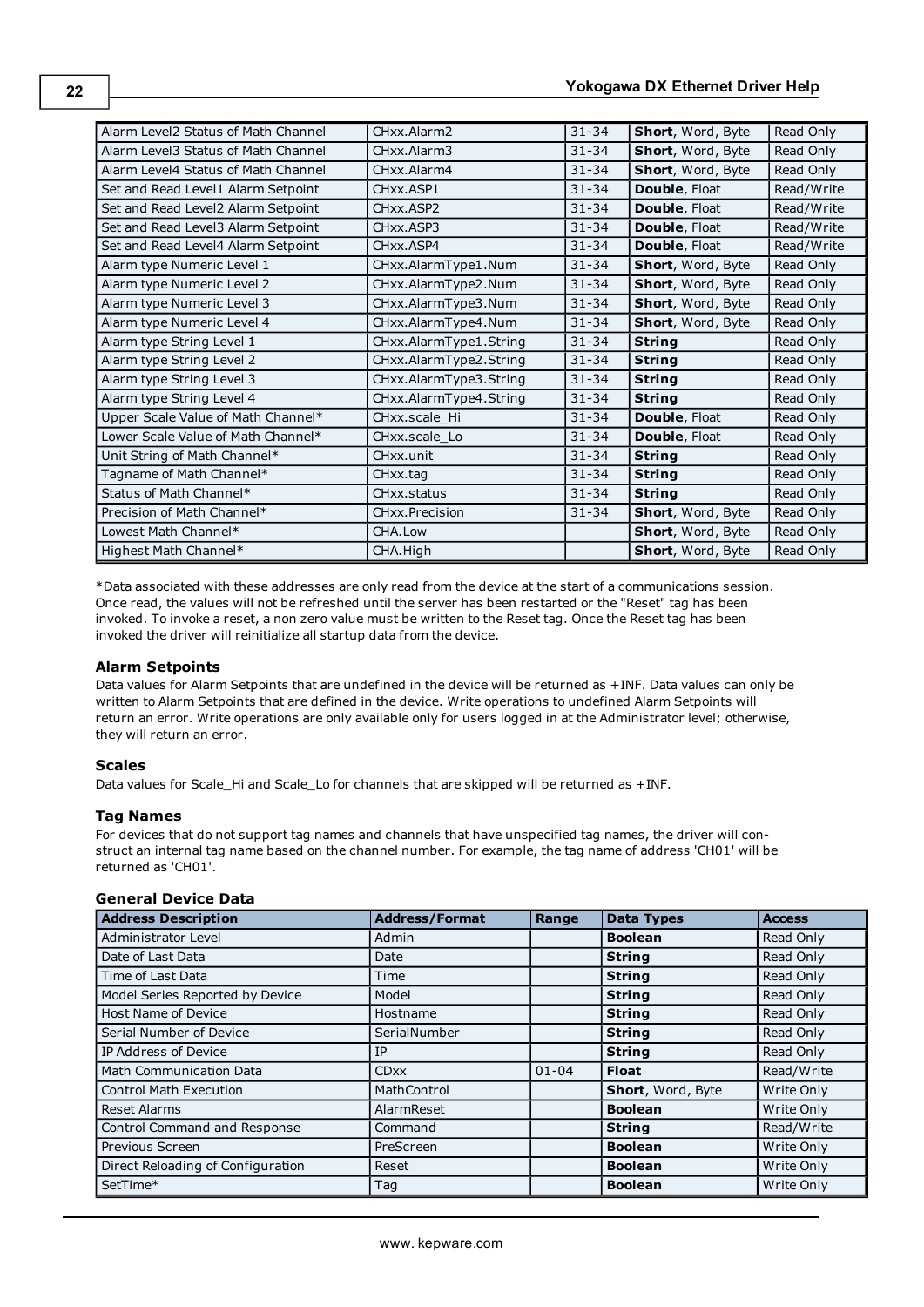\*The SetTime Tag updates the device time. Writing 0 or 1 to the tag will update the Device Date and Time (which can be verified from the Date Tag and the Time Tag). The SetTime Tag will always display 0 because it is Write Only. After a successful update, the following message will be posted: "Device Clock set to system time [Device <device\_name>]."

## **Administrator Level**

The Admin address type has a value of '1' or 'true' when the user has logged on at the Administrator level and a value of '0' or 'false' when the user has logged on at the User level.

## **Math Communication Data**

The CD address type is only valid for devices equipped with the math option and write operations to CD addresses for non-math equipped devices will return an error. Write operations are available only for users logged in at the Administrator level; otherwise, they will return an error.

## **Model Series Reported by Device**

The Model address type will have a string value of 'DX100' or 'DX200', indicating the model series returned by the device.

## **Control Math Execution**

The MathControl address type is only available for devices equipped with the math option and write operations to the MathControl tag for non-math equipped devices will return an error.

## **Control Command and Response**

The Command address allows the user to send a string command and receive a string response to and from the device. This allows the user to send any command to the device, including commands not directly supported by the driver. This tag is only available to users logged in at the Administrator level; otherwise, write operations will return an error.

**Caution:** Write operations using the Command address should be performed with caution.

**Note:** The actual number of addresses available for of each type depends on the configuration of the Yokogawa device. If the driver finds at Runtime that an address is not present in the device, it will post an error message and then remove the tag from its scan list.

Addresses that have Write Only access are assigned a default access of Read/Write; however, data values will be unreadable for these addresses and the associated tags will not be included in the scan list. The current data value for these tags will always be 0 for numeric data types and null string for string data types.

## <span id="page-22-0"></span>**DX104 Addressing**

The driver supports the following addresses for this device. The default data type is shown in **bold**.

## **Measured Channels**

| <b>Address Type</b>                | <b>Format</b>          | Range     | <b>Data Types</b>        | <b>Access</b> |
|------------------------------------|------------------------|-----------|--------------------------|---------------|
| Process Value of Channel           | CHxx or CHxx.PV        | $01 - 04$ | Double, Float            | Read Only     |
| Alarm Summary of Channel           | CHxx.Alarm             | $01 - 04$ | <b>Short, Word, Byte</b> | Read Only     |
| Alarm Level1 Status of Channel     | CHxx.Alarm1            | $01 - 04$ | Short, Word, Byte        | Read Only     |
| Alarm Level2 Status of Channel     | CHxx.Alarm2            | $01 - 04$ | Short, Word, Byte        | Read Only     |
| Alarm Level3 Status of Channel     | CHxx.Alarm3            | $01 - 04$ | <b>Short, Word, Byte</b> | Read Only     |
| Alarm Level4 Status of Channel     | CHxx.Alarm4            | $01 - 04$ | <b>Short, Word, Byte</b> | Read Only     |
| Set and Read Level1 Alarm Setpoint | CHxx.ASP1              | $01 - 04$ | <b>Double, Float</b>     | Read/Write    |
| Set and Read Level2 Alarm Setpoint | CHxx.ASP2              | $01 - 04$ | <b>Double, Float</b>     | Read/Write    |
| Set and Read Level3 Alarm Setpoint | CH <sub>xx</sub> .ASP3 | $01 - 04$ | <b>Double, Float</b>     | Read/Write    |
| Set and Read Level4 Alarm Setpoint | CH <sub>xx</sub> .ASP4 | $01 - 04$ | Double, Float            | Read/Write    |
| Alarm type Numeric Level 1         | CHxx.AlarmType1.Num    | $01 - 04$ | Short, Word, Byte        | Read Only     |
| Alarm type Numeric Level 2         | CHxx.AlarmType2.Num    | $01 - 04$ | <b>Short, Word, Byte</b> | Read Only     |
| Alarm type Numeric Level 3         | CHxx.AlarmType3.Num    | $01 - 04$ | Short, Word, Byte        | Read Only     |
| Alarm type Numeric Level 4         | CHxx.AlarmType4.Num    | $01 - 04$ | <b>Short, Word, Byte</b> | Read Only     |
| Alarm type String Level 1          | CHxx.AlarmType1.String | $01 - 04$ | <b>String</b>            | Read Only     |
| Alarm type String Level 2          | CHxx.AlarmType2.String | $01 - 04$ | <b>String</b>            | Read Only     |
| Alarm type String Level 3          | CHxx.AlarmType3.String | $01 - 04$ | <b>String</b>            | Read Only     |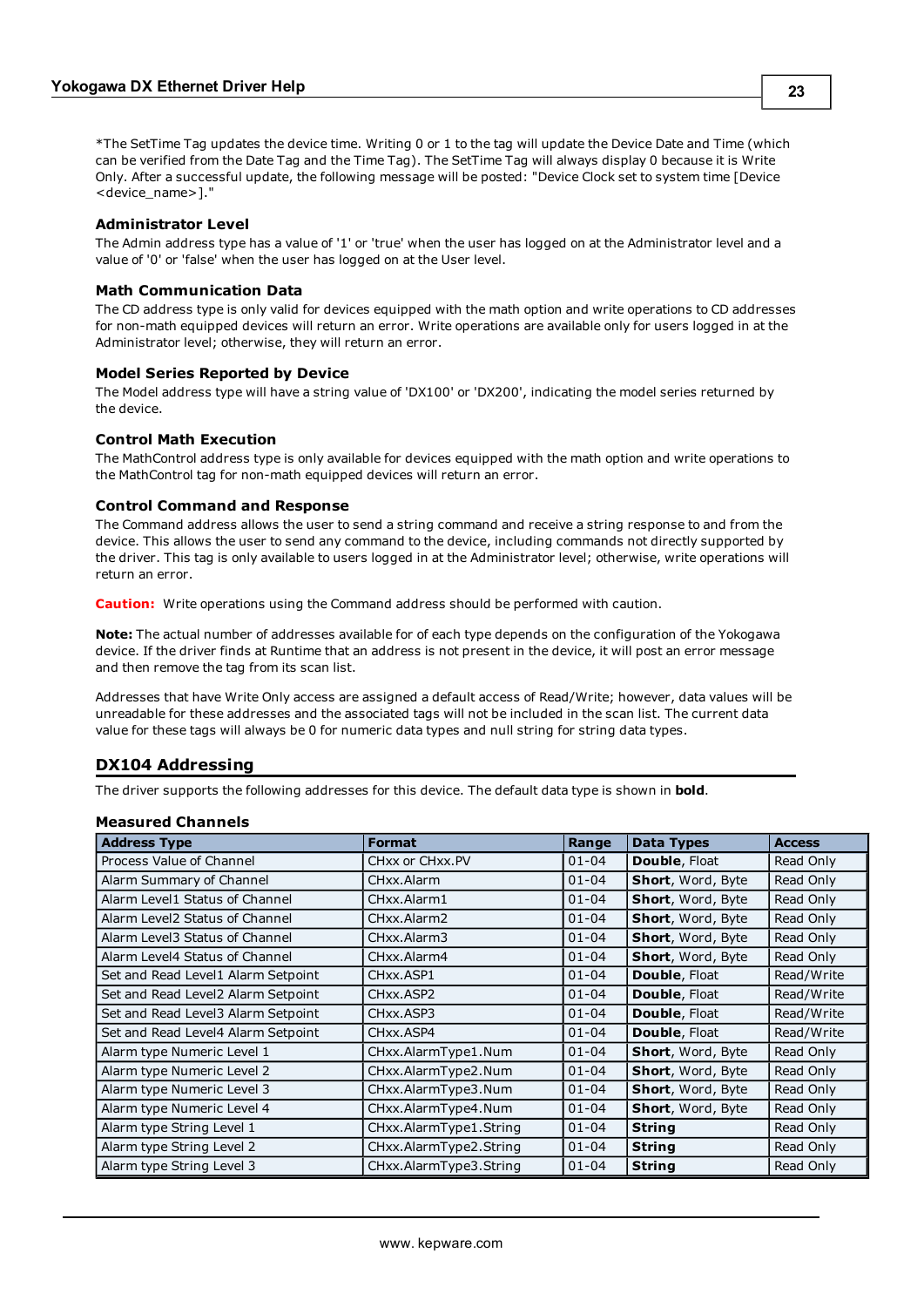| Alarm type String Level 4     | CHxx.AlarmType4.String | $ 01 - 04 $ | <b>String</b>     | Read Only |
|-------------------------------|------------------------|-------------|-------------------|-----------|
| Upper Scale Value of Channel* | CHxx.scale Hi          | $01 - 04$   | Double, Float     | Read Only |
| Lower Scale Value of Channel* | CHxx.scale Lo          | $01 - 04$   | Double, Float     | Read Only |
| Unit String of Channel*       | CHxx.unit              | $01 - 04$   | String            | Read Only |
| Tagname of Channel*           | CHxx.tag               | $01 - 04$   | <b>String</b>     | Read Only |
| Status of Channel*            | CHxx.status            | $01 - 04$   | <b>String</b>     | Read Only |
| Precision of Channel*         | CHxx.Precision         | $01 - 04$   | Short, Word, Byte | Read Only |
| Lowest Measuring Channel*     | CH.Low                 |             | Short, Word, Byte | Read Only |
| Highest Measuring Channel*    | CH.High                |             | Short, Word, Byte | Read Only |

## **Math Channels**

| <b>Address Type</b>                 | <b>Format</b>          | Range     | <b>Data Types</b> | <b>Access</b> |
|-------------------------------------|------------------------|-----------|-------------------|---------------|
| Process Value of Math Channel       | CHxx or CHxx.PV        | $31 - 34$ | Double, Float     | Read Only     |
| Alarm Summary of Math Channel       | CHxx.Alarm             | $31 - 34$ | Short, Word, Byte | Read Only     |
| Alarm Level1 Status of Math Channel | CHxx.Alarm1            | $31 - 34$ | Short, Word, Byte | Read Only     |
| Alarm Level2 Status of Math Channel | CHxx.Alarm2            | $31 - 34$ | Short, Word, Byte | Read Only     |
| Alarm Level3 Status of Math Channel | CHxx.Alarm3            | $31 - 34$ | Short, Word, Byte | Read Only     |
| Alarm Level4 Status of Math Channel | CHxx.Alarm4            | $31 - 34$ | Short, Word, Byte | Read Only     |
| Set and Read Level1 Alarm Setpoint  | CHxx.ASP1              | $31 - 34$ | Double, Float     | Read/Write    |
| Set and Read Level2 Alarm Setpoint  | CHxx.ASP2              | $31 - 34$ | Double, Float     | Read/Write    |
| Set and Read Level3 Alarm Setpoint  | CHxx.ASP3              | $31 - 34$ | Double, Float     | Read/Write    |
| Set and Read Level4 Alarm Setpoint  | CHxx.ASP4              | $31 - 34$ | Double, Float     | Read/Write    |
| Alarm type Numeric Level 1          | CHxx.AlarmType1.Num    | $31 - 34$ | Short, Word, Byte | Read Only     |
| Alarm type Numeric Level 2          | CHxx.AlarmType2.Num    | $31 - 34$ | Short, Word, Byte | Read Only     |
| Alarm type Numeric Level 3          | CHxx.AlarmType3.Num    | $31 - 34$ | Short, Word, Byte | Read Only     |
| Alarm type Numeric Level 4          | CHxx.AlarmType4.Num    | $31 - 34$ | Short, Word, Byte | Read Only     |
| Alarm type String Level 1           | CHxx.AlarmType1.String | $31 - 34$ | <b>String</b>     | Read Only     |
| Alarm type String Level 2           | CHxx.AlarmType2.String | $31 - 34$ | <b>String</b>     | Read Only     |
| Alarm type String Level 3           | CHxx.AlarmType3.String | $31 - 34$ | <b>String</b>     | Read Only     |
| Alarm type String Level 4           | CHxx.AlarmType4.String | $31 - 34$ | <b>String</b>     | Read Only     |
| Upper Scale Value of Math Channel*  | CHxx.scale Hi          | $31 - 34$ | Double, Float     | Read Only     |
| Lower Scale Value of Math Channel*  | CHxx.scale Lo          | $31 - 34$ | Double, Float     | Read Only     |
| Unit String of Math Channel*        | CHxx.unit              | $31 - 34$ | <b>String</b>     | Read Only     |
| Tagname of Math Channel*            | CHxx.tag               | $31 - 34$ | <b>String</b>     | Read Only     |
| Status of Math Channel*             | CHxx.status            | $31 - 34$ | <b>String</b>     | Read Only     |
| Precision of Math Channel*          | CHxx.Precision         | $31 - 34$ | Short, Word, Byte | Read Only     |
| Lowest Math Channel*                | CHA.Low                |           | Short, Word, Byte | Read Only     |
| Highest Math Channel*               | CHA.High               |           | Short, Word, Byte | Read Only     |

\*Data associated with these addresses are only read from the device at the start of a communications session. Once read, the values will not be refreshed until the server has been restarted or the "Reset" tag has been invoked. To invoke a reset, a non-zero value must be written to the Reset tag. Once the Reset tag has been invoked the driver will reinitialize all startup data from the device.

## **Alarm Setpoints**

Data values for Alarm Setpoints that are undefined in the device will be returned as +INF. Data values can only be written to Alarm Setpoints that are defined in the device. Write operations to undefined Alarm Setpoints will return an error. Write operations are only available only for users logged in at the Administrator level; otherwise, they will return an error.

## **Scales**

Data values for Scale\_Hi and Scale\_Lo for channels that are skipped will be returned as +INF.

## **Tag Names**

For devices that do not support tag names and channels that have unspecified tag names, the driver will construct an internal tag name based on the channel number. For example, the tag name of address 'CH01' will be returned as 'CH01'.

## **General Device Data**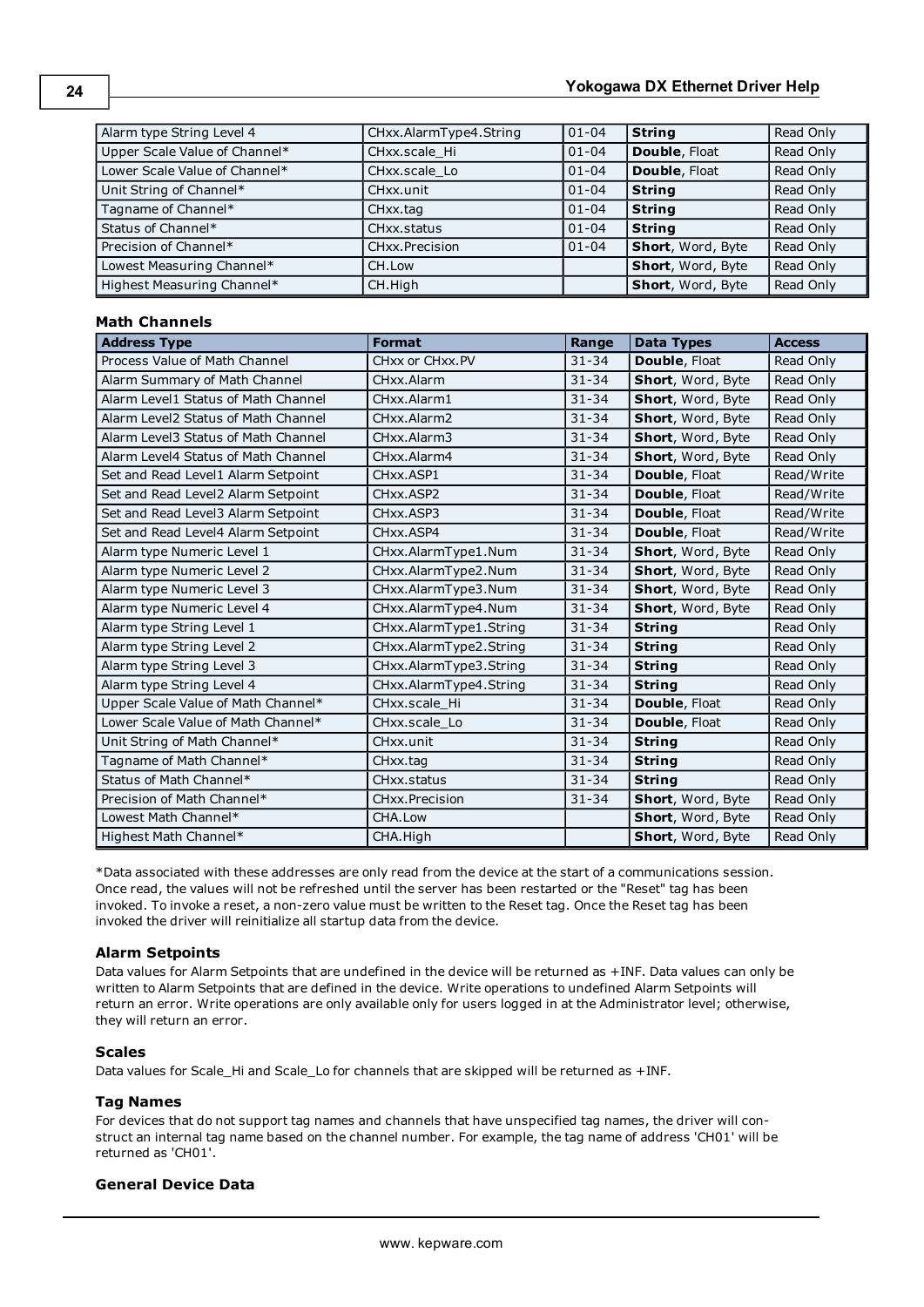## **Yokogawa DX Ethernet Driver Help**

| <b>Address Description</b>        | <b>Address/Format</b> | Range     | <b>Data Types</b> | <b>Access</b> |
|-----------------------------------|-----------------------|-----------|-------------------|---------------|
| Administrator Level               | Admin                 |           | <b>Boolean</b>    | Read Only     |
| Date of Last Data                 | Date                  |           | <b>String</b>     | Read Only     |
| Time of Last Data                 | Time                  |           | <b>String</b>     | Read Only     |
| Model Series Reported by Device   | Model                 |           | <b>String</b>     | Read Only     |
| Host Name of Device               | Hostname              |           | <b>String</b>     | Read Only     |
| Serial Number of Device           | SerialNumber          |           | <b>String</b>     | Read Only     |
| IP Address of Device              | IP                    |           | <b>String</b>     | Read Only     |
| <b>Math Communication Data</b>    | <b>CDxx</b>           | $01 - 04$ | <b>Float</b>      | Read/Write    |
| <b>Control Math Execution</b>     | MathControl           |           | Short, Word, Byte | Write Only    |
| <b>Reset Alarms</b>               | AlarmReset            |           | <b>Boolean</b>    | Write Only    |
| Control Command and Response      | Command               |           | <b>String</b>     | Read/Write    |
| Previous Screen                   | PreScreen             |           | <b>Boolean</b>    | Write Only    |
| Direct Reloading of Configuration | Reset                 |           | <b>Boolean</b>    | Write Only    |
| SetTime*                          | Tag                   |           | <b>Boolean</b>    | Write Only    |

\*The SetTime Tag updates the device time. Writing 0 or 1 to the tag will update the Device Date and Time (which can be verified from the Date Tag and the Time Tag). The SetTime Tag will always display 0 because it is Write Only. After a successful update, the following message will be posted: "Device Clock set to system time [Device <device\_name>]."

## **Administrator Level**

The Admin address type has a value of '1' or 'true' when the user has logged on at the Administrator level and a value of '0' or 'false' when the user has logged on at the User level.

## **Math Communication Data**

The CD address type is only valid for devices equipped with the math option and write operations to CD addresses for non-math equipped devices will return an error. Write operations are available only for users logged in at the Administrator level; otherwise, they will return an error.

## **Model Series Reported by Device**

The Model address type will have a string value of 'DX100' or 'DX200', indicating the model series returned by the device.

## **Control Math Execution**

The MathControl address type is only available for devices equipped with the math option and write operations to the MathControl tag for non-math equipped devices will return an error.

## **Control Command and Response**

The Command address allows the user to send a string command and receive a string response to and from the device. This allows the user to send any command to the device, including commands not directly supported by the driver. This tag is only available to users logged in at the Administrator level; otherwise, write operations will return an error.

**Caution:** Write operations using the Command address should be performed with caution.

**Note:** The actual number of addresses available for of each type depends on the configuration of the Yokogawa device. If the driver finds at Runtime that an address is not present in the device, it will post an error message and then remove the tag from its scan list.

Addresses that have Write Only access are assigned a default access of Read/Write; however, data values will be unreadable for these addresses and the associated tags will not be included in the scan list. The current data value for these tags will always be 0 for numeric data types and null string for string data types.

## <span id="page-24-0"></span>**DX106 Addressing**

The driver supports the following addresses for this device. The default data type is shown in **bold**.

## **Measured Channels**

| <b>Address Type</b>      | <b>Format</b>          | Range      | Data Types                | <b>Access</b> |
|--------------------------|------------------------|------------|---------------------------|---------------|
| Process Value of Channel | <b>CHxx or CHxx.PV</b> | $101 - 06$ | Double, Float             | Read Only     |
| Alarm Summary of Channel | I CHxx. Alarm          | $01 - 06$  | <b>Short</b> , Word, Byte | Read Only     |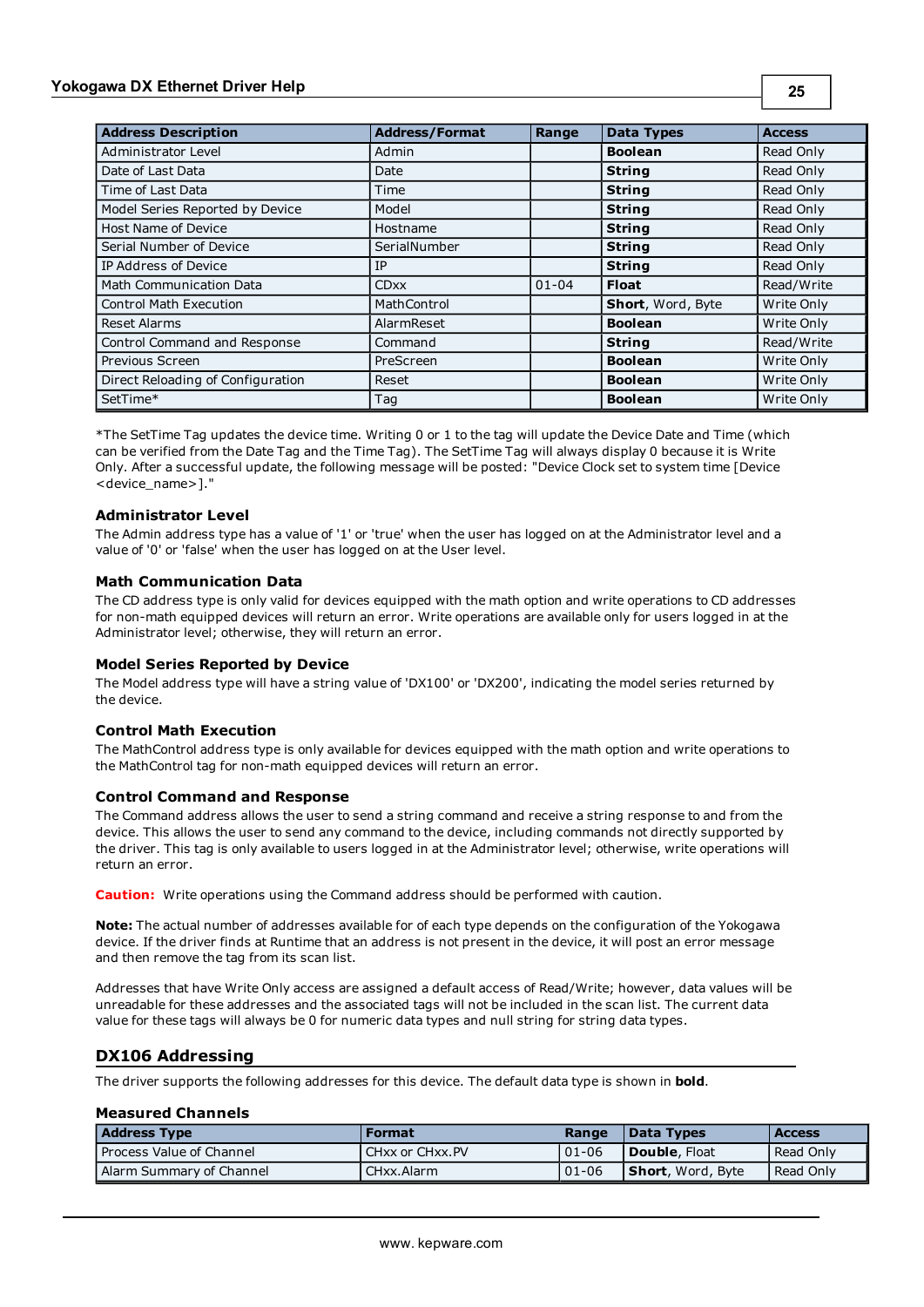| Alarm Level1 Status of Channel     | CHxx.Alarm1                        | $01 - 06$ | Short, Word, Byte    | Read Only  |
|------------------------------------|------------------------------------|-----------|----------------------|------------|
| Alarm Level2 Status of Channel     | CHxx.Alarm2                        | $01 - 06$ | Short, Word, Byte    | Read Only  |
| Alarm Level3 Status of Channel     | CHxx.Alarm3                        | $01 - 06$ | Short, Word, Byte    | Read Only  |
| Alarm Level4 Status of Channel     | CHxx.Alarm4                        | $01 - 06$ | Short, Word, Byte    | Read Only  |
| Set and Read Level1 Alarm Setpoint | CHxx.ASP1                          | $01 - 06$ | Double, Float        | Read/Write |
| Set and Read Level2 Alarm Setpoint | CH <sub>xx</sub> .ASP <sub>2</sub> | $01 - 06$ | Double, Float        | Read/Write |
| Set and Read Level3 Alarm Setpoint | CH <sub>xx</sub> , ASP3            | $01 - 06$ | Double, Float        | Read/Write |
| Set and Read Level4 Alarm Setpoint | CHxx.ASP4                          | $01 - 06$ | Double, Float        | Read/Write |
| Alarm type Numeric Level 1         | CHxx.AlarmType1.Num                | $01 - 06$ | Short, Word, Byte    | Read Only  |
| Alarm type Numeric Level 2         | CHxx.AlarmType2.Num                | $01 - 06$ | Short, Word, Byte    | Read Only  |
| Alarm type Numeric Level 3         | CHxx.AlarmType3.Num                | $01 - 06$ | Short, Word, Byte    | Read Only  |
| Alarm type Numeric Level 4         | CHxx.AlarmType4.Num                | $01 - 06$ | Short, Word, Byte    | Read Only  |
| Alarm type String Level 1          | CHxx.AlarmType1.String             | $01 - 06$ | <b>String</b>        | Read Only  |
| Alarm type String Level 2          | CHxx.AlarmType2.String             | $01 - 06$ | <b>String</b>        | Read Only  |
| Alarm type String Level 3          | CHxx.AlarmType3.String             | $01 - 06$ | <b>String</b>        | Read Only  |
| Alarm type String Level 4          | CHxx.AlarmType4.String             | $01 - 06$ | <b>String</b>        | Read Only  |
| Upper Scale Value of Channel*      | CHxx.scale_Hi                      | $01 - 06$ | Double, Float        | Read Only  |
| Lower Scale Value of Channel*      | CHxx.scale Lo                      | $01 - 06$ | <b>Double, Float</b> | Read Only  |
| Unit String of Channel*            | CHxx.unit                          | $01 - 06$ | <b>String</b>        | Read Only  |
| Tagname of Channel*                | CHxx.tag                           | $01 - 06$ | <b>String</b>        | Read Only  |
| Status of Channel*                 | CHxx.status                        | $01 - 06$ | <b>String</b>        | Read Only  |
| Precision of Channel*              | CHxx.Precision                     | $01 - 06$ | Short, Word, Byte    | Read Only  |
| Lowest Measuring Channel*          | CH.Low                             |           | Short, Word, Byte    | Read Only  |
| Highest Measuring Channel*         | CH.High                            |           | Short, Word, Byte    | Read Only  |

## **Math Channels**

| <b>Address Type</b>                 | <b>Format</b>          | Range     | <b>Data Types</b> | <b>Access</b> |
|-------------------------------------|------------------------|-----------|-------------------|---------------|
| Process Value of Math Channel       | CHxx or CHxx.PV        | $31 - 42$ | Double, Float     | Read Only     |
| Alarm Summary of Math Channel       | CHxx.Alarm             | $31 - 42$ | Short, Word, Byte | Read Only     |
| Alarm Level1 Status of Math Channel | CHxx.Alarm1            | $31 - 42$ | Short, Word, Byte | Read Only     |
| Alarm Level2 Status of Math Channel | CHxx.Alarm2            | $31 - 42$ | Short, Word, Byte | Read Only     |
| Alarm Level3 Status of Math Channel | CHxx.Alarm3            | $31 - 42$ | Short, Word, Byte | Read Only     |
| Alarm Level4 Status of Math Channel | CHxx.Alarm4            | $31 - 42$ | Short, Word, Byte | Read Only     |
| Set and Read Level1 Alarm Setpoint  | CHxx.ASP1              | $31 - 42$ | Double, Float     | Read/Write    |
| Set and Read Level2 Alarm Setpoint  | CHxx.ASP2              | $31 - 42$ | Double, Float     | Read/Write    |
| Set and Read Level3 Alarm Setpoint  | CHxx.ASP3              | $31 - 42$ | Double, Float     | Read/Write    |
| Set and Read Level4 Alarm Setpoint  | CHxx.ASP4              | $31 - 42$ | Double, Float     | Read/Write    |
| Alarm type Numeric Level 1          | CHxx.AlarmType1.Num    | $31 - 42$ | Short, Word, Byte | Read Only     |
| Alarm type Numeric Level 2          | CHxx.AlarmType2.Num    | $31 - 42$ | Short, Word, Byte | Read Only     |
| Alarm type Numeric Level 3          | CHxx.AlarmType3.Num    | $31 - 42$ | Short, Word, Byte | Read Only     |
| Alarm type Numeric Level 4          | CHxx.AlarmType4.Num    | $31 - 42$ | Short, Word, Byte | Read Only     |
| Alarm type String Level 1           | CHxx.AlarmType1.String | $31 - 42$ | <b>String</b>     | Read Only     |
| Alarm type String Level 2           | CHxx.AlarmType2.String | $31 - 42$ | <b>String</b>     | Read Only     |
| Alarm type String Level 3           | CHxx.AlarmType3.String | $31 - 42$ | <b>String</b>     | Read Only     |
| Alarm type String Level 4           | CHxx.AlarmType4.String | $31 - 42$ | <b>String</b>     | Read Only     |
| Upper Scale Value of Math Channel*  | CHxx.scale Hi          | $31 - 42$ | Double, Float     | Read Only     |
| Lower Scale Value of Math Channel*  | CHxx.scale Lo          | $31 - 42$ | Double, Float     | Read Only     |
| Unit String of Math Channel*        | CHxx.unit              | $31 - 42$ | <b>String</b>     | Read Only     |
| Tagname of Math Channel*            | CHxx.tag               | $31 - 42$ | <b>String</b>     | Read Only     |
| Status of Math Channel*             | CHxx.status            | $31 - 42$ | <b>String</b>     | Read Only     |
| Precision of Math Channel*          | CHxx.Precision         | $31 - 42$ | Short, Word, Byte | Read Only     |
| Lowest Math Channel*                | CHA.Low                |           | Short, Word, Byte | Read Only     |
| Highest Math Channel*               | CHA.High               |           | Short, Word, Byte | Read Only     |

\*Data associated with these addresses are only read from the device at the start of a communications session. Once read, the values will not be refreshed until the server has been restarted or the "Reset" tag has been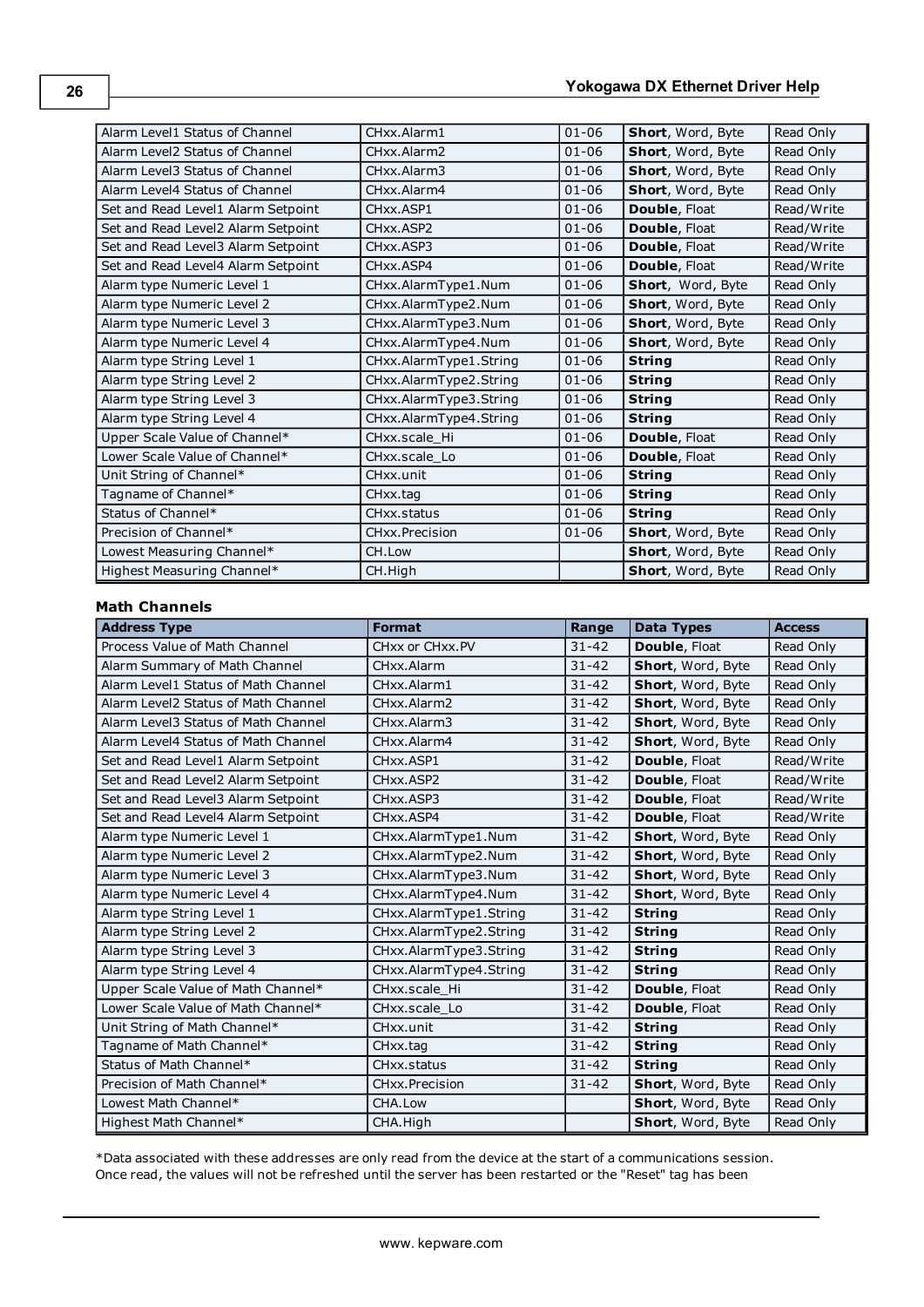invoked. To invoke a reset, a non-zero value must be written to the Reset tag. Once the Reset tag has been invoked the driver will reinitialize all startup data from the device.

## **Alarm Setpoints**

Data values for Alarm Setpoints that are undefined in the device will be returned as +INF. Data values can only be written to Alarm Setpoints that are defined in the device. Write operations to undefined Alarm Setpoints will return an error. Write operations are only available only for users logged in at the Administrator level; otherwise, they will return an error.

## **Scales**

Data values for Scale\_Hi and Scale\_Lo for channels that are skipped will be returned as +INF.

## **Tag Names**

For devices that do not support tag names and channels that have unspecified tag names, the driver will construct an internal tag name based on the channel number. For example, the tag name of address 'CH01' will be returned as 'CH01'.

| <b>Address Description</b>        | <b>Address/Format</b> | Range     | <b>Data Types</b> | <b>Access</b> |
|-----------------------------------|-----------------------|-----------|-------------------|---------------|
| Administrator Level               | Admin                 |           | <b>Boolean</b>    | Read Only     |
| Date of Last Data                 | Date                  |           | <b>String</b>     | Read Only     |
| Time of Last Data                 | Time                  |           | <b>String</b>     | Read Only     |
| Model Series Reported by Device   | Model                 |           | <b>String</b>     | Read Only     |
| Host Name of Device               | Hostname              |           | <b>String</b>     | Read Only     |
| Serial Number of Device           | SerialNumber          |           | <b>String</b>     | Read Only     |
| IP Address of Device              | IP                    |           | <b>String</b>     | Read Only     |
| <b>Math Communication Data</b>    | <b>CDxx</b>           | $01 - 12$ | <b>Float</b>      | Read/Write    |
| <b>Control Math Execution</b>     | MathControl           |           | Short, Word, Byte | Write Only    |
| <b>Reset Alarms</b>               | AlarmReset            |           | <b>Boolean</b>    | Write Only    |
| Control Command and Response      | Command               |           | <b>String</b>     | Read/Write    |
| Previous Screen                   | PreScreen             |           | <b>Boolean</b>    | Write Only    |
| Direct Reloading of Configuration | Reset                 |           | <b>Boolean</b>    | Write Only    |
| SetTime*                          | Tag                   |           | <b>Boolean</b>    | Write Only    |

#### **General Device Data**

\*The SetTime Tag updates the device time. Writing 0 or 1 to the tag will update the Device Date and Time (which can be verified from the Date Tag and the Time Tag). The SetTime Tag will always display 0 because it is Write Only. After a successful update, the following message will be posted: "Device Clock set to system time [Device <device\_name>]."

## **Administrator Level**

The Admin address type has a value of '1' or 'true' when the user has logged on at the Administrator level and a value of '0' or 'false' when the user has logged on at the User level.

## **Math Communication Data**

The CD address type is only valid for devices equipped with the math option and write operations to CD addresses for non-math equipped devices will return an error. Write operations are available only for users logged in at the Administrator level; otherwise, they will return an error.

## **Model Series Reported by Device**

The Model address type will have a string value of 'DX100' or 'DX200', indicating the model series returned by the device.

## **Control Math Execution**

The MathControl address type is only available for devices equipped with the math option and write operations to the MathControl tag for non-math equipped devices will return an error.

## **Control Command and Response**

The Command address allows the user to send a string command and receive a string response to and from the device. This allows the user to send any command to the device, including commands not directly supported by the driver. This tag is only available to users logged in at the Administrator level; otherwise, write operations will return an error.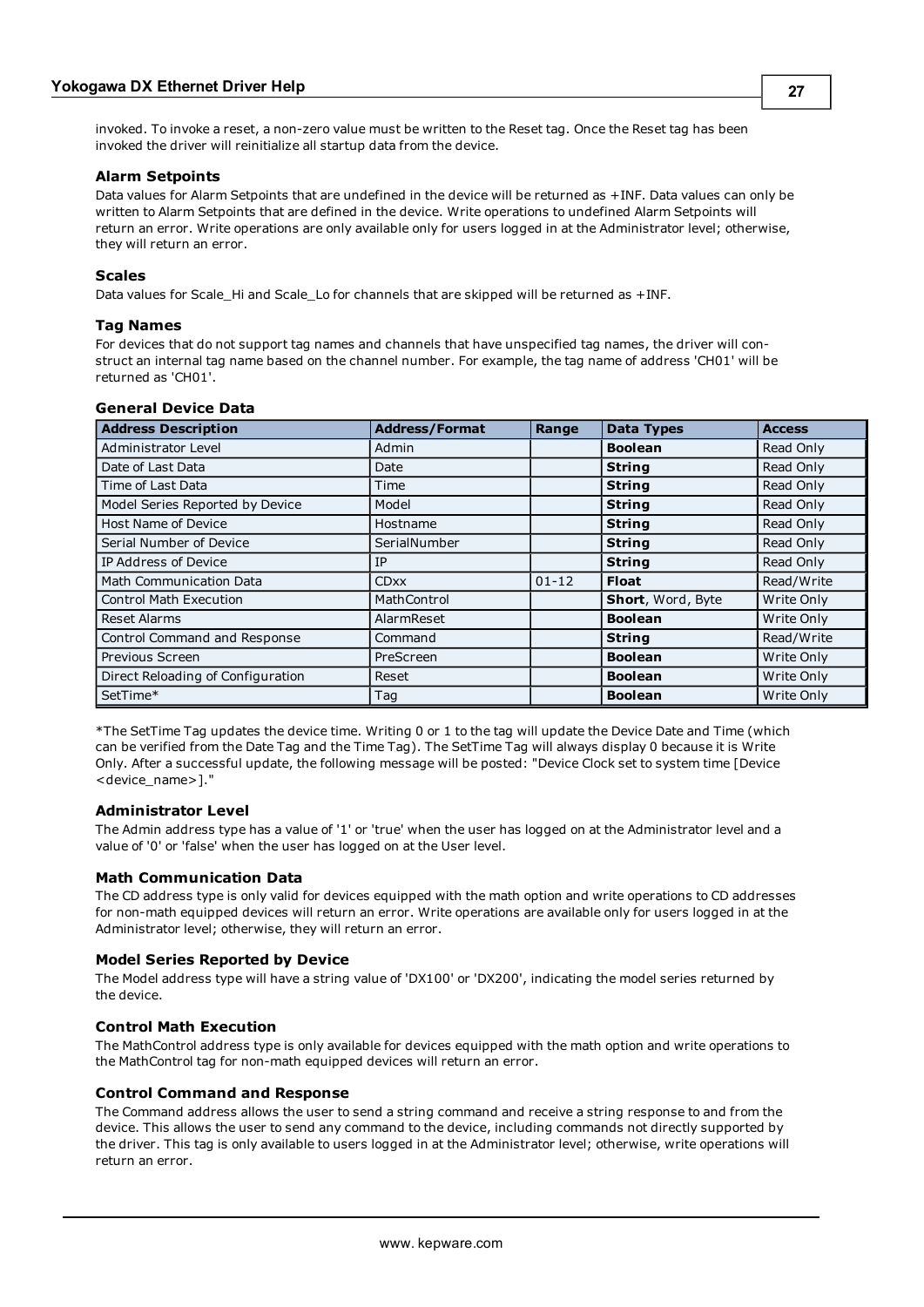**Caution:** Write operations using the Command address should be performed with caution.

**Note:** The actual number of addresses available for of each type depends on the configuration of the Yokogawa device. If the driver finds at Runtime that an address is not present in the device, it will post an error message and then remove the tag from its scan list.

Addresses that have Write Only access are assigned a default access of Read/Write; however, data values will be unreadable for these addresses and the associated tags will not be included in the scan list. The current data value for these tags will always be 0 for numeric data types and null string for string data types.

## <span id="page-27-0"></span>**DX112 Addressing**

The driver supports the following addresses for this device. The default data type is shown in **bold**.

| measured Channels                  |                        |           |                   |               |
|------------------------------------|------------------------|-----------|-------------------|---------------|
| <b>Address Type</b>                | <b>Format</b>          | Range     | <b>Data Types</b> | <b>Access</b> |
| Process Value of Channel           | CHxx or CHxx.PV        | $01 - 12$ | Double, Float     | Read Only     |
| Alarm Summary of Channel           | CHxx.Alarm             | $01 - 12$ | Short, Word, Byte | Read Only     |
| Alarm Level1 Status of Channel     | CHxx.Alarm1            | $01 - 12$ | Short, Word, Byte | Read Only     |
| Alarm Level2 Status of Channel     | CHxx.Alarm2            | $01 - 12$ | Short, Word, Byte | Read Only     |
| Alarm Level3 Status of Channel     | CHxx.Alarm3            | $01 - 12$ | Short, Word, Byte | Read Only     |
| Alarm Level4 Status of Channel     | CHxx.Alarm4            | $01 - 12$ | Short, Word, Byte | Read Only     |
| Set and Read Level1 Alarm Setpoint | CHxx.ASP1              | $01 - 12$ | Double, Float     | Read/Write    |
| Set and Read Level2 Alarm Setpoint | CHxx.ASP2              | $01 - 12$ | Double, Float     | Read/Write    |
| Set and Read Level3 Alarm Setpoint | CHxx.ASP3              | $01 - 12$ | Double, Float     | Read/Write    |
| Set and Read Level4 Alarm Setpoint | CHxx.ASP4              | $01 - 12$ | Double, Float     | Read/Write    |
| Alarm type Numeric Level 1         | CHxx.AlarmType1.Num    | $01 - 12$ | Short, Word, Byte | Read Only     |
| Alarm type Numeric Level 2         | CHxx.AlarmType2.Num    | $01 - 12$ | Short, Word, Byte | Read Only     |
| Alarm type Numeric Level 3         | CHxx.AlarmType3.Num    | $01 - 12$ | Short, Word, Byte | Read Only     |
| Alarm type Numeric Level 4         | CHxx.AlarmType4.Num    | $01 - 12$ | Short, Word, Byte | Read Only     |
| Alarm type String Level 1          | CHxx.AlarmType1.String | $01 - 12$ | <b>String</b>     | Read Only     |
| Alarm type String Level 2          | CHxx.AlarmType2.String | $01 - 12$ | <b>String</b>     | Read Only     |
| Alarm type String Level 3          | CHxx.AlarmType3.String | $01 - 12$ | <b>String</b>     | Read Only     |
| Alarm type String Level 4          | CHxx.AlarmType4.String | $01 - 12$ | <b>String</b>     | Read Only     |
| Upper Scale Value of Channel*      | CHxx.scale_Hi          | $01 - 12$ | Double, Float     | Read Only     |
| Lower Scale Value of Channel*      | CHxx.scale Lo          | $01 - 12$ | Double, Float     | Read Only     |
| Unit String of Channel*            | CHxx.unit              | $01 - 12$ | <b>String</b>     | Read Only     |
| Tagname of Channel*                | CHxx.tag               | $01 - 12$ | <b>String</b>     | Read Only     |
| Status of Channel*                 | CHxx.status            | $01 - 12$ | <b>String</b>     | Read Only     |
| Precision of Channel*              | CHxx.Precision         | $01 - 12$ | Short, Word, Byte | Read Only     |
| Lowest Measuring Channel*          | CH.Low                 |           | Short, Word, Byte | Read Only     |
| Highest Measuring Channel*         | CH.High                |           | Short, Word, Byte | Read Only     |

## **Measured Channels**

## **Math Channels**

| <b>Address Type</b>                 | <b>Format</b>                      | Range     | <b>Data Types</b> | <b>Access</b> |
|-------------------------------------|------------------------------------|-----------|-------------------|---------------|
| Process Value of Math Channel       | CHxx or CHxx.PV                    | $31 - 42$ | Double, Float     | Read Only     |
| Alarm Summary of Math Channel       | CHxx.Alarm                         | $31 - 42$ | Short, Word, Byte | Read Only     |
| Alarm Level1 Status of Math Channel | CHxx.Alarm1                        | $31 - 42$ | Short, Word, Byte | Read Only     |
| Alarm Level2 Status of Math Channel | CHxx.Alarm2                        | $31 - 42$ | Short, Word, Byte | Read Only     |
| Alarm Level3 Status of Math Channel | CHxx.Alarm3                        | $31 - 42$ | Short, Word, Byte | Read Only     |
| Alarm Level4 Status of Math Channel | CHxx.Alarm4                        | $31 - 42$ | Short, Word, Byte | Read Only     |
| Set and Read Level1 Alarm Setpoint  | CHxx.ASP1                          | $31 - 42$ | Double, Float     | Read/Write    |
| Set and Read Level2 Alarm Setpoint  | CH <sub>xx</sub> .ASP <sub>2</sub> | $31 - 42$ | Double, Float     | Read/Write    |
| Set and Read Level3 Alarm Setpoint  | CH <sub>xx</sub> .ASP3             | $31 - 42$ | Double, Float     | Read/Write    |
| Set and Read Level4 Alarm Setpoint  | CHxx.ASP4                          | $31 - 42$ | Double, Float     | Read/Write    |
| Alarm type Numeric Level 1          | CHxx.AlarmType1.Num                | $31 - 42$ | Short, Word, Byte | Read Only     |
| Alarm type Numeric Level 2          | CHxx.AlarmType2.Num                | $31 - 42$ | Short, Word, Byte | Read Only     |
| Alarm type Numeric Level 3          | CHxx.AlarmType3.Num                | $31 - 42$ | Short, Word, Byte | Read Only     |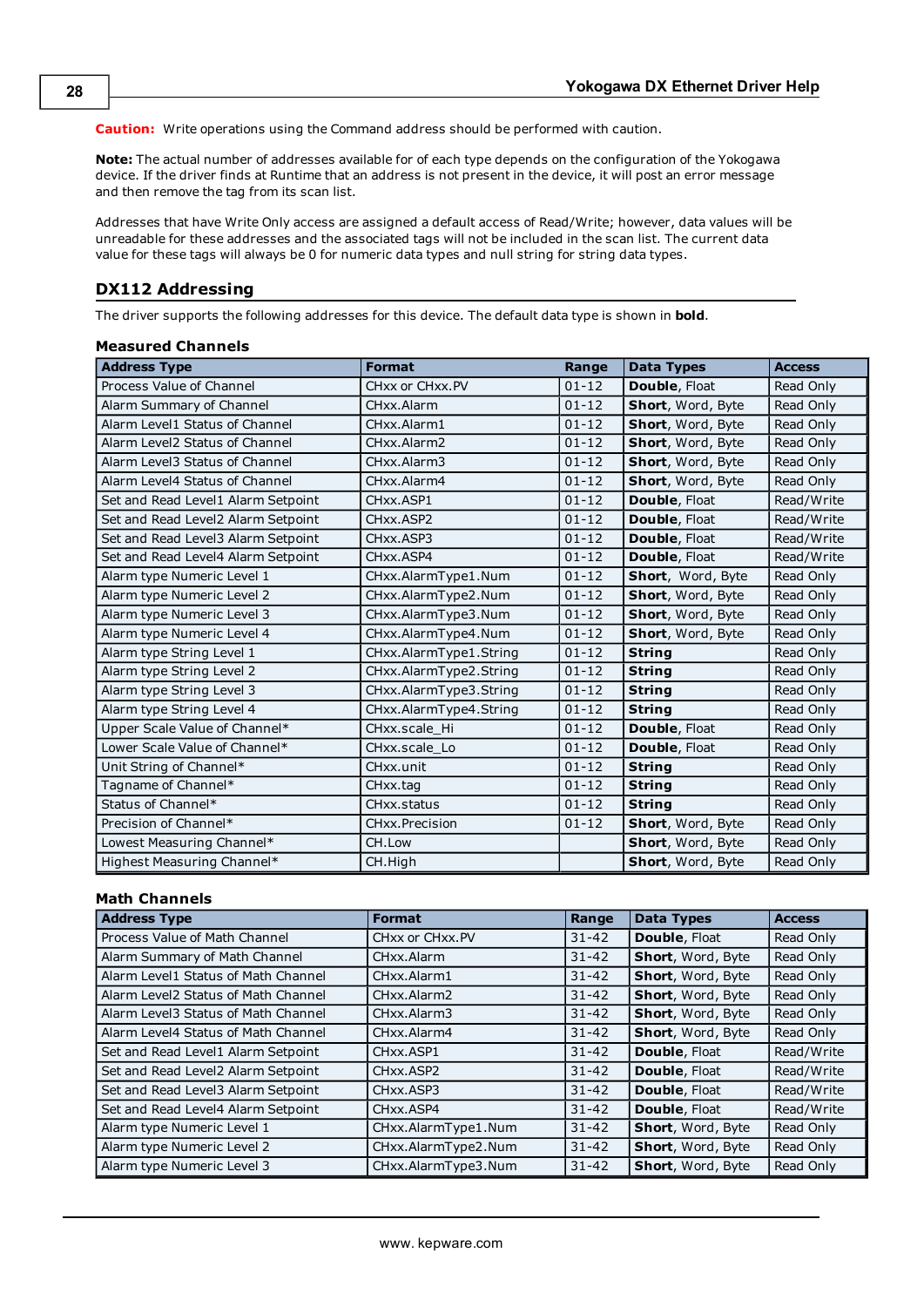## **Yokogawa DX Ethernet Driver Help**

| Alarm type Numeric Level 4         | CHxx.AlarmType4.Num      | $31 - 42$ | Short, Word, Byte        | Read Only |
|------------------------------------|--------------------------|-----------|--------------------------|-----------|
| Alarm type String Level 1          | CHxx.AlarmType1.String   | $31 - 42$ | <b>String</b>            | Read Only |
| Alarm type String Level 2          | CHxx.AlarmType2.String   | $31 - 42$ | <b>String</b>            | Read Only |
| Alarm type String Level 3          | CHxx.AlarmType3.String   | $31 - 42$ | <b>String</b>            | Read Only |
| Alarm type String Level 4          | CHxx.AlarmType4.String   | $31 - 42$ | <b>String</b>            | Read Only |
| Upper Scale Value of Math Channel* | CHxx.scale Hi            | $31 - 42$ | Double, Float            | Read Only |
| Lower Scale Value of Math Channel* | CHxx.scale Lo            | $31 - 42$ | Double, Float            | Read Only |
| Unit String of Math Channel*       | CHxx.unit                | $31 - 42$ | <b>String</b>            | Read Only |
| Tagname of Math Channel*           | CHxx.tag                 | $31 - 42$ | <b>String</b>            | Read Only |
| Status of Math Channel*            | CH <sub>xx</sub> .status | $31 - 42$ | <b>String</b>            | Read Only |
| Precision of Math Channel*         | CHxx.Precision           | $31 - 42$ | Short, Word, Byte        | Read Only |
| Lowest Math Channel*               | CHA.Low                  |           | <b>Short, Word, Byte</b> | Read Only |
| Highest Math Channel*              | CHA.High                 |           | Short, Word, Byte        | Read Only |

\*Data associated with these addresses are only read from the device at the start of a communications session. Once read, the values will not be refreshed until the server has been restarted or the "Reset" tag has been invoked. To invoke a reset, a non-zero value must be written to the Reset tag. Once the Reset tag has been invoked the driver will reinitialize all startup data from the device.

## **Alarm Setpoints**

Data values for Alarm Setpoints that are undefined in the device will be returned as +INF. Data values can only be written to Alarm Setpoints that are defined in the device. Write operations to undefined Alarm Setpoints will return an error. Write operations are only available only for users logged in at the Administrator level; otherwise, they will return an error.

## **Scales**

Data values for Scale\_Hi and Scale\_Lo for channels that are skipped will be returned as +INF.

## **Tag Names**

For devices that do not support tag names and channels that have unspecified tag names, the driver will construct an internal tag name based on the channel number. For example, the tag name of address 'CH01' will be returned as 'CH01'.

## **General Device Data**

| <b>Address Description</b>        | <b>Address/Format</b> | Range     | <b>Data Types</b> | <b>Access</b> |
|-----------------------------------|-----------------------|-----------|-------------------|---------------|
| Administrator Level               | Admin                 |           | <b>Boolean</b>    | Read Only     |
| Date of Last Data                 | Date                  |           | <b>String</b>     | Read Only     |
| Time of Last Data                 | Time                  |           | <b>String</b>     | Read Only     |
| Model Series Reported by Device   | Model                 |           | <b>String</b>     | Read Only     |
| Host Name of Device               | Hostname              |           | <b>String</b>     | Read Only     |
| Serial Number of Device           | SerialNumber          |           | <b>String</b>     | Read Only     |
| IP Address of Device              | IΡ                    |           | <b>String</b>     | Read Only     |
| <b>Math Communication Data</b>    | <b>CDxx</b>           | $01 - 12$ | Float             | Read/Write    |
| <b>Control Math Execution</b>     | MathControl           |           | Short, Word, Byte | Write Only    |
| <b>Reset Alarms</b>               | AlarmReset            |           | <b>Boolean</b>    | Write Only    |
| Control Command and Response      | Command               |           | <b>String</b>     | Read/Write    |
| Previous Screen                   | PreScreen             |           | <b>Boolean</b>    | Write Only    |
| Direct Reloading of Configuration | Reset                 |           | <b>Boolean</b>    | Write Only    |
| SetTime*                          | Tag                   |           | <b>Boolean</b>    | Write Only    |

\*The SetTime Tag updates the device time. Writing 0 or 1 to the tag will update the Device Date and Time (which can be verified from the Date Tag and the Time Tag). The SetTime Tag will always display 0 because it is Write Only. After a successful update, the following message will be posted: "Device Clock set to system time [Device <device\_name>]."

## **Administrator Level**

The Admin address type has a value of '1' or 'true' when the user has logged on at the Administrator level and a value of '0' or 'false' when the user has logged on at the User level.

## **Math Communication Data**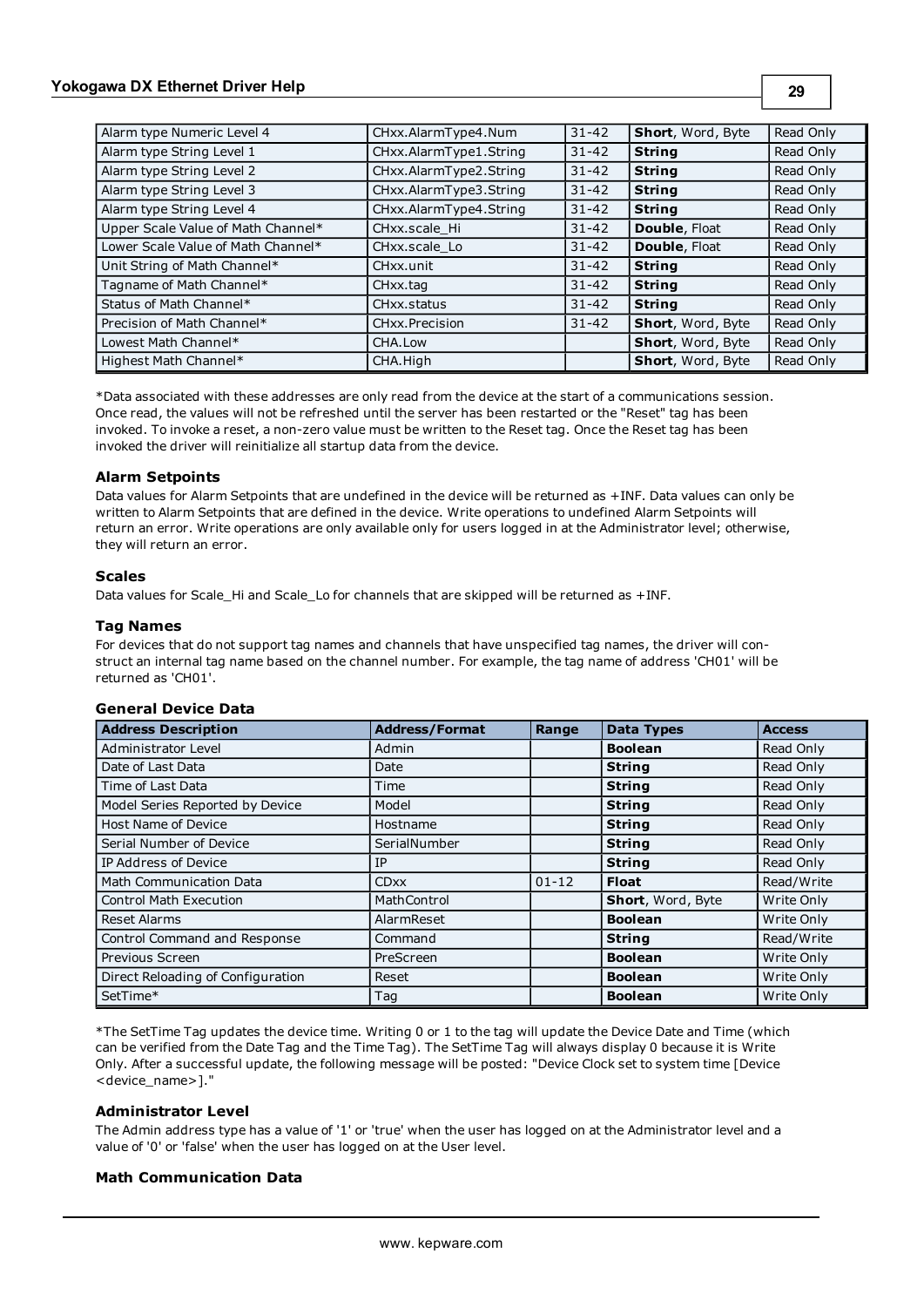The CD address type is only valid for devices equipped with the math option and write operations to CD addresses for non-math equipped devices will return an error. Write operations are available only for users logged in at the Administrator level; otherwise, they will return an error.

## **Model Series Reported by Device**

The Model address type will have a string value of 'DX100' or 'DX200', indicating the model series returned by the device.

## **Control Math Execution**

The MathControl address type is only available for devices equipped with the math option and write operations to the MathControl tag for non-math equipped devices will return an error.

## **Control Command and Response**

The Command address allows the user to send a string command and receive a string response to and from the device. This allows the user to send any command to the device, including commands not directly supported by the driver. This tag is only available to users logged in at the Administrator level; otherwise, write operations will return an error.

**Caution:** Write operations using the Command address should be performed with caution.

**Note:** The actual number of addresses available for of each type depends on the configuration of the Yokogawa device. If the driver finds at Runtime that an address is not present in the device, it will post an error message and then remove the tag from its scan list.

Addresses that have Write Only access are assigned a default access of Read/Write; however, data values will be unreadable for these addresses and the associated tags will not be included in the scan list. The current data value for these tags will always be 0 for numeric data types and null string for string data types.

## <span id="page-29-0"></span>**S120 Addressing for 200 Series**

The following table describes the addressing of the 200 series models when used with Yokogawa's /S120 Enhancement. For details on the /S120 Enhancement, please refer to the Yokogawa documentation. The default data type is shown in **bold**.

## **Measured Channels**

| <b>Address Type</b>            | <b>Format</b>   | Range         | <b>Data Types</b> | <b>Access</b> |
|--------------------------------|-----------------|---------------|-------------------|---------------|
| Process Value of Channel       | CHxx or CHxx.PV | 01-04 (DX204) | Double, Float     | Read Only     |
|                                |                 | 01-08 (DX208) |                   |               |
|                                |                 | 01-10 (DX210) |                   |               |
|                                |                 | 01-20 (DX220) |                   |               |
|                                |                 | 01-30 (DX230) |                   |               |
| Alarm Summary of Channel       | CHxx.Alarm      | 01-04 (DX204) | Short, Word, Byte | Read Only     |
|                                |                 | 01-08 (DX208) |                   |               |
|                                |                 | 01-10 (DX210) |                   |               |
|                                |                 | 01-20 (DX220) |                   |               |
|                                |                 | 01-30 (DX230) |                   |               |
| Alarm Level1 Status of Channel | CHxx.Alarm1     | 01-04 (DX204) | Short, Word, Byte | Read Only     |
|                                |                 | 01-08 (DX208) |                   |               |
|                                |                 | 01-10 (DX210) |                   |               |
|                                |                 | 01-20 (DX220) |                   |               |
|                                |                 | 01-30 (DX230) |                   |               |
| Alarm Level2 Status of Channel | CHxx.Alarm2     | 01-04 (DX204) | Short, Word, Byte | Read Only     |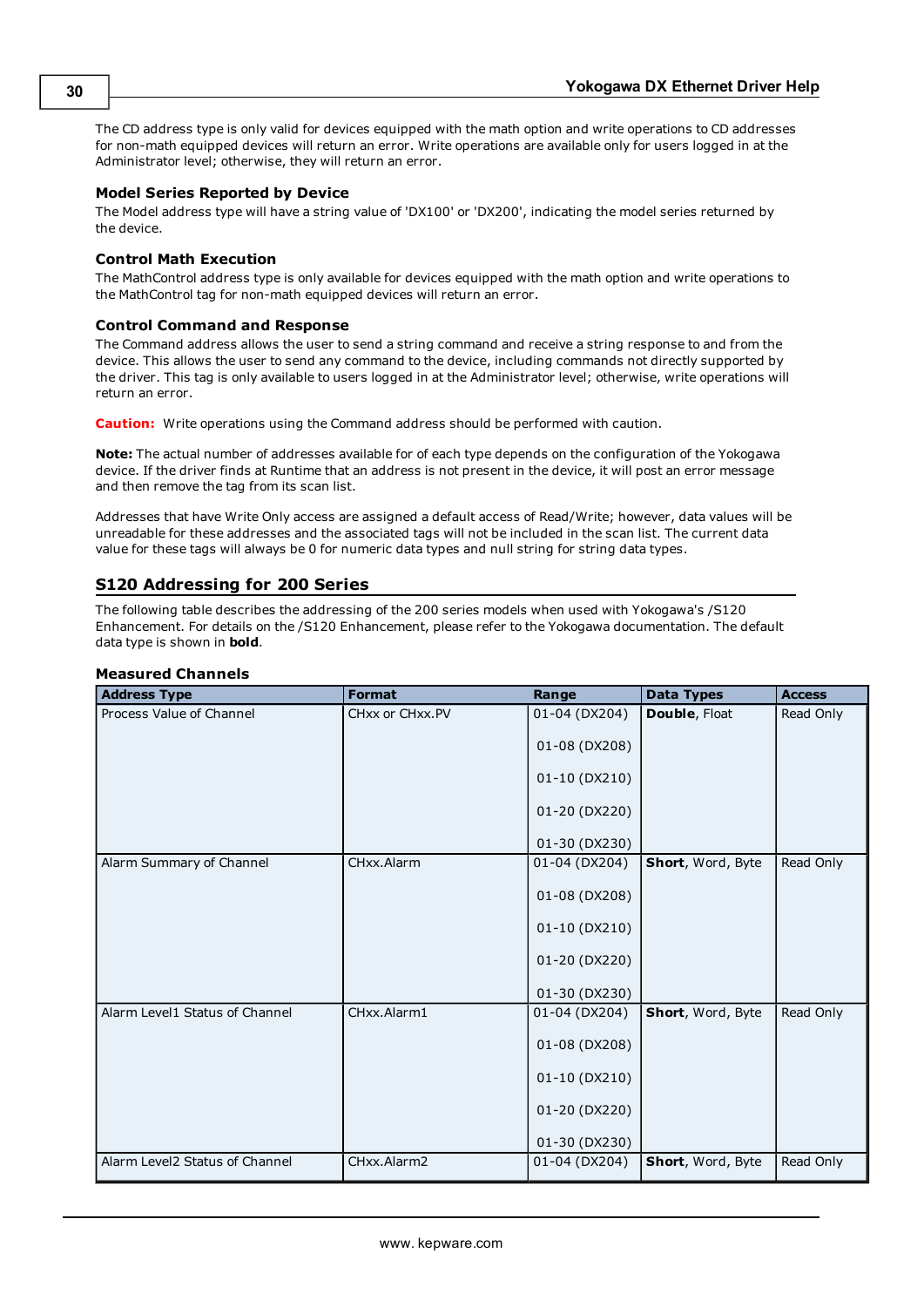|                                    |                     | 01-08 (DX208)     |                      |            |
|------------------------------------|---------------------|-------------------|----------------------|------------|
|                                    |                     | 01-10 (DX210)     |                      |            |
|                                    |                     | 01-20 (DX220)     |                      |            |
|                                    |                     | 01-30 (DX230)     |                      |            |
| Alarm Level3 Status of Channel     | CHxx.Alarm3         | 01-04 (DX204)     | Short, Word, Byte    | Read Only  |
|                                    |                     | 01-08 (DX208)     |                      |            |
|                                    |                     | 01-10 (DX210)     |                      |            |
|                                    |                     | 01-20 (DX220)     |                      |            |
|                                    |                     |                   |                      |            |
|                                    |                     | 01-30 (DX230)     |                      |            |
| Alarm Level4 Status of Channel     | CHxx.Alarm4         | $01 - 04$ (DX204) | Short, Word, Byte    | Read Only  |
|                                    |                     | 01-08 (DX208)     |                      |            |
|                                    |                     | 01-10 (DX210)     |                      |            |
|                                    |                     | 01-20 (DX220)     |                      |            |
|                                    |                     | 01-30 (DX230)     |                      |            |
| Set and Read Level1 Alarm Setpoint | CHxx.ASP1           | $01 - 04$ (DX204) | Double, Float        | Read/Write |
|                                    |                     | 01-08 (DX208)     |                      |            |
|                                    |                     | 01-10 (DX210)     |                      |            |
|                                    |                     | 01-20 (DX220)     |                      |            |
|                                    |                     | 01-30 (DX230)     |                      |            |
| Set and Read Level2 Alarm Setpoint | CHxx.ASP2           | 01-04 (DX204)     | Double, Float        | Read/Write |
|                                    |                     | 01-08 (DX208)     |                      |            |
|                                    |                     | 01-10 (DX210)     |                      |            |
|                                    |                     | 01-20 (DX220)     |                      |            |
|                                    |                     | 01-30 (DX230)     |                      |            |
| Set and Read Level3 Alarm Setpoint | CHxx.ASP3           | $01 - 04$ (DX204) | Double, Float        | Read/Write |
|                                    |                     | 01-08 (DX208)     |                      |            |
|                                    |                     | 01-10 (DX210)     |                      |            |
|                                    |                     | 01-20 (DX220)     |                      |            |
|                                    |                     | 01-30 (DX230)     |                      |            |
| Set and Read Level4 Alarm Setpoint | CHxx.ASP4           | 01-04 (DX204)     | <b>Double, Float</b> | Read/Write |
|                                    |                     | 01-08 (DX208)     |                      |            |
|                                    |                     | 01-10 (DX210)     |                      |            |
|                                    |                     | 01-20 (DX220)     |                      |            |
|                                    |                     | 01-30 (DX230)     |                      |            |
| Alarm type Numeric Level 1         | CHxx.AlarmType1.Num | 01-04 (DX204)     | Short, Word, Byte    | Read Only  |
|                                    |                     |                   |                      |            |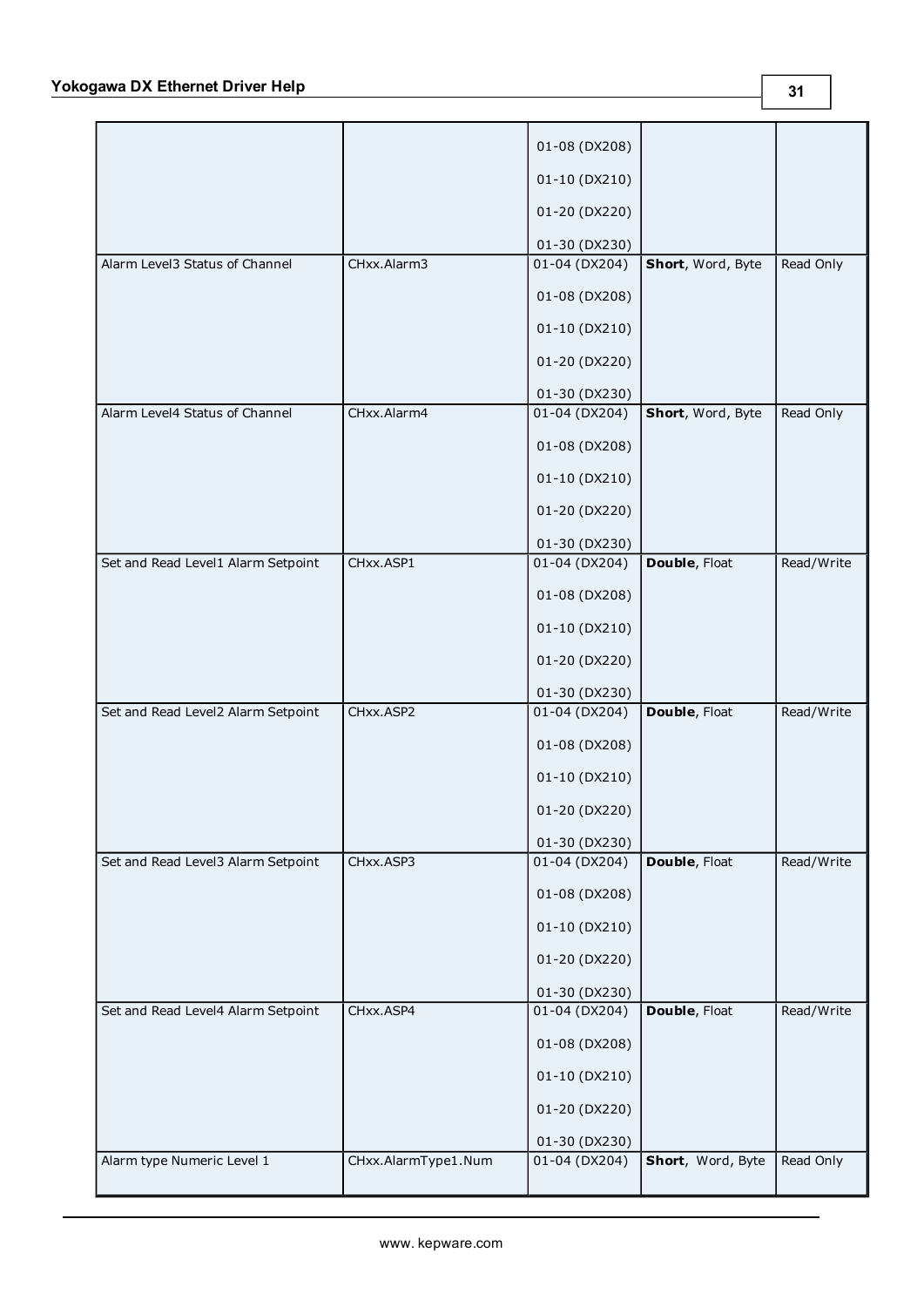|                            |                        | 01-08 (DX208)     |                   |           |
|----------------------------|------------------------|-------------------|-------------------|-----------|
|                            |                        | 01-10 (DX210)     |                   |           |
|                            |                        | 01-20 (DX220)     |                   |           |
|                            |                        | 01-30 (DX230)     |                   |           |
| Alarm type Numeric Level 2 | CHxx.AlarmType2.Num    | 01-04 (DX204)     | Short, Word, Byte | Read Only |
|                            |                        | 01-08 (DX208)     |                   |           |
|                            |                        | 01-10 (DX210)     |                   |           |
|                            |                        | 01-20 (DX220)     |                   |           |
|                            |                        | 01-30 (DX230)     |                   |           |
| Alarm type Numeric Level 3 | CHxx.AlarmType3.Num    | $01 - 04$ (DX204) | Short, Word, Byte | Read Only |
|                            |                        | 01-08 (DX208)     |                   |           |
|                            |                        | 01-10 (DX210)     |                   |           |
|                            |                        | 01-20 (DX220)     |                   |           |
|                            |                        | 01-30 (DX230)     |                   |           |
| Alarm type Numeric Level 4 | CHxx.AlarmType4.Num    | 01-04 (DX204)     | Short, Word, Byte | Read Only |
|                            |                        | 01-08 (DX208)     |                   |           |
|                            |                        | 01-10 (DX210)     |                   |           |
|                            |                        | 01-20 (DX220)     |                   |           |
|                            |                        | 01-30 (DX230)     |                   |           |
| Alarm type String Level 1  | CHxx.AlarmType1.String | 01-04 (DX204)     | <b>String</b>     | Read Only |
|                            |                        | 01-08 (DX208)     |                   |           |
|                            |                        | 01-10 (DX210)     |                   |           |
|                            |                        | 01-20 (DX220)     |                   |           |
|                            |                        | 01-30 (DX230)     |                   |           |
| Alarm type String Level 2  | CHxx.AlarmType2.String | $01 - 04$ (DX204) | <b>String</b>     | Read Only |
|                            |                        | 01-08 (DX208)     |                   |           |
|                            |                        | 01-10 (DX210)     |                   |           |
|                            |                        | 01-20 (DX220)     |                   |           |
|                            |                        | 01-30 (DX230)     |                   |           |
| Alarm type String Level 3  | CHxx.AlarmType3.String | 01-04 (DX204)     | <b>String</b>     | Read Only |
|                            |                        | 01-08 (DX208)     |                   |           |
|                            |                        | 01-10 (DX210)     |                   |           |
|                            |                        | 01-20 (DX220)     |                   |           |
|                            |                        | 01-30 (DX230)     |                   |           |
| Alarm type String Level 4  | CHxx.AlarmType4.String | 01-04 (DX204)     | <b>String</b>     | Read Only |
|                            |                        | 01-08 (DX208)     |                   |           |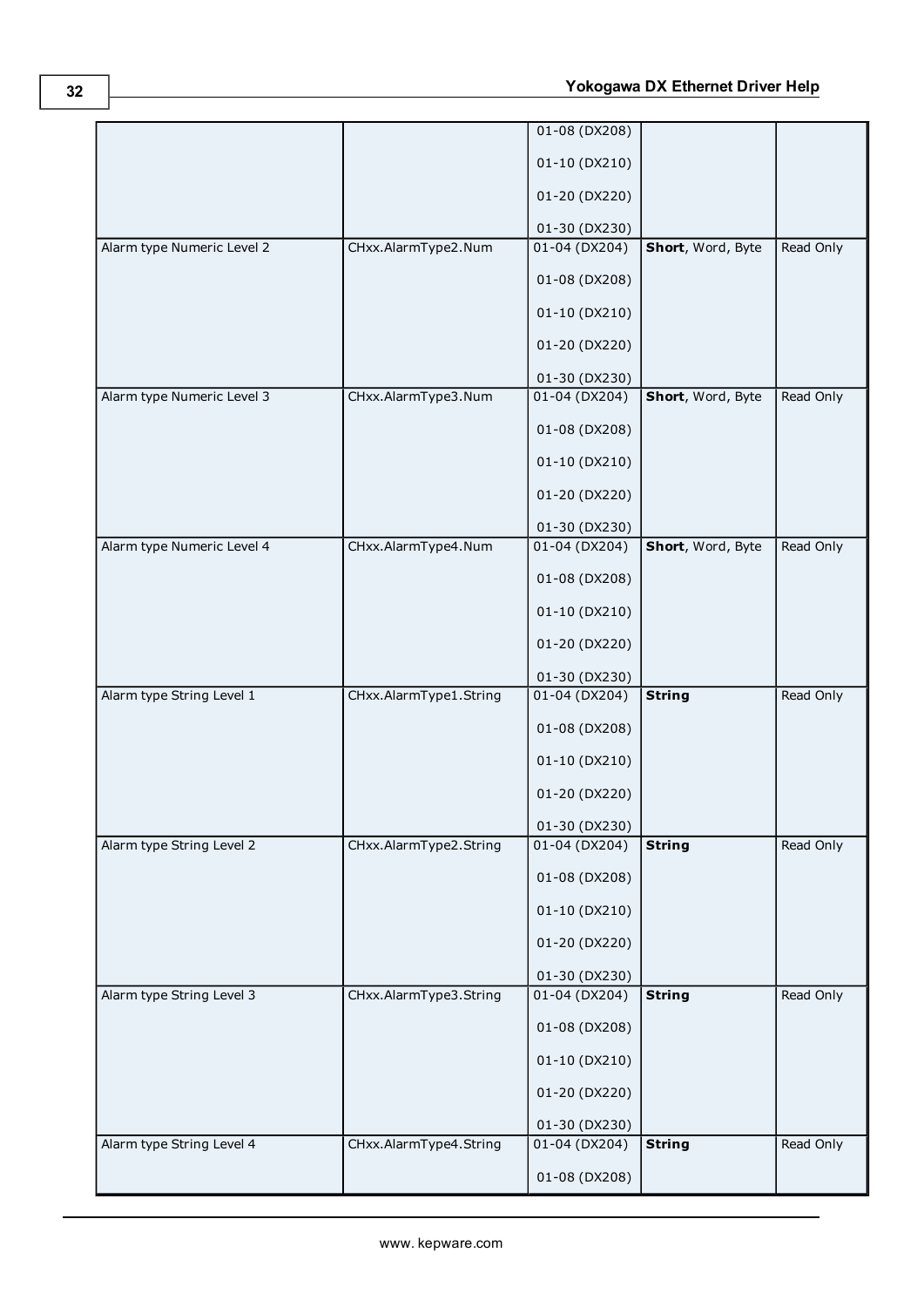|                               |                | 01-10 (DX210)     |                   |           |
|-------------------------------|----------------|-------------------|-------------------|-----------|
|                               |                | 01-20 (DX220)     |                   |           |
|                               |                | 01-30 (DX230)     |                   |           |
|                               |                |                   |                   |           |
| Upper Scale Value of Channel* | CHxx.scale_Hi  | 01-04 (DX204)     | Double, Float     | Read Only |
|                               |                | 01-08 (DX208)     |                   |           |
|                               |                | 01-10 (DX210)     |                   |           |
|                               |                | 01-20 (DX220)     |                   |           |
|                               |                | 01-30 (DX230)     |                   |           |
| Lower Scale Value of Channel* | CHxx.scale_Lo  | $01 - 04$ (DX204) | Double, Float     | Read Only |
|                               |                | 01-08 (DX208)     |                   |           |
|                               |                | 01-10 (DX210)     |                   |           |
|                               |                | 01-20 (DX220)     |                   |           |
|                               |                |                   |                   |           |
|                               |                | 01-30 (DX230)     |                   |           |
| Unit String of Channel*       | CHxx.unit      | 01-04 (DX204)     | <b>String</b>     | Read Only |
|                               |                | 01-08 (DX208)     |                   |           |
|                               |                | 01-10 (DX210)     |                   |           |
|                               |                | 01-20 (DX220)     |                   |           |
|                               |                | 01-30 (DX230)     |                   |           |
| Tagname of Channel*           | CHxx.tag       | 01-04 (DX204)     | <b>String</b>     | Read Only |
|                               |                | 01-08 (DX208)     |                   |           |
|                               |                | 01-10 (DX210)     |                   |           |
|                               |                | 01-20 (DX220)     |                   |           |
|                               |                | 01-30 (DX230)     |                   |           |
| Status of Channel*            | CHxx.status    | $01 - 04$ (DX204) | <b>String</b>     | Read Only |
|                               |                | 01-08 (DX208)     |                   |           |
|                               |                | $01-10$ (DX210)   |                   |           |
|                               |                | 01-20 (DX220)     |                   |           |
|                               |                | 01-30 (DX230)     |                   |           |
| Precision of Channel*         | CHxx.Precision | $01 - 04$ (DX204) | Short, Word, Byte | Read Only |
|                               |                |                   |                   |           |
|                               |                | 01-08 (DX208)     |                   |           |
|                               |                | 01-10 (DX210)     |                   |           |
|                               |                | 01-20 (DX220)     |                   |           |
|                               |                | 01-30 (DX230)     |                   |           |
| Lowest Measuring Channel*     | CH.Low         |                   | Short, Word, Byte | Read Only |
| Highest Measuring Channel*    | CH.High        |                   | Short, Word, Byte | Read Only |

## **Math Channels**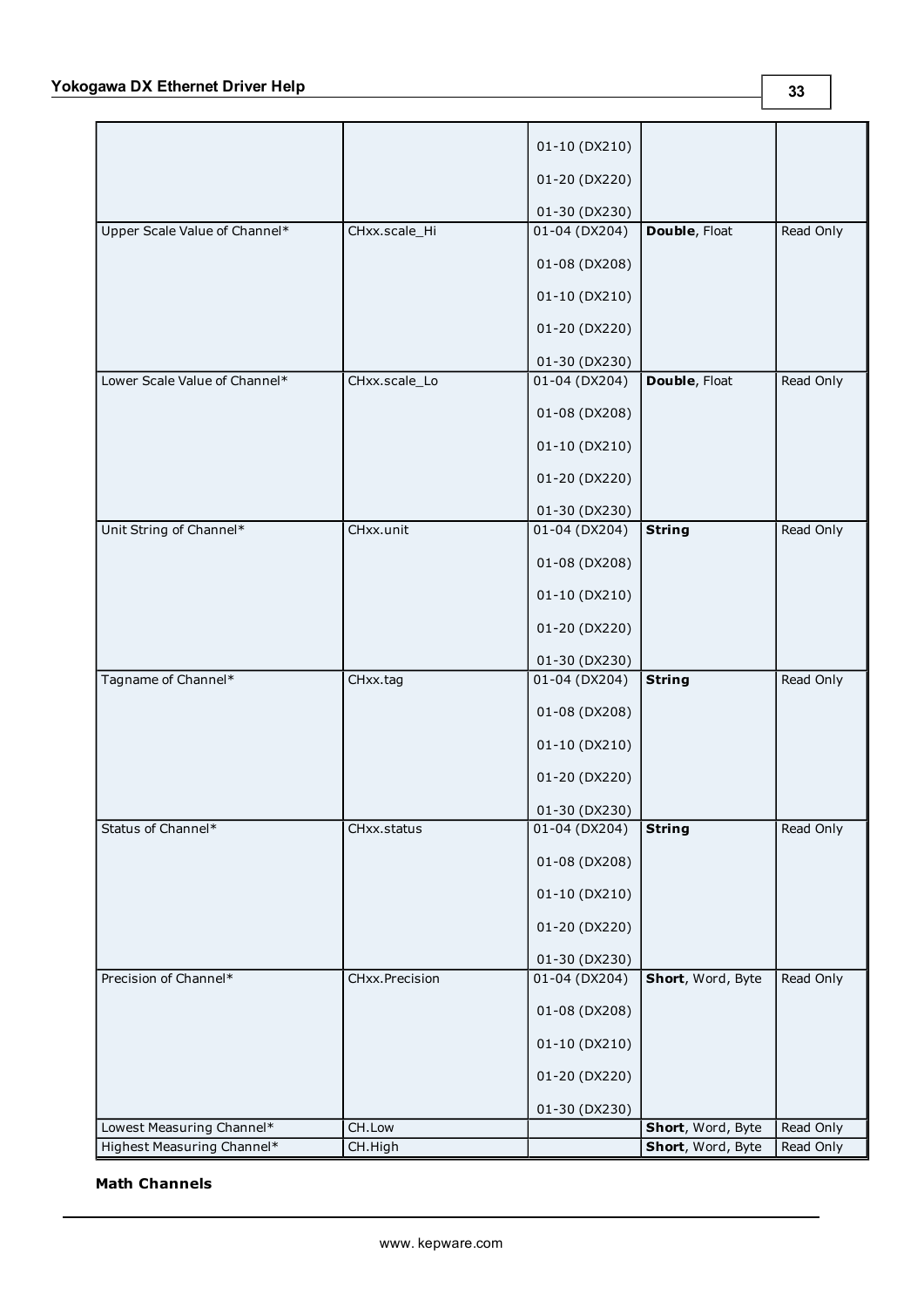| <b>Address Type</b>                 | <b>Format</b>   | Range         | <b>Data Types</b> | <b>Access</b> |
|-------------------------------------|-----------------|---------------|-------------------|---------------|
| Process Value of Math Channel       | CHxx or CHxx.PV | 31-38 (DX204) | Double, Float     | Read Only     |
|                                     |                 | 31-38 (DX208) |                   |               |
|                                     |                 | 31-60 (DX210) |                   |               |
|                                     |                 | 31-60 (DX220) |                   |               |
|                                     |                 | 31-60 (DX230) |                   |               |
| Alarm Summary of Math Channel       | CHxx.Alarm      | 31-38 (DX204) | Short, Word, Byte | Read Only     |
|                                     |                 | 31-38 (DX208) |                   |               |
|                                     |                 | 31-60 (DX210) |                   |               |
|                                     |                 | 31-60 (DX220) |                   |               |
|                                     |                 | 31-60 (DX230) |                   |               |
| Alarm Level1 Status of Math Channel | CHxx.Alarm1     | 31-38 (DX204) | Short, Word, Byte | Read Only     |
|                                     |                 | 31-38 (DX208) |                   |               |
|                                     |                 | 31-60 (DX210) |                   |               |
|                                     |                 | 31-60 (DX220) |                   |               |
|                                     |                 | 31-60 (DX230) |                   |               |
| Alarm Level2 Status of Math Channel | CHxx.Alarm2     | 31-38 (DX204) | Short, Word, Byte | Read Only     |
|                                     |                 | 31-38 (DX208) |                   |               |
|                                     |                 | 31-60 (DX210) |                   |               |
|                                     |                 | 31-60 (DX220) |                   |               |
|                                     |                 | 31-60 (DX230) |                   |               |
| Alarm Level3 Status of Math Channel | CHxx.Alarm3     | 31-38 (DX204) | Short, Word, Byte | Read Only     |
|                                     |                 | 31-38 (DX208) |                   |               |
|                                     |                 | 31-60 (DX210) |                   |               |
|                                     |                 | 31-60 (DX220) |                   |               |
|                                     |                 | 31-60 (DX230) |                   |               |
| Alarm Level4 Status of Math Channel | CHxx.Alarm4     | 31-38 (DX204) | Short, Word, Byte | Read Only     |
|                                     |                 | 31-38 (DX208) |                   |               |
|                                     |                 | 31-60 (DX210) |                   |               |
|                                     |                 | 31-60 (DX220) |                   |               |
|                                     |                 | 31-60 (DX230) |                   |               |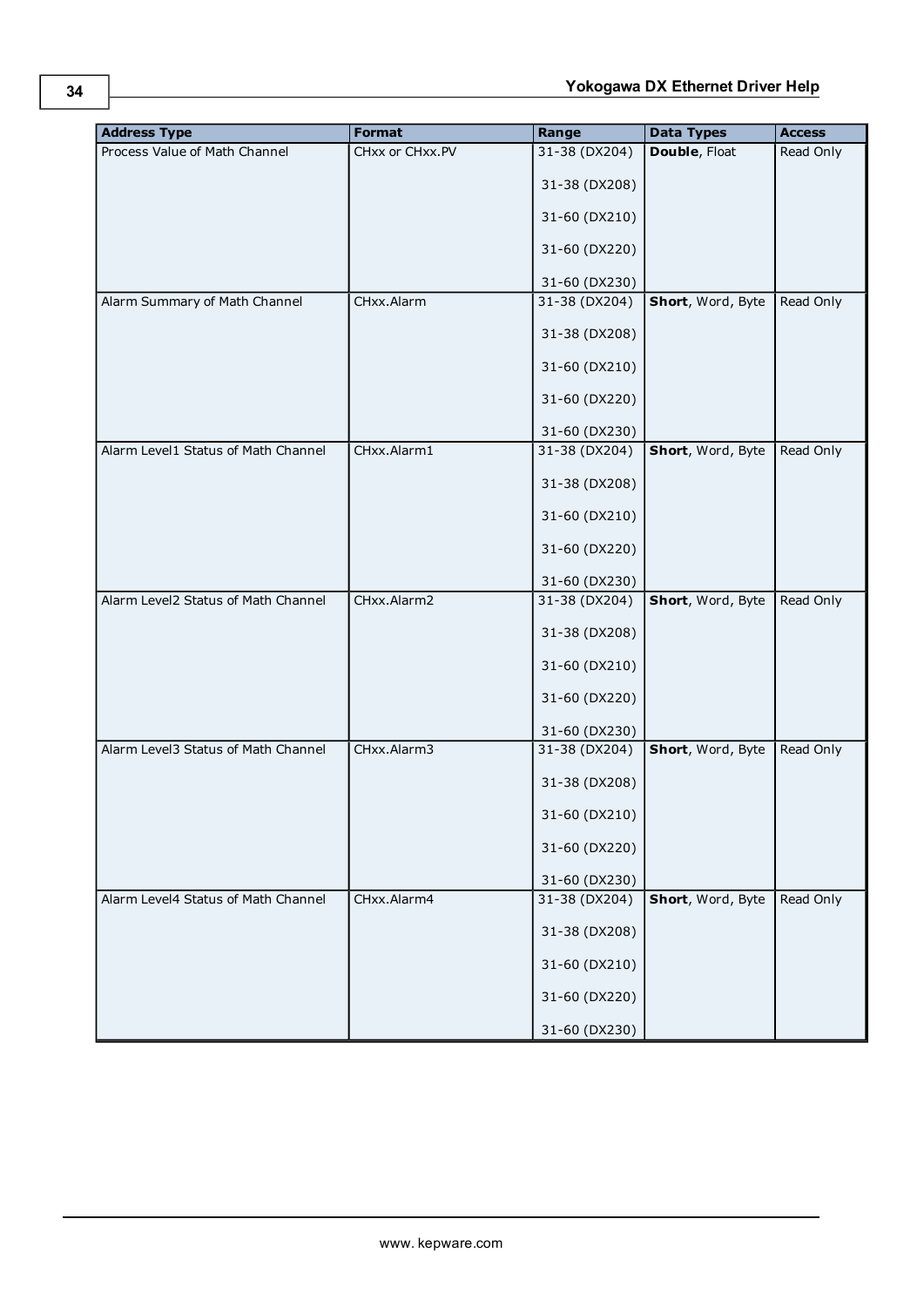| Set and Read Level1 Alarm Setpoint | CHxx.ASP1           | 31-38 (DX204)                  | <b>Double, Float</b> | Read/Write |
|------------------------------------|---------------------|--------------------------------|----------------------|------------|
|                                    |                     | 31-38 (DX208)                  |                      |            |
|                                    |                     | 31-60 (DX210)                  |                      |            |
|                                    |                     | 31-60 (DX220)                  |                      |            |
|                                    |                     | 31-60 (DX230)                  |                      |            |
| Set and Read Level2 Alarm Setpoint | CHxx.ASP2           | 31-38 (DX204)                  | <b>Double, Float</b> | Read/Write |
|                                    |                     | 31-38 (DX208)                  |                      |            |
|                                    |                     | 31-60 (DX210)                  |                      |            |
|                                    |                     | 31-60 (DX220)                  |                      |            |
|                                    |                     | 31-60 (DX230)                  |                      |            |
| Set and Read Level3 Alarm Setpoint | CHxx.ASP3           | 31-38 (DX204)                  | Double, Float        | Read/Write |
|                                    |                     | 31-38 (DX208)                  |                      |            |
|                                    |                     | 31-60 (DX210)                  |                      |            |
|                                    |                     | 31-60 (DX220)                  |                      |            |
|                                    |                     | 31-60 (DX230)                  |                      |            |
| Set and Read Level4 Alarm Setpoint | CHxx.ASP4           | 31-38 (DX204)                  | Double, Float        | Read/Write |
|                                    |                     | 31-38 (DX208)                  |                      |            |
|                                    |                     | 31-60 (DX210)                  |                      |            |
|                                    |                     | 31-60 (DX220)                  |                      |            |
|                                    |                     | 31-60 (DX230)                  |                      |            |
| Alarm type Numeric Level 1         | CHxx.AlarmType1.Num | 31-38 (DX204)                  | Short, Word, Byte    | Read Only  |
|                                    |                     | 31-38 (DX208)                  |                      |            |
|                                    |                     | 31-60 (DX210)                  |                      |            |
|                                    |                     | 31-60 (DX220)                  |                      |            |
|                                    |                     | 31-60 (DX230)                  |                      |            |
| Alarm type Numeric Level 2         | CHxx.AlarmType2.Num | 31-38 (DX204)                  | Short, Word, Byte    | Read Only  |
|                                    |                     | 31-38 (DX208)                  |                      |            |
|                                    |                     | 31-60 (DX210)                  |                      |            |
|                                    |                     | 31-60 (DX220)                  |                      |            |
|                                    |                     |                                |                      |            |
| Alarm type Numeric Level 3         | CHxx.AlarmType3.Num | 31-60 (DX230)<br>31-38 (DX204) | Short, Word, Byte    | Read Only  |
|                                    |                     |                                |                      |            |
|                                    |                     | 31-38 (DX208)                  |                      |            |
|                                    |                     | 31-60 (DX210)                  |                      |            |
|                                    |                     | 31-60 (DX220)                  |                      |            |
|                                    |                     | 31-60 (DX230)                  |                      |            |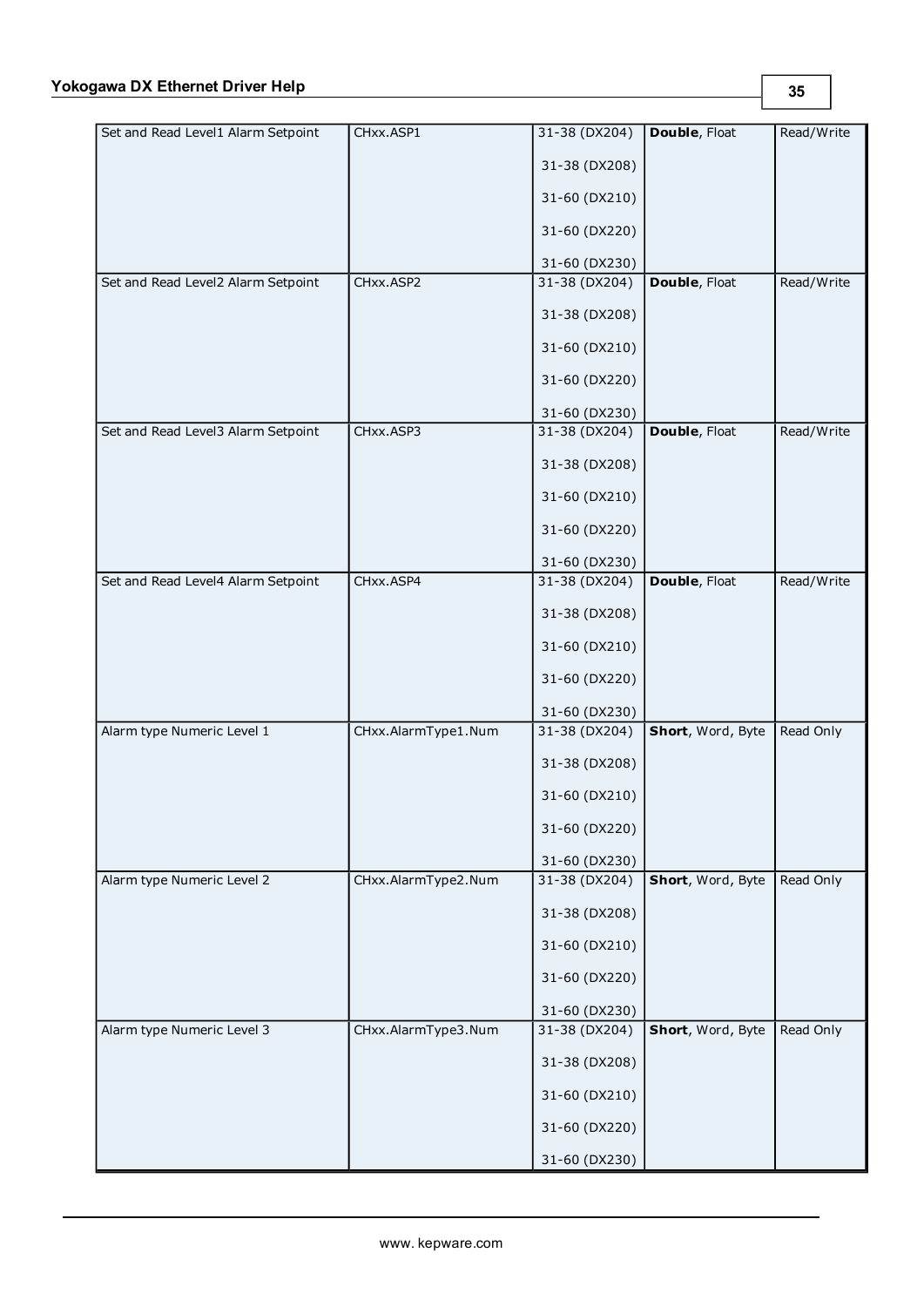| Alarm type Numeric Level 4         | CHxx.AlarmType4.Num    | 31-38 (DX204) | Short, Word, Byte | Read Only |
|------------------------------------|------------------------|---------------|-------------------|-----------|
|                                    |                        | 31-38 (DX208) |                   |           |
|                                    |                        | 31-60 (DX210) |                   |           |
|                                    |                        | 31-60 (DX220) |                   |           |
|                                    |                        | 31-60 (DX230) |                   |           |
| Alarm type String Level 1          | CHxx.AlarmType1.String | 31-38 (DX204) | <b>String</b>     | Read Only |
|                                    |                        | 31-38 (DX208) |                   |           |
|                                    |                        | 31-60 (DX210) |                   |           |
|                                    |                        | 31-60 (DX220) |                   |           |
|                                    |                        | 31-60 (DX230) |                   |           |
| Alarm type String Level 2          | CHxx.AlarmType2.String | 31-38 (DX204) | <b>String</b>     | Read Only |
|                                    |                        | 31-38 (DX208) |                   |           |
|                                    |                        | 31-60 (DX210) |                   |           |
|                                    |                        | 31-60 (DX220) |                   |           |
|                                    |                        | 31-60 (DX230) |                   |           |
| Alarm type String Level 3          | CHxx.AlarmType3.String | 31-38 (DX204) | <b>String</b>     | Read Only |
|                                    |                        | 31-38 (DX208) |                   |           |
|                                    |                        | 31-60 (DX210) |                   |           |
|                                    |                        | 31-60 (DX220) |                   |           |
|                                    |                        | 31-60 (DX230) |                   |           |
| Alarm type String Level 4          | CHxx.AlarmType4.String | 31-38 (DX204) | <b>String</b>     | Read Only |
|                                    |                        | 31-38 (DX208) |                   |           |
|                                    |                        | 31-60 (DX210) |                   |           |
|                                    |                        | 31-60 (DX220) |                   |           |
|                                    |                        | 31-60 (DX230) |                   |           |
| Upper Scale Value of Math Channel* | CHxx.scale_Hi          | 31-38 (DX204) | Double, Float     | Read Only |
|                                    |                        | 31-38 (DX208) |                   |           |
|                                    |                        | 31-60 (DX210) |                   |           |
|                                    |                        | 31-60 (DX220) |                   |           |
|                                    |                        | 31-60 (DX230) |                   |           |
| Lower Scale Value of Math Channel* | CHxx.scale_Lo          | 31-38 (DX204) | Double, Float     | Read Only |
|                                    |                        | 31-38 (DX208) |                   |           |
|                                    |                        | 31-60 (DX210) |                   |           |
|                                    |                        | 31-60 (DX220) |                   |           |
|                                    |                        | 31-60 (DX230) |                   |           |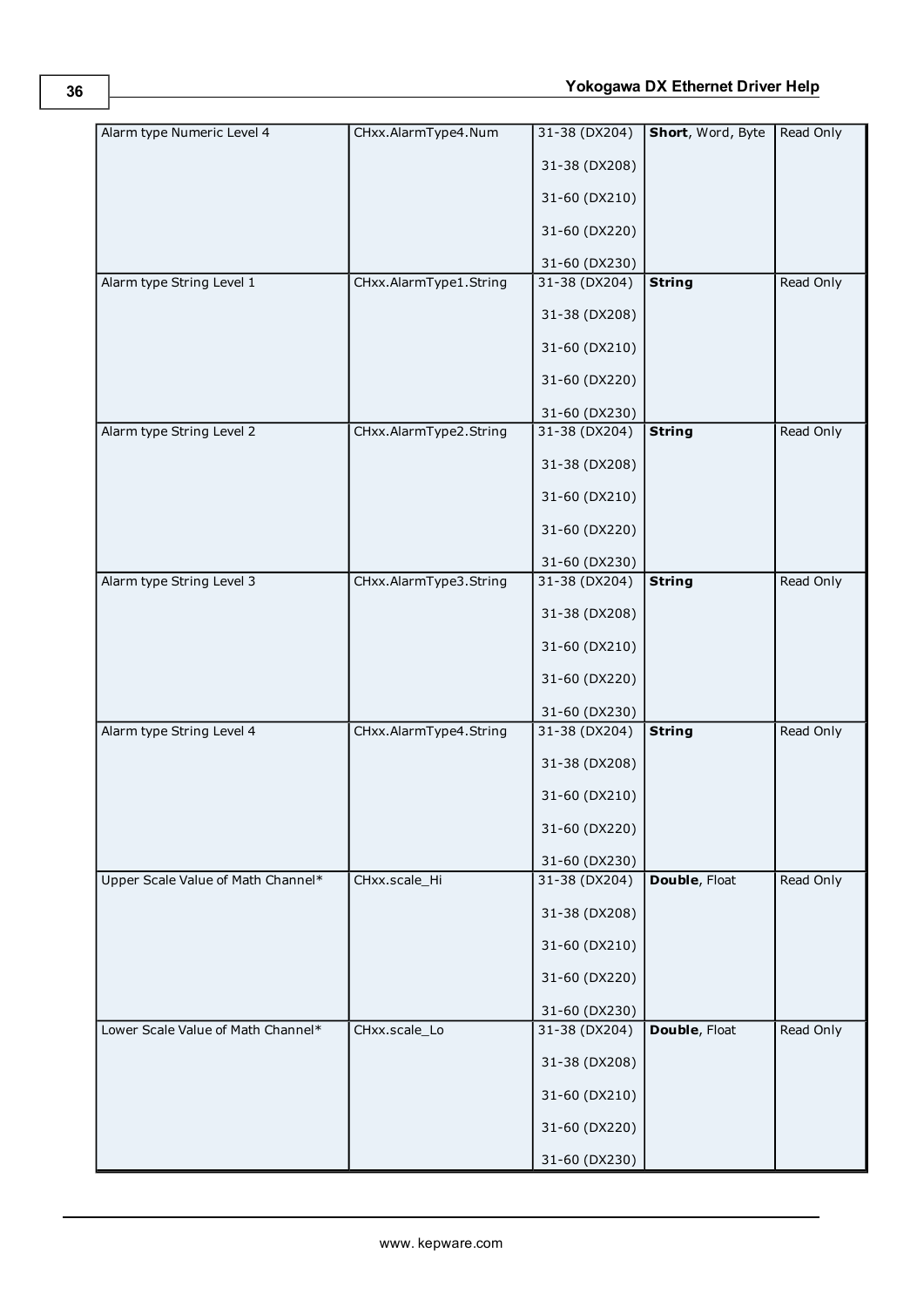| Unit String of Math Channel* | CHxx.unit      | 31-38 (DX204) | <b>String</b>     | Read Only |
|------------------------------|----------------|---------------|-------------------|-----------|
|                              |                | 31-38 (DX208) |                   |           |
|                              |                |               |                   |           |
|                              |                | 31-60 (DX210) |                   |           |
|                              |                | 31-60 (DX220) |                   |           |
|                              |                | 31-60 (DX230) |                   |           |
| Tagname of Math Channel*     | CHxx.tag       | 31-38 (DX204) | <b>String</b>     | Read Only |
|                              |                |               |                   |           |
|                              |                | 31-38 (DX208) |                   |           |
|                              |                | 31-60 (DX210) |                   |           |
|                              |                | 31-60 (DX220) |                   |           |
|                              |                |               |                   |           |
|                              |                | 31-60 (DX230) |                   |           |
| Status of Math Channel*      | CHxx.status    | 31-38 (DX204) | <b>String</b>     | Read Only |
|                              |                | 31-38 (DX208) |                   |           |
|                              |                | 31-60 (DX210) |                   |           |
|                              |                | 31-60 (DX220) |                   |           |
|                              |                | 31-60 (DX230) |                   |           |
| Precision of Math Channel*   | CHxx.Precision | 31-38 (DX204) | Short, Word, Byte | Read Only |
|                              |                | 31-38 (DX208) |                   |           |
|                              |                | 31-60 (DX210) |                   |           |
|                              |                | 31-60 (DX220) |                   |           |
|                              |                | 31-60 (DX230) |                   |           |
| Lowest Math Channel*         | CHA.Low        |               | Short, Word, Byte | Read Only |
| Highest Math Channel*        | CHA.High       |               | Short, Word, Byte | Read Only |

\*Data associated with these addresses are only read from the device at the start of a communications session. Once read, the values will not be refreshed until the server has been restarted or the "Reset" tag has been invoked. To invoke a reset, a non zero value must be written to the Reset tag. Once the Reset tag has been invoked the driver will reinitialize all startup data from the device.

## **Alarm Setpoints**

Data values for Alarm Setpoints that are undefined in the device will be returned as +INF. Data values can only be written to Alarm Setpoints that are defined in the device. Write operations to undefined Alarm Setpoints will return an error. Write operations are only available only for users logged in at the Administrator level; otherwise, they will return an error.

## **Scales**

Data values for Scale\_Hi and Scale\_Lo for channels that are skipped will be returned as +INF.

#### **Tag Names**

For devices that do not support tag names and channels that have unspecified tag names, the driver will construct an internal tag name based on the channel number. For example, the tag name of address 'CH01' will be returned as 'CH01'.

### **General Device Data**

| <b>Address Description</b> | <b>Address/Format</b> | Range | Data Types     | <b>Access</b> |
|----------------------------|-----------------------|-------|----------------|---------------|
| Administrator Level        | Admin                 |       | <b>Boolean</b> | Read Only     |
| Date of Last Data          | Date                  |       | <b>String</b>  | Read Only     |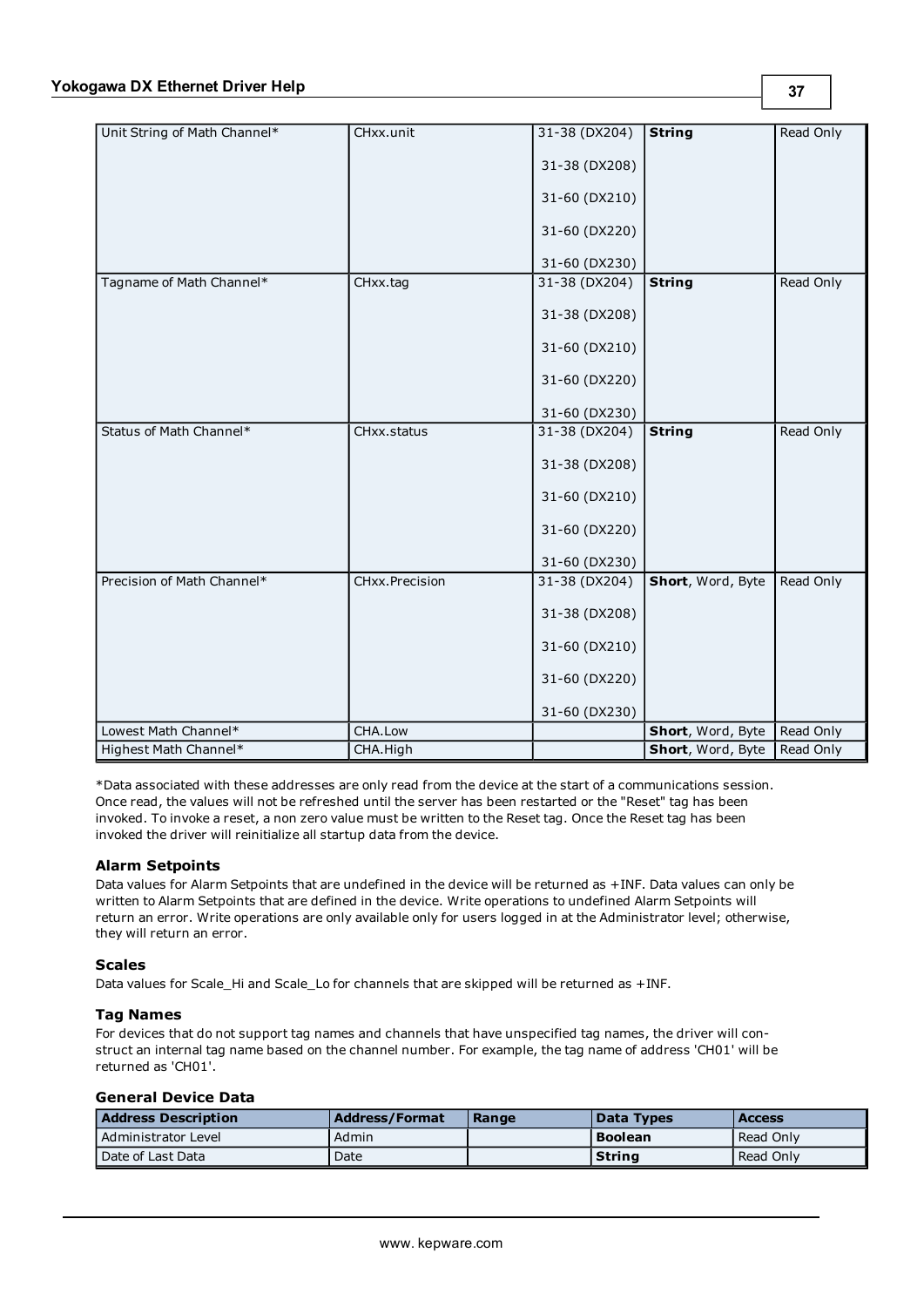| Time of Last Data                 | Time               |                             | <b>String</b>     | Read Only  |
|-----------------------------------|--------------------|-----------------------------|-------------------|------------|
| Model Series Reported by Device   | Model              |                             | <b>String</b>     | Read Only  |
| Host Name of Device               | Hostname           |                             | <b>String</b>     | Read Only  |
| Serial Number of Device           | SerialNumber       |                             | <b>String</b>     | Read Only  |
| IP Address of Device              | IP                 |                             | <b>String</b>     | Read Only  |
| <b>Math Communication Data</b>    | <b>CDxx</b>        | 1-8 (DX204)                 | <b>Float</b>      | Read/Write |
|                                   |                    | 1-8 (DX208)<br>1-30 (DX210) |                   |            |
|                                   |                    |                             |                   |            |
|                                   |                    | 1-30 (DX220)                |                   |            |
|                                   |                    | 1-30 (DX230)                |                   |            |
| <b>Control Math Execution</b>     | <b>MathControl</b> |                             | Short, Word, Byte | Write Only |
| <b>Reset Alarms</b>               | AlarmReset         |                             | <b>Boolean</b>    | Write Only |
| Control Command and Response      | Command            |                             | <b>String</b>     | Read/Write |
| Previous Screen                   | PreScreen          |                             | <b>Boolean</b>    | Write Only |
| Direct Reloading of Configuration | Reset              |                             | <b>Boolean</b>    | Write Only |
| SetTime*                          | Tag                |                             | <b>Boolean</b>    | Write Only |

\*The SetTime Tag updates the device time. Writing 0 or 1 to the tag will update the Device Date and Time (which can be verified from the Date Tag and the Time Tag). The SetTime Tag will always display 0 because it is Write Only. After a successful update, the following message will be posted: "Device Clock set to system time [Device <device\_name>]."

## **Administrator Level**

The Admin address type has a value of '1' or 'true' when the user has logged on at the Administrator level and a value of '0' or 'false' when the user has logged on at the User level.

#### **Math Communication Data**

The CD address type is only valid for devices equipped with the math option and write operations to CD addresses for non-math equipped devices will return an error. Write operations are available only for users logged in at the Administrator level; otherwise, they will return an error.

#### **Model Series Reported by Device**

The Model address type will have a string value of 'DX100' or 'DX200', indicating the model series returned by the device.

## **Control Math Execution**

The MathControl address type is only available for devices equipped with the math option and write operations to the MathControl tag for non-math equipped devices will return an error.

#### **Control Command and Response**

The Command address allows the user to send a string command and receive a string response to and from the device. This allows the user to send any command to the device, including commands not directly supported by the driver. This tag is only available to users logged in at the Administrator level; otherwise, write operations will return an error.

**Caution:** Write operations using the Command address should be performed with caution.

**Note:** The actual number of addresses available for of each type depends on the configuration of the Yokogawa device. If the driver finds at Runtime that an address is not present in the device, it will post an error message and then remove the tag from its scan list.

Addresses that have Write Only access are assigned a default access of Read/Write; however, data values will be unreadable for these addresses and the associated tags will not be included in the scan list. The current data value for these tags will always be 0 for numeric data types and null string for string data types.

## **DX204 Addressing**

The driver supports the following addresses for this device. The default data type is shown in **bold**.

## **Measured Channels**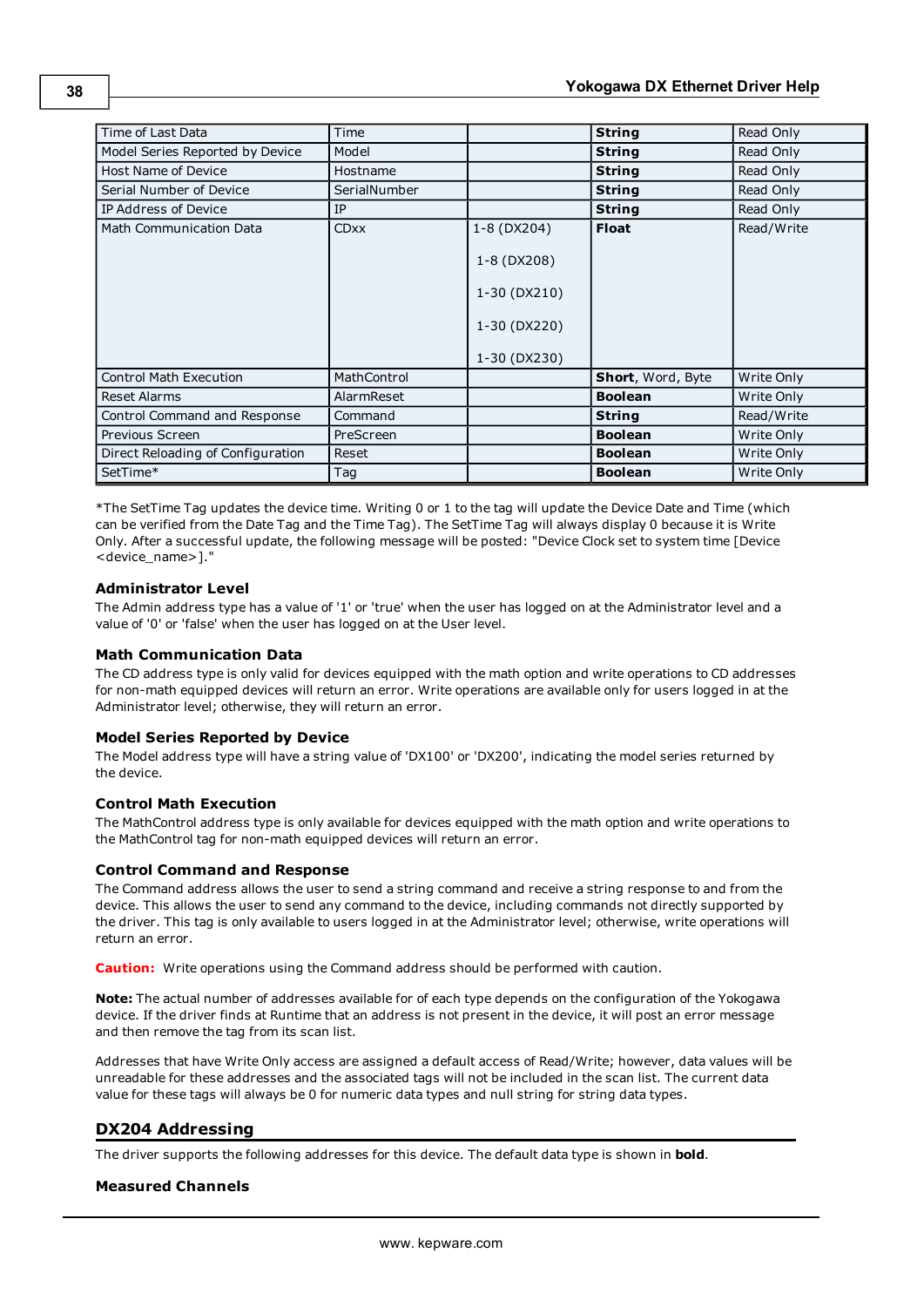| <b>Address Type</b>                | <b>Format</b>          | Range     | <b>Data Types</b> | <b>Access</b> |
|------------------------------------|------------------------|-----------|-------------------|---------------|
| Process Value of Channel           | CHxx or CHxx.PV        | $01 - 04$ | Double, Float     | Read Only     |
| Alarm Summary of Channel           | CHxx.Alarm             | $01 - 04$ | Short, Word, Byte | Read Only     |
| Alarm Level1 Status of Channel     | CHxx.Alarm1            | $01 - 04$ | Short, Word, Byte | Read Only     |
| Alarm Level2 Status of Channel     | CHxx.Alarm2            | $01 - 04$ | Short, Word, Byte | Read Only     |
| Alarm Level3 Status of Channel     | CHxx.Alarm3            | $01 - 04$ | Short, Word, Byte | Read Only     |
| Alarm Level4 Status of Channel     | CHxx.Alarm4            | $01 - 04$ | Short, Word, Byte | Read Only     |
| Set and Read Level1 Alarm Setpoint | CHxx.ASP1              | $01 - 04$ | Double, Float     | Read/Write    |
| Set and Read Level2 Alarm Setpoint | CHxx.ASP2              | $01 - 04$ | Double, Float     | Read/Write    |
| Set and Read Level3 Alarm Setpoint | CHxx.ASP3              | $01 - 04$ | Double, Float     | Read/Write    |
| Set and Read Level4 Alarm Setpoint | CHxx.ASP4              | $01 - 04$ | Double, Float     | Read/Write    |
| Alarm type Numeric Level 1         | CHxx.AlarmType1.Num    | $01 - 04$ | Short, Word, Byte | Read Only     |
| Alarm type Numeric Level 2         | CHxx.AlarmType2.Num    | $01 - 04$ | Short, Word, Byte | Read Only     |
| Alarm type Numeric Level 3         | CHxx.AlarmType3.Num    | $01 - 04$ | Short, Word, Byte | Read Only     |
| Alarm type Numeric Level 4         | CHxx.AlarmType4.Num    | $01 - 04$ | Short, Word, Byte | Read Only     |
| Alarm type String Level 1          | CHxx.AlarmType1.String | $01 - 04$ | <b>String</b>     | Read Only     |
| Alarm type String Level 2          | CHxx.AlarmType2.String | $01 - 04$ | <b>String</b>     | Read Only     |
| Alarm type String Level 3          | CHxx.AlarmType3.String | $01 - 04$ | <b>String</b>     | Read Only     |
| Alarm type String Level 4          | CHxx.AlarmType4.String | $01 - 04$ | <b>String</b>     | Read Only     |
| Upper Scale Value of Channel*      | CHxx.scale Hi          | $01 - 04$ | Double, Float     | Read Only     |
| Lower Scale Value of Channel*      | CHxx.scale Lo          | $01 - 04$ | Double, Float     | Read Only     |
| Unit String of Channel*            | CHxx.unit              | $01 - 04$ | <b>String</b>     | Read Only     |
| Tagname of Channel*                | CHxx.tag               | $01 - 04$ | <b>String</b>     | Read Only     |
| Status of Channel*                 | CHxx.status            | $01 - 04$ | <b>String</b>     | Read Only     |
| Precision of Channel*              | CHxx.Precision         | $01 - 04$ | Short, Word, Byte | Read Only     |
| Lowest Measuring Channel*          | CH.Low                 |           | Short, Word, Byte | Read Only     |
| Highest Measuring Channel*         | CH.High                |           | Short, Word, Byte | Read Only     |

# **Math Channels**

| <b>Address Type</b>                 | <b>Format</b>          | Range     | <b>Data Types</b> | <b>Access</b> |
|-------------------------------------|------------------------|-----------|-------------------|---------------|
| Process Value of Math Channel       | CHxx or CHxx.PV        | $31 - 38$ | Double, Float     | Read Only     |
| Alarm Summary of Math Channel       | CHxx.Alarm             | $31 - 38$ | Short, Word, Byte | Read Only     |
| Alarm Level1 Status of Math Channel | CHxx.Alarm1            | $31 - 38$ | Short, Word, Byte | Read Only     |
| Alarm Level2 Status of Math Channel | CHxx.Alarm2            | $31 - 38$ | Short, Word, Byte | Read Only     |
| Alarm Level3 Status of Math Channel | CHxx.Alarm3            | $31 - 38$ | Short, Word, Byte | Read Only     |
| Alarm Level4 Status of Math Channel | CHxx.Alarm4            | $31 - 38$ | Short, Word, Byte | Read Only     |
| Set and Read Level1 Alarm Setpoint  | CHxx.ASP1              | $31 - 38$ | Double, Float     | Read/Write    |
| Set and Read Level2 Alarm Setpoint  | CHxx.ASP2              | $31 - 38$ | Double, Float     | Read/Write    |
| Set and Read Level3 Alarm Setpoint  | CHxx.ASP3              | $31 - 38$ | Double, Float     | Read/Write    |
| Set and Read Level4 Alarm Setpoint  | CHxx.ASP4              | $31 - 38$ | Double, Float     | Read/Write    |
| Alarm type Numeric Level 1          | CHxx.AlarmType1.Num    | $31 - 38$ | Short, Word, Byte | Read Only     |
| Alarm type Numeric Level 2          | CHxx.AlarmType2.Num    | $31 - 38$ | Short, Word, Byte | Read Only     |
| Alarm type Numeric Level 3          | CHxx.AlarmType3.Num    | $31 - 38$ | Short, Word, Byte | Read Only     |
| Alarm type Numeric Level 4          | CHxx.AlarmType4.Num    | $31 - 38$ | Short, Word, Byte | Read Only     |
| Alarm type String Level 1           | CHxx.AlarmType1.String | $31 - 38$ | <b>String</b>     | Read Only     |
| Alarm type String Level 2           | CHxx.AlarmType2.String | $31 - 38$ | <b>String</b>     | Read Only     |
| Alarm type String Level 3           | CHxx.AlarmType3.String | $31 - 38$ | <b>String</b>     | Read Only     |
| Alarm type String Level 4           | CHxx.AlarmType4.String | $31 - 38$ | <b>String</b>     | Read Only     |
| Upper Scale Value of Math Channel*  | CHxx.scale Hi          | $31 - 38$ | Double, Float     | Read Only     |
| Lower Scale Value of Math Channel*  | CHxx.scale Lo          | $31 - 38$ | Double, Float     | Read Only     |
| Unit String of Math Channel*        | CHxx.unit              | $31 - 38$ | <b>String</b>     | Read Only     |
| Tagname of Math Channel*            | CHxx.tag               | $31 - 38$ | <b>String</b>     | Read Only     |
| Status of Math Channel*             | CHxx.status            | $31 - 38$ | <b>String</b>     | Read Only     |
| Precision of Math Channel*          | <b>CHxx.Precision</b>  | $31 - 38$ | Short, Word, Byte | Read Only     |
| Lowest Math Channel*                | CHA.Low                |           | Short, Word, Byte | Read Only     |
| Highest Math Channel*               | CHA.High               |           | Short, Word, Byte | Read Only     |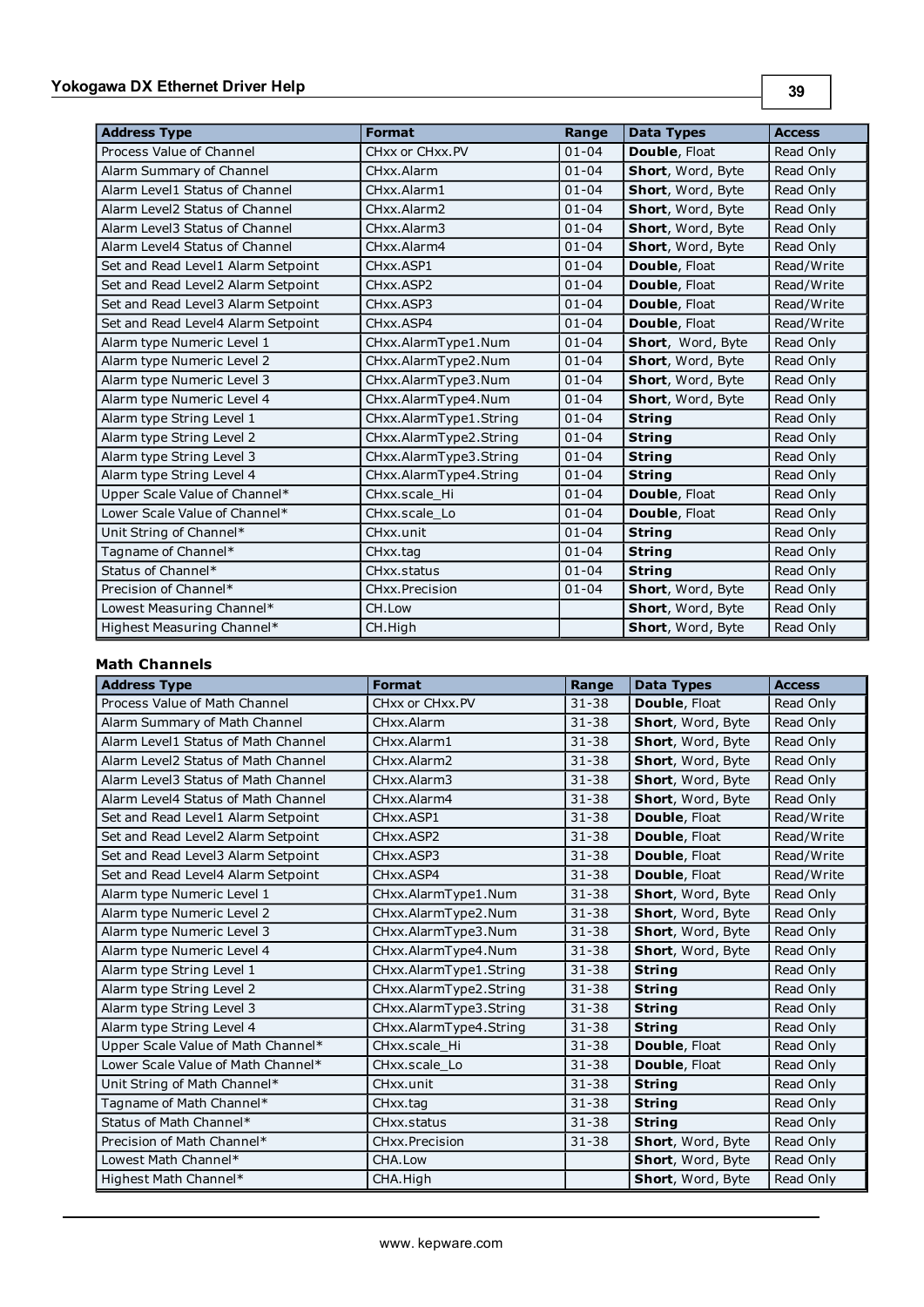## **Initialized Data**

Data associated with the addresses denoted by an (\*) are read from the device only at the start of a communications session. Once read, the values will not be refreshed until the server has been restarted or the "Reset" tag has been invoked. To invoke a reset, a non zero value must be written to the Reset tag. Once the Reset tag has been invoked the driver will reinitialize all startup data from the device.

## **Alarm Setpoints**

Data values for Alarm Setpoints that are undefined in the device will be returned as +INF. Data values can only be written to Alarm Setpoints that are defined in the device. Write operations to undefined Alarm Setpoints will return an error. Write operations are only available only for users logged in at the Administrator level; otherwise, they will return an error.

## **Scales**

Data values for Scale\_Hi and Scale\_Lo for channels that are skipped will be returned as +INF.

## **Tag Names**

For devices that do not support tag names and channels that have unspecified tag names, the driver will construct an internal tag name based on the channel number. For example, the tag name of address 'CH01' will be returned as 'CH01'.

## **General Device Data**

| <b>Address Description</b>        | <b>Address/Format</b> | Range     | <b>Data Types</b> | <b>Access</b> |
|-----------------------------------|-----------------------|-----------|-------------------|---------------|
| Administrator Level               | Admin                 |           | <b>Boolean</b>    | Read Only     |
| Date of Last Data                 | Date                  |           | <b>String</b>     | Read Only     |
| Time of Last Data                 | Time                  |           | <b>String</b>     | Read Only     |
| Model Series Reported by Device   | Model                 |           | <b>String</b>     | Read Only     |
| Host Name of Device               | Hostname              |           | <b>String</b>     | Read Only     |
| Serial Number of Device           | SerialNumber          |           | <b>String</b>     | Read Only     |
| IP Address of Device              | IP                    |           | <b>String</b>     | Read Only     |
| <b>Math Communication Data</b>    | <b>CDxx</b>           | $01 - 08$ | <b>Float</b>      | Read/Write    |
| <b>Control Math Execution</b>     | MathControl           |           | Short, Word, Byte | Write Only    |
| <b>Reset Alarms</b>               | AlarmReset            |           | <b>Boolean</b>    | Write Only    |
| Control Command and Response      | Command               |           | <b>String</b>     | Read/Write    |
| Previous Screen                   | PreScreen             |           | <b>Boolean</b>    | Write Only    |
| Direct Reloading of Configuration | Reset                 |           | <b>Boolean</b>    | Write Only    |
| SetTime*                          | Tag                   |           | <b>Boolean</b>    | Write Only    |

\*The SetTime Tag updates the device time. Writing 0 or 1 to the tag will update the Device Date and Time (which can be verified from the Date Tag and the Time Tag). The SetTime Tag will always display 0 because it is Write Only. After a successful update, the following message will be posted: "Device Clock set to system time [Device <device\_name>]."

## **Administrator Level**

The Admin address type has a value of '1' or 'true' when the user has logged on at the Administrator level and a value of '0' or 'false' when the user has logged on at the User level.

## **Math Communication Data**

The CD address type is only valid for devices equipped with the math option and write operations to CD addresses for non-math equipped devices will return an error. Write operations are available only for users logged in at the Administrator level; otherwise, they will return an error.

## **Model Series Reported by Device**

The Model address type will have a string value of 'DX100' or 'DX200', indicating the model series returned by the device.

## **Control Math Execution**

The MathControl address type is only available for devices equipped with the math option and write operations to the MathControl tag for non-math equipped devices will return an error.

## **Control Command and Response**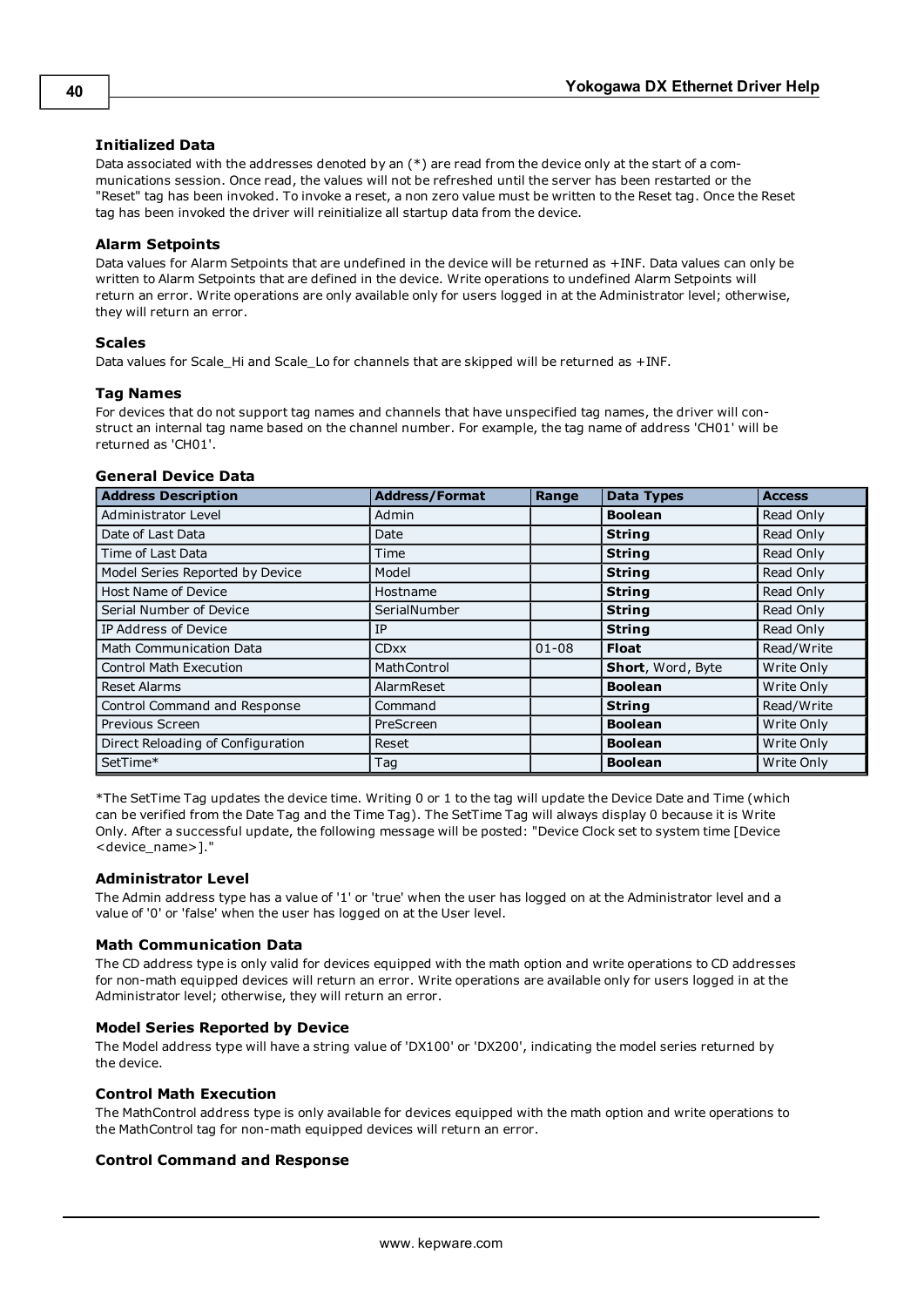The Command address allows the user to send a string command and receive a string response to and from the device. This allows the user to send any command to the device, including commands not directly supported by the driver. This tag is only available to users logged in at the Administrator level; otherwise, write operations will return an error.

**Caution:** Write operations using the Command address should be performed with caution.

**Note:** The actual number of addresses available for of each type depends on the configuration of the Yokogawa device. If the driver finds at Runtime that an address is not present in the device, it will post an error message and then remove the tag from its scan list.

Addresses that have Write Only access are assigned a default access of Read/Write; however, data values will be unreadable for these addresses and the associated tags will not be included in the scan list. The current data value for these tags will always be 0 for numeric data types and null string for string data types.

## **DX208 Addressing**

The driver supports the following addresses for this device. The default data type is shown in **bold**.

#### **Measured Channels**

| <b>Address Type</b>                | <b>Format</b>          | Range     | <b>Data Types</b> | <b>Access</b> |
|------------------------------------|------------------------|-----------|-------------------|---------------|
| Process Value of Channel           | CHxx or CHxx.PV        | $01 - 08$ | Double, Float     | Read Only     |
| Alarm Summary of Channel           | CHxx.Alarm             | $01 - 08$ | Short, Word, Byte | Read Only     |
| Alarm Level1 Status of Channel     | CHxx.Alarm1            | $01 - 08$ | Short, Word, Byte | Read Only     |
| Alarm Level2 Status of Channel     | CHxx.Alarm2            | $01 - 08$ | Short, Word, Byte | Read Only     |
| Alarm Level3 Status of Channel     | CHxx.Alarm3            | $01 - 08$ | Short, Word, Byte | Read Only     |
| Alarm Level4 Status of Channel     | CHxx.Alarm4            | $01 - 08$ | Short, Word, Byte | Read Only     |
| Set and Read Level1 Alarm Setpoint | CHxx.ASP1              | $01 - 08$ | Double, Float     | Read/Write    |
| Set and Read Level2 Alarm Setpoint | CHxx.ASP2              | $01 - 08$ | Double, Float     | Read/Write    |
| Set and Read Level3 Alarm Setpoint | CHxx.ASP3              | $01 - 08$ | Double, Float     | Read/Write    |
| Set and Read Level4 Alarm Setpoint | CHxx.ASP4              | $01 - 08$ | Double, Float     | Read/Write    |
| Alarm type Numeric Level 1         | CHxx.AlarmType1.Num    | $01 - 08$ | Short, Word, Byte | Read Only     |
| Alarm type Numeric Level 2         | CHxx.AlarmType2.Num    | $01 - 08$ | Short, Word, Byte | Read Only     |
| Alarm type Numeric Level 3         | CHxx.AlarmType3.Num    | $01 - 08$ | Short, Word, Byte | Read Only     |
| Alarm type Numeric Level 4         | CHxx.AlarmType4.Num    | $01 - 08$ | Short, Word, Byte | Read Only     |
| Alarm type String Level 1          | CHxx.AlarmType1.String | $01 - 08$ | <b>String</b>     | Read Only     |
| Alarm type String Level 2          | CHxx.AlarmType2.String | $01 - 08$ | <b>String</b>     | Read Only     |
| Alarm type String Level 3          | CHxx.AlarmType3.String | $01 - 08$ | <b>String</b>     | Read Only     |
| Alarm type String Level 4          | CHxx.AlarmType4.String | $01 - 08$ | <b>String</b>     | Read Only     |
| Upper Scale Value of Channel*      | CHxx.scale Hi          | $01 - 08$ | Double, Float     | Read Only     |
| Lower Scale Value of Channel*      | CHxx.scale Lo          | $01 - 08$ | Double, Float     | Read Only     |
| Unit String of Channel*            | CHxx.unit              | $01 - 08$ | <b>String</b>     | Read Only     |
| Tagname of Channel*                | CHxx.tag               | $01 - 08$ | <b>String</b>     | Read Only     |
| Status of Channel*                 | CHxx.status            | $01 - 08$ | <b>String</b>     | Read Only     |
| Precision of Channel*              | CHxx.Precision         | $01 - 08$ | Short, Word, Byte | Read Only     |
| Lowest Measuring Channel*          | CH.Low                 |           | Short, Word, Byte | Read Only     |
| Highest Measuring Channel*         | CH.High                |           | Short, Word, Byte | Read Only     |

| <b>Address Type</b>                 | <b>Format</b>                      | Range     | <b>Data Types</b> | <b>Access</b> |
|-------------------------------------|------------------------------------|-----------|-------------------|---------------|
| Process Value of Math Channel       | CHxx or CHxx.PV                    | $31 - 38$ | Double, Float     | Read Only     |
| Alarm Summary of Math Channel       | CHxx.Alarm                         | $31 - 38$ | Short, Word, Byte | Read Only     |
| Alarm Level1 Status of Math Channel | CHxx.Alarm1                        | $31 - 38$ | Short, Word, Byte | Read Only     |
| Alarm Level2 Status of Math Channel | CHxx.Alarm2                        | $31 - 38$ | Short, Word, Byte | Read Only     |
| Alarm Level3 Status of Math Channel | CHxx.Alarm3                        | $31 - 38$ | Short, Word, Byte | Read Only     |
| Alarm Level4 Status of Math Channel | CHxx.Alarm4                        | $31 - 38$ | Short, Word, Byte | Read Only     |
| Set and Read Level1 Alarm Setpoint  | CHxx.ASP1                          | $31 - 38$ | Double, Float     | Read/Write    |
| Set and Read Level2 Alarm Setpoint  | CH <sub>xx</sub> .ASP <sub>2</sub> | $31 - 38$ | Double, Float     | Read/Write    |
| Set and Read Level3 Alarm Setpoint  | CH <sub>xx</sub> .ASP3             | $31 - 38$ | Double, Float     | Read/Write    |
| Set and Read Level4 Alarm Setpoint  | CHxx.ASP4                          | $31 - 38$ | Double, Float     | Read/Write    |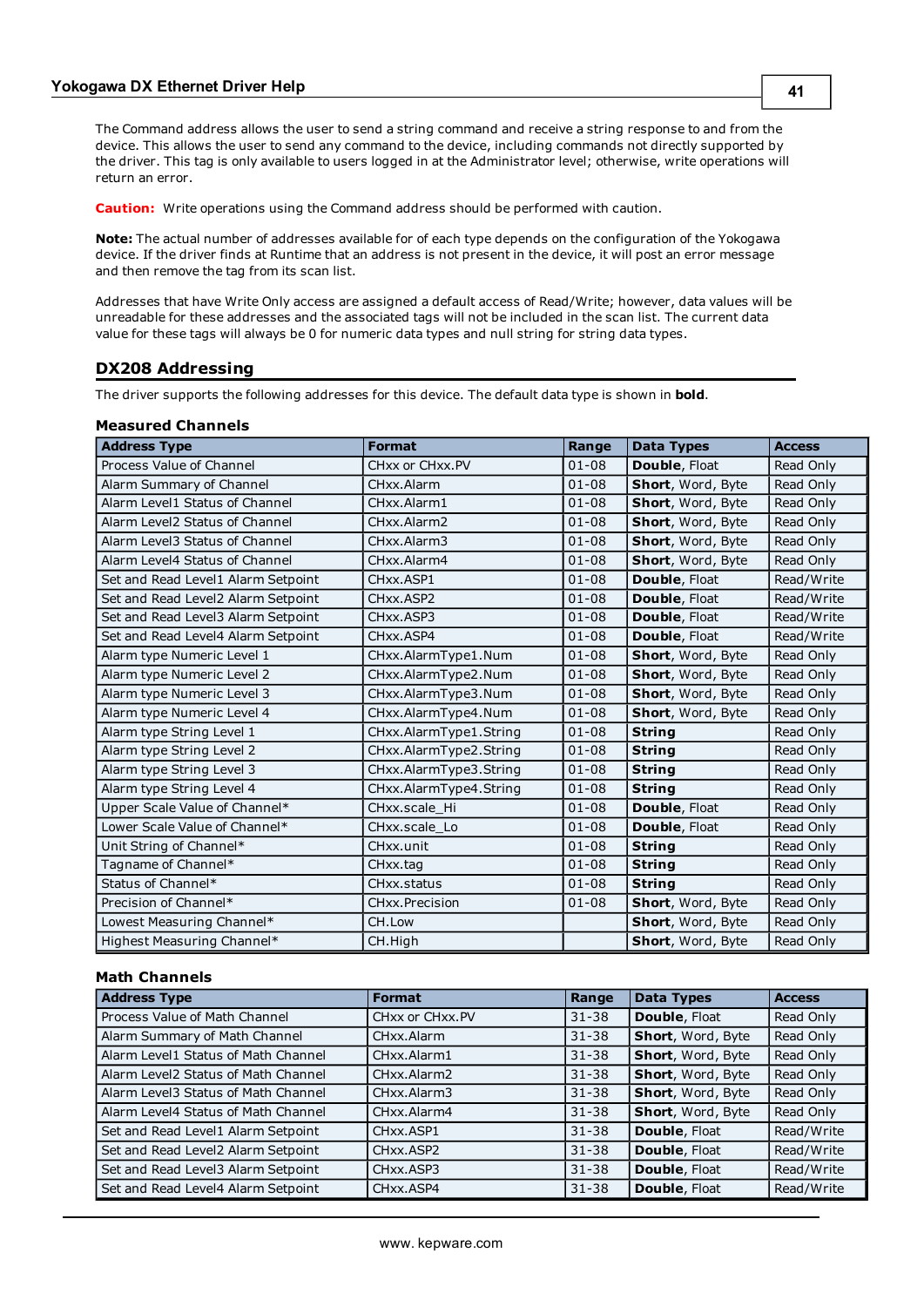| Alarm type Numeric Level 1         | CHxx.AlarmType1.Num      | $31 - 38$ | <b>Short, Word, Byte</b> | Read Only |
|------------------------------------|--------------------------|-----------|--------------------------|-----------|
| Alarm type Numeric Level 2         | CHxx.AlarmType2.Num      | $31 - 38$ | <b>Short, Word, Byte</b> | Read Only |
| Alarm type Numeric Level 3         | CHxx.AlarmType3.Num      | $31 - 38$ | <b>Short, Word, Byte</b> | Read Only |
| Alarm type Numeric Level 4         | CHxx.AlarmType4.Num      | $31 - 38$ | <b>Short, Word, Byte</b> | Read Only |
| Alarm type String Level 1          | CHxx.AlarmType1.String   | $31 - 38$ | <b>String</b>            | Read Only |
| Alarm type String Level 2          | CHxx.AlarmType2.String   | $31 - 38$ | <b>String</b>            | Read Only |
| Alarm type String Level 3          | CHxx.AlarmType3.String   | $31 - 38$ | <b>String</b>            | Read Only |
| Alarm type String Level 4          | CHxx.AlarmType4.String   | $31 - 38$ | <b>String</b>            | Read Only |
| Upper Scale Value of Math Channel* | CHxx.scale Hi            | $31 - 38$ | Double, Float            | Read Only |
| Lower Scale Value of Math Channel* | CHxx.scale Lo            | $31 - 38$ | Double, Float            | Read Only |
| Unit String of Math Channel*       | CHxx.unit                | $31 - 38$ | <b>String</b>            | Read Only |
| Tagname of Math Channel*           | CHxx.tag                 | $31 - 38$ | <b>String</b>            | Read Only |
| Status of Math Channel*            | CH <sub>xx</sub> .status | $31 - 38$ | <b>String</b>            | Read Only |
| Precision of Math Channel*         | <b>CHxx.Precision</b>    | $31 - 38$ | <b>Short, Word, Byte</b> | Read Only |
| Lowest Math Channel*               | CHA.Low                  |           | <b>Short, Word, Byte</b> | Read Only |
| Highest Math Channel*              | CHA.High                 |           | <b>Short, Word, Byte</b> | Read Only |

\*Data associated with these addresses are only read from the device at the start of a communications session. Once read, the values will not be refreshed until the server has been restarted or the "Reset" tag has been invoked. To invoke a reset, a non-zero value must be written to the Reset tag. Once the Reset tag has been invoked the driver will reinitialize all startup data from the device.

### **Alarm Setpoints**

Data values for Alarm Setpoints that are undefined in the device will be returned as +INF. Data values can only be written to Alarm Setpoints that are defined in the device. Write operations to undefined Alarm Setpoints will return an error. Write operations are only available only for users logged in at the Administrator level; otherwise, they will return an error.

#### **Scales**

Data values for Scale\_Hi and Scale\_Lo for channels that are skipped will be returned as +INF.

#### **Tag Names**

For devices that do not support tag names and channels that have unspecified tag names, the driver will construct an internal tag name based on the channel number. For example, the tag name of address 'CH01' will be returned as 'CH01'.

## **General Device Data**

| <b>Address Description</b>          | <b>Address / Format</b> | Range     | <b>Data Types</b> | <b>Access</b> |
|-------------------------------------|-------------------------|-----------|-------------------|---------------|
| Administrator Level                 | Admin                   |           | <b>Boolean</b>    | Read Only     |
| Date of Last Data                   | Date                    |           | <b>String</b>     | Read Only     |
| Time of Last Data                   | Time                    |           | <b>String</b>     | Read Only     |
| Model Series Reported by Device     | Model                   |           | <b>String</b>     | Read Only     |
| Host Name of Device                 | Hostname                |           | <b>String</b>     | Read Only     |
| Serial Number of Device             | SerialNumber            |           | <b>String</b>     | Read Only     |
| IP Address of Device                | IP                      |           | <b>String</b>     | Read Only     |
| <b>Math Communication Data</b>      | <b>CDxx</b>             | $01 - 08$ | <b>Float</b>      | Read/Write    |
| <b>Control Math Execution</b>       | MathControl             |           | Short, Word, Byte | Write Only    |
| <b>Reset Alarms</b>                 | AlarmReset              |           | <b>Boolean</b>    | Write Only    |
| <b>Control Command and Response</b> | Command                 |           | <b>String</b>     | Read/Write    |
| Previous Screen                     | PreScreen               |           | <b>Boolean</b>    | Write Only    |
| Direct Reloading of Configuration   | Reset                   |           | <b>Boolean</b>    | Write Only    |
| SetTime*                            | Tag                     |           | <b>Boolean</b>    | Write Only    |

\*The SetTime Tag updates the device time. Writing 0 or 1 to the tag will update the Device Date and Time (which can be verified from the Date Tag and the Time Tag). The SetTime Tag will always display 0 because it is Write Only. After a successful update, the following message will be posted: "Device Clock set to system time [Device <device\_name>]."

## **Administrator Level**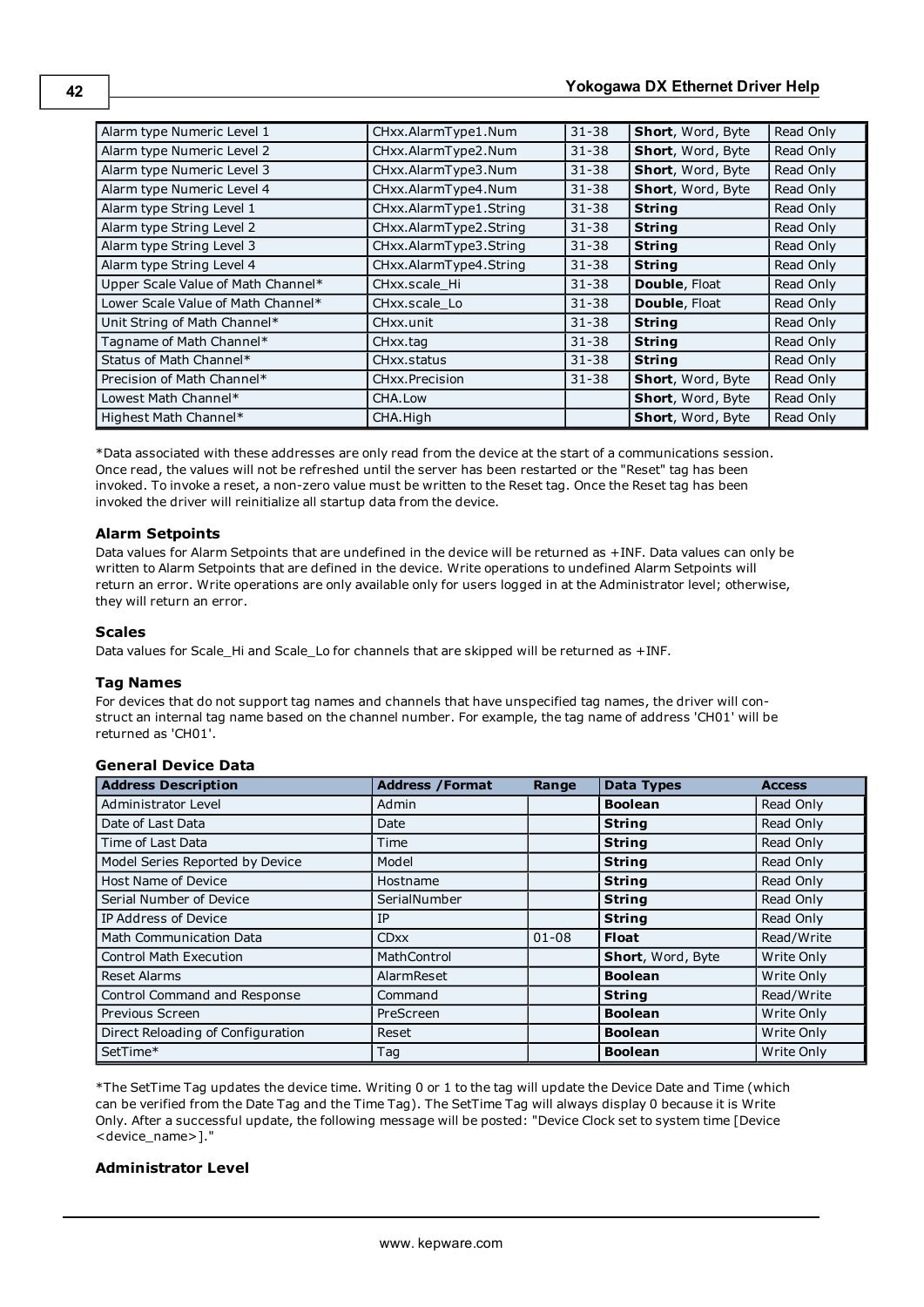The Admin address type has a value of '1' or 'true' when the user has logged on at the Administrator level and a value of '0' or 'false' when the user has logged on at the User level.

#### **Math Communication Data**

The CD address type is only valid for devices equipped with the math option and write operations to CD addresses for non-math equipped devices will return an error. Write operations are available only for users logged in at the Administrator level; otherwise, they will return an error.

### **Model Series Reported by Device**

The Model address type will have a string value of 'DX100' or 'DX200', indicating the model series returned by the device.

### **Control Math Execution**

The MathControl address type is only available for devices equipped with the math option and write operations to the MathControl tag for non-math equipped devices will return an error.

### **Control Command and Response**

The Command address allows the user to send a string command and receive a string response to and from the device. This allows the user to send any command to the device, including commands not directly supported by the driver. This tag is only available to users logged in at the Administrator level; otherwise, write operations will return an error.

**Caution:** Write operations using the Command address should be performed with caution.

**Note:** The actual number of addresses available for of each type depends on the configuration of the Yokogawa device. If the driver finds at Runtime that an address is not present in the device, it will post an error message and then remove the tag from its scan list.

Addresses that have Write Only access are assigned a default access of Read/Write; however, data values will be unreadable for these addresses and the associated tags will not be included in the scan list. The current data value for these tags will always be 0 for numeric data types and null string for string data types.

## **DX210 Addressing**

The driver supports the following addresses for this device. The default data type is shown in **bold**.

#### **Measured Channels**

| <b>Address Type</b>                | <b>Format</b>          | Range     | <b>Data Types</b>        | <b>Access</b> |
|------------------------------------|------------------------|-----------|--------------------------|---------------|
| Process Value of Channel           | CHxx or CHxx.PV        | $01 - 10$ | Double, Float            | Read Only     |
| Alarm Summary of Channel           | CHxx.Alarm             | $01 - 10$ | <b>Short, Word, Byte</b> | Read Only     |
| Alarm Level1 Status of Channel     | CHxx.Alarm1            | $01 - 10$ | <b>Short, Word, Byte</b> | Read Only     |
| Alarm Level2 Status of Channel     | CHxx.Alarm2            | $01 - 10$ | Short, Word, Byte        | Read Only     |
| Alarm Level3 Status of Channel     | CHxx.Alarm3            | $01 - 10$ | Short, Word, Byte        | Read Only     |
| Alarm Level4 Status of Channel     | CHxx.Alarm4            | $01 - 10$ | Short, Word, Byte        | Read Only     |
| Set and Read Level1 Alarm Setpoint | CHxx.ASP1              | $01 - 10$ | Double, Float            | Read/Write    |
| Set and Read Level2 Alarm Setpoint | CHxx.ASP2              | $01 - 10$ | Double, Float            | Read/Write    |
| Set and Read Level3 Alarm Setpoint | CHxx.ASP3              | $01 - 10$ | Double, Float            | Read/Write    |
| Set and Read Level4 Alarm Setpoint | CHxx.ASP4              | $01 - 10$ | Double, Float            | Read/Write    |
| Alarm type Numeric Level 1         | CHxx.AlarmType1.Num    | $01 - 10$ | Short, Word, Byte        | Read Only     |
| Alarm type Numeric Level 2         | CHxx.AlarmType2.Num    | $01 - 10$ | Short, Word, Byte        | Read Only     |
| Alarm type Numeric Level 3         | CHxx.AlarmType3.Num    | $01 - 10$ | Short, Word, Byte        | Read Only     |
| Alarm type Numeric Level 4         | CHxx.AlarmType4.Num    | $01 - 10$ | Short, Word, Byte        | Read Only     |
| Alarm type String Level 1          | CHxx.AlarmType1.String | $01 - 10$ | <b>String</b>            | Read Only     |
| Alarm type String Level 2          | CHxx.AlarmType2.String | $01 - 10$ | <b>String</b>            | Read Only     |
| Alarm type String Level 3          | CHxx.AlarmType3.String | $01 - 10$ | <b>String</b>            | Read Only     |
| Alarm type String Level 4          | CHxx.AlarmType4.String | $01 - 10$ | <b>String</b>            | Read Only     |
| Upper Scale Value of Channel*      | CHxx.scale Hi          | $01 - 10$ | Double, Float            | Read Only     |
| Lower Scale Value of Channel*      | CHxx.scale_Lo          | $01 - 10$ | Double, Float            | Read Only     |
| Unit String of Channel*            | CHxx.unit              | $01 - 10$ | <b>String</b>            | Read Only     |
| Tagname of Channel*                | CHxx.tag               | $01 - 10$ | <b>String</b>            | Read Only     |
| Status of Channel*                 | CHxx.status            | $01 - 10$ | <b>String</b>            | Read Only     |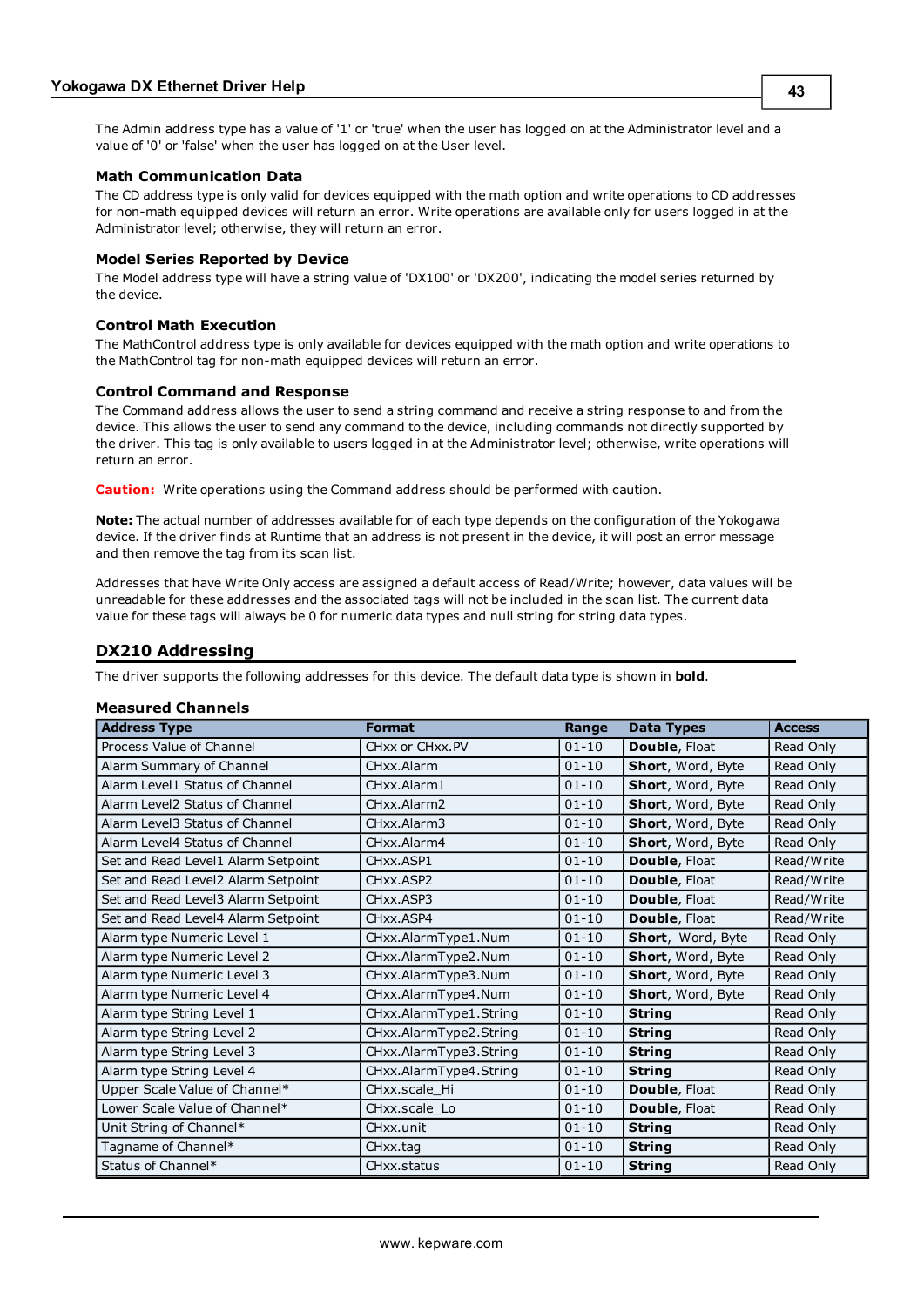| Precision of Channel*      | CHxx. Precision | $ 01-10$ | <b>Short</b> , Word, Byte | Read Only   |
|----------------------------|-----------------|----------|---------------------------|-------------|
| Lowest Measuring Channel*  | CH.Low          |          | <b>Short</b> , Word, Byte | l Read Only |
| Highest Measuring Channel* | CH.High         |          | <b>Short</b> , Word, Byte | l Read Only |

### **Math Channels**

| <b>Address Type</b>                 | <b>Format</b>           | Range     | <b>Data Types</b> | <b>Access</b> |
|-------------------------------------|-------------------------|-----------|-------------------|---------------|
| Process Value of Math Channel       | CHxx or CHxx.PV         | $31 - 60$ | Double, Float     | Read Only     |
| Alarm Summary of Math Channel       | CHxx.Alarm              | $31 - 60$ | Short, Word, Byte | Read Only     |
| Alarm Level1 Status of Math Channel | CHxx.Alarm1             | $31 - 60$ | Short, Word, Byte | Read Only     |
| Alarm Level2 Status of Math Channel | CHxx.Alarm2             | $31 - 60$ | Short, Word, Byte | Read Only     |
| Alarm Level3 Status of Math Channel | CHxx.Alarm3             | $31 - 60$ | Short, Word, Byte | Read Only     |
| Alarm Level4 Status of Math Channel | CHxx.Alarm4             | $31 - 60$ | Short, Word, Byte | Read Only     |
| Set and Read Level1 Alarm Setpoint  | CHxx.ASP1               | $31 - 60$ | Double, Float     | Read/Write    |
| Set and Read Level2 Alarm Setpoint  | CHxx.ASP2               | $31 - 60$ | Double, Float     | Read/Write    |
| Set and Read Level3 Alarm Setpoint  | CH <sub>xx</sub> , ASP3 | $31 - 60$ | Double, Float     | Read/Write    |
| Set and Read Level4 Alarm Setpoint  | CHxx.ASP4               | $31 - 60$ | Double, Float     | Read/Write    |
| Alarm type Numeric Level 1          | CHxx.AlarmType1.Num     | $31 - 60$ | Short, Word, Byte | Read Only     |
| Alarm type Numeric Level 2          | CHxx.AlarmType2.Num     | $31 - 60$ | Short, Word, Byte | Read Only     |
| Alarm type Numeric Level 3          | CHxx.AlarmType3.Num     | $31 - 60$ | Short, Word, Byte | Read Only     |
| Alarm type Numeric Level 4          | CHxx.AlarmType4.Num     | $31 - 60$ | Short, Word, Byte | Read Only     |
| Alarm type String Level 1           | CHxx.AlarmType1.String  | $31 - 60$ | <b>String</b>     | Read Only     |
| Alarm type String Level 2           | CHxx.AlarmType2.String  | $31 - 60$ | <b>String</b>     | Read Only     |
| Alarm type String Level 3           | CHxx.AlarmType3.String  | $31 - 60$ | <b>String</b>     | Read Only     |
| Alarm type String Level 4           | CHxx.AlarmType4.String  | $31 - 60$ | <b>String</b>     | Read Only     |
| Upper Scale Value of Math Channel*  | CHxx.scale_Hi           | $31 - 60$ | Double, Float     | Read Only     |
| Lower Scale Value of Math Channel*  | CHxx.scale_Lo           | $31 - 60$ | Double, Float     | Read Only     |
| Unit String of Math Channel*        | CHxx.unit               | $31 - 60$ | <b>String</b>     | Read Only     |
| Tagname of Math Channel*            | CHxx.tag                | $31 - 60$ | <b>String</b>     | Read Only     |
| Status of Math Channel*             | CHxx.status             | $31 - 60$ | <b>String</b>     | Read Only     |
| Precision of Math Channel*          | CHxx.Precision          | $31 - 60$ | Short, Word, Byte | Read Only     |
| Lowest Math Channel*                | CHA.Low                 |           | Short, Word, Byte | Read Only     |
| Highest Math Channel*               | CHA.High                |           | Short, Word, Byte | Read Only     |

\*Data associated with these addresses are only read from the device at the start of a communications session. Once read, the values will not be refreshed until the server has been restarted or the "Reset" tag has been invoked. To invoke a reset, a non zero value must be written to the Reset tag. Once the Reset tag has been invoked the driver will reinitialize all startup data from the device.

#### **Alarm Setpoints**

Data values for Alarm Setpoints that are undefined in the device will be returned as +INF. Data values can only be written to Alarm Setpoints that are defined in the device. Write operations to undefined Alarm Setpoints will return an error. Write operations are only available only for users logged in at the Administrator level; otherwise, they will return an error.

#### **Scales**

Data values for Scale\_Hi and Scale\_Lo for channels that are skipped will be returned as +INF.

#### **Tag Names**

For devices that do not support tag names and channels that have unspecified tag names, the driver will construct an internal tag name based on the channel number. For example, the tag name of address 'CH01' will be returned as 'CH01'.

#### **General Device Data**

| <b>Address Description</b>      | <b>Address/Format</b> | Range | Data Types     | <b>Access</b> |
|---------------------------------|-----------------------|-------|----------------|---------------|
| Administrator Level             | Admin                 |       | <b>Boolean</b> | Read Only     |
| Date of Last Data               | Date                  |       | String         | Read Only     |
| Time of Last Data               | Time                  |       | l Strina       | Read Only     |
| Model Series Reported by Device | Model                 |       | <b>String</b>  | Read Only     |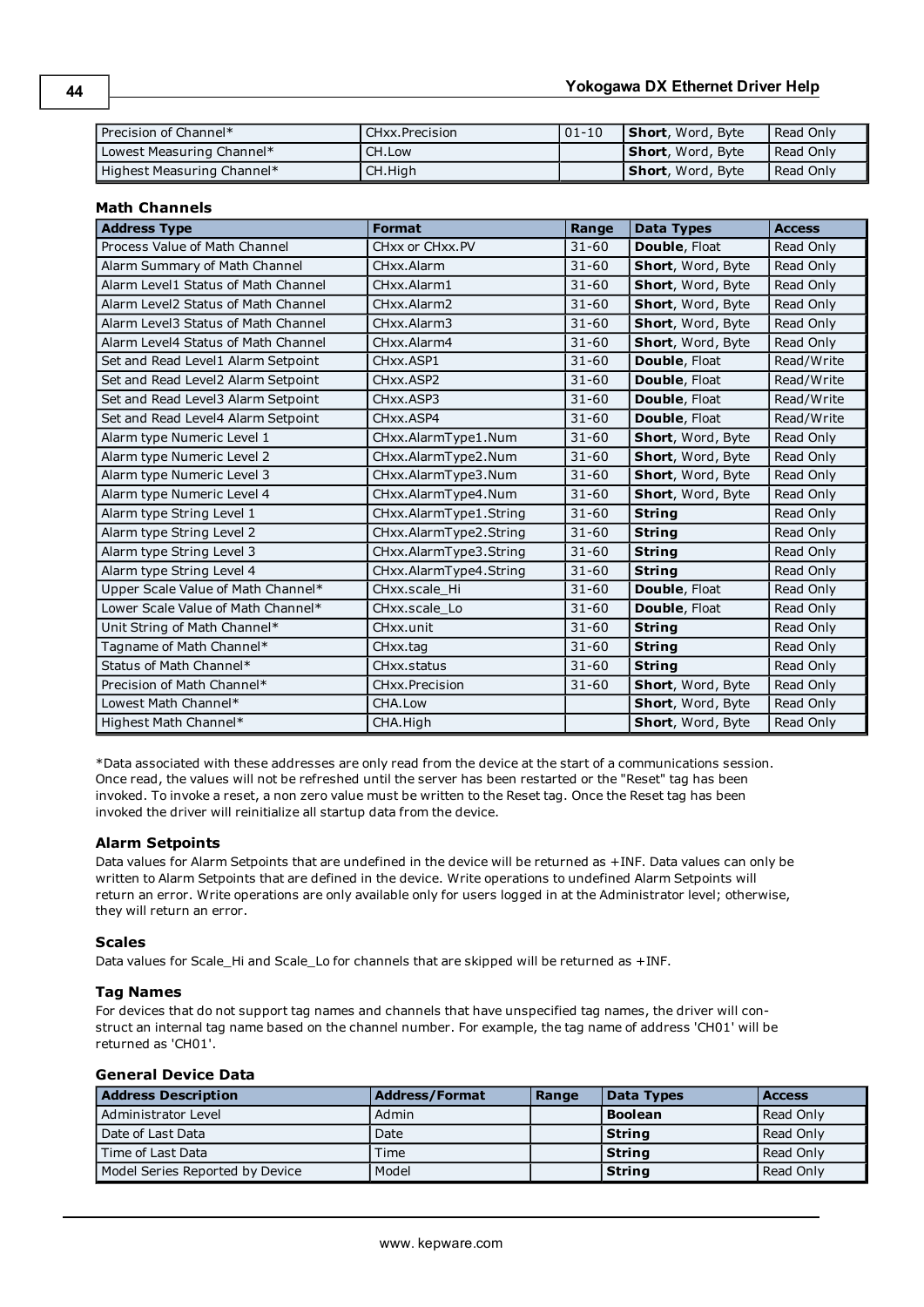## **Yokogawa DX Ethernet Driver Help**

| Host Name of Device               | Hostname     |           | <b>String</b>     | Read Only  |
|-----------------------------------|--------------|-----------|-------------------|------------|
| Serial Number of Device           | SerialNumber |           | <b>String</b>     | Read Only  |
| IP Address of Device              | īΡ           |           | <b>String</b>     | Read Only  |
| <b>Math Communication Data</b>    | <b>CDxx</b>  | $01 - 30$ | <b>Float</b>      | Read/Write |
| <b>Control Math Execution</b>     | MathControl  |           | Short, Word, Byte | Write Only |
| Reset Alarms                      | AlarmReset   |           | <b>Boolean</b>    | Write Only |
| Control Command and Response      | Command      |           | <b>String</b>     | Read/Write |
| Previous Screen                   | PreScreen    |           | <b>Boolean</b>    | Write Only |
| Direct Reloading of Configuration | Reset        |           | <b>Boolean</b>    | Write Only |
| SetTime*                          | Tag          |           | <b>Boolean</b>    | Write Only |

\*The SetTime Tag updates the device time. Writing 0 or 1 to the tag will update the Device Date and Time (which can be verified from the Date Tag and the Time Tag). The SetTime Tag will always display 0 because it is Write Only. After a successful update, the following message will be posted: "Device Clock set to system time [Device <device\_name>]."

## **Administrator Level**

The Admin address type has a value of '1' or 'true' when the user has logged on at the Administrator level and a value of '0' or 'false' when the user has logged on at the User level.

### **Math Communication Data**

The CD address type is only valid for devices equipped with the math option and write operations to CD addresses for non-math equipped devices will return an error. Write operations are available only for users logged in at the Administrator level; otherwise, they will return an error.

### **Model Series Reported by Device**

The Model address type will have a string value of 'DX100' or 'DX200', indicating the model series returned by the device.

## **Control Math Execution**

The MathControl address type is only available for devices equipped with the math option and write operations to the MathControl tag for non-math equipped devices will return an error.

#### **Control Command and Response**

The Command address allows the user to send a string command and receive a string response to and from the device. This allows the user to send any command to the device, including commands not directly supported by the driver. This tag is only available to users logged in at the Administrator level; otherwise, write operations will return an error.

**Caution:** Write operations using the Command address should be performed with caution.

**Note:** The actual number of addresses available for of each type depends on the configuration of the Yokogawa device. If the driver finds at Runtime that an address is not present in the device, it will post an error message and then remove the tag from its scan list.

Addresses that have Write Only access are assigned a default access of Read/Write; however, data values will be unreadable for these addresses and the associated tags will not be included in the scan list. The current data value for these tags will always be 0 for numeric data types and null string for string data types.

## **DX220 Addressing**

The driver supports the following addresses for this device. The default data type is shown in **bold**.

#### **Measured Channels**

| <b>Address Type</b>                | <b>Format</b>   | Range     | <b>Data Types</b> | <b>Access</b> |
|------------------------------------|-----------------|-----------|-------------------|---------------|
| Process Value of Channel           | CHxx or CHxx.PV | $01 - 20$ | Double, Float     | Read Only     |
| Alarm Summary of Channel           | CHxx.Alarm      | $01 - 20$ | Short, Word, Byte | Read Only     |
| Alarm Level1 Status of Channel     | CHxx.Alarm1     | $01 - 20$ | Short, Word, Byte | Read Only     |
| Alarm Level2 Status of Channel     | CHxx.Alarm2     | $01 - 20$ | Short, Word, Byte | Read Only     |
| Alarm Level3 Status of Channel     | CHxx.Alarm3     | $01 - 20$ | Short, Word, Byte | Read Only     |
| Alarm Level4 Status of Channel     | CHxx.Alarm4     | $01 - 20$ | Short, Word, Byte | Read Only     |
| Set and Read Level1 Alarm Setpoint | CHxx.ASP1       | $01 - 20$ | Double, Float     | Read/Write    |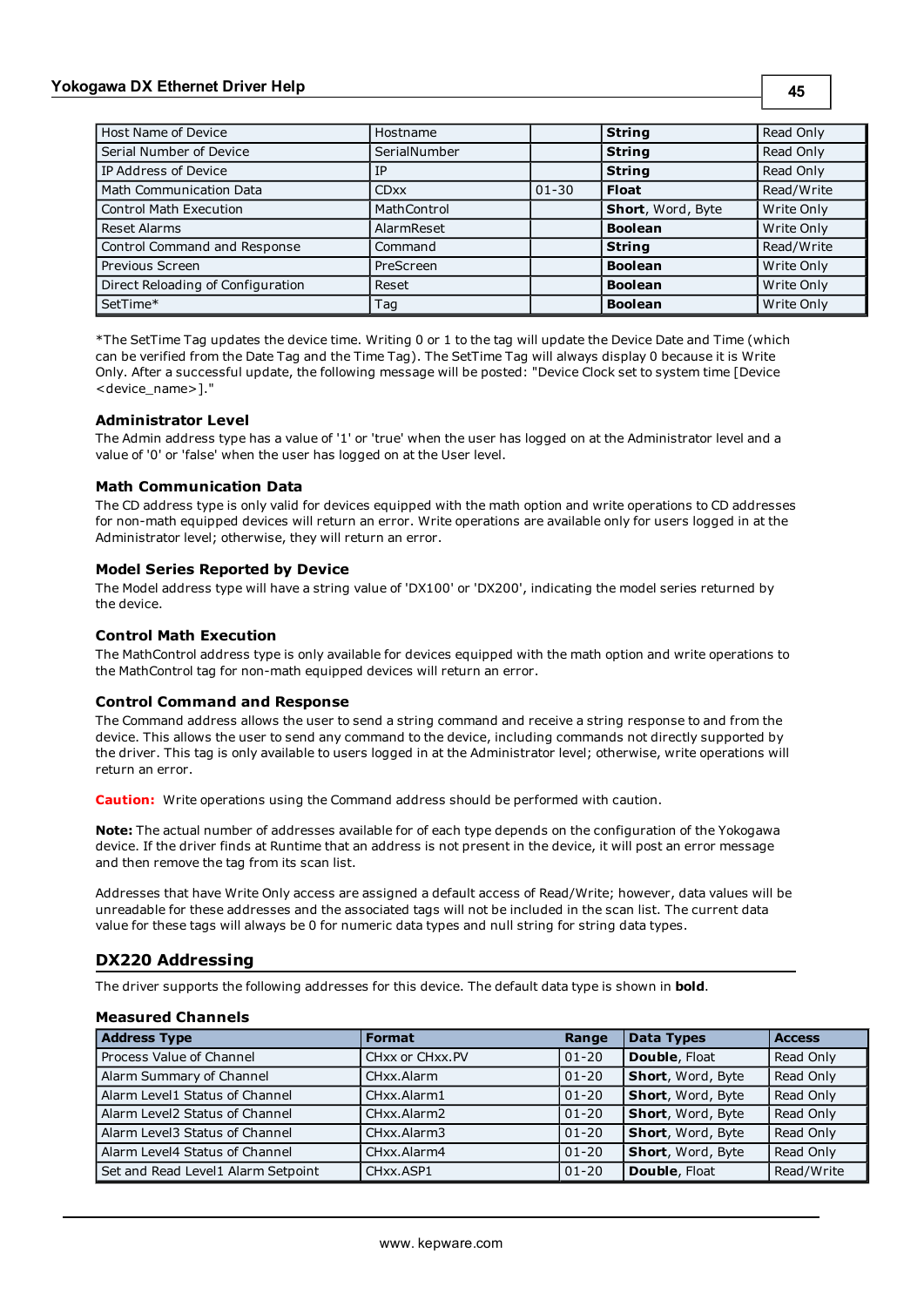| Set and Read Level2 Alarm Setpoint | CHxx.ASP2               | $01 - 20$ | Double, Float        | Read/Write |
|------------------------------------|-------------------------|-----------|----------------------|------------|
| Set and Read Level3 Alarm Setpoint | CH <sub>xx</sub> .ASP3  | $01 - 20$ | <b>Double, Float</b> | Read/Write |
| Set and Read Level4 Alarm Setpoint | CH <sub>xx</sub> , ASP4 | $01 - 20$ | <b>Double, Float</b> | Read/Write |
| Alarm type Numeric Level 1         | CHxx.AlarmType1.Num     | $01 - 20$ | Short, Word, Byte    | Read Only  |
| Alarm type Numeric Level 2         | CHxx.AlarmType2.Num     | $01 - 20$ | Short, Word, Byte    | Read Only  |
| Alarm type Numeric Level 3         | CHxx.AlarmType3.Num     | $01 - 20$ | Short, Word, Byte    | Read Only  |
| Alarm type Numeric Level 4         | CHxx.AlarmType4.Num     | $01 - 20$ | Short, Word, Byte    | Read Only  |
| Alarm type String Level 1          | CHxx.AlarmType1.String  | $01 - 20$ | <b>String</b>        | Read Only  |
| Alarm type String Level 2          | CHxx.AlarmType2.String  | $01 - 20$ | <b>String</b>        | Read Only  |
| Alarm type String Level 3          | CHxx.AlarmType3.String  | $01 - 20$ | <b>String</b>        | Read Only  |
| Alarm type String Level 4          | CHxx.AlarmType4.String  | $01 - 20$ | <b>String</b>        | Read Only  |
| Upper Scale Value of Channel*      | CHxx.scale Hi           | $01 - 20$ | Double, Float        | Read Only  |
| Lower Scale Value of Channel*      | CHxx.scale_Lo           | $01 - 20$ | <b>Double, Float</b> | Read Only  |
| Unit String of Channel*            | CH <sub>xx</sub> unit   | $01 - 20$ | <b>String</b>        | Read Only  |
| Tagname of Channel*                | CHxx.tag                | $01 - 20$ | <b>String</b>        | Read Only  |
| Status of Channel*                 | CHxx.status             | $01 - 20$ | <b>String</b>        | Read Only  |
| Precision of Channel*              | CHxx.Precision          | $01 - 20$ | Short, Word, Byte    | Read Only  |
| Lowest Measuring Channel*          | CH.Low                  |           | Short, Word, Byte    | Read Only  |
| Highest Measuring Channel*         | CH.High                 |           | Short, Word, Byte    | Read Only  |

# **Math Channels**

| <b>Address Type</b>                 | <b>Format</b>           | Range     | <b>Data Types</b> | <b>Access</b> |
|-------------------------------------|-------------------------|-----------|-------------------|---------------|
| Process Value of Math Channel       | CHxx or CHxx.PV         | $31 - 60$ | Double, Float     | Read Only     |
| Alarm Summary of Math Channel       | CHxx.Alarm              | $31 - 60$ | Short, Word, Byte | Read Only     |
| Alarm Level1 Status of Math Channel | CHxx.Alarm1             | $31 - 60$ | Short, Word, Byte | Read Only     |
| Alarm Level2 Status of Math Channel | CHxx.Alarm2             | $31 - 60$ | Short, Word, Byte | Read Only     |
| Alarm Level3 Status of Math Channel | CHxx.Alarm3             | $31 - 60$ | Short, Word, Byte | Read Only     |
| Alarm Level4 Status of Math Channel | CHxx.Alarm4             | $31 - 60$ | Short, Word, Byte | Read Only     |
| Set and Read Level1 Alarm Setpoint  | CHxx.ASP1               | $31 - 60$ | Double, Float     | Read/Write    |
| Set and Read Level2 Alarm Setpoint  | CHxx.ASP2               | $31 - 60$ | Double, Float     | Read/Write    |
| Set and Read Level3 Alarm Setpoint  | CH <sub>xx</sub> , ASP3 | $31 - 60$ | Double, Float     | Read/Write    |
| Set and Read Level4 Alarm Setpoint  | CHxx.ASP4               | $31 - 60$ | Double, Float     | Read/Write    |
| Alarm type Numeric Level 1          | CHxx.AlarmType1.Num     | $31 - 60$ | Short, Word, Byte | Read Only     |
| Alarm type Numeric Level 2          | CHxx.AlarmType2.Num     | $31 - 60$ | Short, Word, Byte | Read Only     |
| Alarm type Numeric Level 3          | CHxx.AlarmType3.Num     | $31 - 60$ | Short, Word, Byte | Read Only     |
| Alarm type Numeric Level 4          | CHxx.AlarmType4.Num     | $31 - 60$ | Short, Word, Byte | Read Only     |
| Alarm type String Level 1           | CHxx.AlarmType1.String  | $31 - 60$ | <b>String</b>     | Read Only     |
| Alarm type String Level 2           | CHxx.AlarmType2.String  | $31 - 60$ | <b>String</b>     | Read Only     |
| Alarm type String Level 3           | CHxx.AlarmType3.String  | $31 - 60$ | <b>String</b>     | Read Only     |
| Alarm type String Level 4           | CHxx.AlarmType4.String  | $31 - 60$ | <b>String</b>     | Read Only     |
| Upper Scale Value of Math Channel*  | CHxx.scale Hi           | $31 - 60$ | Double, Float     | Read Only     |
| Lower Scale Value of Math Channel*  | CHxx.scale Lo           | $31 - 60$ | Double, Float     | Read Only     |
| Unit String of Math Channel*        | CHxx.unit               | $31 - 60$ | <b>String</b>     | Read Only     |
| Tagname of Math Channel*            | CHxx.tag                | $31 - 60$ | <b>String</b>     | Read Only     |
| Status of Math Channel*             | CHxx.status             | $31 - 60$ | <b>String</b>     | Read Only     |
| Precision of Math Channel*          | CHxx.Precision          | $31 - 60$ | Short, Word, Byte | Read Only     |
| Lowest Math Channel*                | CHA.Low                 |           | Short, Word, Byte | Read Only     |
| Highest Math Channel*               | CHA.High                |           | Short, Word, Byte | Read Only     |

\*Data associated with these addresses are only read from the device at the start of a communications session. Once read, the values will not be refreshed until the server has been restarted or the "Reset" tag has been invoked. To invoke a reset, a non zero value must be written to the Reset tag. Once the Reset tag has been invoked the driver will reinitialize all startup data from the device.

#### **Alarm Setpoints**

Data values for Alarm Setpoints that are undefined in the device will be returned as +INF. Data values can only be written to Alarm Setpoints that are defined in the device. Write operations to undefined Alarm Setpoints will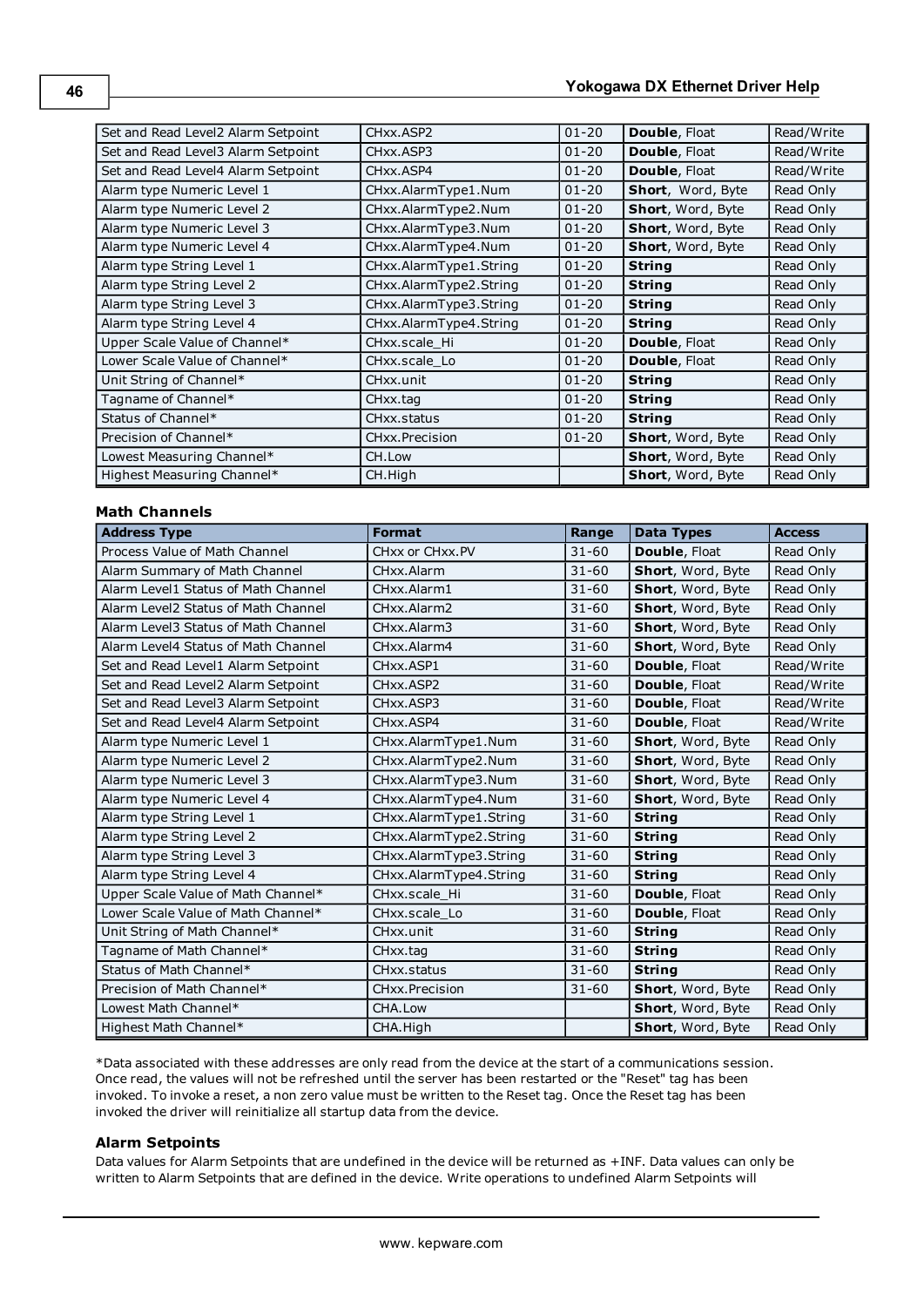**47**

return an error. Write operations are only available only for users logged in at the Administrator level; otherwise, they will return an error.

### **Scales**

Data values for Scale\_Hi and Scale\_Lo for channels that are skipped will be returned as +INF.

#### **Tag Names**

For devices that do not support tag names and channels that have unspecified tag names, the driver will construct an internal tag name based on the channel number. For example, the tag name of address 'CH01' will be returned as 'CH01'.

## **General Device Data**

| <b>Address Description</b>        | <b>Address/Format</b> | Range     | <b>Data Types</b> | <b>Access</b> |
|-----------------------------------|-----------------------|-----------|-------------------|---------------|
| Administrator Level               | Admin                 |           | <b>Boolean</b>    | Read Only     |
| Date of Last Data                 | Date                  |           | <b>String</b>     | Read Only     |
| Time of Last Data                 | Time                  |           | <b>String</b>     | Read Only     |
| Model Series Reported by Device   | Model                 |           | <b>String</b>     | Read Only     |
| Host Name of Device               | Hostname              |           | <b>String</b>     | Read Only     |
| Serial Number of Device           | SerialNumber          |           | <b>String</b>     | Read Only     |
| IP Address of Device              | IP                    |           | <b>String</b>     | Read Only     |
| <b>Math Communication Data</b>    | <b>CDxx</b>           | $01 - 30$ | <b>Float</b>      | Read/Write    |
| <b>Control Math Execution</b>     | MathControl           |           | Short, Word, Byte | Write Only    |
| <b>Reset Alarms</b>               | AlarmReset            |           | <b>Boolean</b>    | Write Only    |
| Control Command and Response      | Command               |           | <b>String</b>     | Read/Write    |
| Previous Screen                   | PreScreen             |           | <b>Boolean</b>    | Write Only    |
| Direct Reloading of Configuration | Reset                 |           | <b>Boolean</b>    | Write Only    |
| SetTime*                          | Tag                   |           | <b>Boolean</b>    | Write Only    |

\*The SetTime Tag updates the device time. Writing 0 or 1 to the tag will update the Device Date and Time (which can be verified from the Date Tag and the Time Tag). The SetTime Tag will always display 0 because it is Write Only. After a successful update, the following message will be posted: "Device Clock set to system time [Device <device\_name>]."

#### **Administrator Level**

The Admin address type has a value of '1' or 'true' when the user has logged on at the Administrator level and a value of '0' or 'false' when the user has logged on at the User level.

#### **Math Communication Data**

The CD address type is only valid for devices equipped with the math option and write operations to CD addresses for non-math equipped devices will return an error. Write operations are available only for users logged in at the Administrator level; otherwise, they will return an error.

#### **Model Series Reported by Device**

The Model address type will have a string value of 'DX100' or 'DX200', indicating the model series returned by the device.

#### **Control Math Execution**

The MathControl address type is only available for devices equipped with the math option and write operations to the MathControl tag for non-math equipped devices will return an error.

#### **Control Command and Response**

The Command address allows the user to send a string command and receive a string response to and from the device. This allows the user to send any command to the device, including commands not directly supported by the driver. This tag is only available to users logged in at the Administrator level; otherwise, write operations will return an error.

**Caution:** Write operations using the Command address should be performed with caution.

**Note:** The actual number of addresses available for of each type depends on the configuration of the Yokogawa device. If the driver finds at Runtime that an address is not present in the device, it will post an error message and then remove the tag from its scan list.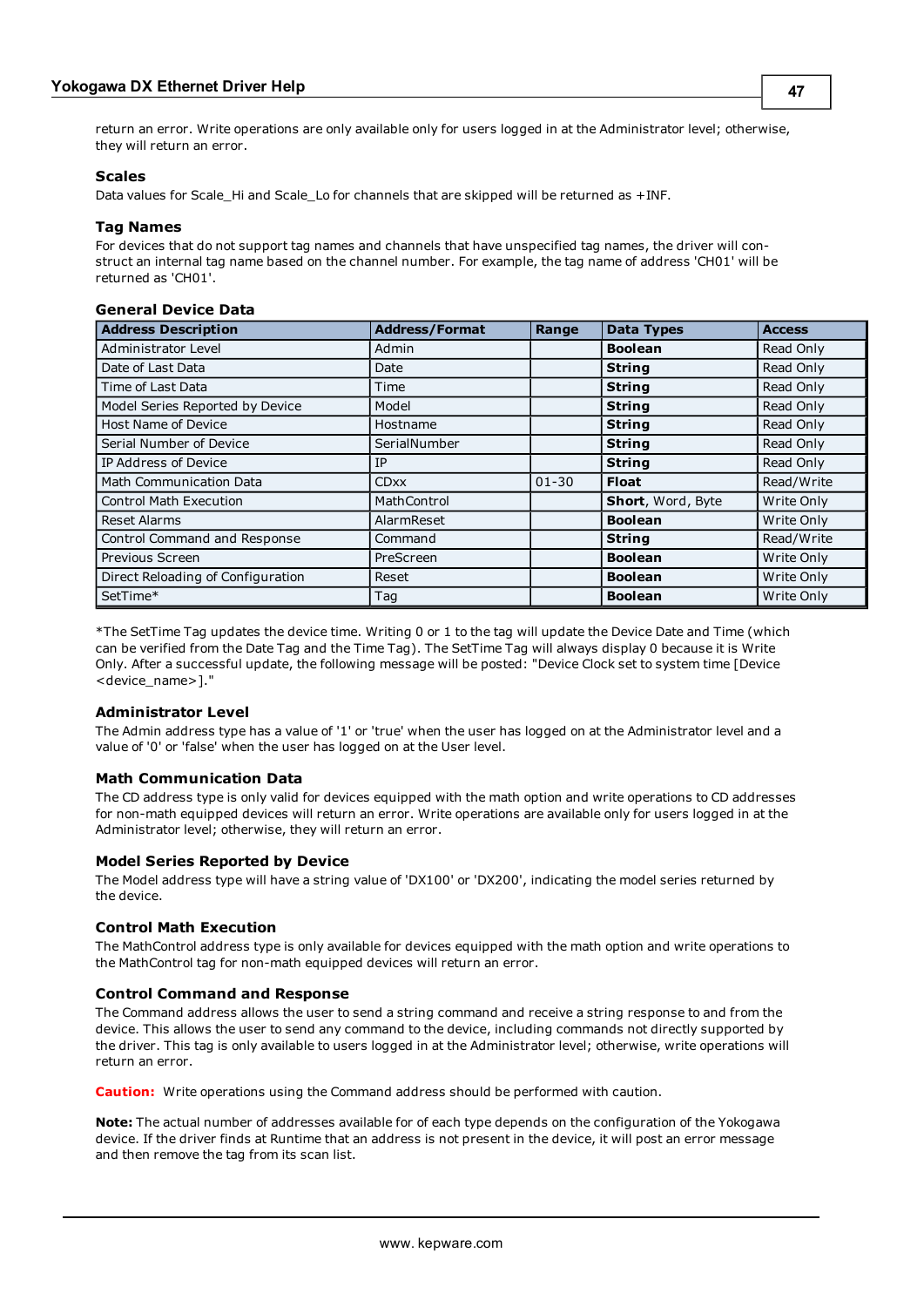Addresses that have Write Only access are assigned a default access of Read/Write; however, data values will be unreadable for these addresses and the associated tags will not be included in the scan list. The current data value for these tags will always be 0 for numeric data types and null string for string data types.

## **DX230 Addressing**

The driver supports the following addresses for this device. The default data type is shown in **bold**.

### **Measured Channels**

| <b>Address Type</b>                | <b>Format</b>          | Range     | <b>Data Types</b> | <b>Access</b> |
|------------------------------------|------------------------|-----------|-------------------|---------------|
| Process Value of Channel           | CHxx or CHxx.PV        | $01 - 30$ | Double, Float     | Read Only     |
| Alarm Summary of Channel           | CHxx.Alarm             | $01 - 30$ | Short, Word, Byte | Read Only     |
| Alarm Level1 Status of Channel     | CHxx.Alarm1            | $01 - 30$ | Short, Word, Byte | Read Only     |
| Alarm Level2 Status of Channel     | CHxx.Alarm2            | $01 - 30$ | Short, Word, Byte | Read Only     |
| Alarm Level3 Status of Channel     | CHxx.Alarm3            | $01 - 30$ | Short, Word, Byte | Read Only     |
| Alarm Level4 Status of Channel     | CHxx.Alarm4            | $01 - 30$ | Short, Word, Byte | Read Only     |
| Set and Read Level1 Alarm Setpoint | CHxx.ASP1              | $01 - 30$ | Double, Float     | Read/Write    |
| Set and Read Level2 Alarm Setpoint | CHxx.ASP2              | $01 - 30$ | Double, Float     | Read/Write    |
| Set and Read Level3 Alarm Setpoint | CHxx.ASP3              | $01 - 30$ | Double, Float     | Read/Write    |
| Set and Read Level4 Alarm Setpoint | CHxx.ASP4              | $01 - 30$ | Double, Float     | Read/Write    |
| Alarm type Numeric Level 1         | CHxx.AlarmType1.Num    | $01 - 30$ | Short, Word, Byte | Read Only     |
| Alarm type Numeric Level 2         | CHxx.AlarmType2.Num    | $01 - 30$ | Short, Word, Byte | Read Only     |
| Alarm type Numeric Level 3         | CHxx.AlarmType3.Num    | $01 - 30$ | Short, Word, Byte | Read Only     |
| Alarm type Numeric Level 4         | CHxx.AlarmType4.Num    | $01 - 30$ | Short, Word, Byte | Read Only     |
| Alarm type String Level 1          | CHxx.AlarmType1.String | $01 - 30$ | <b>String</b>     | Read Only     |
| Alarm type String Level 2          | CHxx.AlarmType2.String | $01 - 30$ | <b>String</b>     | Read Only     |
| Alarm type String Level 3          | CHxx.AlarmType3.String | $01 - 30$ | <b>String</b>     | Read Only     |
| Alarm type String Level 4          | CHxx.AlarmType4.String | $01 - 30$ | <b>String</b>     | Read Only     |
| Upper Scale Value of Channel*      | CHxx.scale Hi          | $01 - 30$ | Double, Float     | Read Only     |
| Lower Scale Value of Channel*      | CHxx.scale Lo          | $01 - 30$ | Double, Float     | Read Only     |
| Unit String of Channel*            | CHxx.unit              | $01 - 30$ | <b>String</b>     | Read Only     |
| Tagname of Channel*                | CHxx.taq               | $01 - 30$ | <b>String</b>     | Read Only     |
| Status of Channel*                 | CHxx.status            | $01 - 30$ | <b>String</b>     | Read Only     |
| Precision of Channel*              | CHxx.Precision         | $01 - 30$ | Short, Word, Byte | Read Only     |
| Lowest Measuring Channel*          | CH.Low                 |           | Short, Word, Byte | Read Only     |
| Highest Measuring Channel*         | CH.High                |           | Short, Word, Byte | Read Only     |

| <b>Address Type</b>                 | <b>Format</b>                       | Range     | <b>Data Types</b>    | <b>Access</b> |
|-------------------------------------|-------------------------------------|-----------|----------------------|---------------|
| Process Value of Math Channel       | CHxx or CHxx.PV                     | $31 - 60$ | <b>Double, Float</b> | Read Only     |
| Alarm Summary of Math Channel       | CHxx.Alarm                          | $31 - 60$ | Short, Word, Byte    | Read Only     |
| Alarm Level1 Status of Math Channel | CHxx.Alarm1                         | $31 - 60$ | Short, Word, Byte    | Read Only     |
| Alarm Level2 Status of Math Channel | CHxx.Alarm2                         | $31 - 60$ | Short, Word, Byte    | Read Only     |
| Alarm Level3 Status of Math Channel | CHxx.Alarm3                         | $31 - 60$ | Short, Word, Byte    | Read Only     |
| Alarm Level4 Status of Math Channel | CHxx.Alarm4                         | $31 - 60$ | Short, Word, Byte    | Read Only     |
| Set and Read Level1 Alarm Setpoint  | CHxx.ASP1                           | $31 - 60$ | <b>Double, Float</b> | Read/Write    |
| Set and Read Level2 Alarm Setpoint  | CH <sub>xx</sub> , ASP <sub>2</sub> | $31 - 60$ | <b>Double, Float</b> | Read/Write    |
| Set and Read Level3 Alarm Setpoint  | CHxx.ASP3                           | $31 - 60$ | <b>Double, Float</b> | Read/Write    |
| Set and Read Level4 Alarm Setpoint  | CHxx.ASP4                           | $31 - 60$ | Double, Float        | Read/Write    |
| Alarm type Numeric Level 1          | CHxx.AlarmType1.Num                 | $31 - 60$ | Short, Word, Byte    | Read Only     |
| Alarm type Numeric Level 2          | CHxx.AlarmType2.Num                 | $31 - 60$ | Short, Word, Byte    | Read Only     |
| Alarm type Numeric Level 3          | CHxx.AlarmType3.Num                 | $31 - 60$ | Short, Word, Byte    | Read Only     |
| Alarm type Numeric Level 4          | CHxx.AlarmType4.Num                 | $31 - 60$ | Short, Word, Byte    | Read Only     |
| Alarm type String Level 1           | CHxx.AlarmType1.String              | $31 - 60$ | <b>String</b>        | Read Only     |
| Alarm type String Level 2           | CHxx.AlarmType2.String              | $31 - 60$ | <b>String</b>        | Read Only     |
| Alarm type String Level 3           | CHxx.AlarmType3.String              | $31 - 60$ | <b>String</b>        | Read Only     |
| Alarm type String Level 4           | CHxx.AlarmType4.String              | $31 - 60$ | <b>String</b>        | Read Only     |
| Upper Scale Value of Math Channel*  | CHxx.scale Hi                       | $31 - 60$ | Double, Float        | Read Only     |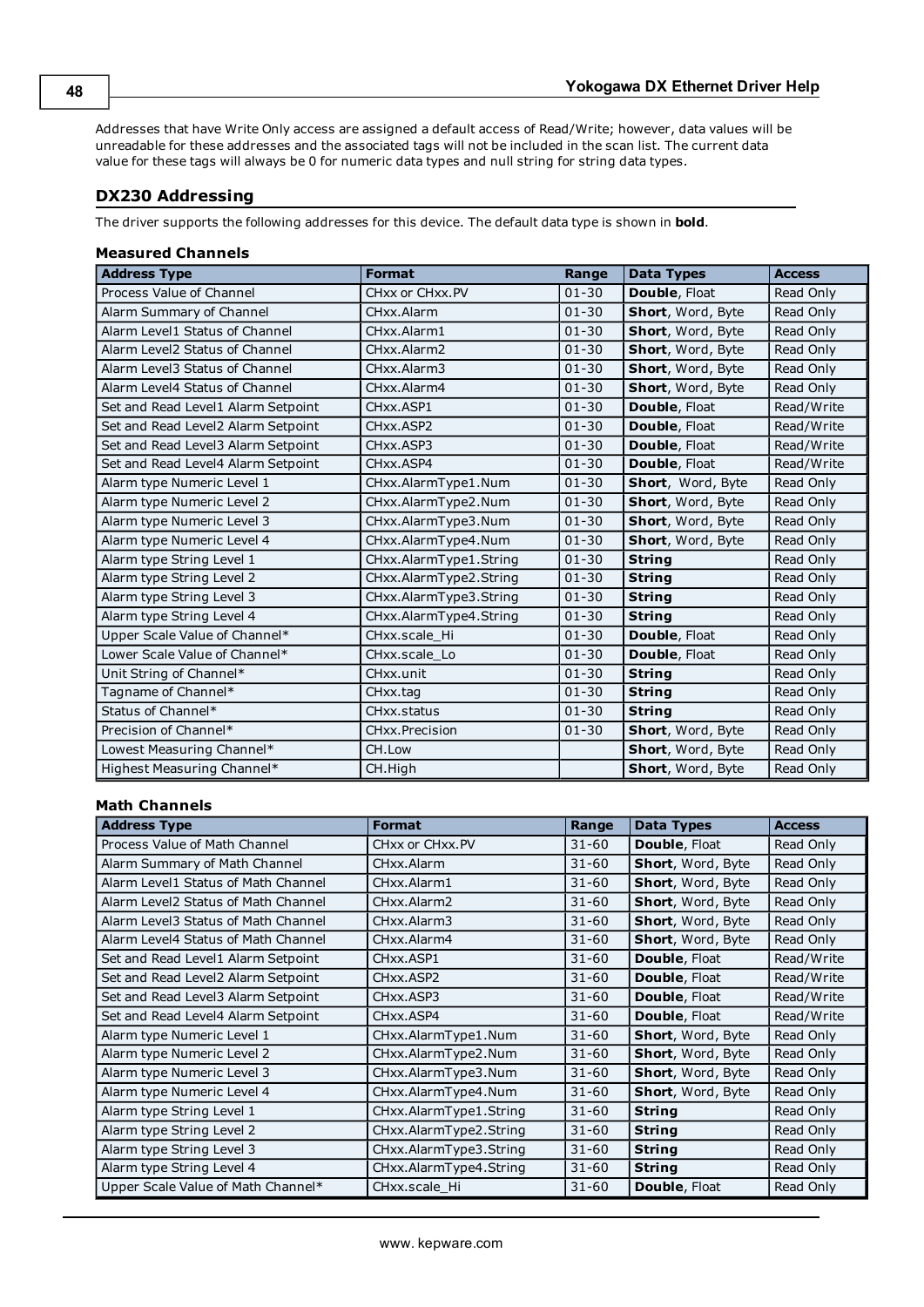## **Yokogawa DX Ethernet Driver Help**

**49**

| Lower Scale Value of Math Channel* | CHxx.scale Lo  | $31 - 60$ | <b>Double, Float</b>      | Read Only |
|------------------------------------|----------------|-----------|---------------------------|-----------|
| Unit String of Math Channel*       | CHxx.unit      | $31 - 60$ | <b>String</b>             | Read Only |
| Tagname of Math Channel*           | CHxx.tag       | $31 - 60$ | <b>String</b>             | Read Only |
| Status of Math Channel*            | CHxx.status    | $31 - 60$ | <b>String</b>             | Read Only |
| Precision of Math Channel*         | CHxx.Precision | $31 - 60$ | <b>Short</b> , Word, Byte | Read Only |
| Lowest Math Channel*               | CHA.Low        |           | Short, Word, Byte         | Read Only |
| Highest Math Channel*              | CHA.High       |           | Short, Word, Byte         | Read Only |

\*Data associated with these addresses are only read from the device at the start of a communications session. Once read, the values will not be refreshed until the server has been restarted or the "Reset" tag has been invoked. To invoke a reset, a non zero value must be written to the Reset tag. Once the Reset tag has been invoked the driver will reinitialize all startup data from the device.

## **Alarm Setpoints**

Data values for Alarm Setpoints that are undefined in the device will be returned as +INF. Data values can only be written to Alarm Setpoints that are defined in the device. Write operations to undefined Alarm Setpoints will return an error. Write operations are only available only for users logged in at the Administrator level; otherwise, they will return an error.

### **Scales**

Data values for Scale Hi and Scale Lo for channels that are skipped will be returned as +INF.

### **Tag Names**

For devices that do not support tag names and channels that have unspecified tag names, the driver will construct an internal tag name based on the channel number. For example, the tag name of address 'CH01' will be returned as 'CH01'.

| <b>Address Description</b>        | <b>Address/Format</b> | Range     | <b>Data Types</b> | <b>Access</b> |
|-----------------------------------|-----------------------|-----------|-------------------|---------------|
| Administrator Level               | Admin                 |           | <b>Boolean</b>    | Read Only     |
| Date of Last Data                 | Date                  |           | <b>String</b>     | Read Only     |
| Time of Last Data                 | Time                  |           | <b>String</b>     | Read Only     |
| Model Series Reported by Device   | Model                 |           | <b>String</b>     | Read Only     |
| Host Name of Device               | Hostname              |           | <b>String</b>     | Read Only     |
| Serial Number of Device           | SerialNumber          |           | <b>String</b>     | Read Only     |
| IP Address of Device              | IP.                   |           | <b>String</b>     | Read Only     |
| <b>Math Communication Data</b>    | <b>CDxx</b>           | $01 - 30$ | <b>Float</b>      | Read/Write    |
| <b>Control Math Execution</b>     | MathControl           |           | Short, Word, Byte | Write Only    |
| <b>Reset Alarms</b>               | AlarmReset            |           | <b>Boolean</b>    | Write Only    |
| Control Command and Response      | Command               |           | <b>String</b>     | Read/Write    |
| Previous Screen                   | PreScreen             |           | <b>Boolean</b>    | Write Only    |
| Direct Reloading of Configuration | Reset                 |           | <b>Boolean</b>    | Write Only    |
| SetTime*                          | Taq                   |           | <b>Boolean</b>    | Write Only    |

#### **General Device Data**

\*The SetTime Tag updates the device time. Writing 0 or 1 to the tag will update the Device Date and Time (which can be verified from the Date Tag and the Time Tag). The SetTime Tag will always display 0 because it is Write Only. After a successful update, the following message will be posted: "Device Clock set to system time [Device <device\_name>]."

## **Administrator Level**

The Admin address type has a value of '1' or 'true' when the user has logged on at the Administrator level and a value of '0' or 'false' when the user has logged on at the User level.

## **Math Communication Data**

The CD address type is only valid for devices equipped with the math option and write operations to CD addresses for non-math equipped devices will return an error. Write operations are available only for users logged in at the Administrator level; otherwise, they will return an error.

#### **Model Series Reported by Device**

The Model address type will have a string value of 'DX100' or 'DX200', indicating the model series returned by the device.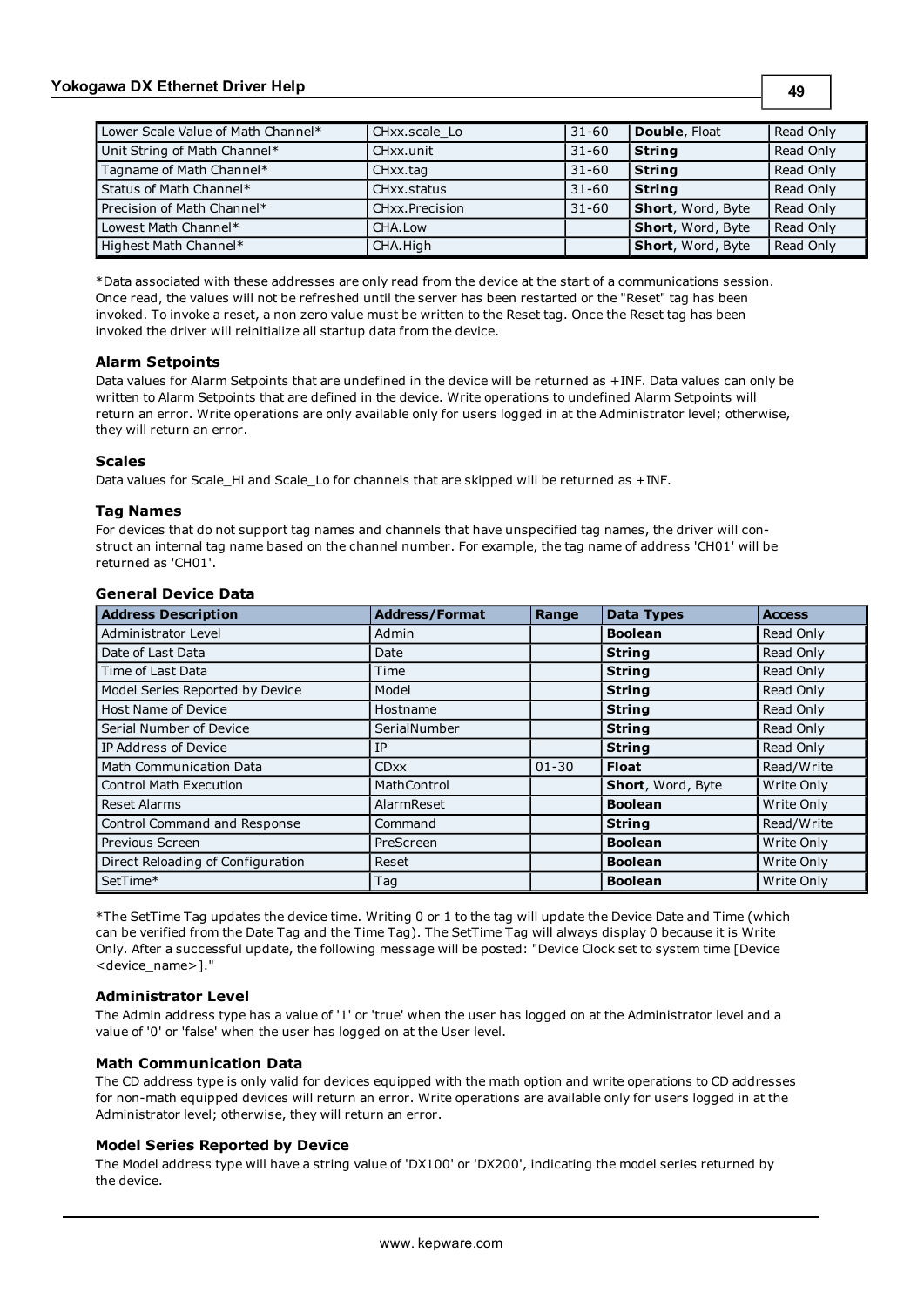## **Control Math Execution**

The MathControl address type is only available for devices equipped with the math option and write operations to the MathControl tag for non-math equipped devices will return an error.

## **Control Command and Response**

The Command address allows the user to send a string command and receive a string response to and from the device. This allows the user to send any command to the device, including commands not directly supported by the driver. This tag is only available to users logged in at the Administrator level; otherwise, write operations will return an error.

**Caution:** Write operations using the Command address should be performed with caution.

**Note:** The actual number of addresses available for of each type depends on the configuration of the Yokogawa device. If the driver finds at Runtime that an address is not present in the device, it will post an error message and then remove the tag from its scan list.

Addresses that have Write Only access are assigned a default access of Read/Write; however, data values will be unreadable for these addresses and the associated tags will not be included in the scan list. The current data value for these tags will always be 0 for numeric data types and null string for string data types.

## **S123 Addressing for DX210, DX220, DX230**

The following table describes the addressing of models DX210, DX220 and DX230 when used with Yokogawa's /S123 Expandable Input option. For details on the /S123 enhancement option, please refer to the Yokogawa documentation. The default data type is shown in **bold**.

**Note:** The /S123 Expandable Input option is available for the DX210, DX220 and DX230 models only.

| <b>Address Type</b>                | <b>Format</b>   | Range           | <b>Data Types</b> | <b>Access</b> |
|------------------------------------|-----------------|-----------------|-------------------|---------------|
| Process Value of Channel           | CHxx or CHxx.PV | 01-10 (DX210)   | Double, Float     | Read Only     |
|                                    |                 | 01-20 (DX220)   |                   |               |
|                                    |                 | 01-30 (DX230)   |                   |               |
| Alarm Summary of Channel           | CHxx.Alarm      | $01-10$ (DX210) | Short, Word, Byte | Read Only     |
|                                    |                 | 01-20 (DX220)   |                   |               |
|                                    |                 | 01-30 (DX230)   |                   |               |
| Alarm Level1 Status of Channel     | CHxx.Alarm1     | 01-10 (DX210)   | Short, Word, Byte | Read Only     |
|                                    |                 | 01-20 (DX220)   |                   |               |
|                                    |                 | 01-30 (DX230)   |                   |               |
| Alarm Level2 Status of Channel     | CHxx.Alarm2     | 01-10 (DX210)   | Short, Word, Byte | Read Only     |
|                                    |                 | 01-20 (DX220)   |                   |               |
|                                    |                 | 01-30 (DX230)   |                   |               |
| Alarm Level3 Status of Channel     | CHxx.Alarm3     | 01-10 (DX210)   | Short, Word, Byte | Read Only     |
|                                    |                 | 01-20 (DX220)   |                   |               |
|                                    |                 | 01-30 (DX230)   |                   |               |
| Alarm Level4 Status of Channel     | CHxx.Alarm4     | 01-10 (DX210)   | Short, Word, Byte | Read Only     |
|                                    |                 | 01-20 (DX220)   |                   |               |
|                                    |                 | 01-30 (DX230)   |                   |               |
| Set and Read Level1 Alarm Setpoint | CHxx.ASP1       | 01-10 (DX210)   | Double, Float     | Read/Write    |
|                                    |                 | 01-20 (DX220)   |                   |               |

### **Measured Channels**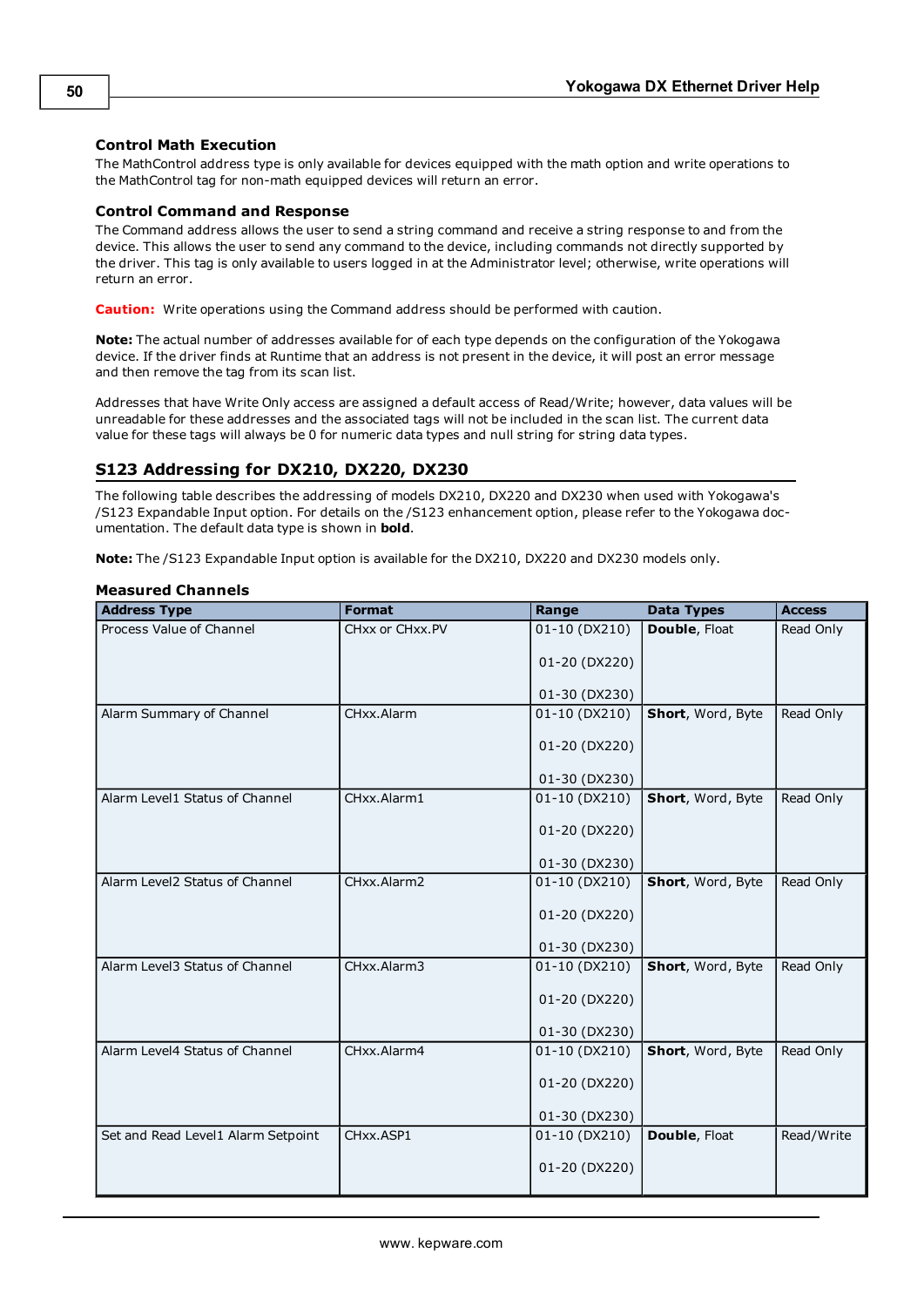|                                    |                         | 01-30 (DX230)   |                   |            |
|------------------------------------|-------------------------|-----------------|-------------------|------------|
| Set and Read Level2 Alarm Setpoint | CHxx.ASP2               | 01-10 (DX210)   | Double, Float     | Read/Write |
|                                    |                         | 01-20 (DX220)   |                   |            |
|                                    |                         | 01-30 (DX230)   |                   |            |
| Set and Read Level3 Alarm Setpoint | CHxx.ASP3               | 01-10 (DX210)   | Double, Float     | Read/Write |
|                                    |                         | 01-20 (DX220)   |                   |            |
|                                    |                         | 01-30 (DX230)   |                   |            |
| Set and Read Level4 Alarm Setpoint | CHxx.ASP4               | 01-10 (DX210)   | Double, Float     | Read/Write |
|                                    |                         | 01-20 (DX220)   |                   |            |
|                                    |                         | 01-30 (DX230)   |                   |            |
| Alarm type Numeric Level 1         | CHxxx.AlarmType1.Num    | 01-10 (DX210)   | Short, Word, Byte | Read Only  |
|                                    |                         | 01-20 (DX220)   |                   |            |
|                                    |                         | 01-30 (DX230)   |                   |            |
| Alarm type Numeric Level 2         | CHxxx.AlarmType2.Num    | 01-10 (DX210)   | Short, Word, Byte | Read Only  |
|                                    |                         | 01-20 (DX220)   |                   |            |
|                                    |                         | 01-30 (DX230)   |                   |            |
| Alarm type Numeric Level 3         | CHxxx.AlarmType3.Num    | 01-10 (DX210)   | Short, Word, Byte | Read Only  |
|                                    |                         | 01-20 (DX220)   |                   |            |
|                                    |                         | 01-30 (DX230)   |                   |            |
| Alarm type Numeric Level 4         | CHxxx.AlarmType4.Num    | 01-10 (DX210)   | Short, Word, Byte | Read Only  |
|                                    |                         | 01-20 (DX220)   |                   |            |
|                                    |                         | 01-30 (DX230)   |                   |            |
| Alarm type String Level 1          | CHxxx.AlarmType1.String | $01-10$ (DX210) | <b>String</b>     | Read Only  |
|                                    |                         | 01-20 (DX220)   |                   |            |
|                                    |                         | 01-30 (DX230)   |                   |            |
| Alarm type String Level 2          | CHxxx.AlarmType2.String | 01-10 (DX210)   | <b>String</b>     | Read Only  |
|                                    |                         | 01-20 (DX220)   |                   |            |
|                                    |                         | 01-30 (DX230)   |                   |            |
| Alarm type String Level 3          | CHxxx.AlarmType3.String | 01-10 (DX210)   | <b>String</b>     | Read Only  |
|                                    |                         | 01-20 (DX220)   |                   |            |
|                                    |                         | 01-30 (DX230)   |                   |            |
| Alarm type String Level 4          | CHxxx.AlarmType4.String | 01-10 (DX210)   | <b>String</b>     | Read Only  |
|                                    |                         | 01-20 (DX220)   |                   |            |
|                                    |                         | 01-30 (DX230)   |                   |            |
| Upper Scale Value of Channel*      | CHxx.scale_Hi           | 01-10 (DX210)   | Double, Float     | Read Only  |
|                                    |                         | 01-20 (DX220)   |                   |            |
|                                    |                         | 01-30 (DX230)   |                   |            |
| Lower Scale Value of Channel*      | CHxx.scale_Lo           | 01-10 (DX210)   | Double, Float     | Read Only  |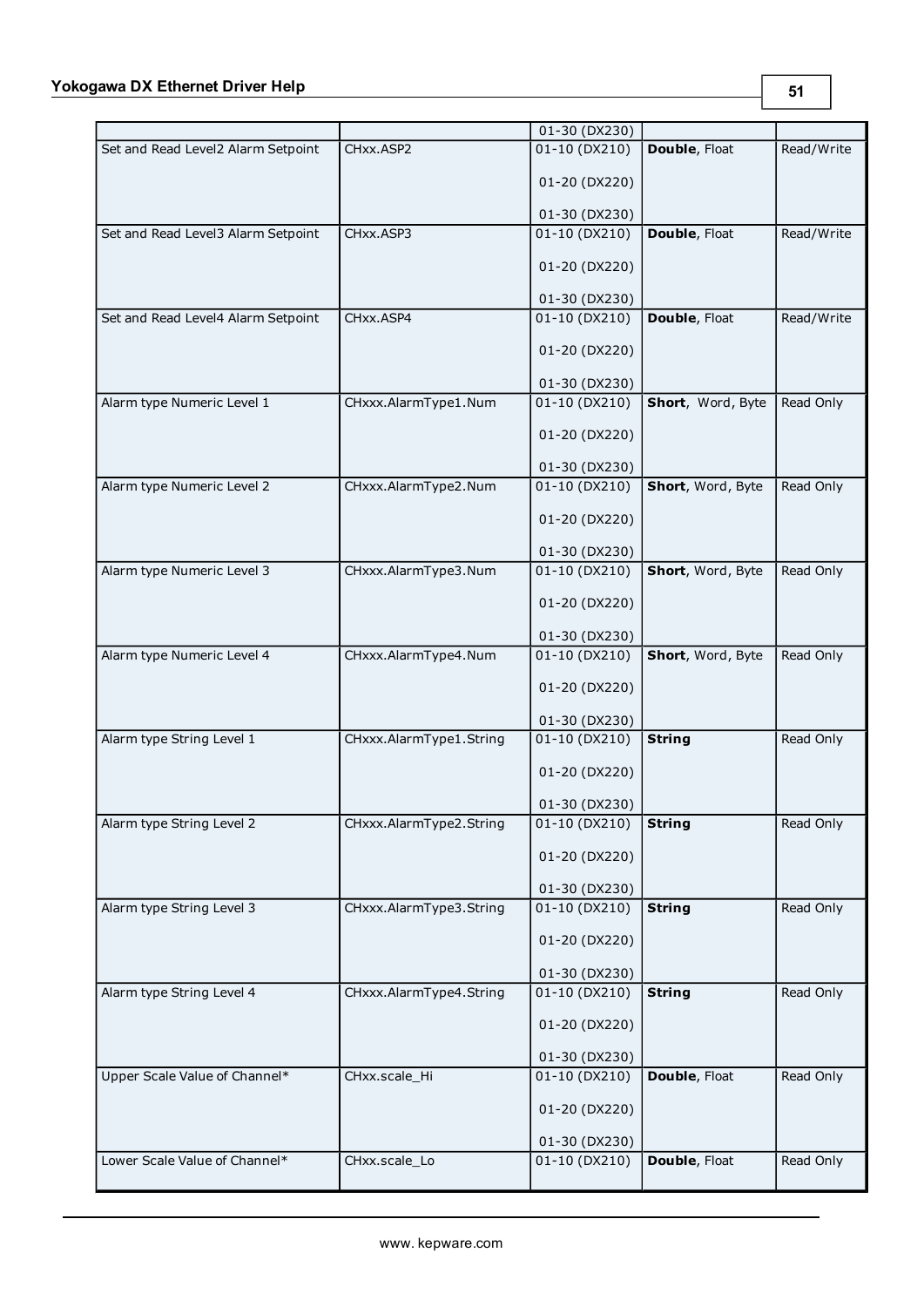|                            |                          | 01-20 (DX220) |                   |           |
|----------------------------|--------------------------|---------------|-------------------|-----------|
|                            |                          |               |                   |           |
|                            |                          | 01-30 (DX230) |                   |           |
| Unit String of Channel*    | CHxx.unit                | 01-10 (DX210) | <b>String</b>     | Read Only |
|                            |                          |               |                   |           |
|                            |                          | 01-20 (DX220) |                   |           |
|                            |                          |               |                   |           |
|                            |                          | 01-30 (DX230) |                   |           |
| Tagname of Channel*        | CHxx.tag                 | 01-10 (DX210) | <b>String</b>     | Read Only |
|                            |                          |               |                   |           |
|                            |                          | 01-20 (DX220) |                   |           |
|                            |                          |               |                   |           |
|                            |                          | 01-30 (DX230) |                   |           |
| Status of Channel*         | CH <sub>xx</sub> .status | 01-10 (DX210) | <b>String</b>     | Read Only |
|                            |                          |               |                   |           |
|                            |                          | 01-20 (DX220) |                   |           |
|                            |                          | 01-30 (DX230) |                   |           |
| Precision of Channel*      | CHxx.Precision           | 01-10 (DX210) | Short, Word, Byte | Read Only |
|                            |                          |               |                   |           |
|                            |                          | 01-20 (DX220) |                   |           |
|                            |                          |               |                   |           |
|                            |                          | 01-30 (DX230) |                   |           |
| Lowest Measuring Channel*  | CH.Low                   |               | Short, Word, Byte | Read Only |
| Highest Measuring Channel* | CH.High                  |               | Short, Word, Byte | Read Only |

| <b>Address Type</b>                    | <b>Format</b>           | Range     | <b>Data Types</b>              | <b>Access</b> |
|----------------------------------------|-------------------------|-----------|--------------------------------|---------------|
| Process Value of Math Channel          | CHxxx or CHxxx.PV       | $31 - 60$ | Double, Float                  | Read Only     |
| Alarm Summary of Math Channel          | CHxxx.Alarm             | $31 - 60$ | Short, Word, Byte              | Read Only     |
| Alarm Level1 Status of Math            | CHxxx.Alarm1            | $31 - 60$ | Short, Word, Byte              | Read Only     |
| Channel                                |                         |           |                                |               |
| Alarm Level2 Status of Math            | CHxxx.Alarm2            | $31 - 60$ | Short, Word, Byte              | Read Only     |
| Channel                                |                         |           |                                |               |
| Alarm Level3 Status of Math            | CHxxx.Alarm3            | $31 - 60$ | Short, Word, Byte              | Read Only     |
| Channel                                |                         |           |                                |               |
| Alarm Level4 Status of Math<br>Channel | CHxxx.Alarm4            | $31 - 60$ | Short, Word, Byte              | Read Only     |
| Set and Read Level1 Alarm Setpoint     | CHxxx.ASP1              | $31 - 60$ |                                | Read/Write    |
| Set and Read Level2 Alarm Setpoint     | CHxxx.ASP2              | $31 - 60$ | Double, Float<br>Double, Float | Read/Write    |
|                                        |                         |           |                                |               |
| Set and Read Level3 Alarm Setpoint     | CHxxx.ASP3              | $31 - 60$ | Double, Float                  | Read/Write    |
| Set and Read Level4 Alarm Setpoint     | CHxxx.ASP4              | $31 - 60$ | Double, Float                  | Read/Write    |
| Alarm type Numeric Level 1             | CHxxx.AlarmType1.Num    | $31 - 60$ | Short, Word, Byte              | Read Only     |
| Alarm type Numeric Level 2             | CHxxx.AlarmType2.Num    | $31 - 60$ | Short, Word, Byte              | Read Only     |
| Alarm type Numeric Level 3             | CHxxx.AlarmType3.Num    | $31 - 60$ | Short, Word, Byte              | Read Only     |
| Alarm type Numeric Level 4             | CHxxx.AlarmType4.Num    | $31 - 60$ | Short, Word, Byte              | Read Only     |
| Alarm type String Level 1              | CHxxx.AlarmType1.String | $31 - 60$ | <b>String</b>                  | Read Only     |
| Alarm type String Level 2              | CHxxx.AlarmType2.String | $31 - 60$ | <b>String</b>                  | Read Only     |
| Alarm type String Level 3              | CHxxx.AlarmType3.String | $31 - 60$ | <b>String</b>                  | Read Only     |
| Alarm type String Level 4              | CHxxx.AlarmType4.String | $31 - 60$ | <b>String</b>                  | Read Only     |
| Upper Scale Value of Math Channel*     | CHxxx.scale Hi          | $31 - 60$ | Double, Float                  | Read Only     |
| Lower Scale Value of Math Channel*     | CHxxx.scale Lo          | $31 - 60$ | Double, Float                  | Read Only     |
| Unit String of Math Channel*           | CHxxx.unit              | $31 - 60$ | <b>String</b>                  | Read Only     |
| Tagname of Math Channel*               | CHxxx.tag               | $31 - 60$ | <b>String</b>                  | Read Only     |
| Status of Math Channel*                | CHxxx.status            | $31 - 60$ | <b>String</b>                  | Read Only     |
| Precision of Math Channel*             | CHxxx.Precision         | $31 - 60$ | Short, Word, Byte              | Read Only     |
| Lowest Math Channel*                   | CHA.Low                 |           | Short, Word, Byte              | Read Only     |
| Highest Math Channel*                  | CHA.High                |           | Short, Word, Byte              | Read Only     |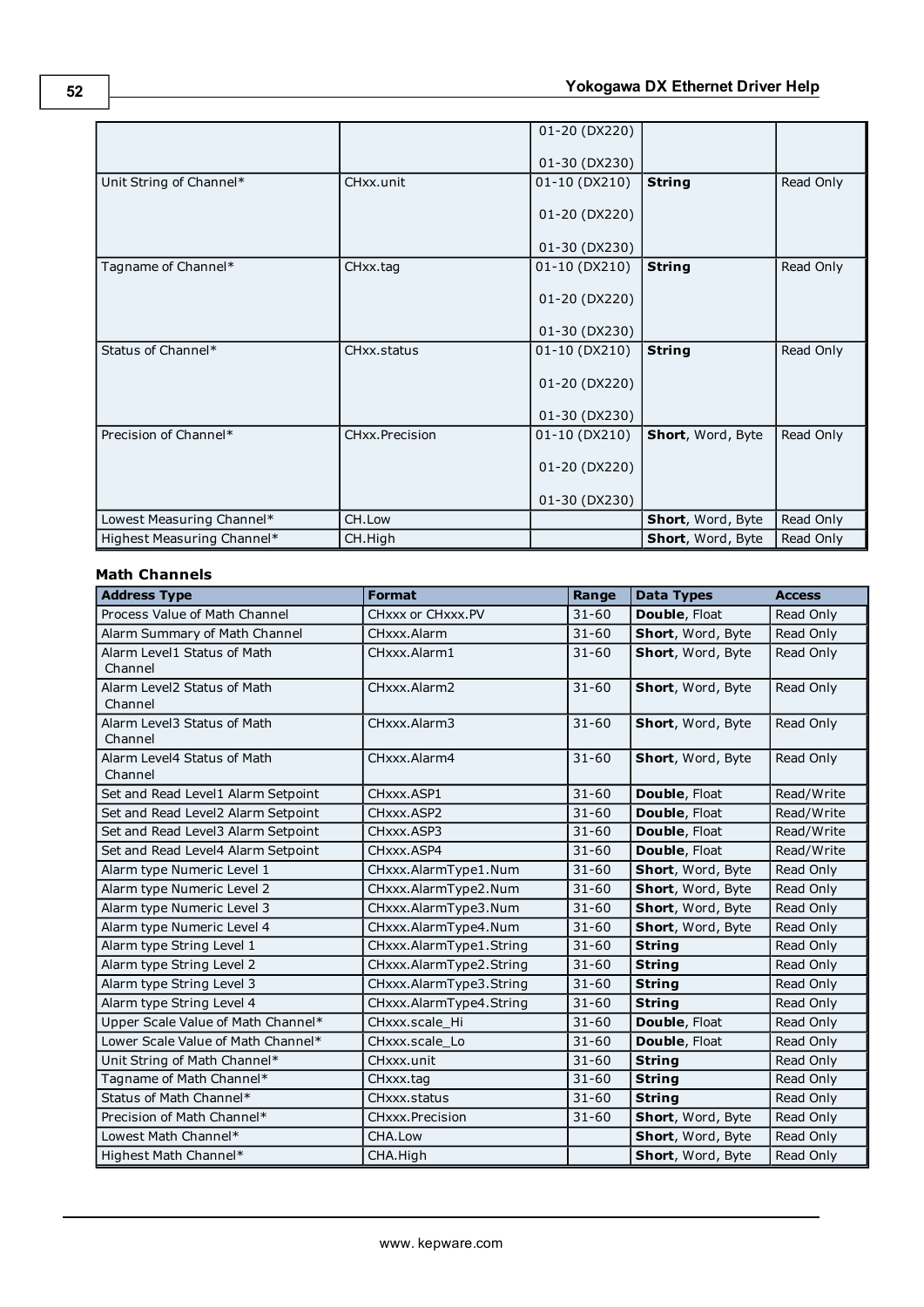### **Extended Channels**

These extended channels are enabled by Yokogawa's /S123 Expandable Input Option.

| <b>Address Type</b>                                       | <b>Format</b>       | Range          | <b>Data Types</b>           | <b>Access</b> |
|-----------------------------------------------------------|---------------------|----------------|-----------------------------|---------------|
| <b>External Input Channel</b>                             | CHxxx or CHxxx.PV   | $101 -$<br>270 | Double, Float               | Read/Write    |
| Alarm Summary for External Input Channel                  | CHxxx.Alarm         | $101 -$<br>270 | Short, Word,<br><b>Byte</b> | Read Only     |
| Alarm Level1 Status of External Input                     | CHxxx.Alarm1        | $101 -$<br>270 | Short, Word,<br><b>Byte</b> | Read Only     |
| Alarm Level2 Status of External Input                     | CHxxx.Alarm2        | $101 -$<br>270 | Short, Word,<br><b>Byte</b> | Read Only     |
| Alarm Level3 Status of External Input                     | CHxxx.Alarm3        | $101 -$<br>270 | Short, Word,<br><b>Byte</b> | Read Only     |
| Alarm Level4 Status of External Input                     | CHxxx.Alarm4        | $101 -$<br>270 | Short, Word,<br><b>Byte</b> | Read Only     |
| Set and Read Level1 Alarm Setpoint                        | CHxxx.ASP1          | $101 -$<br>270 | Double, Float               | Read/Write    |
| Set and Read Level2 Alarm Setpoint                        | CHxxx.ASP2          | $101 -$<br>270 | Double, Float               | Read/Write    |
| Set and Read Level3 Alarm Setpoint                        | CHxxx.ASP3          | $101 -$<br>270 | Double, Float               | Read/Write    |
| Set and Read Level4 Alarm Setpoint                        | CHxxx.ASP4          | $101 -$<br>270 | Double, Float               | Read/Write    |
| Alarm type Numeric Level1 for External Input Chan-<br>nel | CHxxx.AlarmTypeNum1 | $101 -$<br>270 | Short, Word,<br>Byte        | Read Only     |
| Alarm type Numeric Level2 for External Input Chan-<br>nel | CHxxx.AlarmTypeNum2 | $101 -$<br>270 | Short, Word,<br><b>Byte</b> | Read Only     |
| Alarm type Numeric Level3 for External Input Chan-<br>nel | CHxxx.AlarmTypeNum3 | $101 -$<br>270 | Short, Word,<br><b>Byte</b> | Read Only     |
| Alarm type Numeric Level4 for External Input Chan-<br>nel | CHxxx.AlarmTypeNum4 | $101 -$<br>270 | Short, Word,<br><b>Byte</b> | Read Only     |
| Alarm type String Level1 for External Input Channel       | CHxxx.AlarmTypeStr1 | $101 -$<br>270 | <b>String</b>               | Read Only     |
| Alarm type String Level2 for External Input Channel       | CHxxx.AlarmTypeStr2 | $101 -$<br>270 | <b>String</b>               | Read Only     |
| Alarm type String Level3 for External Input Channel       | CHxxx.AlarmTypeStr3 | $101 -$<br>270 | <b>String</b>               | Read Only     |
| Alarm type String Level4 for External Input Channel       | CHxxx.AlarmTypeStr4 | $101 -$<br>270 | <b>String</b>               | Read Only     |
| Upper Scale Value of External Input*                      | CHxxx.scale Hi      | $101 -$<br>270 | Double, Float               | Read Only     |
| Lower Scale Value of External Input*                      | CHxxx.scale_Lo      | $101 -$<br>270 | Double, Float               | Read Only     |
| Unit String of External Input*                            | CHxxx.unit          | $101 -$<br>270 | <b>String</b>               | Read Only     |
| Tagname of External Input*                                | CHxxx.tag           | $101 -$<br>270 | <b>String</b>               | Read Only     |
| Status of External Input*                                 | CHxxx.status        | $101 -$<br>270 | <b>String</b>               | Read Only     |
| Precision of External Input*                              | CHxxx.Precision     | $101 -$<br>270 | Short, Word,<br><b>Byte</b> | Read Only     |
| Lowest External Input*                                    | CHE.Low             |                | Short, Word,<br><b>Byte</b> | Read Only     |
| Highest External Input*                                   | CHE.High            |                | Short, Word,<br><b>Byte</b> | Read Only     |

\*Data associated with these addresses are only read from the device at the start of a communications session. Once read, the values will not be refreshed until the server has been restarted or the "Reset" tag has been invoked. To invoke a reset, a non zero value must be written to the Reset tag. Once the Reset tag has been invoked the driver will reinitialize all startup data from the device.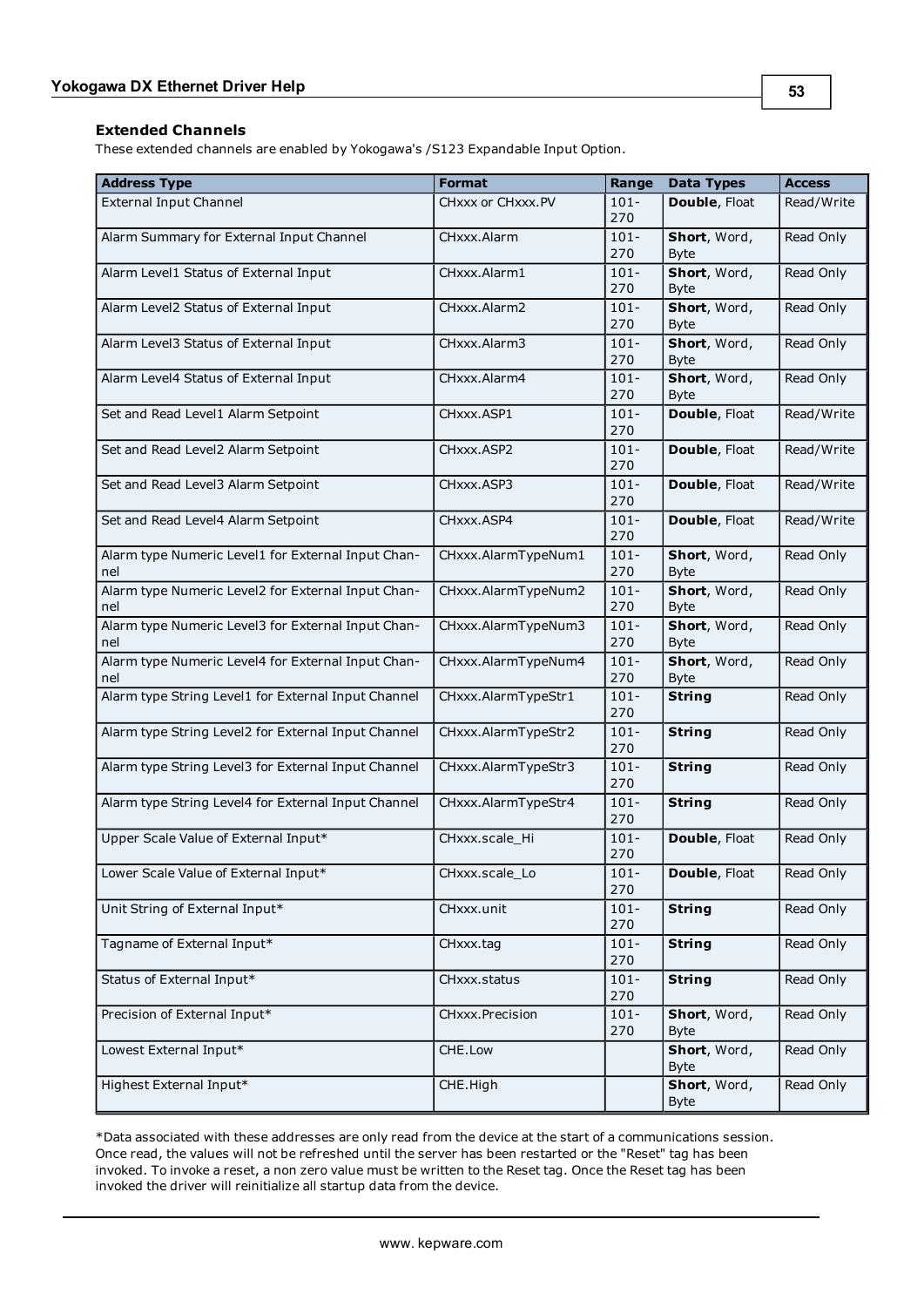## **Alarm Setpoints**

Data values for Alarm Setpoints that are undefined in the device will be returned as +INF. Data values can only be written to Alarm Setpoints that are defined in the device. Write operations to undefined Alarm Setpoints will return an error. Write operations are only available only for users logged in at the Administrator level; otherwise, they will return an error.

### **Scales**

Data values for Scale\_Hi and Scale\_Lo for channels that are skipped will be returned as +INF.

## **Tag Names**

For devices that do not support tag names and channels that have unspecified tag names, the driver will construct an internal tag name based on the channel number. For example, the tag name of address 'CH01' will be returned as 'CH01'.

| <b>Address Description</b>        | <b>Address/Format</b> | Range     | <b>Data Types</b>        | <b>Access</b> |
|-----------------------------------|-----------------------|-----------|--------------------------|---------------|
| Administrator Level               | Admin                 |           | <b>Boolean</b>           | Read Only     |
| Date of Last Data                 | Date                  |           | <b>String</b>            | Read Only     |
| Time of Last Data                 | Time                  |           | <b>String</b>            | Read Only     |
| Model Series Reported by Device   | Model                 |           | <b>String</b>            | Read Only     |
| Host Name of Device               | Hostname              |           | <b>String</b>            | Read Only     |
| Serial Number of Device           | SerialNumber          |           | <b>String</b>            | Read Only     |
| IP Address of Device              | IP                    |           | <b>String</b>            | Read Only     |
| <b>Math Communication Data</b>    | <b>CDxx</b>           | $01 - 30$ | <b>Float</b>             | Read/Write    |
| <b>Control Math Execution</b>     | MathControl           |           | <b>Short, Word, Byte</b> | Write Only    |
| <b>Reset Alarms</b>               | AlarmReset            |           | <b>Boolean</b>           | Write Only    |
| Control Command and Response      | Command               |           | <b>String</b>            | Read/Write    |
| Previous Screen                   | PreScreen             |           | <b>Boolean</b>           | Write Only    |
| Direct Reloading of Configuration | Reset                 |           | <b>Boolean</b>           | Write Only    |
| SetTime*                          | Tag                   |           | <b>Boolean</b>           | Write Only    |

## **General Device Data**

\*The SetTime Tag updates the device time. Writing 0 or 1 to the tag will update the Device Date and Time (which can be verified from the Date Tag and the Time Tag). The SetTime Tag will always display 0 because it is Write Only. After a successful update, the following message will be posted: "Device Clock set to system time [Device <device\_name>]."

## **Administrator Level**

The Admin address type has a value of '1' or 'true' when the user has logged on at the Administrator level and a value of '0' or 'false' when the user has logged on at the User level.

## **Math Communication Data**

The CD address type is only valid for devices equipped with the math option and write operations to CD addresses for non-math equipped devices will return an error. Write operations are available only for users logged in at the Administrator level; otherwise, they will return an error.

#### **Model Series Reported by Device**

The Model address type will have a string value of 'DX100' or 'DX200', indicating the model series returned by the device.

## **Control Math Execution**

The MathControl address type is only available for devices equipped with the math option and write operations to the MathControl tag for non-math equipped devices will return an error.

#### **Control Command and Response**

The Command address allows the user to send a string command and receive a string response to and from the device. This allows the user to send any command to the device, including commands not directly supported by the driver. This tag is only available to users logged in at the Administrator level; otherwise, write operations will return an error.

**Caution:** Write operations using the Command address should be performed with caution.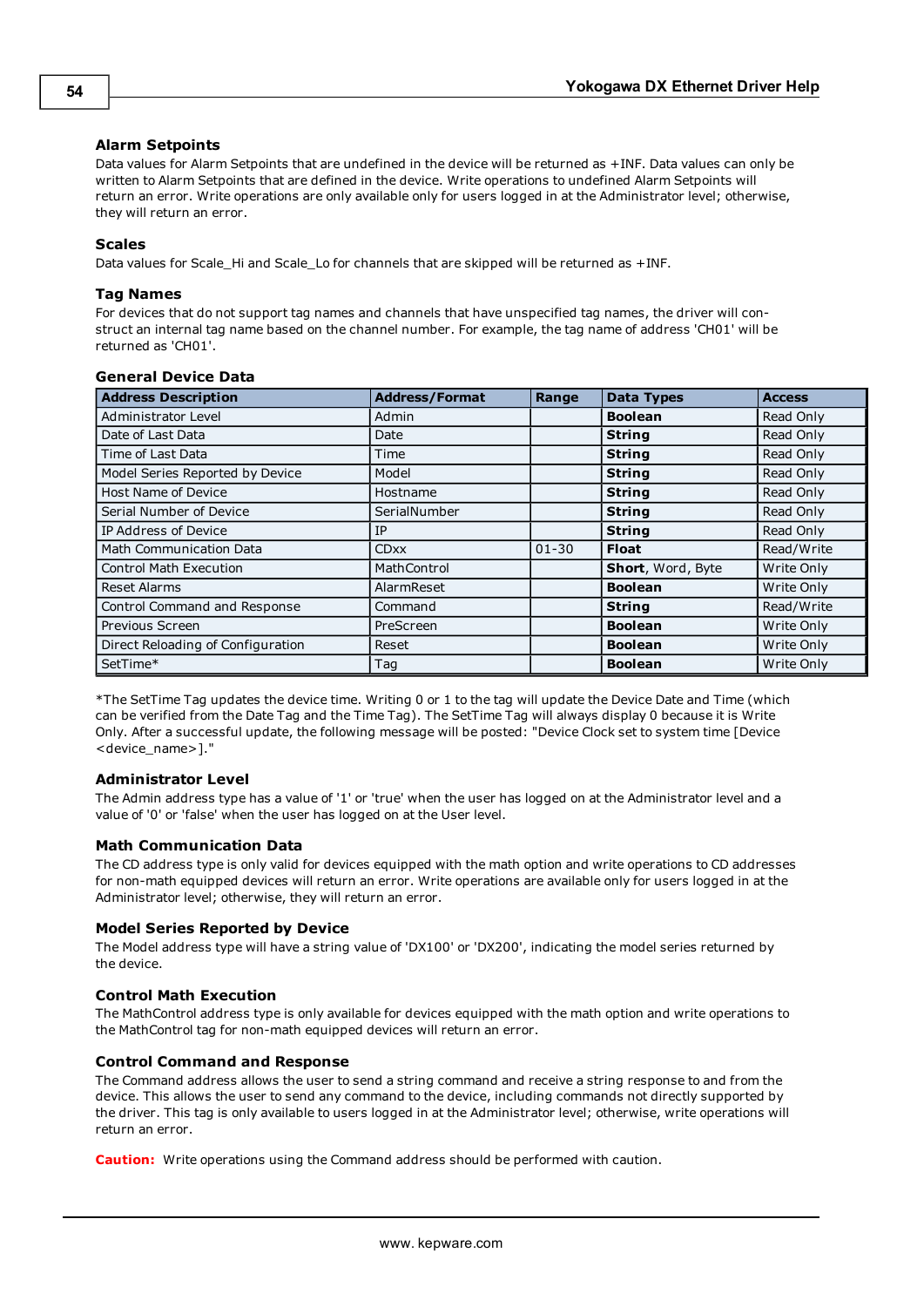**Note:** The actual number of addresses available for of each type depends on the configuration of the Yokogawa device. If the driver finds at Runtime that an address is not present in the device, it will post an error message and then remove the tag from its scan list.

Addresses that have Write Only access are assigned a default access of Read/Write; however, data values will be unreadable for these addresses and the associated tags will not be included in the scan list. The current data value for these tags will always be 0 for numeric data types and null string for string data types.

## **MV100 Addressing**

The driver supports the following addresses for this device. The default data type is shown in **bold**.

#### **Measured Channels**

| <b>Address Type</b>                | <b>Format</b>          | Range     | <b>Data Types</b> | <b>Access</b> |
|------------------------------------|------------------------|-----------|-------------------|---------------|
| Process Value of Channel           | CHxx or CHxx.PV        | $01 - 12$ | Double, Float     | Read Only     |
| Alarm Summary of Channel           | CHxx.Alarm             | $01 - 12$ | Short, Word, Byte | Read Only     |
| Alarm Level1 Status of Channel     | CHxx.Alarm1            | $01 - 12$ | Short, Word, Byte | Read Only     |
| Alarm Level2 Status of Channel     | CHxx.Alarm2            | $01 - 12$ | Short, Word, Byte | Read Only     |
| Alarm Level3 Status of Channel     | CHxx.Alarm3            | $01 - 12$ | Short, Word, Byte | Read Only     |
| Alarm Level4 Status of Channel     | CHxx.Alarm4            | $01 - 12$ | Short, Word, Byte | Read Only     |
| Set and Read Level1 Alarm Setpoint | CHxx.ASP1              | $01 - 12$ | Double, Float     | Read/Write    |
| Set and Read Level2 Alarm Setpoint | CHxx.ASP2              | $01 - 12$ | Double, Float     | Read/Write    |
| Set and Read Level3 Alarm Setpoint | CHxx.ASP3              | $01 - 12$ | Double, Float     | Read/Write    |
| Set and Read Level4 Alarm Setpoint | CHxx.ASP4              | $01 - 12$ | Double, Float     | Read/Write    |
| Alarm type Numeric Level 1         | CHxx.AlarmType1.Num    | $01 - 12$ | Short, Word, Byte | Read Only     |
| Alarm type Numeric Level 2         | CHxx.AlarmType2.Num    | $01 - 12$ | Short, Word, Byte | Read Only     |
| Alarm type Numeric Level 3         | CHxx.AlarmType3.Num    | $01 - 12$ | Short, Word, Byte | Read Only     |
| Alarm type Numeric Level 4         | CHxx.AlarmType4.Num    | $01 - 12$ | Short, Word, Byte | Read Only     |
| Alarm type String Level 1          | CHxx.AlarmType1.String | $01 - 12$ | <b>String</b>     | Read Only     |
| Alarm type String Level 2          | CHxx.AlarmType2.String | $01 - 12$ | <b>String</b>     | Read Only     |
| Alarm type String Level 3          | CHxx.AlarmType3.String | $01 - 12$ | <b>String</b>     | Read Only     |
| Alarm type String Level 4          | CHxx.AlarmType4.String | $01 - 12$ | <b>String</b>     | Read Only     |
| Upper Scale Value of Channel*      | CHxx.scale Hi          | $01 - 12$ | Double, Float     | Read Only     |
| Lower Scale Value of Channel*      | CHxx.scale Lo          | $01 - 12$ | Double, Float     | Read Only     |
| Unit String of Channel*            | CHxx.unit              | $01 - 12$ | <b>String</b>     | Read Only     |
| Tagname of Channel*                | CHxx.tag               | $01 - 12$ | <b>String</b>     | Read Only     |
| Status of Channel*                 | CHxx.status            | $01 - 12$ | <b>String</b>     | Read Only     |
| Precision of Channel*              | CHxx.Precision         | $01 - 12$ | Short, Word, Byte | Read Only     |
| Lowest Measuring Channel*          | CH.Low                 |           | Short, Word, Byte | Read Only     |
| Highest Measuring Channel*         | CH.High                |           | Short, Word, Byte | Read Only     |

| <b>Address Type</b>                 | <b>Format</b>     | Range     | <b>Data Types</b> | <b>Access</b> |
|-------------------------------------|-------------------|-----------|-------------------|---------------|
| Process Value of Math Channel       | CHAXX or CHAXX.PV | $31 - 42$ | Double, Float     | Read Only     |
| Alarm Summary of Math Channel       | CHAxx.Alarm       | $31 - 42$ | Short, Word, Byte | Read Only     |
| Alarm Level1 Status of Math Channel | CHAxx.Alarm1      | $31 - 42$ | Short, Word, Byte | Read Only     |
| Alarm Level2 Status of Math Channel | CHAxx.Alarm2      | $31 - 42$ | Short, Word, Byte | Read Only     |
| Alarm Level3 Status of Math Channel | CHAxx.Alarm3      | $31 - 42$ | Short, Word, Byte | Read Only     |
| Alarm Level4 Status of Math Channel | CHAxx.Alarm4      | $31 - 42$ | Short, Word, Byte | Read Only     |
| Set and Read Level1 Alarm Setpoint  | CHAxx.ASP1        | $31 - 42$ | Double, Float     | Read/Write    |
| Set and Read Level2 Alarm Setpoint  | CHAxx, ASP2       | $31 - 42$ | Double, Float     | Read/Write    |
| Set and Read Level3 Alarm Setpoint  | CHAxx, ASP3       | $31 - 42$ | Double, Float     | Read/Write    |
| Set and Read Level4 Alarm Setpoint  | CHAxx ASP4        | $31 - 42$ | Double, Float     | Read/Write    |
| Upper Scale Value of Math Channel*  | CHAxx.scale Hi    | $31 - 42$ | Double, Float     | Read Only     |
| Lower Scale Value of Math Channel*  | CHAxx.scale Lo    | $31 - 42$ | Double, Float     | Read Only     |
| Unit String of Math Channel*        | CHAxx.unit        | $31 - 42$ | <b>String</b>     | Read Only     |
| Tagname of Math Channel*            | CHAxx.tag         | $31 - 42$ | <b>String</b>     | Read Only     |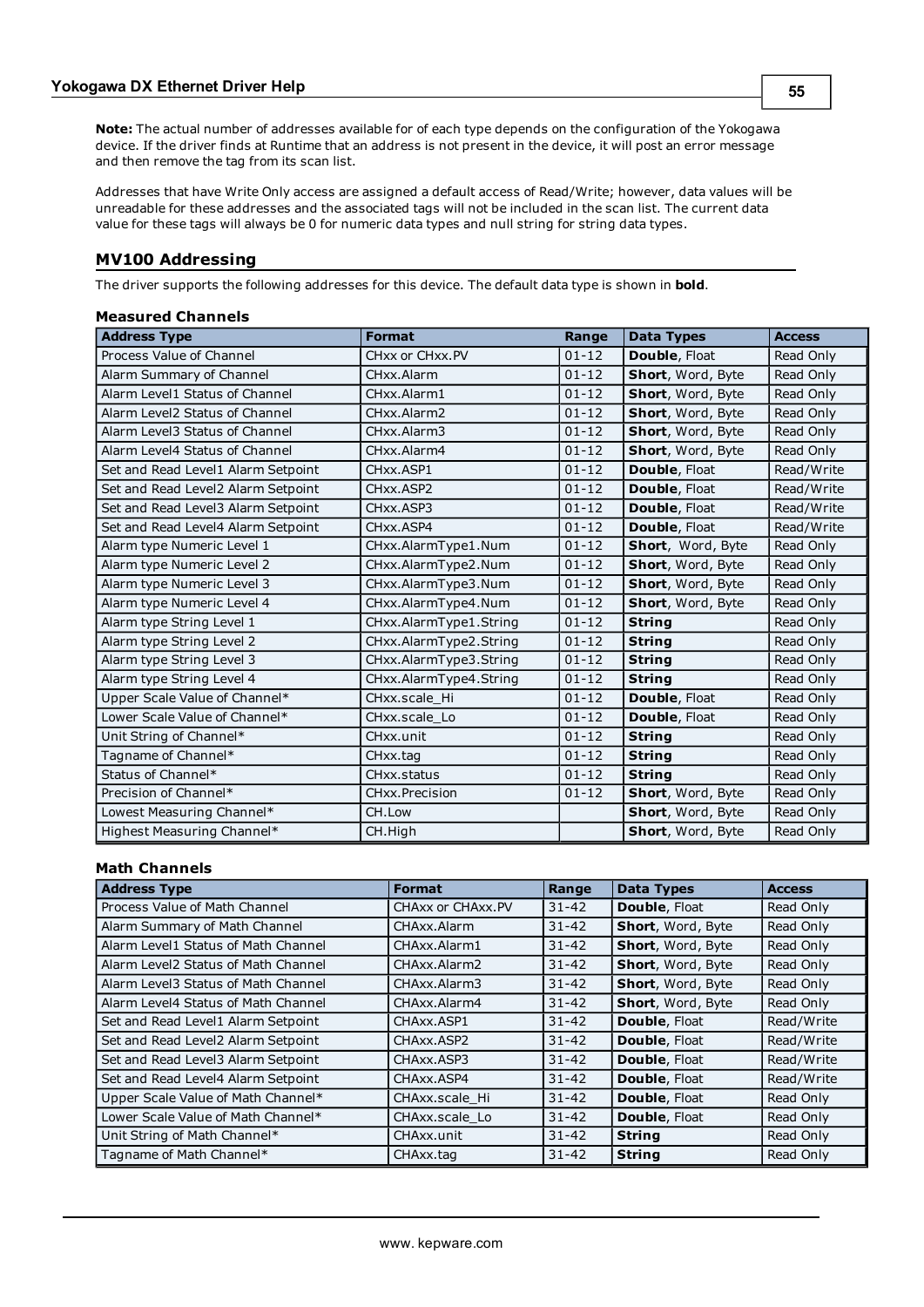| Status of Math Channel*    | CHAxx.status    | 31-42 | Strina                    | Read Only   |
|----------------------------|-----------------|-------|---------------------------|-------------|
| Precision of Math Channel* | CHAxx.Precision | 31-42 | <b>Short</b> , Word, Byte | Read Only   |
| Lowest Math Channel*       | CHA Low         |       | Short, Word, Byte         | l Read Only |
| Highest Math Channel*      | CHA.High        |       | Short, Word, Byte         | Read Only   |

\*Data associated with these addresses are only read from the device at the start of a communications session. Once read, the values will not be refreshed until the server has been restarted or the "Reset" tag has been invoked. To invoke a reset, a non-zero value must be written to the Reset tag. Once the Reset tag has been invoked the driver will reinitialize all startup data from the device.

#### **Alarm Setpoints**

Data values for Alarm Setpoints that are undefined in the device will be returned as +INF. Data values can only be written to Alarm Setpoints that are defined in the device. Write operations to undefined Alarm Setpoints will return an error. Write operations are only available only for users logged in at the Administrator level; otherwise, they will return an error.

### **Scales**

Data values for Scale\_Hi and Scale\_Lo for channels that are skipped will be returned as +INF.

#### **Tag Names**

For devices that do not support tag names and channels that have unspecified tag names, the driver will construct an internal tag name based on the channel number. For example, the tag name of address 'CH01' will be returned as 'CH01'.

## **General Device Data**

| <b>Address Description</b>        | <b>Address/Format</b> | Range     | <b>Data Types</b> | <b>Access</b> |
|-----------------------------------|-----------------------|-----------|-------------------|---------------|
| Administrator Level               | Admin                 |           | <b>Boolean</b>    | Read Only     |
| Date of Last Data                 | Date                  |           | <b>String</b>     | Read Only     |
| Time of Last Data                 | Time                  |           | <b>String</b>     | Read Only     |
| Model Series Reported by Device   | Model                 |           | <b>String</b>     | Read Only     |
| Host Name of Device               | Hostname              |           | <b>String</b>     | Read Only     |
| Serial Number of Device           | SerialNumber          |           | <b>String</b>     | Read Only     |
| IP Address of Device              | IP                    |           | <b>String</b>     | Read Only     |
| <b>Math Communication Data</b>    | <b>CDxx</b>           | $01 - 12$ | <b>Float</b>      | Read/Write    |
| <b>Control Math Execution</b>     | MathControl           |           | Short, Word,      | Write Only    |
|                                   |                       |           | <b>Byte</b>       |               |
| <b>Reset Alarms</b>               | AlarmReset            |           | <b>Boolean</b>    | Write Only    |
| Control Command and Response      | Command               |           | <b>String</b>     | Read/Write    |
| Previous Screen                   | PreScreen             |           | <b>Boolean</b>    | Write Only    |
| Direct Reloading of Configuration | Reset                 |           | <b>Boolean</b>    | Write Only    |
| SetTime*                          | Tag                   |           | <b>Boolean</b>    | Write Only    |

\*The SetTime Tag updates the device time. Writing 0 or 1 to the tag will update the Device Date and Time (which can be verified from the Date Tag and the Time Tag). The SetTime Tag will always display 0 because it is Write Only. After a successful update, the following message will be posted: "Device Clock set to system time [Device <device\_name>]."

## **Administrator Level**

The Admin address type has a value of '1' or 'true' when the user has logged on at the Administrator level and a value of '0' or 'false' when the user has logged on at the User level.

#### **Math Communication Data**

The CD address type is only valid for devices equipped with the math option and write operations to CD addresses for non-math equipped devices will return an error. Write operations are available only for users logged in at the Administrator level; otherwise, they will return an error.

#### **Model Series Reported by Device**

The Model address type will have a string value of 'DX100' or 'DX200', indicating the model series returned by the device.

## **Control Math Execution**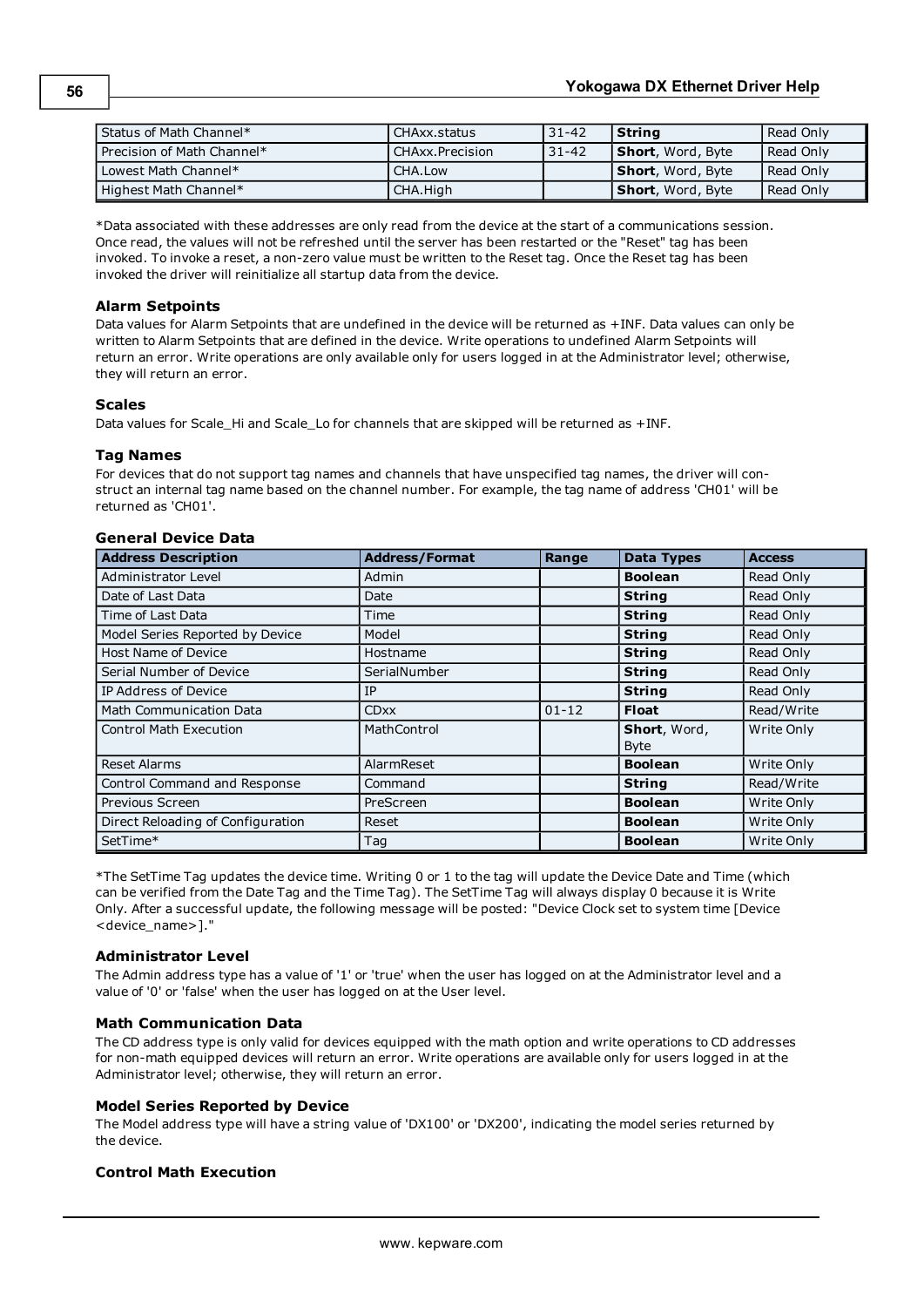The MathControl address type is only available for devices equipped with the math option and write operations to the MathControl tag for non-math equipped devices will return an error.

#### **Control Command and Response**

The Command address allows the user to send a string command and receive a string response to and from the device. This allows the user to send any command to the device, including commands not directly supported by the driver. This tag is only available to users logged in at the Administrator level; otherwise, write operations will return an error.

**Caution:** Write operations using the Command address should be performed with caution.

**Note:** The actual number of addresses available for of each type depends on the configuration of the Yokogawa device. If the driver finds at Runtime that an address is not present in the device, it will post an error message and then remove the tag from its scan list.

Addresses that have Write Only access are assigned a default access of Read/Write; however, data values will be unreadable for these addresses and the associated tags will not be included in the scan list. The current data value for these tags will always be 0 for numeric data types and null string for string data types.

### **MV200 Addressing**

The driver supports the following addresses for this device. The default data type is shown in **bold**.

#### **Measured Channels**

| <b>Address Type</b>                | <b>Format</b>                       | Range     | <b>Data Types</b> | <b>Access</b> |
|------------------------------------|-------------------------------------|-----------|-------------------|---------------|
| Process Value of Channel           | CHxx or CHxx.PV                     | $01 - 30$ | Double, Float     | Read Only     |
| Alarm Summary of Channel           | CHxx.Alarm                          | $01 - 30$ | Short, Word, Byte | Read Only     |
| Alarm Level1 Status of Channel     | CHxx.Alarm1                         | $01 - 30$ | Short, Word, Byte | Read Only     |
| Alarm Level2 Status of Channel     | CHxx.Alarm2                         | $01 - 30$ | Short, Word, Byte | Read Only     |
| Alarm Level3 Status of Channel     | CHxx.Alarm3                         | $01 - 30$ | Short, Word, Byte | Read Only     |
| Alarm Level4 Status of Channel     | CHxx.Alarm4                         | $01 - 30$ | Short, Word, Byte | Read Only     |
| Set and Read Level1 Alarm Setpoint | CHxx.ASP1                           | $01 - 30$ | Double, Float     | Read/Write    |
| Set and Read Level2 Alarm Setpoint | CH <sub>xx</sub> , ASP <sub>2</sub> | $01 - 30$ | Double, Float     | Read/Write    |
| Set and Read Level3 Alarm Setpoint | CHxx.ASP3                           | $01 - 30$ | Double, Float     | Read/Write    |
| Set and Read Level4 Alarm Setpoint | CHxx.ASP4                           | $01 - 30$ | Double, Float     | Read/Write    |
| Alarm type Numeric Level 1         | CHxx.AlarmType1.Num                 | $01 - 30$ | Short, Word, Byte | Read Only     |
| Alarm type Numeric Level 2         | CHxx.AlarmType2.Num                 | $01 - 30$ | Short, Word, Byte | Read Only     |
| Alarm type Numeric Level 3         | CHxx.AlarmType3.Num                 | $01 - 30$ | Short, Word, Byte | Read Only     |
| Alarm type Numeric Level 4         | CHxx.AlarmType4.Num                 | $01 - 30$ | Short, Word, Byte | Read Only     |
| Alarm type String Level 1          | CHxx.AlarmType1.String              | $01 - 30$ | <b>String</b>     | Read Only     |
| Alarm type String Level 2          | CHxx.AlarmType2.String              | $01 - 30$ | <b>String</b>     | Read Only     |
| Alarm type String Level 3          | CHxx.AlarmType3.String              | $01 - 30$ | <b>String</b>     | Read Only     |
| Alarm type String Level 4          | CHxx.AlarmType4.String              | $01 - 30$ | <b>String</b>     | Read Only     |
| Upper Scale Value of Channel*      | CHxx.scale Hi                       | $01 - 30$ | Double, Float     | Read Only     |
| Lower Scale Value of Channel*      | CHxx.scale Lo                       | $01 - 30$ | Double, Float     | Read Only     |
| Unit String of Channel*            | CHxx.unit                           | $01 - 30$ | <b>String</b>     | Read Only     |
| Tagname of Channel*                | CHxx.tag                            | $01 - 30$ | <b>String</b>     | Read Only     |
| Status of Channel*                 | CHxx.status                         | $01 - 30$ | <b>String</b>     | Read Only     |
| Precision of Channel*              | CHxx.Precision                      | $01 - 30$ | Short, Word, Byte | Read Only     |
| Lowest Measuring Channel*          | CH.Low                              |           | Short, Word, Byte | Read Only     |
| Highest Measuring Channel*         | CH.High                             |           | Short, Word, Byte | Read Only     |

| <b>Address Type</b>                 | <b>Format</b>   | Range     | <b>Data Types</b>         | <b>Access</b> |
|-------------------------------------|-----------------|-----------|---------------------------|---------------|
| Process Value of Math Channel       | CHxx or CHxx.PV | 31-60     | <b>Double, Float</b>      | Read Only     |
| Alarm Summary of Math Channel       | CHxx.Alarm      | 31-60     | Short, Word, Byte         | Read Only     |
| Alarm Level1 Status of Math Channel | CHxx.Alarm1     | $31 - 60$ | <b>Short</b> , Word, Byte | Read Only     |
| Alarm Level2 Status of Math Channel | CHxx.Alarm2     | 31-60     | <b>Short</b> , Word, Byte | Read Only     |
| Alarm Level3 Status of Math Channel | CHxx.Alarm3     | 31-60     | Short, Word, Byte         | Read Only     |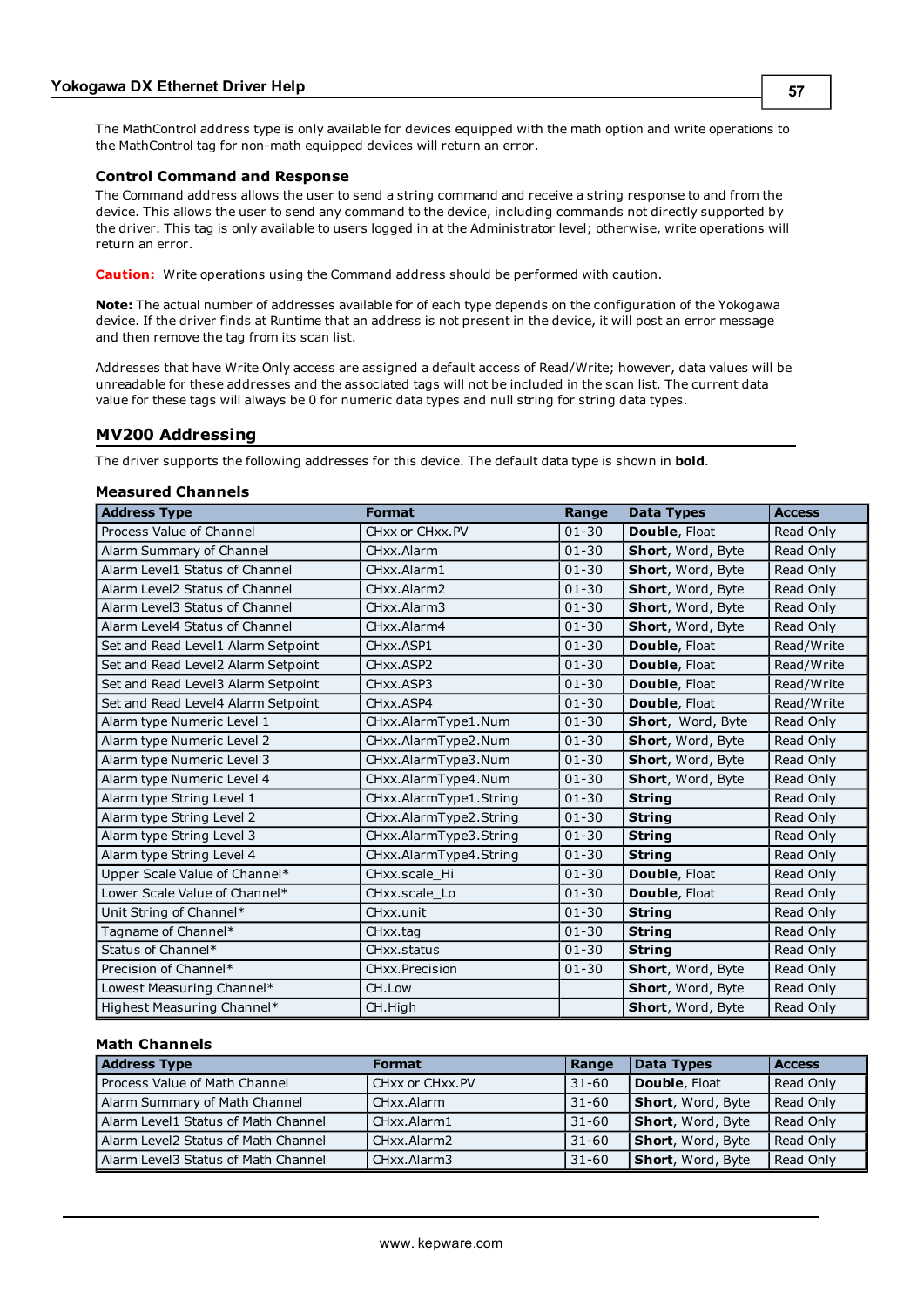| Alarm Level4 Status of Math Channel | CHxx.Alarm4              | $31 - 60$ | Short, Word, Byte        | Read Only  |
|-------------------------------------|--------------------------|-----------|--------------------------|------------|
| Set and Read Level1 Alarm Setpoint  | CHxx.ASP1                | $31 - 60$ | Double, Float            | Read/Write |
| Set and Read Level2 Alarm Setpoint  | CHxx.ASP2                | $31 - 60$ | Double, Float            | Read/Write |
| Set and Read Level3 Alarm Setpoint  | CH <sub>xx</sub> , ASP3  | $31 - 60$ | <b>Double, Float</b>     | Read/Write |
| Set and Read Level4 Alarm Setpoint  | CH <sub>xx</sub> .ASP4   | $31 - 60$ | <b>Double, Float</b>     | Read/Write |
| Alarm type Numeric Level 1          | CHxx.AlarmType1.Num      | $31 - 60$ | Short, Word, Byte        | Read Only  |
| Alarm type Numeric Level 2          | CHxx.AlarmType2.Num      | $31 - 60$ | Short, Word, Byte        | Read Only  |
| Alarm type Numeric Level 3          | CHxx.AlarmType3.Num      | $31 - 60$ | Short, Word, Byte        | Read Only  |
| Alarm type Numeric Level 4          | CHxx.AlarmType4.Num      | $31 - 60$ | <b>Short, Word, Byte</b> | Read Only  |
| Alarm type String Level 1           | CHxx.AlarmType1.String   | $31 - 60$ | <b>String</b>            | Read Only  |
| Alarm type String Level 2           | CHxx.AlarmType2.String   | $31 - 60$ | <b>String</b>            | Read Only  |
| Alarm type String Level 3           | CHxx.AlarmType3.String   | $31 - 60$ | <b>String</b>            | Read Only  |
| Alarm type String Level 4           | CHxx.AlarmType4.String   | $31 - 60$ | <b>String</b>            | Read Only  |
| Upper Scale Value of Math Channel*  | CHxx.scale Hi            | $31 - 60$ | <b>Double, Float</b>     | Read Only  |
| Lower Scale Value of Math Channel*  | CHxx.scale Lo            | $31 - 60$ | <b>Double, Float</b>     | Read Only  |
| Unit String of Math Channel*        | CHxx.unit                | $31 - 60$ | <b>String</b>            | Read Only  |
| Tagname of Math Channel*            | CHxx.tag                 | $31 - 60$ | <b>String</b>            | Read Only  |
| Status of Math Channel*             | CH <sub>xx</sub> .status | $31 - 60$ | <b>String</b>            | Read Only  |
| Precision of Math Channel*          | CHxx.Precision           | $31 - 60$ | <b>Short, Word, Byte</b> | Read Only  |
| Lowest Math Channel*                | CHA.Low                  |           | <b>Short, Word, Byte</b> | Read Only  |
| Highest Math Channel*               | CHA.High                 |           | <b>Short, Word, Byte</b> | Read Only  |

\*Data associated with these addresses are only read from the device at the start of a communications session. Once read, the values will not be refreshed until the server has been restarted or the "Reset" tag has been invoked. To invoke a reset, a non-zero value must be written to the Reset tag. Once the Reset tag has been invoked the driver will reinitialize all startup data from the device.

### **Alarm Setpoints**

Data values for Alarm Setpoints that are undefined in the device will be returned as +INF. Data values can only be written to Alarm Setpoints that are defined in the device. Write operations to undefined Alarm Setpoints will return an error. Write operations are only available only for users logged in at the Administrator level; otherwise, they will return an error.

#### **Scales**

Data values for Scale\_Hi and Scale\_Lo for channels that are skipped will be returned as +INF.

## **Tag Names**

For devices that do not support tag names and channels that have unspecified tag names, the driver will construct an internal tag name based on the channel number. For example, the tag name of address 'CH01' will be returned as 'CH01'.

#### **General Device Data**

| <b>Address Description</b>        | <b>Address/Format</b> | Range     | <b>Data Types</b> | <b>Access</b> |
|-----------------------------------|-----------------------|-----------|-------------------|---------------|
| Administrator Level               | Admin                 |           | <b>Boolean</b>    | Read Only     |
| Date of Last Data                 | Date                  |           | <b>String</b>     | Read Only     |
| Time of Last Data                 | Time                  |           | <b>String</b>     | Read Only     |
| Model Series Reported by Device   | Model                 |           | <b>String</b>     | Read Only     |
| <b>Math Communication Data</b>    | <b>CDxx</b>           | $01 - 30$ | <b>Float</b>      | Read/Write    |
| <b>Control Math Execution</b>     | MathControl           |           | Short, Word, Byte | Write Only    |
| <b>Reset Alarms</b>               | AlarmReset            |           | <b>Boolean</b>    | Write Only    |
| Control Command and Response      | Command               |           | <b>String</b>     | Read/Write    |
| Previous Screen                   | PreScreen             |           | <b>Boolean</b>    | Write Only    |
| Direct Reloading of Configuration | Reset                 |           | <b>Boolean</b>    | Write Only    |
| SetTime*                          | Tag                   |           | <b>Boolean</b>    | Write Only    |

\*The SetTime Tag updates the device time. Writing 0 or 1 to the tag will update the Device Date and Time (which can be verified from the Date Tag and the Time Tag). The SetTime Tag will always display 0 because it is Write Only. After a successful update, the following message will be posted: "Device Clock set to system time [Device <device\_name>]."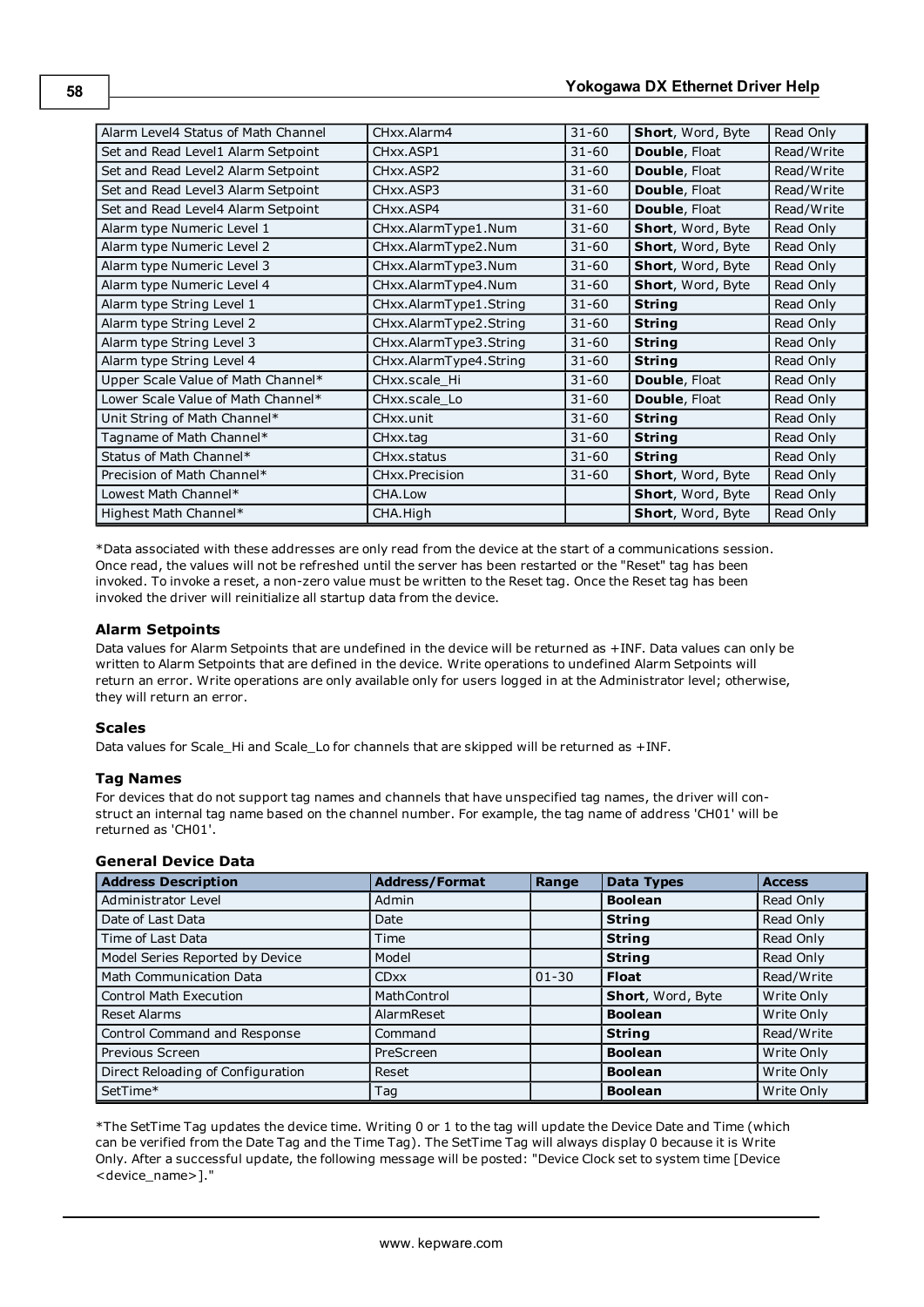### **Administrator Level**

The Admin address type has a value of '1' or 'true' when the user has logged on at the Administrator level and a value of '0' or 'false' when the user has logged on at the User level.

#### **Math Communication Data**

The CD address type is only valid for devices equipped with the math option and write operations to CD addresses for non-math equipped devices will return an error. Write operations are available only for users logged in at the Administrator level; otherwise, they will return an error.

#### **Model Series Reported by Device**

The Model address type will have a string value of 'DX100' or 'DX200', indicating the model series returned by the device.

#### **Control Math Execution**

The MathControl address type is only available for devices equipped with the math option and write operations to the MathControl tag for non-math equipped devices will return an error.

#### **Control Command and Response**

The Command address allows the user to send a string command and receive a string response to and from the device. This allows the user to send any command to the device, including commands not directly supported by the driver. This tag is only available to users logged in at the Administrator level; otherwise, write operations will return an error.

**Caution:** Write operations using the Command address should be performed with caution.

**Note:** The actual number of addresses available for of each type depends on the configuration of the Yokogawa device. If the driver finds at Runtime that an address is not present in the device, it will post an error message and then remove the tag from its scan list.

Addresses that have Write Only access are assigned a default access of Read/Write; however, data values will be unreadable for these addresses and the associated tags will not be included in the scan list. The current data value for these tags will always be 0 for numeric data types and null string for string data types.

## **DX1002 Addressing**

The driver supports the following addresses for this device. The default data type is shown in **bold**.

#### **Measured Channels**

| <b>Address Type</b>                | <b>Format</b>          | Range     | <b>Data Types</b>    | <b>Access</b> |
|------------------------------------|------------------------|-----------|----------------------|---------------|
| Process Value of Channel           | CHxx or CHxx.PV        | $01 - 02$ | Double, Float        | Read Only     |
| Alarm Summary of Channel           | CHxx.Alarm             | $01 - 02$ | Short, Word, Byte    | Read Only     |
| Alarm Level1 Status of Channel     | CHxx.Alarm1            | $01 - 02$ | Short, Word, Byte    | Read Only     |
| Alarm Level2 Status of Channel     | CHxx.Alarm2            | $01 - 02$ | Short, Word, Byte    | Read Only     |
| Alarm Level3 Status of Channel     | CHxx.Alarm3            | $01 - 02$ | Short, Word, Byte    | Read Only     |
| Alarm Level4 Status of Channel     | CHxx.Alarm4            | $01 - 02$ | Short, Word, Byte    | Read Only     |
| Set and Read Level1 Alarm Setpoint | CHxx.ASP1              | $01 - 02$ | Double, Float        | Read/Write    |
| Set and Read Level2 Alarm Setpoint | CHxx.ASP2              | $01 - 02$ | Double, Float        | Read/Write    |
| Set and Read Level3 Alarm Setpoint | CHxx.ASP3              | $01 - 02$ | <b>Double, Float</b> | Read/Write    |
| Set and Read Level4 Alarm Setpoint | CHxx.ASP4              | $01 - 02$ | Double, Float        | Read/Write    |
| Alarm type Numeric Level 1         | CHxx.AlarmType1.Num    | $01 - 02$ | Short, Word, Byte    | Read Only     |
| Alarm type Numeric Level 2         | CHxx.AlarmType2.Num    | $01 - 02$ | Short, Word, Byte    | Read Only     |
| Alarm type Numeric Level 3         | CHxx.AlarmType3.Num    | $01 - 02$ | Short, Word, Byte    | Read Only     |
| Alarm type Numeric Level 4         | CHxx.AlarmType4.Num    | $01 - 02$ | Short, Word, Byte    | Read Only     |
| Alarm type String Level 1          | CHxx.AlarmType1.String | $01 - 02$ | <b>String</b>        | Read Only     |
| Alarm type String Level 2          | CHxx.AlarmType2.String | $01 - 02$ | <b>String</b>        | Read Only     |
| Alarm type String Level 3          | CHxx.AlarmType3.String | $01 - 02$ | <b>String</b>        | Read Only     |
| Alarm type String Level 4          | CHxx.AlarmType4.String | $01 - 02$ | <b>String</b>        | Read Only     |
| Upper Scale Value of Channel*      | CHxx.scale_Hi          | $01 - 02$ | Double, Float        | Read Only     |
| Lower Scale Value of Channel*      | CHxx.scale Lo          | $01 - 02$ | Double, Float        | Read Only     |
| Unit String of Channel*            | CHxx.unit              | $01 - 02$ | <b>String</b>        | Read Only     |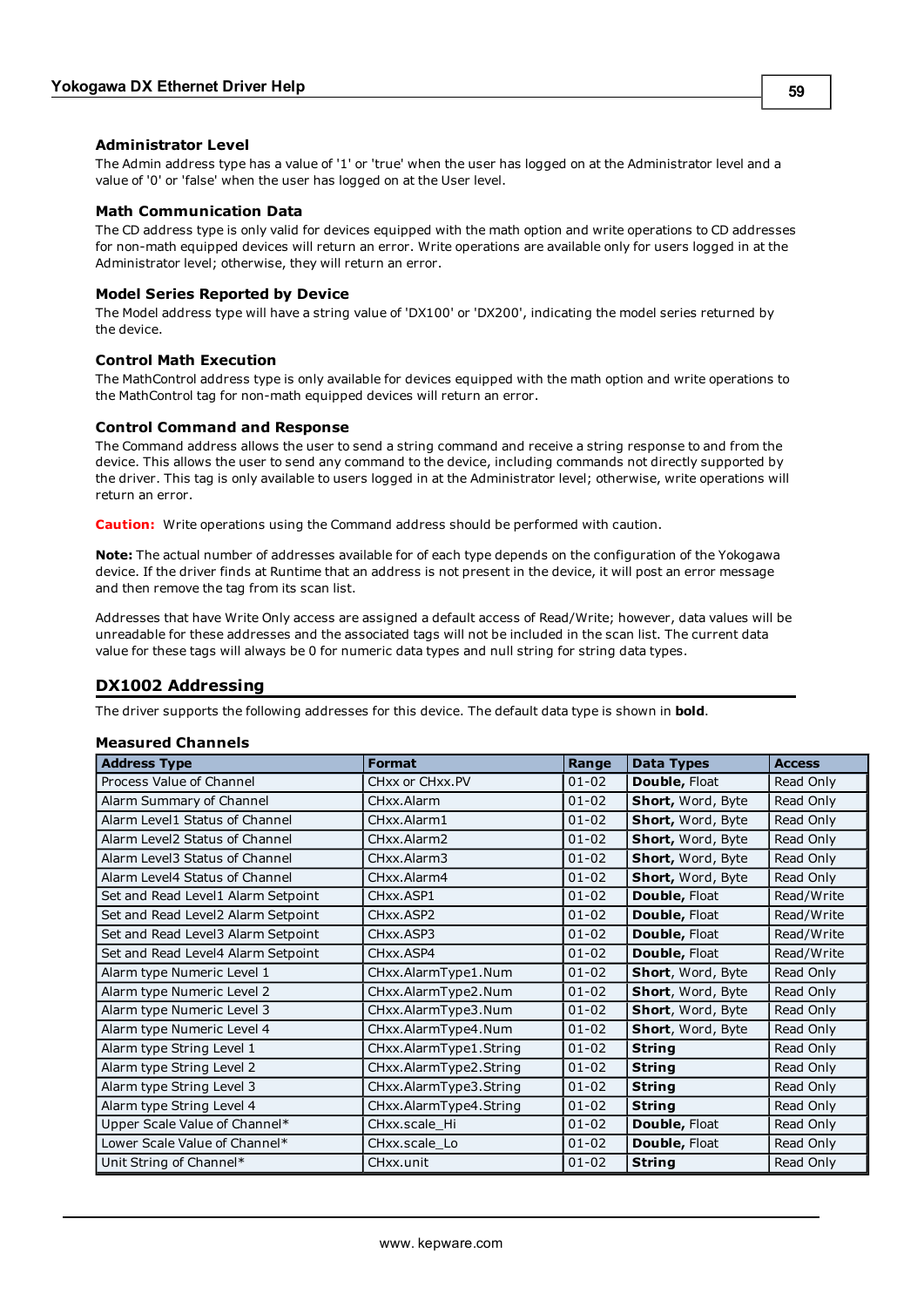| Tagname of Channel*        | CHxx.tag       | $01 - 02$ | String            | Read Only |
|----------------------------|----------------|-----------|-------------------|-----------|
| Status of Channel*         | CHxx status    | $01 - 02$ | l String          | Read Only |
| Precision of Channel*      | CHxx.Precision | $01 - 02$ | Short, Word, Byte | Read Only |
| Lowest Measuring Channel*  | CH.Low         |           | Short, Word, Byte | Read Only |
| Highest Measuring Channel* | CH.High        |           | Short, Word, Byte | Read Only |

## **Math Channels**

| <b>Address Type</b>                 | <b>Format</b>           | Range       | <b>Data Types</b> | <b>Access</b> |
|-------------------------------------|-------------------------|-------------|-------------------|---------------|
| Process Value of Math Channel       | CHXXX or CHXXX.PV       | 101-112     | Double, Float     | Read Only     |
| Alarm Summary of Math Channel       | CHxxx.Alarm             | 101-112     | Short, Word, Byte | Read Only     |
| Alarm Level1 Status of Math Channel | CHxxx.Alarm1            | $101 - 112$ | Short, Word, Byte | Read Only     |
| Alarm Level2 Status of Math Channel | CHxxx.Alarm2            | 101-112     | Short, Word, Byte | Read Only     |
| Alarm Level3 Status of Math Channel | CHxxx.Alarm3            | 101-112     | Short, Word, Byte | Read Only     |
| Alarm Level4 Status of Math Channel | CHxxx.Alarm4            | $101 - 112$ | Short, Word, Byte | Read Only     |
| Set and Read Level1 Alarm Setpoint  | CHxxx.ASP1              | 101-112     | Double, Float     | Read/Write    |
| Set and Read Level2 Alarm Setpoint  | CHxxx.ASP2              | 101-112     | Double, Float     | Read/Write    |
| Set and Read Level3 Alarm Setpoint  | CHxxx.ASP3              | 101-112     | Double, Float     | Read/Write    |
| Set and Read Level4 Alarm Setpoint  | CHxxx.ASP4              | 101-112     | Double, Float     | Read/Write    |
| Alarm type Numeric Level 1          | CHxxx.AlarmType1.Num    | 101-112     | Short, Word, Byte | Read Only     |
| Alarm type Numeric Level 2          | CHxxx.AlarmType2.Num    | 101-112     | Short, Word, Byte | Read Only     |
| Alarm type Numeric Level 3          | CHxxx.AlarmType3.Num    | 101-112     | Short, Word, Byte | Read Only     |
| Alarm type Numeric Level 4          | CHxxx.AlarmType4.Num    | 101-112     | Short, Word, Byte | Read Only     |
| Alarm type String Level 1           | CHxxx.AlarmType1.String | 101-112     | String            | Read Only     |
| Alarm type String Level 2           | CHxxx.AlarmType2.String | 101-112     | String            | Read Only     |
| Alarm type String Level 3           | CHxxx.AlarmType3.String | 101-112     | String            | Read Only     |
| Alarm type String Level 4           | CHxxx.AlarmType4.String | 101-112     | String            | Read Only     |
| Upper Scale Value of Math Channel*  | CHxxx.scale Hi          | 101-112     | Double, Float     | Read Only     |
| Lower Scale Value of Math Channel*  | CHxxx.scale_Lo          | 101-112     | Double, Float     | Read Only     |
| Unit String of Math Channel*        | CHxxx.unit              | 101-112     | String            | Read Only     |
| Tagname of Math Channel*            | CHxxx.tag               | 101-112     | String            | Read Only     |
| Status of Math Channel*             | CHxxx.status            | 101-112     | String            | Read Only     |
| Precision of Math Channel*          | CHxxx.Precision         | 101-112     | Short, Word, Byte | Read Only     |
| Lowest Math Channel*                | CHA.Low                 |             | Short, Word, Byte | Read Only     |
| Highest Math Channel*               | CHA.High                |             | Short, Word, Byte | Read Only     |

\*Data associated with these addresses are only read from the device at the start of a communications session. Once read, the values will not be refreshed until the server has been restarted or the "Reset" tag has been invoked. To invoke a reset, a non zero value must be written to the Reset tag. Once the Reset tag has been invoked the driver will reinitialize all startup data from the device.

#### **Alarm Setpoints**

Data values for Alarm Setpoints that are undefined in the device will be returned as +INF. Data values can only be written to Alarm Setpoints that are defined in the device. Write operations to undefined Alarm Setpoints will return an error. Write operations are available only for users logged in at the Administrator level and will return an error otherwise.

#### **Scales**

Data values for Scale\_Hi and Scale\_Lo for channels that are skipped will be returned as +INF.

#### **Tag Names**

For devices that do not support tag names and channels that have unspecified tag names, the driver will construct an internal tag name based on the channel number. For example, the tag name of address 'CH01' will be returned as 'CH01'.

## **General Device Data**

| <b>Address Description</b> | <b>Address/Format</b> | <b>Range</b> | Data Types | <b>Access</b> |
|----------------------------|-----------------------|--------------|------------|---------------|
| Administrator Level        | Admin                 |              | l Boolean  | Read Only     |
| Date of Last Data          | Date                  |              | ' String   | Read Only     |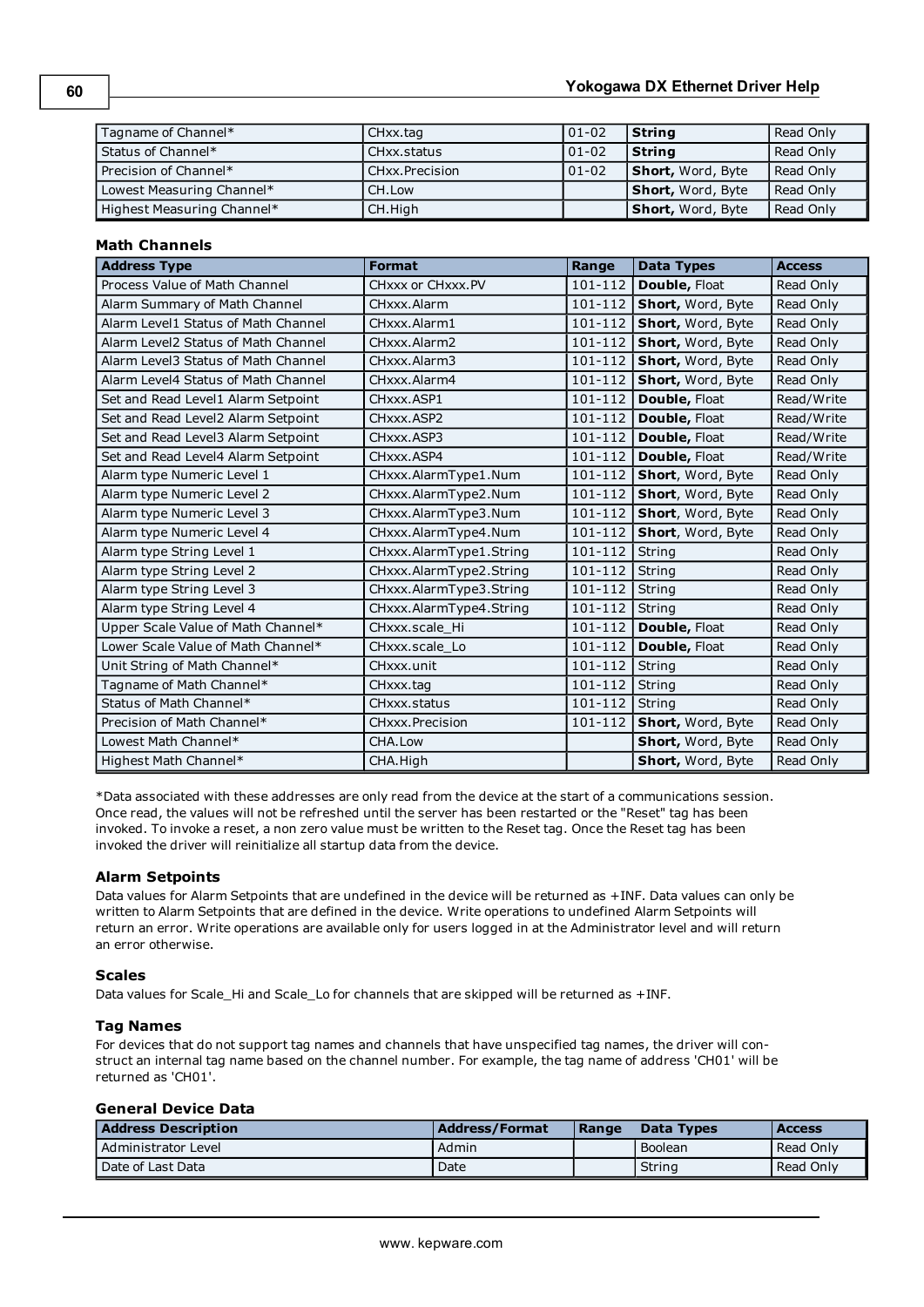## **Yokogawa DX Ethernet Driver Help**

| Time of Last Data                             | Time          |           | String            | Read Only  |
|-----------------------------------------------|---------------|-----------|-------------------|------------|
| Model Series Reported by Device               | Model         |           | String            | Read Only  |
| Host Name of Device                           | Hostname      |           | String            | Read Only  |
| Serial Number of Device                       | SerialNumber  |           | String            | Read Only  |
| IP Address of Device                          | ΙP            |           | String            | Read Only  |
| <b>Math Communication Data</b>                | <b>CDxx</b>   | $01 - 12$ | Float             | Read/Write |
| <b>Control Math Execution</b>                 | MathControl   |           | Short, Word, Byte | Write Only |
| <b>Reset Alarms</b>                           | AlarmReset    |           | Boolean           | Write Only |
| Control Command and Response                  | Command       |           | String            | Read/Write |
| Previous Screen                               | PreScreen     |           | <b>Boolean</b>    | Write Only |
| Direct Reloading of Configuration             | Reset         |           | <b>Boolean</b>    | Write Only |
| Freeze the recorder's trend and time display. | Opmode freeze |           | Boolean           | Write Only |
| Resume the recorder's trend and time display. | Opmode_normal |           | Boolean           | Write Only |
| Clear the recorder's memory and display.      | Opmode_clear  |           | <b>Boolean</b>    | Write Only |
| SetTime*                                      | Taq           |           | <b>Boolean</b>    | Write Only |

\*The SetTime Tag updates the device time. Writing 0 or 1 to the tag will update the Device Date and Time (which can be verified from the Date Tag and the Time Tag). The SetTime Tag will always display 0 because it is Write Only. After a successful update, the following message will be posted: "Device Clock set to system time [Device <device\_name>]."

### **Administrator Level**

The Admin address type has a value of '1' or 'true' when the user has logged on at the Administrator level and a value of '0' or 'false' when the user has logged on at the User level.

### **Math Communication Data**

The CD address type is only valid for devices equipped with the math option and write operations to CD addresses for non-math equipped devices will return an error. Write operations are available only for users logged in at the Administrator level; otherwise, they will return an error.

## **Model Series Reported by Device**

The Model address type will have a string value of 'DX100' or 'DX200', indicating the model series returned by the device.

## **Control Math Execution**

The MathControl address type is only available for devices equipped with the math option and write operations to the MathControl tag for non-math equipped devices will return an error.

#### **Control Command and Response**

The Command address allows the user to send a string command and receive a string response to and from the device. This allows the user to send any command to the device, including commands not directly supported by the driver. This tag is only available to users logged in at the Administrator level; otherwise, write operations will return an error.

**Caution:** Write operations using the Command address should be performed with caution.

| <b>Command</b> | <b>Message Type</b>                       | <b>Syntax</b>                                                                  | <b>Notes</b>                                                                                |
|----------------|-------------------------------------------|--------------------------------------------------------------------------------|---------------------------------------------------------------------------------------------|
| BJ             | Free Message (aka Arbi-<br>trary Message) | BJ(group) (message<br>$#$ )<br>E.g., BJ10 <sub>2</sub> for group<br>10, msg 2. | Message is assigned to a group and displayed for that<br>group only.<br>Limit: 10 messages. |
|                |                                           |                                                                                | Message max. length: 32 char.s.                                                             |
| SG             | Regular Message                           | $SG(message \#)$<br>E.g., SG 42                                                | Limit: 100 messages.<br>Message max. length: 32 char.s.                                     |
|                |                                           |                                                                                | Message will be written to the current display when the<br>MS command is invoked.           |
| <b>MS</b>      | Writes message to dis-<br>play            | $MS(message \#)$<br>E.g., MS 42                                                | Writes the message (indicated by message $#$ ) to the cur-<br>rent display.                 |

#### **Messages**

www. kepware.com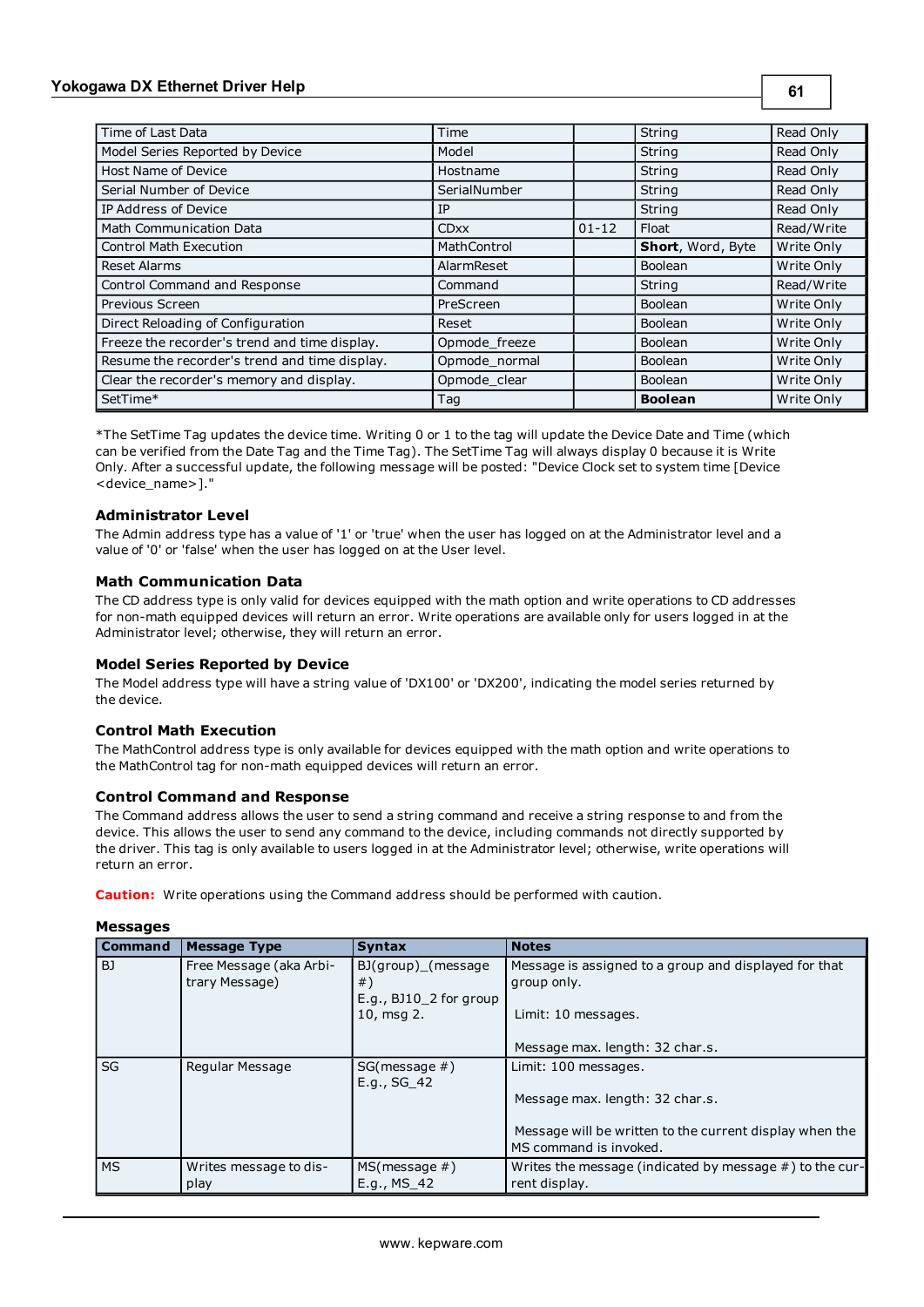**Note:** The actual number of addresses available for each type depends on the configuration of the Yokogawa device. If the driver finds at Runtime that an address is not present in the device, it will post an error message and then remove the tag from its scan list.

Addresses that have Write Only access are assigned a default access of Read/Write; however, data values will be unreadable for these addresses and the associated tags will not be included in the scan list. The current data value for these tags will always be 0 for numeric data types and null string for string data types.

## **DX1004 Addressing**

The driver supports the following addresses for this device. The default data type is shown in **bold**.

## **Measured Channels**

| <b>Address Type</b>                | <b>Format</b>          | Range     | <b>Data Types</b> | <b>Access</b> |
|------------------------------------|------------------------|-----------|-------------------|---------------|
| Process Value of Channel           | CHxx or CHxx.PV        | $01 - 04$ | Double, Float     | Read Only     |
| Alarm Summary of Channel           | CHxx.Alarm             | $01 - 04$ | Short, Word, Byte | Read Only     |
| Alarm Level1 Status of Channel     | CHxx.Alarm1            | $01 - 04$ | Short, Word, Byte | Read Only     |
| Alarm Level2 Status of Channel     | CHxx.Alarm2            | $01 - 04$ | Short, Word, Byte | Read Only     |
| Alarm Level3 Status of Channel     | CHxx.Alarm3            | $01 - 04$ | Short, Word, Byte | Read Only     |
| Alarm Level4 Status of Channel     | CHxx.Alarm4            | $01 - 04$ | Short, Word, Byte | Read Only     |
| Set and Read Level1 Alarm Setpoint | CHxx.ASP1              | $01 - 04$ | Double, Float     | Read/Write    |
| Set and Read Level2 Alarm Setpoint | CHxx.ASP2              | $01 - 04$ | Double, Float     | Read/Write    |
| Set and Read Level3 Alarm Setpoint | CHxx.ASP3              | $01 - 04$ | Double, Float     | Read/Write    |
| Set and Read Level4 Alarm Setpoint | CHxx.ASP4              | $01 - 04$ | Double, Float     | Read/Write    |
| Alarm type Numeric Level 1         | CHxx.AlarmType1.Num    | $01 - 04$ | Short, Word, Byte | Read Only     |
| Alarm type Numeric Level 2         | CHxx.AlarmType2.Num    | $01 - 04$ | Short, Word, Byte | Read Only     |
| Alarm type Numeric Level 3         | CHxx.AlarmType3.Num    | $01 - 04$ | Short, Word, Byte | Read Only     |
| Alarm type Numeric Level 4         | CHxx.AlarmType4.Num    | $01 - 04$ | Short, Word, Byte | Read Only     |
| Alarm type String Level 1          | CHxx.AlarmType1.String | $01 - 04$ | String            | Read Only     |
| Alarm type String Level 2          | CHxx.AlarmType2.String | $01 - 04$ | String            | Read Only     |
| Alarm type String Level 3          | CHxx.AlarmType3.String | $01 - 04$ | String            | Read Only     |
| Alarm type String Level 4          | CHxx.AlarmType4.String | $01 - 04$ | String            | Read Only     |
| Upper Scale Value of Channel*      | CHxx.scale Hi          | $01 - 04$ | Double, Float     | Read Only     |
| Lower Scale Value of Channel*      | CHxx.scale Lo          | $01 - 04$ | Double, Float     | Read Only     |
| Unit String of Channel*            | CHxx.unit              | $01 - 04$ | String            | Read Only     |
| Tagname of Channel*                | CHxx.tag               | $01 - 04$ | String            | Read Only     |
| Status of Channel*                 | CHxx.status            | $01 - 04$ | String            | Read Only     |
| Precision of Channel*              | CHxx.Precision         | $01 - 04$ | Short, Word, Byte | Read Only     |
| Lowest Measuring Channel*          | CH.Low                 |           | Short, Word, Byte | Read Only     |
| Highest Measuring Channel*         | CH.High                |           | Short, Word, Byte | Read Only     |

| <b>Address Type</b>                 | Format               | Range       | <b>Data Types</b>    | <b>Access</b> |
|-------------------------------------|----------------------|-------------|----------------------|---------------|
| Process Value of Math Channel       | CHXXX or CHXXX.PV    | 101-112     | <b>Double, Float</b> | Read Only     |
| Alarm Summary of Math Channel       | CHxxx.Alarm          | 101-112     | Short, Word, Byte    | Read Only     |
| Alarm Level1 Status of Math Channel | CHxxx.Alarm1         | 101-112     | Short, Word, Byte    | Read Only     |
| Alarm Level2 Status of Math Channel | CHxxx.Alarm2         | 101-112     | Short, Word, Byte    | Read Only     |
| Alarm Level3 Status of Math Channel | CHxxx.Alarm3         | $101 - 112$ | Short, Word, Byte    | Read Only     |
| Alarm Level4 Status of Math Channel | CHxxx.Alarm4         | 101-112     | Short, Word, Byte    | Read Only     |
| Set and Read Level1 Alarm Setpoint  | CHxxx ASP1           | $101 - 112$ | Double, Float        | Read/Write    |
| Set and Read Level2 Alarm Setpoint  | CHxxx ASP2           | $101 - 112$ | Double, Float        | Read/Write    |
| Set and Read Level3 Alarm Setpoint  | CHxxx.ASP3           | $101 - 112$ | <b>Double, Float</b> | Read/Write    |
| Set and Read Level4 Alarm Setpoint  | CHxxx.ASP4           | 101-112     | Double, Float        | Read/Write    |
| Alarm type Numeric Level 1          | CHxxx.AlarmType1.Num | $101 - 112$ | Short, Word, Byte    | Read Only     |
| Alarm type Numeric Level 2          | CHxxx.AlarmType2.Num | 101-112     | Short, Word, Byte    | Read Only     |
| Alarm type Numeric Level 3          | CHxxx.AlarmType3.Num | $101 - 112$ | Short, Word, Byte    | Read Only     |
| Alarm type Numeric Level 4          | CHxxx.AlarmType4.Num | 101-112     | Short, Word, Byte    | Read Only     |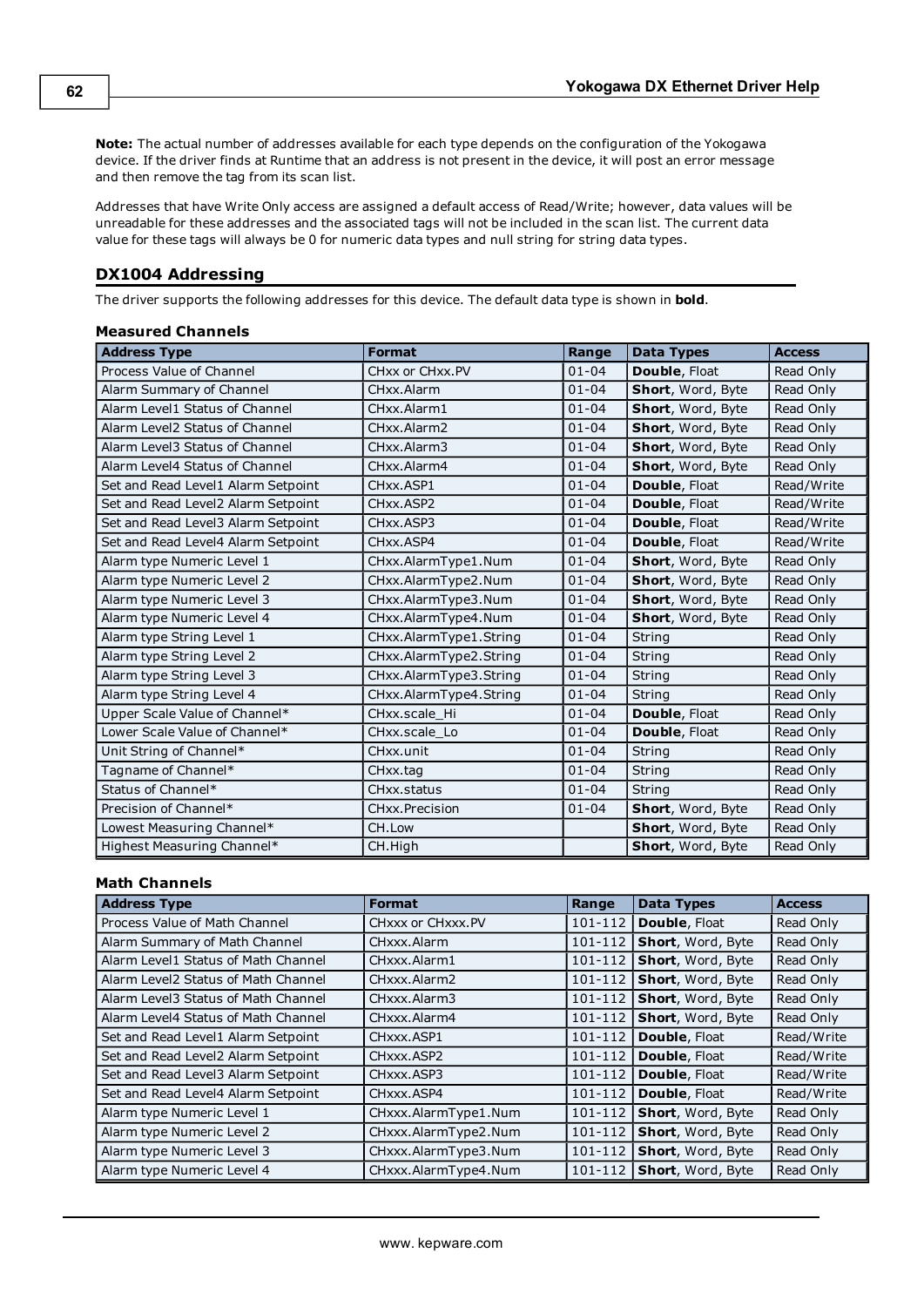## **Yokogawa DX Ethernet Driver Help**

| ×<br>×<br>I<br>۰.<br>×<br>× |
|-----------------------------|
|-----------------------------|

| Alarm type String Level 1          | CHxxx.AlarmType1.String | $101 - 112$      | String                      | Read Only |
|------------------------------------|-------------------------|------------------|-----------------------------|-----------|
| Alarm type String Level 2          | CHxxx.AlarmType2.String | 101-112          | String                      | Read Only |
| Alarm type String Level 3          | CHxxx.AlarmType3.String | 101-112   String |                             | Read Only |
| Alarm type String Level 4          | CHxxx.AlarmType4.String | 101-112   String |                             | Read Only |
| Upper Scale Value of Math Channel* | CHxxx.scale Hi          | 101-112          | Double, Float               | Read Only |
| Lower Scale Value of Math Channel* | CHxxx.scale Lo          | 101-112          | Double, Float               | Read Only |
| Unit String of Math Channel*       | CHxxx.unit              | 101-112          | String                      | Read Only |
| Tagname of Math Channel*           | CHxxx.tag               | 101-112          | String                      | Read Only |
| Status of Math Channel*            | CHxxx.status            | 101-112          | String                      | Read Only |
| Precision of Math Channel*         | CHxxx.Precision         |                  | 101-112   Short, Word, Byte | Read Only |
| Lowest Math Channel*               | CHA.Low                 |                  | Short, Word, Byte           | Read Only |
| Highest Math Channel*              | CHA.High                |                  | <b>Short, Word, Byte</b>    | Read Only |

\*Data associated with these addresses are only read from the device at the start of a communications session. Once read, the values will not be refreshed until the server has been restarted or the "Reset" tag has been invoked. To invoke a reset, a non-zero value must be written to the Reset tag. Once the Reset tag has been invoked the driver will reinitialize all startup data from the device.

### **Alarm Setpoints**

Data values for Alarm Setpoints that are undefined in the device will be returned as +INF. Data values can only be written to Alarm Setpoints that are defined in the device. Write operations to undefined Alarm Setpoints will return an error. Write operations are only available only for users logged in at the Administrator level; otherwise, they will return an error.

### **Scales**

Data values for Scale\_Hi and Scale\_Lo for channels that are skipped will be returned as +INF.

### **Tag Names**

For devices that do not support tag names and channels that have unspecified tag names, the driver will construct an internal tag name based on the channel number. For example, the tag name of address 'CH01' will be returned as 'CH01'.

### **General Device Data**

| <b>Address Description</b>                    | <b>Address/Format</b> | Range     | <b>Data Types</b>        | <b>Access</b> |
|-----------------------------------------------|-----------------------|-----------|--------------------------|---------------|
| Administrator Level                           | Admin                 |           | <b>Boolean</b>           | Read Only     |
| Date of Last Data                             | Date                  |           | <b>String</b>            | Read Only     |
| Time of Last Data                             | Time                  |           | <b>String</b>            | Read Only     |
| Model Series Reported by Device               | Model                 |           | <b>String</b>            | Read Only     |
| <b>Host Name of Device</b>                    | Hostname              |           | <b>String</b>            | Read Only     |
| Serial Number of Device                       | SerialNumber          |           | <b>String</b>            | Read Only     |
| IP Address of Device                          | IΡ                    |           | <b>String</b>            | Read Only     |
| <b>Math Communication Data</b>                | <b>CDxx</b>           | $01 - 12$ | <b>Float</b>             | Read/Write    |
| <b>Control Math Execution</b>                 | MathControl           |           | <b>Short, Word, Byte</b> | Write Only    |
| <b>Reset Alarms</b>                           | AlarmReset            |           | <b>Boolean</b>           | Write Only    |
| Control Command and Response                  | Command               |           | <b>String</b>            | Read/Write    |
| Previous Screen                               | PreScreen             |           | <b>Boolean</b>           | Write Only    |
| Direct Reloading of Configuration             | Reset                 |           | <b>Boolean</b>           | Write Only    |
| Freeze the recorder's trend and time display. | Opmode_freeze         |           | <b>Boolean</b>           | Write Only    |
| Resume the recorder's trend and time display. | Opmode normal         |           | Boolean                  | Write Only    |
| Clear the recorder's memory and display.      | Opmode_clear          |           | <b>Boolean</b>           | Write Only    |
| SetTime*                                      | Tag                   |           | <b>Boolean</b>           | Write Only    |

\*The SetTime Tag updates the device time. Writing 0 or 1 to the tag will update the Device Date and Time (which can be verified from the Date Tag and the Time Tag). The SetTime Tag will always display 0 because it is Write Only. After a successful update, the following message will be posted: "Device Clock set to system time [Device <device\_name>]."

#### **Administrator Level**

The Admin address type has a value of '1' or 'true' when the user has logged on at the Administrator level and a value of '0' or 'false' when the user has logged on at the User level.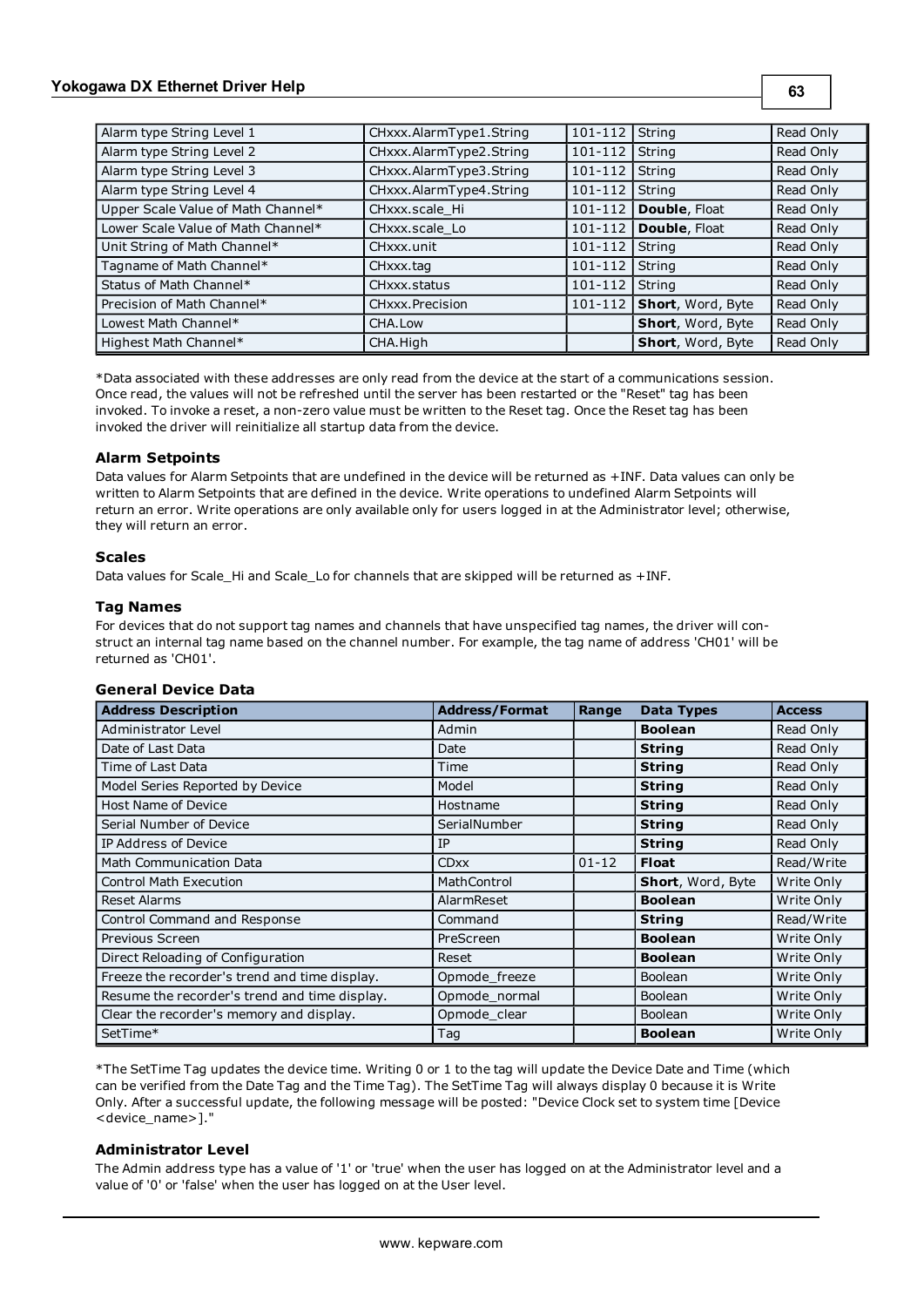### **Math Communication Data**

The CD address type is only valid for devices equipped with the math option and write operations to CD addresses for non-math equipped devices will return an error. Write operations are available only for users logged in at the Administrator level; otherwise, they will return an error.

#### **Model Series Reported by Device**

The Model address type will have a string value of 'DX100' or 'DX200', indicating the model series returned by the device.

#### **Control Math Execution**

The MathControl address type is only available for devices equipped with the math option and write operations to the MathControl tag for non-math equipped devices will return an error.

#### **Control Command and Response**

The Command address allows the user to send a string command and receive a string response to and from the device. This allows the user to send any command to the device, including commands not directly supported by the driver. This tag is only available to users logged in at the Administrator level; otherwise, write operations will return an error.

**Caution:** Write operations using the Command address should be performed with caution.

#### **Messages**

| <b>Command</b> | <b>Message Type</b>                       | <b>Syntax</b>                                                    | <b>Notes</b>                                                                      |
|----------------|-------------------------------------------|------------------------------------------------------------------|-----------------------------------------------------------------------------------|
| BJ             | Free Message (aka Arbi-<br>trary Message) | BJ(group) (message<br>$#$ )<br>E.g., BJ10 <sub>2</sub> for group | Message is assigned to a group and displayed for that<br>group only.              |
|                |                                           | 10, msg 2.                                                       | Limit: 10 messages.                                                               |
|                |                                           |                                                                  | Message max. length: 32 char.s.                                                   |
| SG             | Regular Message                           | $SG(message \#)$<br>E.g., SG 42                                  | Limit: 100 messages.                                                              |
|                |                                           |                                                                  | Message max. length: 32 char.s.                                                   |
|                |                                           |                                                                  | Message will be written to the current display when the<br>MS command is invoked. |
| <b>MS</b>      | Writes message to dis-<br>play            | $MS(message \#)$<br>E.g., MS 42                                  | Writes the message (indicated by message $#$ ) to the cur-<br>rent display.       |

**Note:** The actual number of addresses available for of each type depends on the configuration of the Yokogawa device. If the driver finds at Runtime that an address is not present in the device, it will post an error message and then remove the tag from its scan list.

Addresses that have Write Only access are assigned a default access of Read/Write; however, data values will be unreadable for these addresses and the associated tags will not be included in the scan list. The current data value for these tags will always be 0 for numeric data types and null string for string data types.

## **DX1006 Addressing**

The driver supports the following addresses for this device. The default data type is shown in **bold**.

#### **Measured Channels**

| <b>Address Type</b>                | <b>Format</b>          | Range     | <b>Data Types</b> | <b>Access</b> |
|------------------------------------|------------------------|-----------|-------------------|---------------|
| Process Value of Channel           | CHxx or CHxx.PV        | $01 - 06$ | Double, Float     | Read Only     |
| Alarm Summary of Channel           | CHxx.Alarm             | $01 - 06$ | Short, Word, Byte | Read Only     |
| Alarm Level1 Status of Channel     | CHxx.Alarm1            | $01 - 06$ | Short, Word, Byte | Read Only     |
| Alarm Level2 Status of Channel     | CHxx.Alarm2            | $01 - 06$ | Short, Word, Byte | Read Only     |
| Alarm Level3 Status of Channel     | CHxx.Alarm3            | $01 - 06$ | Short, Word, Byte | Read Only     |
| Alarm Level4 Status of Channel     | CHxx.Alarm4            | $01 - 06$ | Short, Word, Byte | Read Only     |
| Set and Read Level1 Alarm Setpoint | CHxx.ASP1              | $01 - 06$ | Double, Float     | Read/Write    |
| Set and Read Level2 Alarm Setpoint | CHxx.ASP2              | $01 - 06$ | Double, Float     | Read/Write    |
| Set and Read Level3 Alarm Setpoint | CH <sub>xx</sub> .ASP3 | $01 - 06$ | Double, Float     | Read/Write    |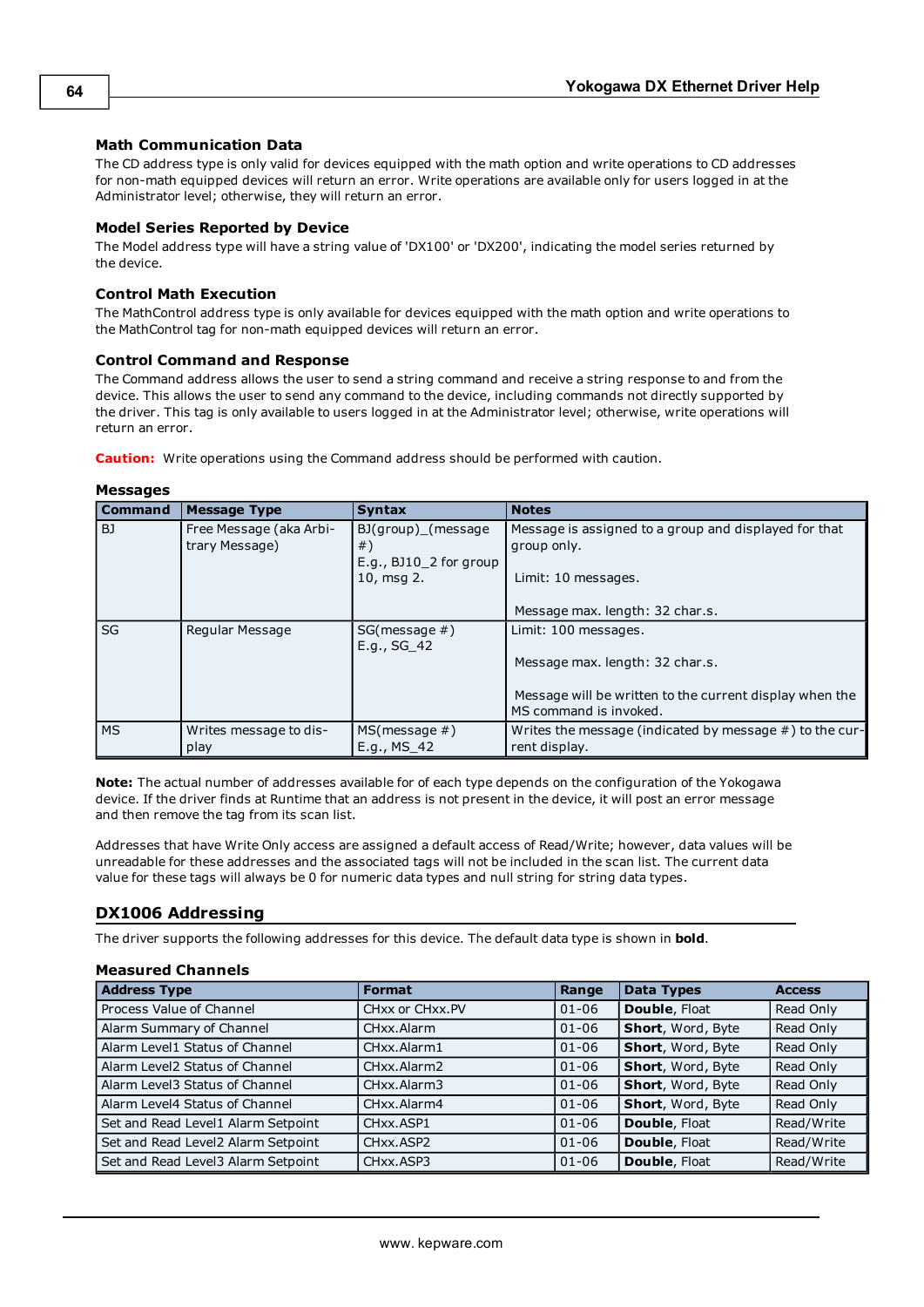| Set and Read Level4 Alarm Setpoint | CH <sub>xx</sub> , ASP4  | $01 - 06$ | Double, Float     | Read/Write |
|------------------------------------|--------------------------|-----------|-------------------|------------|
| Alarm type Numeric Level 1         | CHxx.AlarmType1.Num      | $01 - 06$ | Short, Word, Byte | Read Only  |
| Alarm type Numeric Level 2         | CHxx.AlarmType2.Num      | $01 - 06$ | Short, Word, Byte | Read Only  |
| Alarm type Numeric Level 3         | CHxx.AlarmType3.Num      | $01 - 06$ | Short, Word, Byte | Read Only  |
| Alarm type Numeric Level 4         | CHxx.AlarmType4.Num      | $01 - 06$ | Short, Word, Byte | Read Only  |
| Alarm type String Level 1          | CHxx.AlarmType1.String   | $01 - 06$ | String            | Read Only  |
| Alarm type String Level 2          | CHxx.AlarmType2.String   | $01 - 06$ | String            | Read Only  |
| Alarm type String Level 3          | CHxx.AlarmType3.String   | $01 - 06$ | String            | Read Only  |
| Alarm type String Level 4          | CHxx.AlarmType4.String   | $01 - 06$ | String            | Read Only  |
| Upper Scale Value of Channel*      | CHxx.scale Hi            | $01 - 06$ | Double, Float     | Read Only  |
| Lower Scale Value of Channel*      | CHxx.scale_Lo            | $01 - 06$ | Double, Float     | Read Only  |
| Unit String of Channel*            | CHxx.unit                | $01 - 06$ | String            | Read Only  |
| Tagname of Channel*                | CHxx.tag                 | $01 - 06$ | String            | Read Only  |
| Status of Channel*                 | CH <sub>xx</sub> .status | $01 - 06$ | String            | Read Only  |
| Precision of Channel*              | CHxx.Precision           | $01 - 06$ | Short, Word, Byte | Read Only  |
| Lowest Measuring Channel*          | CH.Low                   |           | Short, Word, Byte | Read Only  |
| Highest Measuring Channel*         | CH.High                  |           | Short, Word, Byte | Read Only  |

## **Math Channels**

| <b>Address Type</b>                 | <b>Format</b>           | Range       | <b>Data Types</b>             | <b>Access</b> |
|-------------------------------------|-------------------------|-------------|-------------------------------|---------------|
| Process Value of Math Channel       | CHxxx or CHxxx.PV       | $101 - 124$ | Double, Float                 | Read Only     |
| Alarm Summary of Math Channel       | CHxxx.Alarm             |             | 101-124   Short, Word, Byte   | Read Only     |
| Alarm Level1 Status of Math Channel | CHxxx.Alarm1            |             | 101-124   Short, Word, Byte   | Read Only     |
| Alarm Level2 Status of Math Channel | CHxxx.Alarm2            | $101 - 124$ | Short, Word, Byte             | Read Only     |
| Alarm Level3 Status of Math Channel | CHxxx, Alarm3           |             | 101-124   Short, Word, Byte   | Read Only     |
| Alarm Level4 Status of Math Channel | CHxxx.Alarm4            |             | 101-124   Short, Word, Byte   | Read Only     |
| Set and Read Level1 Alarm Setpoint  | CHxxx.ASP1              | 101-124     | Double, Float                 | Read/Write    |
| Set and Read Level2 Alarm Setpoint  | CHxxx.ASP2              | $101 - 124$ | Double, Float                 | Read/Write    |
| Set and Read Level3 Alarm Setpoint  | CHxxx.ASP3              | 101-124     | Double, Float                 | Read/Write    |
| Set and Read Level4 Alarm Setpoint  | CHxxx.ASP4              | 101-124     | Double, Float                 | Read/Write    |
| Alarm type Numeric Level 1          | CHxxx.AlarmType1.Num    | 101-124     | Short, Word, Byte             | Read Only     |
| Alarm type Numeric Level 2          | CHxxx.AlarmType2.Num    | 101-124     | Short, Word, Byte             | Read Only     |
| Alarm type Numeric Level 3          | CHxxx.AlarmType3.Num    |             | $101 - 124$ Short, Word, Byte | Read Only     |
| Alarm type Numeric Level 4          | CHxxx.AlarmType4.Num    | 101-124     | Short, Word, Byte             | Read Only     |
| Alarm type String Level 1           | CHxxx.AlarmType1.String | 101-124     | String                        | Read Only     |
| Alarm type String Level 2           | CHxxx.AlarmType2.String | 101-124     | String                        | Read Only     |
| Alarm type String Level 3           | CHxxx.AlarmType3.String | 101-124     | String                        | Read Only     |
| Alarm type String Level 4           | CHxxx.AlarmType4.String | 101-124     | String                        | Read Only     |
| Upper Scale Value of Math Channel*  | CHxxx.scale Hi          | 101-124     | Double, Float                 | Read Only     |
| Lower Scale Value of Math Channel*  | CHxxx.scale Lo          | 101-124     | Double, Float                 | Read Only     |
| Unit String of Math Channel*        | CHxxx.unit              | 101-124     | String                        | Read Only     |
| Tagname of Math Channel*            | CHxxx.tag               | 101-124     | String                        | Read Only     |
| Status of Math Channel*             | CHxxx.status            | 101-124     | String                        | Read Only     |
| Precision of Math Channel*          | CHxxx.Precision         | 101-124     | Short, Word, Byte             | Read Only     |
| Lowest Math Channel*                | CHA.Low                 |             | Short, Word, Byte             | Read Only     |
| Highest Math Channel*               | CHA.High                |             | Short, Word, Byte             | Read Only     |

\*Data associated with these addresses are only read from the device at the start of a communications session. Once read, the values will not be refreshed until the server has been restarted or the "Reset" tag has been invoked. To invoke a reset, a non-zero value must be written to the Reset tag. Once the Reset tag has been invoked the driver will reinitialize all startup data from the device.

#### **Alarm Setpoints**

Data values for Alarm Setpoints that are undefined in the device will be returned as +INF. Data values can only be written to Alarm Setpoints that are defined in the device. Write operations to undefined Alarm Setpoints will return an error. Write operations are only available only for users logged in at the Administrator level; otherwise, they will return an error.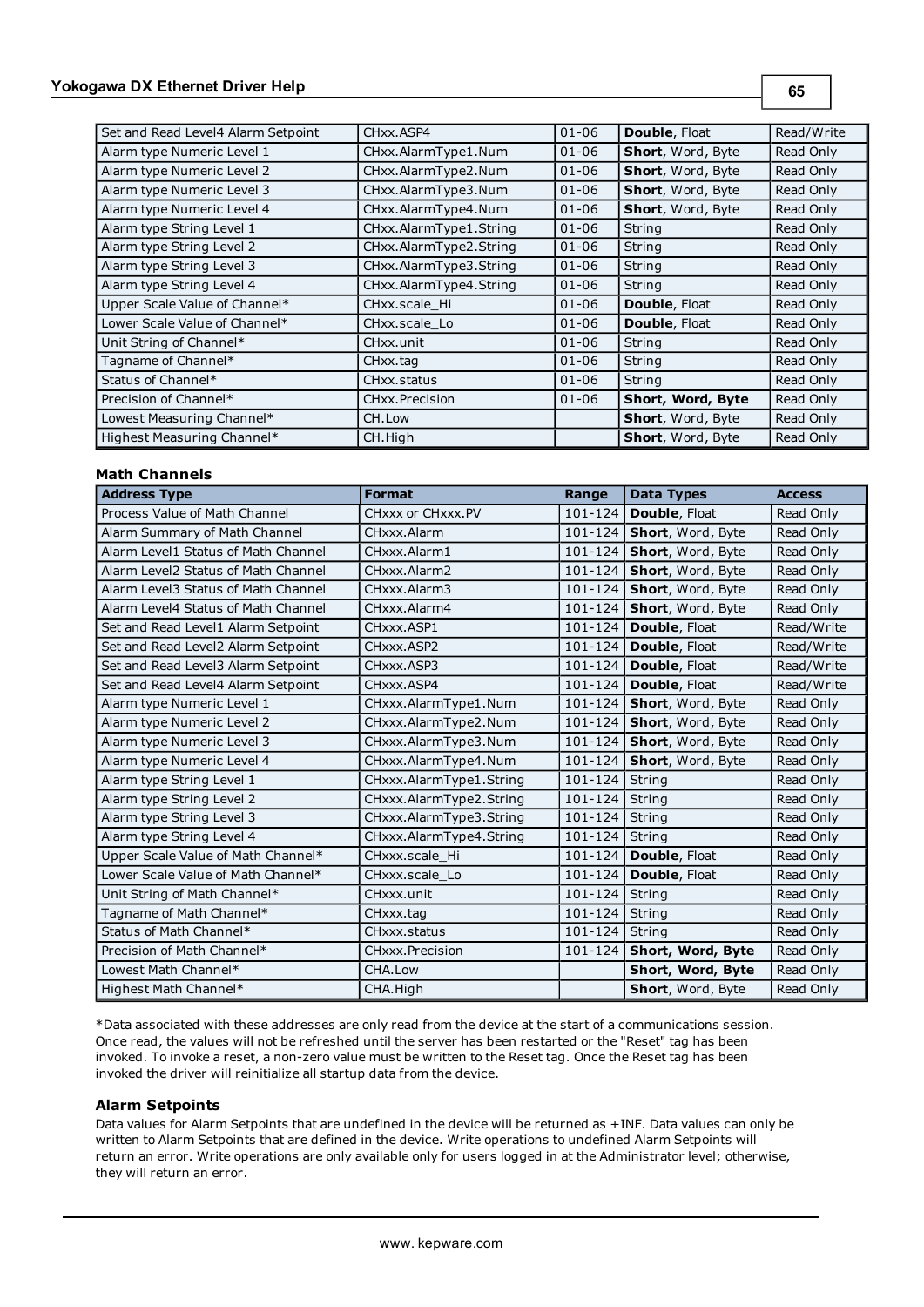## **Scales**

Data values for Scale\_Hi and Scale\_Lo for channels that are skipped will be returned as +INF.

### **Tag Names**

For devices that do not support tag names and channels that have unspecified tag names, the driver will construct an internal tag name based on the channel number. For example, the tag name of address 'CH01' will be returned as 'CH01'.

## **General Device Data**

| <b>Address Description</b>                    | <b>Address/Format</b> | Range     | <b>Data Types</b>        | <b>Access</b> |
|-----------------------------------------------|-----------------------|-----------|--------------------------|---------------|
| Administrator Level                           | Admin                 |           | <b>Boolean</b>           | Read Only     |
| Date of Last Data                             | Date                  |           | <b>String</b>            | Read Only     |
| Time of Last Data                             | Time                  |           | <b>String</b>            | Read Only     |
| Model Series Reported by Device               | Model                 |           | <b>String</b>            | Read Only     |
| Host Name of Device                           | Hostname              |           | <b>String</b>            | Read Only     |
| Serial Number of Device                       | SerialNumber          |           | <b>String</b>            | Read Only     |
| IP Address of Device                          | IP                    |           | <b>String</b>            | Read Only     |
| Math Communication Data                       | <b>CDxx</b>           | $01 - 24$ | <b>Float</b>             | Read/Write    |
| <b>Control Math Execution</b>                 | MathControl           |           | <b>Short, Word, Byte</b> | Write Only    |
| <b>Reset Alarms</b>                           | AlarmReset            |           | <b>Boolean</b>           | Write Only    |
| <b>Control Command and Response</b>           | Command               |           | <b>String</b>            | Read/Write    |
| Previous Screen                               | PreScreen             |           | <b>Boolean</b>           | Write Only    |
| Direct Reloading of Configuration             | Reset                 |           | <b>Boolean</b>           | Write Only    |
| Freeze the recorder's trend and time display. | Opmode freeze         |           | <b>Boolean</b>           | Write Only    |
| Resume the recorder's trend and time display. | Opmode_normal         |           | <b>Boolean</b>           | Write Only    |
| Clear the recorder's memory and display.      | Opmode_clear          |           | <b>Boolean</b>           | Write Only    |
| SetTime*                                      | Tag                   |           | <b>Boolean</b>           | Write Only    |

\*The SetTime Tag updates the device time. Writing 0 or 1 to the tag will update the Device Date and Time (which can be verified from the Date Tag and the Time Tag). The SetTime Tag will always display 0 because it is Write Only. After a successful update, the following message will be posted: "Device Clock set to system time [Device <device\_name>]."

## **Administrator Level**

The Admin address type has a value of '1' or 'true' when the user has logged on at the Administrator level and a value of '0' or 'false' when the user has logged on at the User level.

### **Math Communication Data**

The CD address type is only valid for devices equipped with the math option and write operations to CD addresses for non-math equipped devices will return an error. Write operations are available only for users logged in at the Administrator level; otherwise, they will return an error.

#### **Model Series Reported by Device**

The Model address type will have a string value of 'DX100' or 'DX200', indicating the model series returned by the device.

## **Control Math Execution**

The MathControl address type is only available for devices equipped with the math option and write operations to the MathControl tag for non-math equipped devices will return an error.

#### **Control Command and Response**

The Command address allows the user to send a string command and receive a string response to and from the device. This allows the user to send any command to the device, including commands not directly supported by the driver. This tag is only available to users logged in at the Administrator level; otherwise, write operations will return an error.

**Caution:** Write operations using the Command address should be performed with caution.

#### **Messages**

| l Command | Message Type            | <b>Syntax</b>      | <b>Notes</b>                                          |
|-----------|-------------------------|--------------------|-------------------------------------------------------|
| l BJ      | Free Message (aka Arbi- | BJ(group) (message | Message is assigned to a group and displayed for that |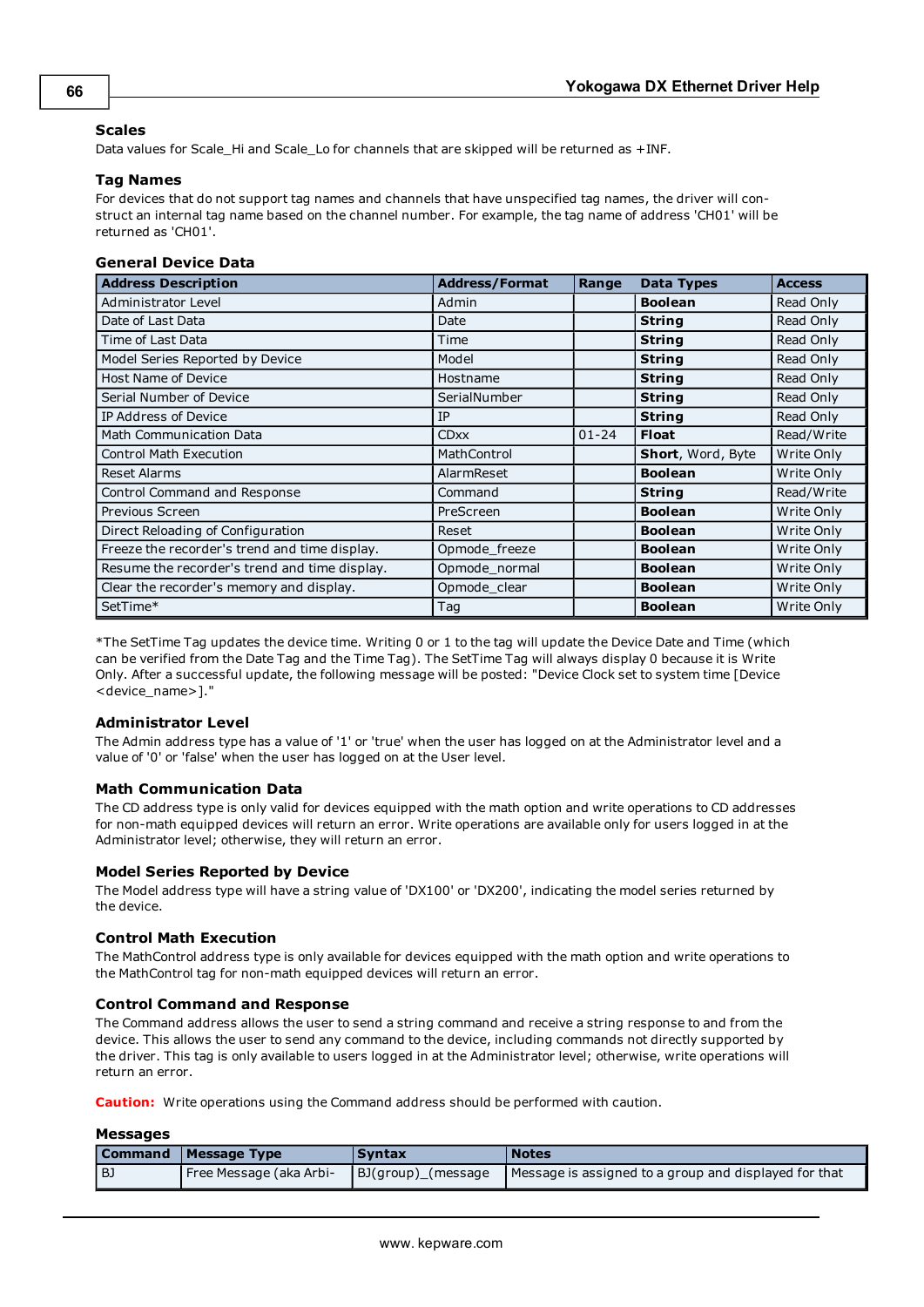|           | trary Message)         | $#$ )                                           | group only.                                                |
|-----------|------------------------|-------------------------------------------------|------------------------------------------------------------|
|           |                        | E.g., BJ10 <sub>2</sub> for group<br>10, msg 2. | Limit: 10 messages.                                        |
|           |                        |                                                 | Message max. length: 32 char.s.                            |
| SG        | Regular Message        | $SG(message \#)$                                | Limit: 100 messages.                                       |
|           |                        | E.g., SG 42                                     |                                                            |
|           |                        |                                                 | Message max. length: 32 char.s.                            |
|           |                        |                                                 | Message will be written to the current display when the    |
|           |                        |                                                 | MS command is invoked.                                     |
| <b>MS</b> | Writes message to dis- | MS(message #)                                   | Writes the message (indicated by message $#$ ) to the cur- |
|           | play                   | E.g., MS 42                                     | rent display.                                              |

**Note:** The actual number of addresses available for of each type depends on the configuration of the Yokogawa device. If the driver finds at Runtime that an address is not present in the device, it will post an error message and then remove the tag from its scan list.

Addresses that have Write Only access are assigned a default access of Read/Write; however, data values will be unreadable for these addresses and the associated tags will not be included in the scan list. The current data value for these tags will always be 0 for numeric data types and null string for string data types.

## **DX1012 Addressing**

The driver supports the following addresses for this device. The default data type is shown in **bold**.

### **Measured Channels**

| <b>Address Type</b>                | <b>Format</b>          | Range     | <b>Data Types</b> | <b>Access</b> |
|------------------------------------|------------------------|-----------|-------------------|---------------|
| Process Value of Channel           | CHxx or CHxx.PV        | $01 - 12$ | Double, Float     | Read Only     |
| Alarm Summary of Channel           | CHxx.Alarm             | $01 - 12$ | Short, Word, Byte | Read Only     |
| Alarm Level1 Status of Channel     | CHxx.Alarm1            | $01 - 12$ | Short, Word, Byte | Read Only     |
| Alarm Level2 Status of Channel     | CHxx.Alarm2            | $01 - 12$ | Short, Word, Byte | Read Only     |
| Alarm Level3 Status of Channel     | CHxx.Alarm3            | $01 - 12$ | Short, Word, Byte | Read Only     |
| Alarm Level4 Status of Channel     | CHxx.Alarm4            | $01 - 12$ | Short, Word, Byte | Read Only     |
| Set and Read Level1 Alarm Setpoint | CHxx.ASP1              | $01 - 12$ | Double, Float     | Read/Write    |
| Set and Read Level2 Alarm Setpoint | CHxx.ASP2              | $01 - 12$ | Double, Float     | Read/Write    |
| Set and Read Level3 Alarm Setpoint | CHxx.ASP3              | $01 - 12$ | Double, Float     | Read/Write    |
| Set and Read Level4 Alarm Setpoint | CHxx.ASP4              | $01 - 12$ | Double, Float     | Read/Write    |
| Alarm type Numeric Level 1         | CHxx.AlarmType1.Num    | $01 - 12$ | Short, Word, Byte | Read Only     |
| Alarm type Numeric Level 2         | CHxx.AlarmType2.Num    | $01 - 12$ | Short, Word, Byte | Read Only     |
| Alarm type Numeric Level 3         | CHxx.AlarmType3.Num    | $01 - 12$ | Short, Word, Byte | Read Only     |
| Alarm type Numeric Level 4         | CHxx.AlarmType4.Num    | $01 - 12$ | Short, Word, Byte | Read Only     |
| Alarm type String Level 1          | CHxx.AlarmType1.String | $01 - 12$ | String            | Read Only     |
| Alarm type String Level 2          | CHxx.AlarmType2.String | $01 - 12$ | String            | Read Only     |
| Alarm type String Level 3          | CHxx.AlarmType3.String | $01 - 12$ | String            | Read Only     |
| Alarm type String Level 4          | CHxx.AlarmType4.String | $01 - 12$ | String            | Read Only     |
| Upper Scale Value of Channel*      | CHxx.scale_Hi          | $01 - 12$ | Double, Float     | Read Only     |
| Lower Scale Value of Channel*      | CHxx.scale Lo          | $01 - 12$ | Double, Float     | Read Only     |
| Unit String of Channel*            | CHxx.unit              | $01 - 12$ | String            | Read Only     |
| Tagname of Channel*                | CHxx.tag               | $01 - 12$ | String            | Read Only     |
| Status of Channel*                 | CHxx.status            | $01 - 12$ | String            | Read Only     |
| Precision of Channel*              | CHxx.Precision         | $01 - 12$ | Short, Word, Byte | Read Only     |
| Lowest Measuring Channel*          | CH.Low                 |           | Short, Word, Byte | Read Only     |
| Highest Measuring Channel*         | CH.High                |           | Short, Word, Byte | Read Only     |

| <b>Address Type</b>             | <b>Format</b>     | l Range | <b>Data Types</b>                   | <b>Access</b> |
|---------------------------------|-------------------|---------|-------------------------------------|---------------|
| Process Value of Math Channel   | CHXXX or CHXXX.PV |         | <b>101-124   Double</b> , Float     | Read Only     |
| l Alarm Summary of Math Channel | CHxxx.Alarm       |         | $101-124$ <b>Short</b> , Word, Byte | Read Only     |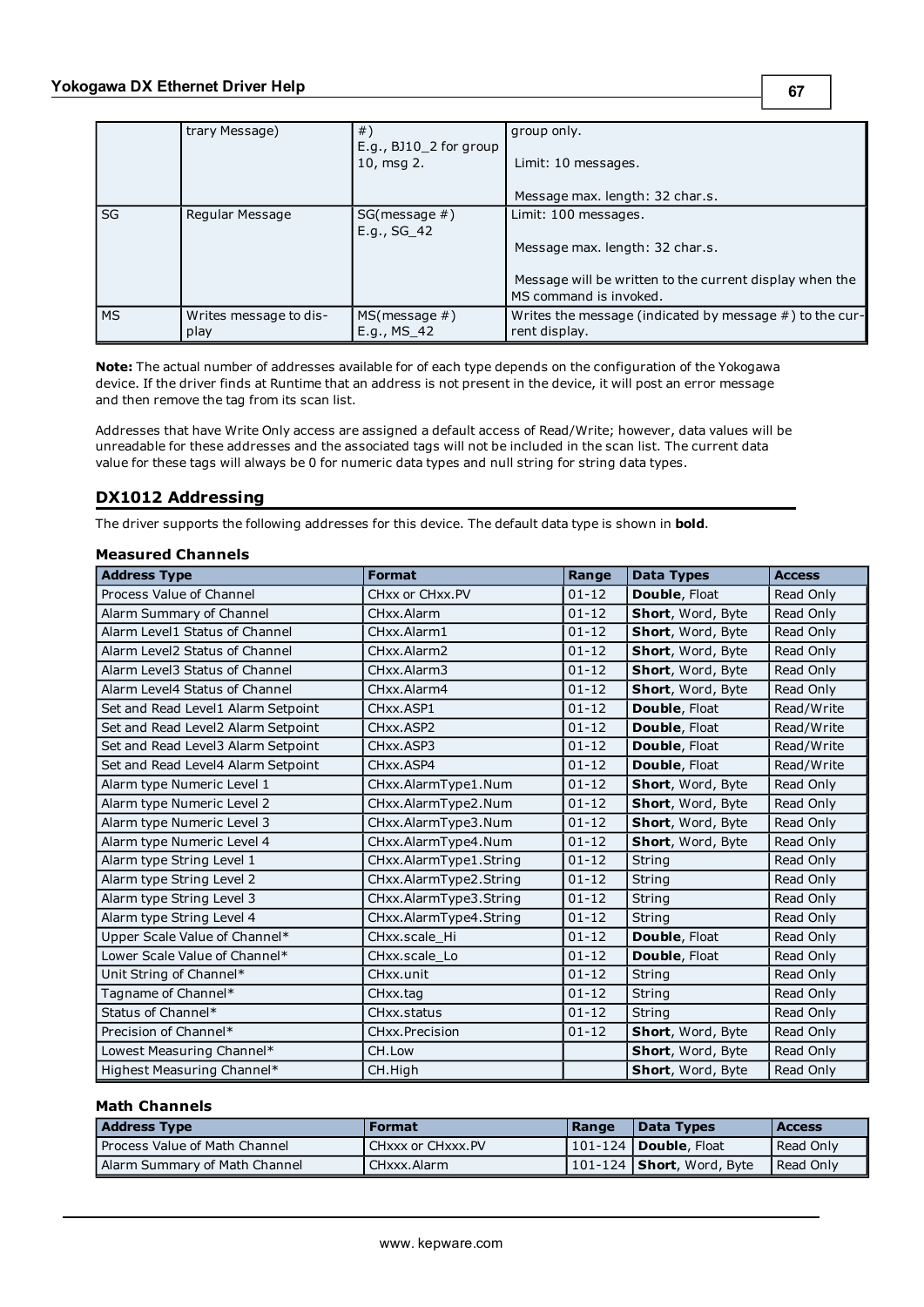| Alarm Level1 Status of Math Channel | CHxxx.Alarm1            | 101-124     | <b>Short, Word, Byte</b> | Read Only  |
|-------------------------------------|-------------------------|-------------|--------------------------|------------|
| Alarm Level2 Status of Math Channel | CHxxx.Alarm2            | 101-124     | Short, Word, Byte        | Read Only  |
| Alarm Level3 Status of Math Channel | CHxxx.Alarm3            | 101-124     | Short, Word, Byte        | Read Only  |
| Alarm Level4 Status of Math Channel | CHxxx.Alarm4            | 101-124     | <b>Short, Word, Byte</b> | Read Only  |
| Set and Read Level1 Alarm Setpoint  | CHxxx.ASP1              | 101-124     | Double, Float            | Read/Write |
| Set and Read Level2 Alarm Setpoint  | CHxxx.ASP2              | 101-124     | Double, Float            | Read/Write |
| Set and Read Level3 Alarm Setpoint  | CHxxx.ASP3              | 101-124     | Double, Float            | Read/Write |
| Set and Read Level4 Alarm Setpoint  | CHxxx.ASP4              | 101-124     | <b>Double, Float</b>     | Read/Write |
| Alarm type Numeric Level 1          | CHxxx.AlarmType1.Num    | 101-124     | Short, Word, Byte        | Read Only  |
| Alarm type Numeric Level 2          | CHxxx.AlarmType2.Num    | 101-124     | Short, Word, Byte        | Read Only  |
| Alarm type Numeric Level 3          | CHxxx.AlarmType3.Num    | 101-124     | Short, Word, Byte        | Read Only  |
| Alarm type Numeric Level 4          | CHxxx.AlarmType4.Num    | 101-124     | Short, Word, Byte        | Read Only  |
| Alarm type String Level 1           | CHxxx.AlarmType1.String | 101-124     | String                   | Read Only  |
| Alarm type String Level 2           | CHxxx.AlarmType2.String | $101 - 124$ | String                   | Read Only  |
| Alarm type String Level 3           | CHxxx.AlarmType3.String | 101-124     | String                   | Read Only  |
| Alarm type String Level 4           | CHxxx.AlarmType4.String | 101-124     | String                   | Read Only  |
| Upper Scale Value of Math Channel*  | CHxxx.scale Hi          | 101-124     | Double, Float            | Read Only  |
| Lower Scale Value of Math Channel*  | CHxxx.scale Lo          | 101-124     | Double, Float            | Read Only  |
| Unit String of Math Channel*        | CHxxx.unit              | 101-124     | String                   | Read Only  |
| Tagname of Math Channel*            | CHxxx.tag               | 101-124     | String                   | Read Only  |
| Status of Math Channel*             | CHxxx.status            | $101 - 124$ | String                   | Read Only  |
| Precision of Math Channel*          | CHxxx.Precision         | 101-124     | Short, Word, Byte        | Read Only  |
| Lowest Math Channel*                | CHA.Low                 |             | Short, Word, Byte        | Read Only  |
| Highest Math Channel*               | CHA.High                |             | Short, Word, Byte        | Read Only  |

\*Data associated with these addresses are only read from the device at the start of a communications session. Once read, the values will not be refreshed until the server has been restarted or the "Reset" tag has been invoked. To invoke a reset, a non-zero value must be written to the Reset tag. Once the Reset tag has been invoked the driver will reinitialize all startup data from the device.

## **Alarm Setpoints**

Data values for Alarm Setpoints that are undefined in the device will be returned as +INF. Data values can only be written to Alarm Setpoints that are defined in the device. Write operations to undefined Alarm Setpoints will return an error. Write operations are only available only for users logged in at the Administrator level; otherwise, they will return an error.

#### **Scales**

Data values for Scale\_Hi and Scale\_Lo for channels that are skipped will be returned as +INF.

#### **Tag Names**

For devices that do not support tag names and channels that have unspecified tag names, the driver will construct an internal tag name based on the channel number. For example, the tag name of address 'CH01' will be returned as 'CH01'.

## **General Device Data**

| <b>Address Description</b>      | <b>Address/Format</b> | Range     | <b>Data Types</b> | <b>Access</b> |
|---------------------------------|-----------------------|-----------|-------------------|---------------|
| Administrator Level             | Admin                 |           | <b>Boolean</b>    | Read Only     |
| Date of Last Data               | Date                  |           | <b>String</b>     | Read Only     |
| Time of Last Data               | Time                  |           | <b>String</b>     | Read Only     |
| Model Series Reported by Device | Model                 |           | <b>String</b>     | Read Only     |
| <b>Host Name of Device</b>      | Hostname              |           | <b>String</b>     | Read Only     |
| Serial Number of Device         | SerialNumber          |           | <b>String</b>     | Read Only     |
| IP Address of Device            | IP                    |           | <b>String</b>     | Read Only     |
| <b>Math Communication Data</b>  | <b>CDxx</b>           | $01 - 24$ | <b>Float</b>      | Read/Write    |
| <b>Control Math Execution</b>   | MathControl           |           | Short, Word, Byte | Write Only    |
| <b>Reset Alarms</b>             | AlarmReset            |           | <b>Boolean</b>    | Write Only    |
| Control Command and Response    | Command               |           | <b>String</b>     | Read/Write    |
| Previous Screen                 | PreScreen             |           | <b>Boolean</b>    | Write Only    |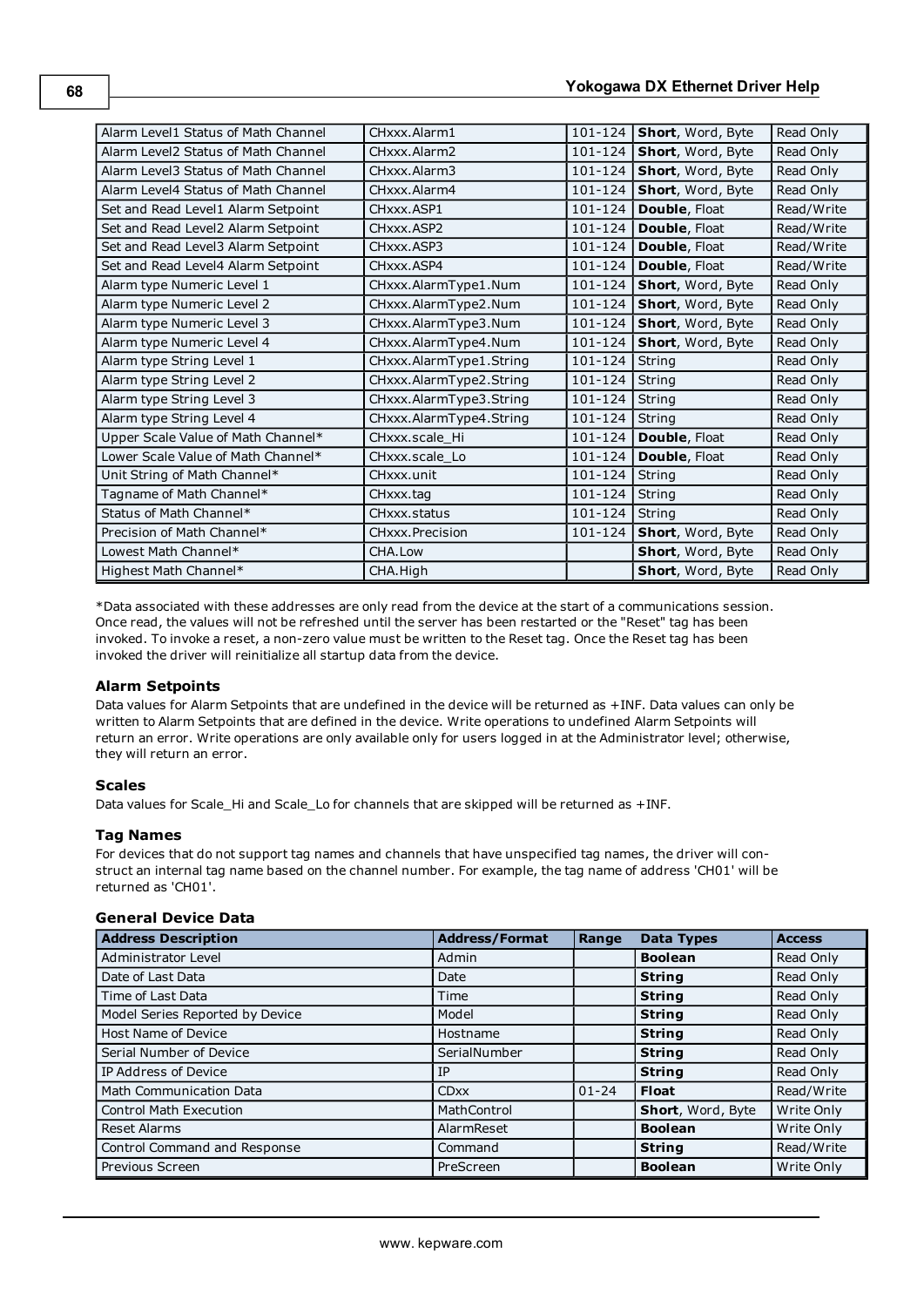**69**

| Direct Reloading of Configuration             | Reset         | <b>Boolean</b> | Write Only |
|-----------------------------------------------|---------------|----------------|------------|
| Freeze the recorder's trend and time display. | Opmode freeze | <b>Boolean</b> | Write Only |
| Resume the recorder's trend and time display. | Opmode normal | Boolean        | Write Only |
| Clear the recorder's memory and display.      | Opmode clear  | Boolean        | Write Only |
| SetTime*                                      | Taq           | <b>Boolean</b> | Write Only |

\*The SetTime Tag updates the device time. Writing 0 or 1 to the tag will update the Device Date and Time (which can be verified from the Date Tag and the Time Tag). The SetTime Tag will always display 0 because it is Write Only. After a successful update, the following message will be posted: "Device Clock set to system time [Device <device\_name>]."

### **Administrator Level**

The Admin address type has a value of '1' or 'true' when the user has logged on at the Administrator level and a value of '0' or 'false' when the user has logged on at the User level.

### **Math Communication Data**

The CD address type is only valid for devices equipped with the math option and write operations to CD addresses for non-math equipped devices will return an error. Write operations are available only for users logged in at the Administrator level; otherwise, they will return an error.

### **Model Series Reported by Device**

The Model address type will have a string value of 'DX100' or 'DX200', indicating the model series returned by the device.

### **Control Math Execution**

The MathControl address type is only available for devices equipped with the math option and write operations to the MathControl tag for non-math equipped devices will return an error.

#### **Control Command and Response**

The Command address allows the user to send a string command and receive a string response to and from the device. This allows the user to send any command to the device, including commands not directly supported by the driver. This tag is only available to users logged in at the Administrator level; otherwise, write operations will return an error.

**Caution:** Write operations using the Command address should be performed with caution.

#### **Messages**

| <b>Command</b> | <b>Message Type</b>                       | <b>Syntax</b>                                                    | <b>Notes</b>                                                                      |
|----------------|-------------------------------------------|------------------------------------------------------------------|-----------------------------------------------------------------------------------|
| BJ             | Free Message (aka Arbi-<br>trary Message) | BJ(group)_(message<br>$#$ )<br>E.g., BJ10 <sub>2</sub> for group | Message is assigned to a group and displayed for that<br>group only.              |
|                |                                           | 10, msg 2.                                                       | Limit: 10 messages.                                                               |
|                |                                           |                                                                  | Message max. length: 32 char.s.                                                   |
| SG             | Regular Message                           | $SG(message \#)$<br>E.g., SG 42                                  | Limit: 100 messages.                                                              |
|                |                                           |                                                                  | Message max. length: 32 char.s.                                                   |
|                |                                           |                                                                  | Message will be written to the current display when the<br>MS command is invoked. |
| <b>MS</b>      | Writes message to dis-<br>play            | $MS(message \#)$<br>E.g., MS 42                                  | Writes the message (indicated by message $#$ ) to the cur-<br>rent display.       |

**Note:** The actual number of addresses available for of each type depends on the configuration of the Yokogawa device. If the driver finds at Runtime that an address is not present in the device, it will post an error message and then remove the tag from its scan list.

Addresses that have Write Only access are assigned a default access of Read/Write; however, data values will be unreadable for these addresses and the associated tags will not be included in the scan list. The current data value for these tags will always be 0 for numeric data types and null string for string data types.

## **DX2004 Addressing**

The driver supports the following addresses for this device. The default data type is shown in **bold**.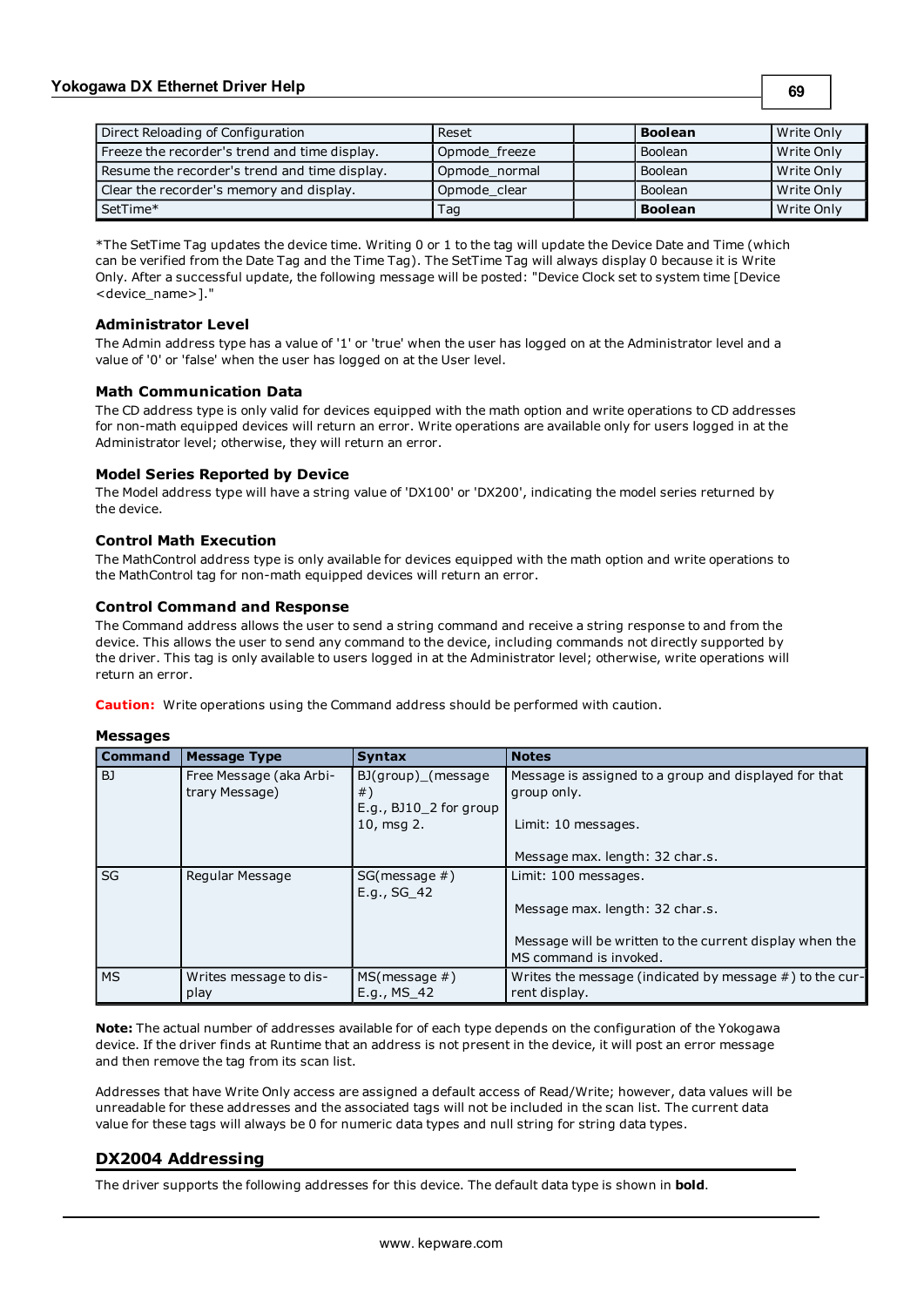| <b>Address Type</b>                | <b>Format</b>          | Range     | <b>Data Types</b> | <b>Access</b> |
|------------------------------------|------------------------|-----------|-------------------|---------------|
| Process Value of Channel           | CHxx or CHxx.PV        | $01 - 04$ | Double, Float     | Read Only     |
| Alarm Summary of Channel           | CHxx.Alarm             | $01 - 04$ | Short, Word, Byte | Read Only     |
| Alarm Level1 Status of Channel     | CHxx.Alarm1            | $01 - 04$ | Short, Word, Byte | Read Only     |
| Alarm Level2 Status of Channel     | CHxx.Alarm2            | $01 - 04$ | Short, Word, Byte | Read Only     |
| Alarm Level3 Status of Channel     | CHxx.Alarm3            | $01 - 04$ | Short, Word, Byte | Read Only     |
| Alarm Level4 Status of Channel     | CHxx.Alarm4            | $01 - 04$ | Short, Word, Byte | Read Only     |
| Set and Read Level1 Alarm Setpoint | CHxx.ASP1              | $01 - 04$ | Double, Float     | Read/Write    |
| Set and Read Level2 Alarm Setpoint | CHxx.ASP2              | $01 - 04$ | Double, Float     | Read/Write    |
| Set and Read Level3 Alarm Setpoint | CHxx.ASP3              | $01 - 04$ | Double, Float     | Read/Write    |
| Set and Read Level4 Alarm Setpoint | CHxx.ASP4              | $01 - 04$ | Double, Float     | Read/Write    |
| Alarm type Numeric Level 1         | CHxx.AlarmType1.Num    | $01 - 04$ | Short, Word, Byte | Read Only     |
| Alarm type Numeric Level 2         | CHxx.AlarmType2.Num    | $01 - 04$ | Short, Word, Byte | Read Only     |
| Alarm type Numeric Level 3         | CHxx.AlarmType3.Num    | $01 - 04$ | Short, Word, Byte | Read Only     |
| Alarm type Numeric Level 4         | CHxx.AlarmType4.Num    | $01 - 04$ | Short, Word, Byte | Read Only     |
| Alarm type String Level 1          | CHxx.AlarmType1.String | $01 - 04$ | String            | Read Only     |
| Alarm type String Level 2          | CHxx.AlarmType2.String | $01 - 04$ | String            | Read Only     |
| Alarm type String Level 3          | CHxx.AlarmType3.String | $01 - 04$ | String            | Read Only     |
| Alarm type String Level 4          | CHxx.AlarmType4.String | $01 - 04$ | String            | Read Only     |
| Upper Scale Value of Channel*      | CHxx.scale Hi          | $01 - 04$ | Double, Float     | Read Only     |
| Lower Scale Value of Channel*      | CHxx.scale Lo          | $01 - 04$ | Double, Float     | Read Only     |
| Unit String of Channel*            | CHxx.unit              | $01 - 04$ | String            | Read Only     |
| Tagname of Channel*                | CHxx.tag               | $01 - 04$ | <b>String</b>     | Read Only     |
| Status of Channel*                 | CHxx.status            | $01 - 04$ | String            | Read Only     |
| Precision of Channel*              | CHxx.Precision         | $01 - 04$ | Short, Word, Byte | Read Only     |
| Lowest Measuring Channel*          | CH.Low                 |           | Short, Word, Byte | Read Only     |
| Highest Measuring Channel*         | CH.High                |           | Short, Word, Byte | Read Only     |

## **Measured Channels**

| <b>Address Type</b>                 | <b>Format</b>           | Range       | <b>Data Types</b>        | <b>Access</b> |
|-------------------------------------|-------------------------|-------------|--------------------------|---------------|
| Process Value of Math Channel       | CHXXX or CHXXX.PV       | 101-112     | Double, Float            | Read Only     |
| Alarm Summary of Math Channel       | CHxxx.Alarm             | 101-112     | Short, Word, Byte        | Read Only     |
| Alarm Level1 Status of Math Channel | CHxxx.Alarm1            | $101 - 112$ | Short, Word, Byte        | Read Only     |
| Alarm Level2 Status of Math Channel | CHxxx.Alarm2            | 101-112     | <b>Short, Word, Byte</b> | Read Only     |
| Alarm Level3 Status of Math Channel | CHxxx.Alarm3            | $101 - 112$ | Short, Word, Byte        | Read Only     |
| Alarm Level4 Status of Math Channel | CHxxx.Alarm4            | 101-112     | Short, Word, Byte        | Read Only     |
| Set and Read Level1 Alarm Setpoint  | CHxxx.ASP1              | 101-112     | Double, Float            | Read/Write    |
| Set and Read Level2 Alarm Setpoint  | CHxxx.ASP2              | 101-112     | Double, Float            | Read/Write    |
| Set and Read Level3 Alarm Setpoint  | CHxxx.ASP3              | 101-112     | Double, Float            | Read/Write    |
| Set and Read Level4 Alarm Setpoint  | CHxxx.ASP4              | 101-112     | Double, Float            | Read/Write    |
| Alarm type Numeric Level 1          | CHxxx.AlarmType1.Num    | 101-112     | Short, Word, Byte        | Read Only     |
| Alarm type Numeric Level 2          | CHxxx.AlarmType2.Num    | 101-112     | Short, Word, Byte        | Read Only     |
| Alarm type Numeric Level 3          | CHxxx.AlarmType3.Num    | 101-112     | Short, Word, Byte        | Read Only     |
| Alarm type Numeric Level 4          | CHxxx.AlarmType4.Num    | 101-112     | Short, Word, Byte        | Read Only     |
| Alarm type String Level 1           | CHxxx.AlarmType1.String | 101-112     | String                   | Read Only     |
| Alarm type String Level 2           | CHxxx.AlarmType2.String | 101-112     | String                   | Read Only     |
| Alarm type String Level 3           | CHxxx.AlarmType3.String | 101-112     | String                   | Read Only     |
| Alarm type String Level 4           | CHxxx.AlarmType4.String | 101-112     | String                   | Read Only     |
| Upper Scale Value of Math Channel*  | CHxxx.scale Hi          | 101-112     | <b>Double, Float</b>     | Read Only     |
| Lower Scale Value of Math Channel*  | CHxxx.scale_Lo          | 101-112     | Double, Float            | Read Only     |
| Unit String of Math Channel*        | CHxxx.unit              | 101-112     | <b>String</b>            | Read Only     |
| Tagname of Math Channel*            | CHxxx.tag               | 101-112     | String                   | Read Only     |
| Status of Math Channel*             | CHxxx.status            | 101-112     | String                   | Read Only     |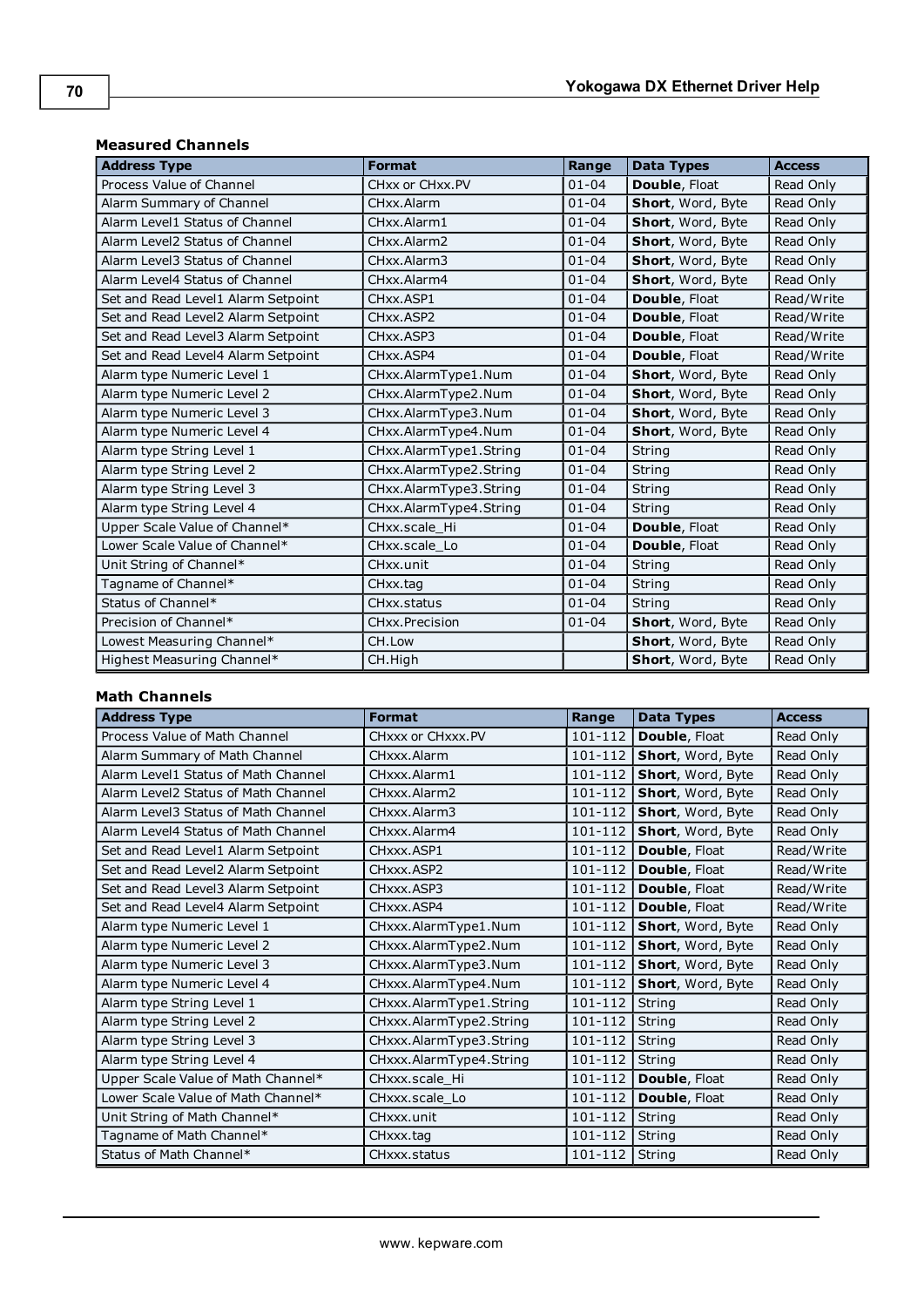| Precision of Math Channel* | CHxxx.Precision | $101-112$ <b>Short</b> , Word, Byte | Read Only   |
|----------------------------|-----------------|-------------------------------------|-------------|
| l Lowest Math Channel*     | CHA Low         | <b>Short</b> , Word, Byte           | I Read Only |
| Highest Math Channel*      | CHA.High        | <b>Short</b> , Word, Byte           | I Read Only |

## **External Input Channels**

| <b>Address Type</b>                                       | <b>Format</b>       | Range          | <b>Data Types</b>           | <b>Access</b> |
|-----------------------------------------------------------|---------------------|----------------|-----------------------------|---------------|
| <b>External Input Channel</b>                             | CHxxx or CHxxx.PV   | $201 -$<br>440 | Double, Float               | Read/Write    |
| Alarm Summary for External Input Channel                  | CHxxx.Alarm         | $201 -$<br>440 | Short, Word,<br><b>Byte</b> | Read Only     |
| Alarm Level1 Status of External Input                     | CHxxx.Alarm1        | $201 -$<br>440 | Short, Word,<br><b>Byte</b> | Read Only     |
| Alarm Level2 Status of External Input                     | CHxxx.Alarm2        | $201 -$<br>440 | Short, Word,<br><b>Byte</b> | Read Only     |
| Alarm Level3 Status of External Input                     | CHxxx.Alarm3        | $201 -$<br>440 | Short, Word,<br><b>Byte</b> | Read Only     |
| Alarm Level4 Status of External Input                     | CHxxx.Alarm4        | $201 -$<br>440 | Short, Word,<br>Byte        | Read Only     |
| Set and Read Level1 Alarm Setpoint                        | CHxxx.ASP1          | $201 -$<br>440 | Double, Float               | Read/Write    |
| Set and Read Level2 Alarm Setpoint                        | CHxxx.ASP2          | $201 -$<br>440 | Double, Float               | Read/Write    |
| Set and Read Level3 Alarm Setpoint                        | CHxxx.ASP3          | $201 -$<br>440 | Double, Float               | Read/Write    |
| Set and Read Level4 Alarm Setpoint                        | CHxxx.ASP4          | $201 -$<br>440 | Double, Float               | Read/Write    |
| Alarm type Numeric Level1 for External Input Chan-<br>nel | CHxxx.AlarmTypeNum1 | $201 -$<br>440 | Short, Word,<br><b>Byte</b> | Read Only     |
| Alarm type Numeric Level2 for External Input Chan-<br>nel | CHxxx.AlarmTypeNum2 | $201 -$<br>440 | Short, Word,<br>Byte        | Read Only     |
| Alarm type Numeric Level3 for External Input Chan-<br>nel | CHxxx.AlarmTypeNum3 | $201 -$<br>440 | Short, Word,<br><b>Byte</b> | Read Only     |
| Alarm type Numeric Level4 for External Input Chan-<br>nel | CHxxx.AlarmTypeNum4 | $201 -$<br>440 | Short, Word,<br><b>Byte</b> | Read Only     |
| Alarm type String Level1 for External Input Channel       | CHxxx.AlarmTypeStr1 | $201 -$<br>440 | <b>String</b>               | Read Only     |
| Alarm type String Level2 for External Input Channel       | CHxxx.AlarmTypeStr2 | $201 -$<br>440 | <b>String</b>               | Read Only     |
| Alarm type String Level3 for External Input Channel       | CHxxx.AlarmTypeStr3 | $201 -$<br>440 | <b>String</b>               | Read Only     |
| Alarm type String Level4 for External Input Channel       | CHxxx.AlarmTypeStr4 | $201 -$<br>440 | <b>String</b>               | Read Only     |
| Upper Scale Value of External Input*                      | CHxxx.scale_Hi      | $201 -$<br>440 | Double, Float               | Read Only     |
| Lower Scale Value of External Input*                      | CHxxx.scale_Lo      | $201 -$<br>440 | Double, Float               | Read Only     |
| Unit String of External Input*                            | CHxxx.unit          | $201 -$<br>440 | <b>String</b>               | Read Only     |
| Tagname of External Input*                                | CHxxx.tag           | $201 -$<br>440 | <b>String</b>               | Read Only     |
| Status of External Input*                                 | CHxxx.status        | $201 -$<br>440 | <b>String</b>               | Read Only     |
| Precision of External Input*                              | CHxxx.Precision     | $201 -$<br>440 | Short, Word,<br><b>Byte</b> | Read Only     |
| Lowest External Input*                                    | CHE.Low             |                | Short, Word,<br><b>Byte</b> | Read Only     |
| Highest External Input*                                   | CHE.High            |                | Short, Word,<br><b>Byte</b> | Read Only     |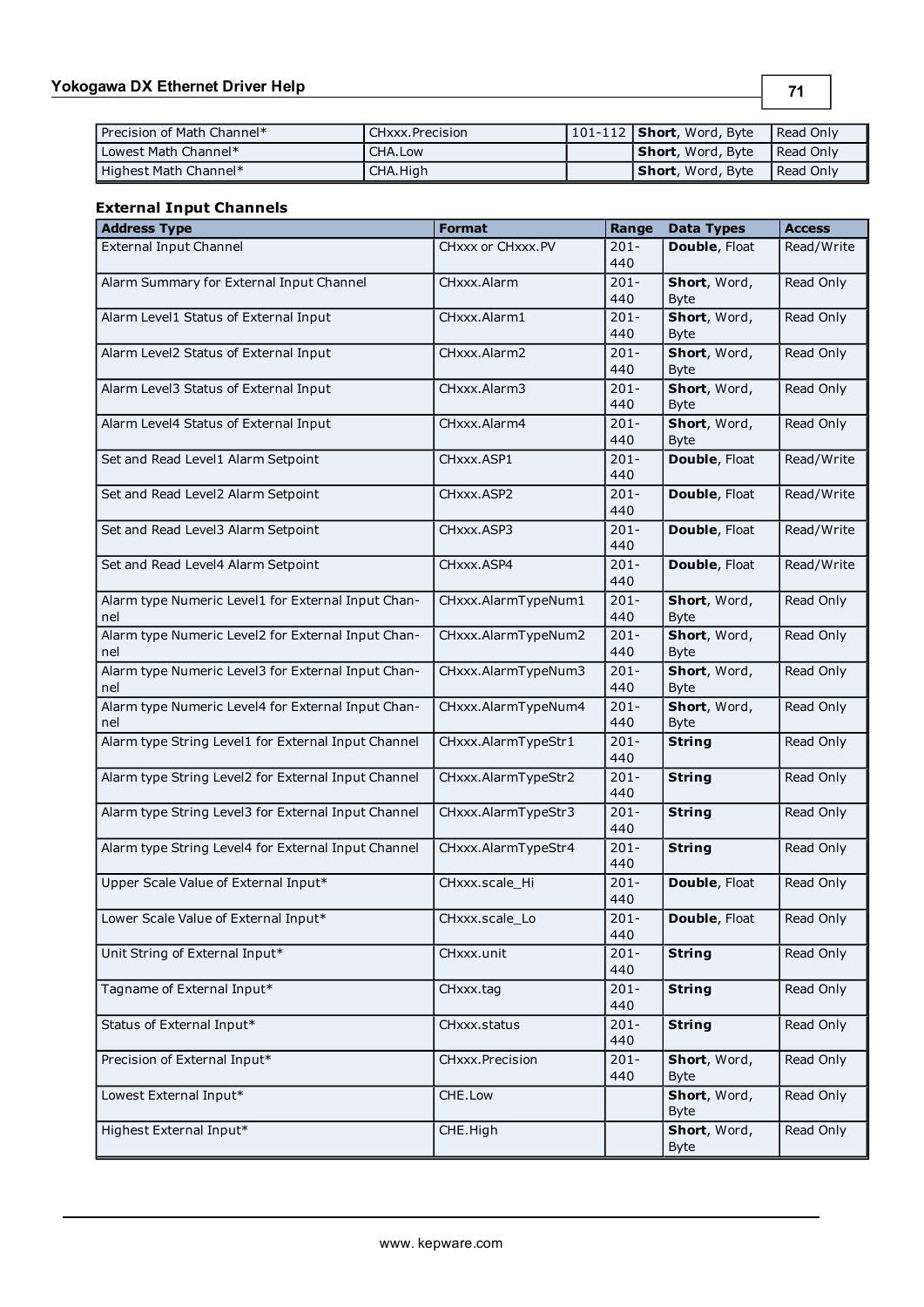\*Data associated with these addresses are only read from the device at the start of a communications session. Once read, the values will not be refreshed until the server has been restarted or the "Reset" tag has been invoked. To invoke a reset, a non zero value must be written to the Reset tag. Once the Reset tag has been invoked the driver will reinitialize all startup data from the device.

### **Alarm Setpoints**

Data values for Alarm Setpoints that are undefined in the device will be returned as +INF. Data values can only be written to Alarm Setpoints that are defined in the device. Write operations to undefined Alarm Setpoints will return an error. Write operations are only available only for users logged in at the Administrator level; otherwise, they will return an error.

#### **Scales**

Data values for Scale\_Hi and Scale\_Lo for channels that are skipped will be returned as +INF.

### **Tag Names**

For devices that do not support tag names and channels that have unspecified tag names, the driver will construct an internal tag name based on the channel number. For example, the tag name of address 'CH01' will be returned as 'CH01'.

#### **General Device Data**

| <b>Address Description</b>                    | <b>Address/Format</b> | Range     | <b>Data Types</b> | <b>Access</b> |
|-----------------------------------------------|-----------------------|-----------|-------------------|---------------|
| Administrator Level                           | Admin                 |           | <b>Boolean</b>    | Read Only     |
| Date of Last Data                             | Date                  |           | <b>String</b>     | Read Only     |
| Time of Last Data                             | Time                  |           | <b>String</b>     | Read Only     |
| Model Series Reported by Device               | Model                 |           | <b>String</b>     | Read Only     |
| Host Name of Device                           | Hostname              |           | <b>String</b>     | Read Only     |
| Serial Number of Device                       | SerialNumber          |           | <b>String</b>     | Read Only     |
| IP Address of Device                          | IP                    |           | <b>String</b>     | Read Only     |
| <b>Math Communication Data</b>                | <b>CDxx</b>           | $01 - 12$ | <b>Float</b>      | Read/Write    |
| <b>Control Math Execution</b>                 | MathControl           |           | Short, Word, Byte | Write Only    |
| <b>Reset Alarms</b>                           | AlarmReset            |           | <b>Boolean</b>    | Write Only    |
| Control Command and Response                  | Command               |           | <b>String</b>     | Read/Write    |
| Previous Screen                               | PreScreen             |           | <b>Boolean</b>    | Write Only    |
| Direct Reloading of Configuration             | Reset                 |           | <b>Boolean</b>    | Write Only    |
| Freeze the recorder's trend and time display. | Opmode_freeze         |           | <b>Boolean</b>    | Write Only    |
| Resume the recorder's trend and time display. | Opmode normal         |           | <b>Boolean</b>    | Write Only    |
| Clear the recorder's memory and display.      | Opmode clear          |           | <b>Boolean</b>    | Write Only    |
| SetTime*                                      | Tag                   |           | <b>Boolean</b>    | Write Only    |

\*The SetTime Tag updates the device time. Writing 0 or 1 to the tag will update the Device Date and Time (which can be verified from the Date Tag and the Time Tag). The SetTime Tag will always display 0 because it is Write Only. After a successful update, the following message will be posted: "Device Clock set to system time [Device <device\_name>]."

#### **Administrator Level**

The Admin address type has a value of '1' or 'true' when the user has logged on at the Administrator level and a value of '0' or 'false' when the user has logged on at the User level.

#### **Math Communication Data**

The CD address type is only valid for devices equipped with the math option and write operations to CD addresses for non-math equipped devices will return an error. Write operations are available only for users logged in at the Administrator level; otherwise, they will return an error.

#### **Model Series Reported by Device**

The Model address type will have a string value of 'DX100' or 'DX200', indicating the model series returned by the device.

### **Control Math Execution**

The MathControl address type is only available for devices equipped with the math option and write operations to the MathControl tag for non-math equipped devices will return an error.

## **Control Command and Response**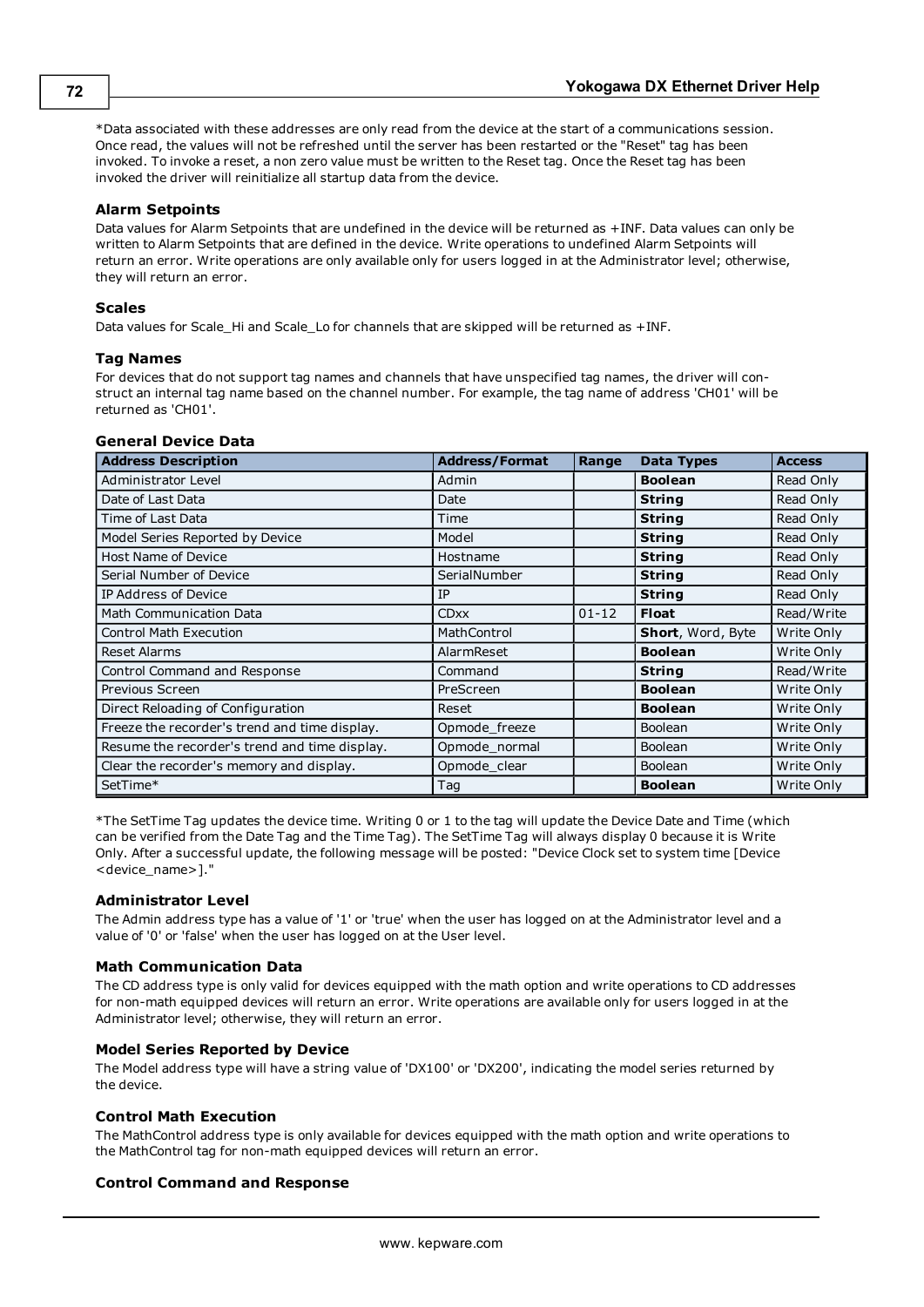The Command address allows the user to send a string command and receive a string response to and from the device. This allows the user to send any command to the device, including commands not directly supported by the driver. This tag is only available to users logged in at the Administrator level; otherwise, write operations will return an error.

**Caution:** Write operations using the Command address should be performed with caution.

| <b>Command</b> | <b>Message Type</b>                       | <b>Syntax</b>                                                    | <b>Notes</b>                                                                      |
|----------------|-------------------------------------------|------------------------------------------------------------------|-----------------------------------------------------------------------------------|
| BJ             | Free Message (aka Arbi-<br>trary Message) | BJ(group) (message<br>$#$ )<br>E.g., BJ10 <sub>2</sub> for group | Message is assigned to a group and displayed for that<br>group only.              |
|                |                                           | 10, msg 2.                                                       | Limit: 10 messages.                                                               |
|                |                                           |                                                                  | Message max. length: 32 char.s.                                                   |
| SG             | Regular Message                           | $SG(message \#)$<br>E.g., SG 42                                  | Limit: 100 messages.                                                              |
|                |                                           |                                                                  | Message max. length: 32 char.s.                                                   |
|                |                                           |                                                                  | Message will be written to the current display when the<br>MS command is invoked. |
| <b>MS</b>      | Writes message to dis-<br>play            | $MS(message \#)$<br>E.g., MS 42                                  | Writes the message (indicated by message $#$ ) to the cur-<br>rent display.       |

#### **Messages**

**Note:** The actual number of addresses available for of each type depends on the configuration of the Yokogawa device. If the driver finds at Runtime that an address is not present in the device, it will post an error message and then remove the tag from its scan list.

Addresses that have Write Only access are assigned a default access of Read/Write; however, data values will be unreadable for these addresses and the associated tags will not be included in the scan list. The current data value for these tags will always be 0 for numeric data types and null string for string data types.

#### <span id="page-72-0"></span>**DX2008 Addressing**

The driver supports the following addresses for this device. The default data type is shown in **bold**.

#### **Measured Channels**

| <b>Address Type</b>                | <b>Format</b>          | Range     | <b>Data Types</b> | <b>Access</b> |
|------------------------------------|------------------------|-----------|-------------------|---------------|
| Process Value of Channel           | CHxx or CHxx.PV        | $01 - 08$ | Double, Float     | Read Only     |
| Alarm Summary of Channel           | CHxx.Alarm             | $01 - 08$ | Short, Word, Byte | Read Only     |
| Alarm Level1 Status of Channel     | CHxx.Alarm1            | $01 - 08$ | Short, Word, Byte | Read Only     |
| Alarm Level2 Status of Channel     | CHxx.Alarm2            | $01 - 08$ | Short, Word, Byte | Read Only     |
| Alarm Level3 Status of Channel     | CHxx.Alarm3            | $01 - 08$ | Short, Word, Byte | Read Only     |
| Alarm Level4 Status of Channel     | CHxx.Alarm4            | $01 - 08$ | Short, Word, Byte | Read Only     |
| Set and Read Level1 Alarm Setpoint | CHxx.ASP1              | $01 - 08$ | Double, Float     | Read/Write    |
| Set and Read Level2 Alarm Setpoint | CHxx.ASP2              | $01 - 08$ | Double, Float     | Read/Write    |
| Set and Read Level3 Alarm Setpoint | CHxx.ASP3              | $01 - 08$ | Double, Float     | Read/Write    |
| Set and Read Level4 Alarm Setpoint | CHxx.ASP4              | $01 - 08$ | Double, Float     | Read/Write    |
| Alarm type Numeric Level 1         | CHxx.AlarmType1.Num    | $01 - 08$ | Short, Word, Byte | Read Only     |
| Alarm type Numeric Level 2         | CHxx.AlarmType2.Num    | $01 - 08$ | Short, Word, Byte | Read Only     |
| Alarm type Numeric Level 3         | CHxx.AlarmType3.Num    | $01 - 08$ | Short, Word, Byte | Read Only     |
| Alarm type Numeric Level 4         | CHxx.AlarmType4.Num    | $01 - 08$ | Short, Word, Byte | Read Only     |
| Alarm type String Level 1          | CHxx.AlarmType1.String | $01 - 08$ | String            | Read Only     |
| Alarm type String Level 2          | CHxx.AlarmType2.String | $01 - 08$ | String            | Read Only     |
| Alarm type String Level 3          | CHxx.AlarmType3.String | $01 - 08$ | String            | Read Only     |
| Alarm type String Level 4          | CHxx.AlarmType4.String | $01 - 08$ | String            | Read Only     |
| Upper Scale Value of Channel*      | CHxx.scale_Hi          | $01 - 08$ | Double, Float     | Read Only     |
| Lower Scale Value of Channel*      | CHxx.scale Lo          | $01 - 08$ | Double, Float     | Read Only     |
| Unit String of Channel*            | CHxx.unit              | $01 - 08$ | String            | Read Only     |
| Tagname of Channel*                | CHxx.tag               | $01 - 08$ | String            | Read Only     |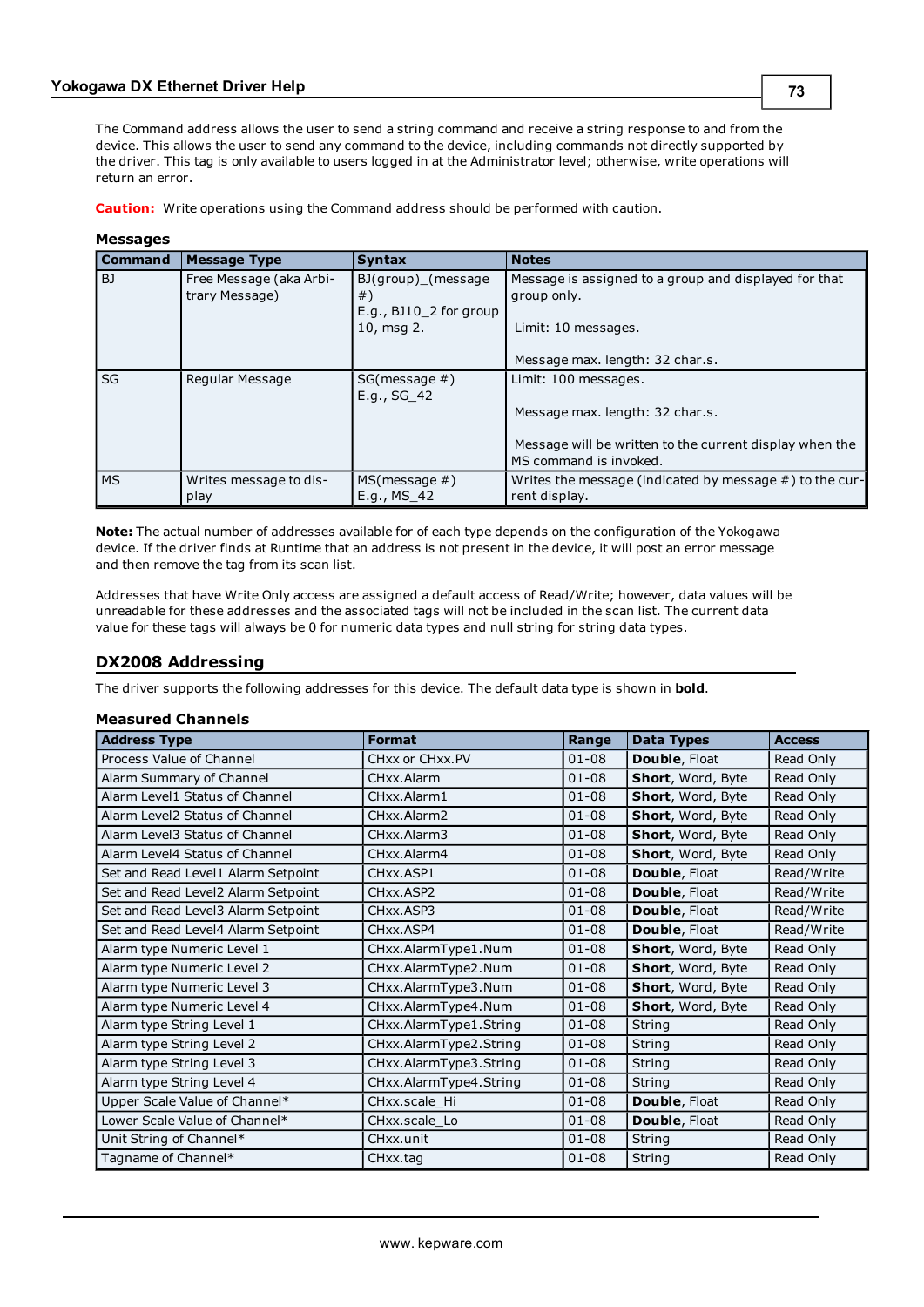| Status of Channel*         | l CHxx.status            | $ 01-08$ | String                    | Read Only   |
|----------------------------|--------------------------|----------|---------------------------|-------------|
| Precision of Channel*      | <b>I CHxx. Precision</b> | $ 01-08$ | <b>Short</b> , Word, Byte | Read Only   |
| Lowest Measuring Channel*  | CH.Low                   |          | <b>Short</b> , Word, Byte | Read Only   |
| Highest Measuring Channel* | CH.High                  |          | <b>Short</b> , Word, Byte | l Read Only |

# **Math Channels**

| <b>Address Type</b>                 | <b>Format</b>           | Range       | <b>Data Types</b> | <b>Access</b> |
|-------------------------------------|-------------------------|-------------|-------------------|---------------|
| Process Value of Math Channel       | CHxxx or CHxxx.PV       | 101-112     | Double, Float     | Read Only     |
| Alarm Summary of Math Channel       | CHxxx.Alarm             | $101 - 112$ | Short, Word, Byte | Read Only     |
| Alarm Level1 Status of Math Channel | CHxxx.Alarm1            | $101 - 112$ | Short, Word, Byte | Read Only     |
| Alarm Level2 Status of Math Channel | CHxxx.Alarm2            | $101 - 112$ | Short, Word, Byte | Read Only     |
| Alarm Level3 Status of Math Channel | CHxxx.Alarm3            | $101 - 112$ | Short, Word, Byte | Read Only     |
| Alarm Level4 Status of Math Channel | CHxxx.Alarm4            | $101 - 112$ | Short, Word, Byte | Read Only     |
| Set and Read Level1 Alarm Setpoint  | CHxxx.ASP1              | $101 - 112$ | Double, Float     | Read/Write    |
| Set and Read Level2 Alarm Setpoint  | CHxxx.ASP2              | 101-112     | Double, Float     | Read/Write    |
| Set and Read Level3 Alarm Setpoint  | CHxxx.ASP3              | 101-112     | Double, Float     | Read/Write    |
| Set and Read Level4 Alarm Setpoint  | CHxxx.ASP4              | 101-112     | Double, Float     | Read/Write    |
| Alarm type Numeric Level 1          | CHxxx.AlarmType1.Num    | 101-112     | Short, Word, Byte | Read Only     |
| Alarm type Numeric Level 2          | CHxxx.AlarmType2.Num    | $101 - 112$ | Short, Word, Byte | Read Only     |
| Alarm type Numeric Level 3          | CHxxx.AlarmType3.Num    | 101-112     | Short, Word, Byte | Read Only     |
| Alarm type Numeric Level 4          | CHxxx.AlarmType4.Num    | 101-112     | Short, Word, Byte | Read Only     |
| Alarm type String Level 1           | CHxxx.AlarmType1.String | 101-112     | <b>String</b>     | Read Only     |
| Alarm type String Level 2           | CHxxx.AlarmType2.String | 101-112     | String            | Read Only     |
| Alarm type String Level 3           | CHxxx.AlarmType3.String | 101-112     | String            | Read Only     |
| Alarm type String Level 4           | CHxxx.AlarmType4.String | $101 - 112$ | String            | Read Only     |
| Upper Scale Value of Math Channel*  | CHxxx.scale Hi          | 101-112     | Double, Float     | Read Only     |
| Lower Scale Value of Math Channel*  | CHxxx.scale Lo          | 101-112     | Double, Float     | Read Only     |
| Unit String of Math Channel*        | CHxxx.unit              | 101-112     | String            | Read Only     |
| Tagname of Math Channel*            | CHxxx.tag               | 101-112     | String            | Read Only     |
| Status of Math Channel*             | CHxxx.status            | 101-112     | String            | Read Only     |
| Precision of Math Channel*          | CHxxx.Precision         | 101-112     | Short, Word, Byte | Read Only     |
| Lowest Math Channel*                | CHA.Low                 |             | Short, Word, Byte | Read Only     |
| Highest Math Channel*               | CHA.High                |             | Short, Word, Byte | Read Only     |

# **External Input Channels**

| <b>Address Type</b>                                       | <b>Format</b>       | Range          | <b>Data Types</b>           | <b>Access</b> |
|-----------------------------------------------------------|---------------------|----------------|-----------------------------|---------------|
| External Input Channel                                    | CHxxx or CHxxx.PV   | $201 -$<br>440 | <b>Double, Float</b>        | Read/Write    |
| Alarm Summary for External Input Channel                  | CHxxx.Alarm         | $201 -$<br>440 | Short, Word,<br><b>Byte</b> | Read Only     |
| Alarm Level1 Status of External Input                     | CHxxx.Alarm1        | $201 -$<br>440 | Short, Word,<br><b>Byte</b> | Read Only     |
| Alarm Level2 Status of External Input                     | CHxxx.Alarm2        | $201 -$<br>440 | Short, Word,<br><b>Byte</b> | Read Only     |
| Alarm Level3 Status of External Input                     | CHxxx.Alarm3        | $201 -$<br>440 | Short, Word,<br><b>Byte</b> | Read Only     |
| Alarm Level4 Status of External Input                     | CHxxx.Alarm4        | $201 -$<br>440 | Short, Word,<br><b>Byte</b> | Read Only     |
| Set and Read Level1 Alarm Setpoint                        | CHxxx.ASP1          | $201 -$<br>440 | Double, Float               | Read/Write    |
| Set and Read Level2 Alarm Setpoint                        | CHxxx.ASP2          | $201 -$<br>440 | Double, Float               | Read/Write    |
| Set and Read Level3 Alarm Setpoint                        | CHxxx.ASP3          | $201 -$<br>440 | <b>Double, Float</b>        | Read/Write    |
| Set and Read Level4 Alarm Setpoint                        | CHxxx.ASP4          | $201 -$<br>440 | <b>Double, Float</b>        | Read/Write    |
| Alarm type Numeric Level1 for External Input Chan-<br>nel | CHxxx.AlarmTypeNum1 | $201 -$<br>440 | Short, Word,<br><b>Byte</b> | Read Only     |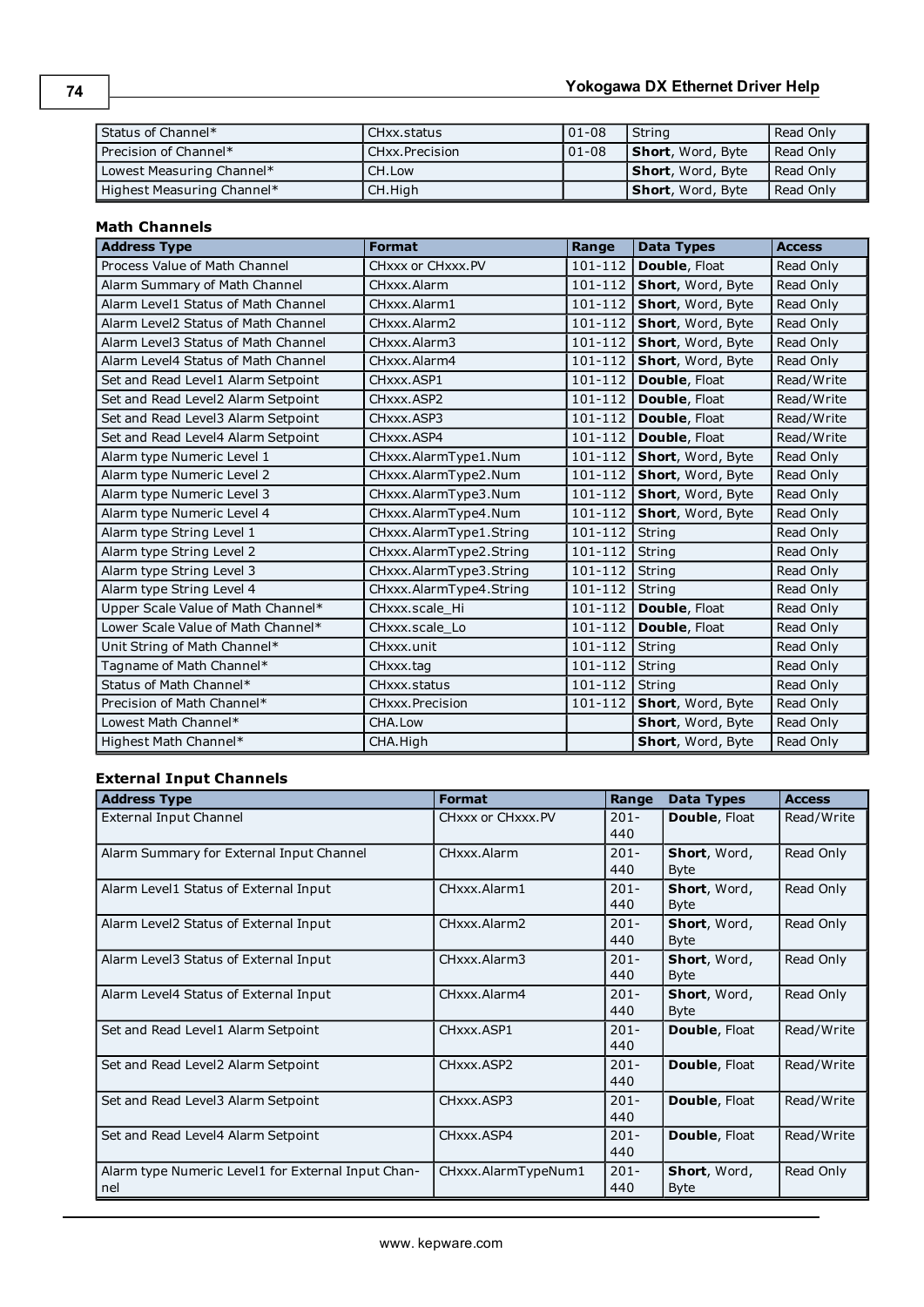| Alarm type Numeric Level2 for External Input Chan-<br>nel | CHxxx.AlarmTypeNum2 | $201 -$<br>440 | Short, Word,<br><b>Byte</b> | Read Only |
|-----------------------------------------------------------|---------------------|----------------|-----------------------------|-----------|
| Alarm type Numeric Level3 for External Input Chan-<br>nel | CHxxx.AlarmTypeNum3 | $201 -$<br>440 | Short, Word,<br><b>Byte</b> | Read Only |
| Alarm type Numeric Level4 for External Input Chan-<br>nel | CHxxx.AlarmTypeNum4 | $201 -$<br>440 | Short, Word,<br><b>Byte</b> | Read Only |
| Alarm type String Level1 for External Input Channel       | CHxxx.AlarmTypeStr1 | $201 -$<br>440 | <b>String</b>               | Read Only |
| Alarm type String Level2 for External Input Channel       | CHxxx.AlarmTypeStr2 | $201 -$<br>440 | <b>String</b>               | Read Only |
| Alarm type String Level3 for External Input Channel       | CHxxx.AlarmTypeStr3 | $201 -$<br>440 | <b>String</b>               | Read Only |
| Alarm type String Level4 for External Input Channel       | CHxxx.AlarmTypeStr4 | $201 -$<br>440 | <b>String</b>               | Read Only |
| Upper Scale Value of External Input*                      | CHxxx.scale_Hi      | $201 -$<br>440 | Double, Float               | Read Only |
| Lower Scale Value of External Input*                      | CHxxx.scale Lo      | $201 -$<br>440 | Double, Float               | Read Only |
| Unit String of External Input*                            | CHxxx.unit          | $201 -$<br>440 | <b>String</b>               | Read Only |
| Tagname of External Input*                                | CHxxx.tag           | $201 -$<br>440 | <b>String</b>               | Read Only |
| Status of External Input*                                 | CHxxx.status        | $201 -$<br>440 | <b>String</b>               | Read Only |
| Precision of External Input*                              | CHxxx.Precision     | $201 -$<br>440 | Short, Word,<br><b>Byte</b> | Read Only |
| Lowest External Input*                                    | CHE.Low             |                | Short, Word,<br><b>Byte</b> | Read Only |
| Highest External Input*                                   | CHE.High            |                | Short, Word,<br><b>Byte</b> | Read Only |

\*Data associated with these addresses are only read from the device at the start of a communications session. Once read, the values will not be refreshed until the server has been restarted or the "Reset" tag has been invoked. To invoke a reset, a non-zero value must be written to the Reset tag. Once the Reset tag has been invoked the driver will reinitialize all startup data from the device.

#### **Alarm Setpoints**

Data values for Alarm Setpoints that are undefined in the device will be returned as +INF. Data values can only be written to Alarm Setpoints that are defined in the device. Write operations to undefined Alarm Setpoints will return an error. Write operations are only available only for users logged in at the Administrator level; otherwise, they will return an error.

#### **Scales**

Data values for Scale\_Hi and Scale\_Lo for channels that are skipped will be returned as +INF.

#### **Tag Names**

For devices that do not support tag names and channels that have unspecified tag names, the driver will construct an internal tag name based on the channel number. For example, the tag name of address 'CH01' will be returned as 'CH01'.

#### **General Device Data**

| <b>Address Description</b>      | <b>Address/Format</b> | Range       | <b>Data Types</b> | <b>Access</b> |
|---------------------------------|-----------------------|-------------|-------------------|---------------|
| Administrator Level             | Admin                 |             | <b>Boolean</b>    | Read Only     |
| Date of Last Data               | Date                  |             | <b>String</b>     | Read Only     |
| Time of Last Data               | Time                  |             | <b>String</b>     | Read Only     |
| Model Series Reported by Device | Model                 |             | <b>String</b>     | Read Only     |
| Host Name of Device             | Hostname              |             | <b>String</b>     | Read Only     |
| Serial Number of Device         | SerialNumber          |             | <b>String</b>     | Read Only     |
| IP Address of Device            | ΙP                    |             | <b>String</b>     | Read Only     |
| Math Communication Data         | <b>CDxx</b>           | $ 01 - 12 $ | <b>Float</b>      | Read/Write    |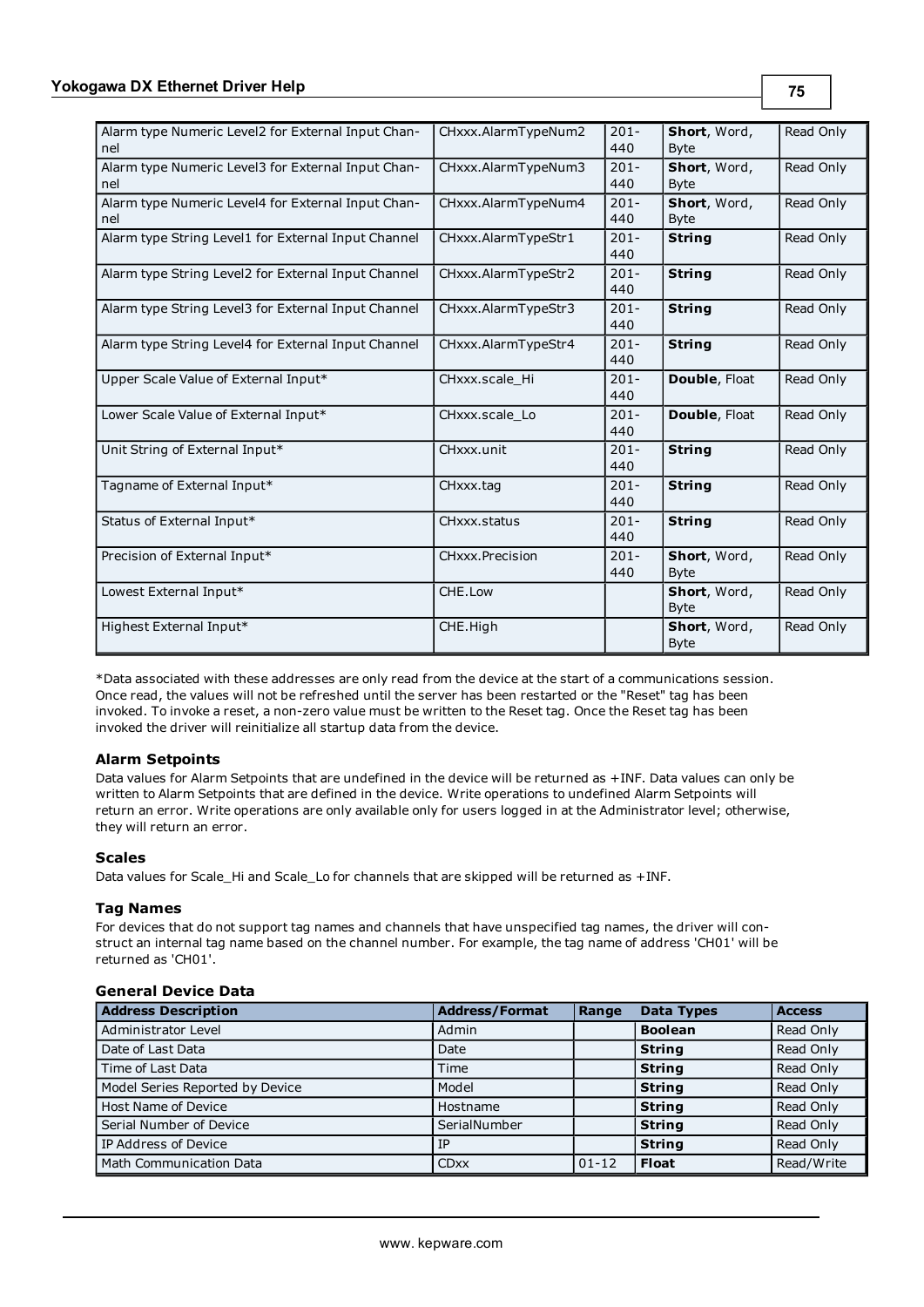| <b>Control Math Execution</b>                 | MathControl   | Short, Word, Byte | Write Only |
|-----------------------------------------------|---------------|-------------------|------------|
| <b>Reset Alarms</b>                           | AlarmReset    | <b>Boolean</b>    | Write Only |
| Control Command and Response                  | Command       | <b>String</b>     | Read/Write |
| Previous Screen                               | PreScreen     | <b>Boolean</b>    | Write Only |
| Direct Reloading of Configuration             | Reset         | <b>Boolean</b>    | Write Only |
| Freeze the recorder's trend and time display. | Opmode_freeze | <b>Boolean</b>    | Write Only |
| Resume the recorder's trend and time display. | Opmode normal | <b>Boolean</b>    | Write Only |
| Clear the recorder's memory and display.      | Opmode clear  | <b>Boolean</b>    | Write Only |
| SetTime*                                      | Tag           | <b>Boolean</b>    | Write Only |

\*The SetTime Tag updates the device time. Writing 0 or 1 to the tag will update the Device Date and Time (which can be verified from the Date Tag and the Time Tag). The SetTime Tag will always display 0 because it is Write Only. After a successful update, the following message will be posted: "Device Clock set to system time [Device <device\_name>]."

#### **Administrator Level**

The Admin address type has a value of '1' or 'true' when the user has logged on at the Administrator level and a value of '0' or 'false' when the user has logged on at the User level.

#### **Math Communication Data**

The CD address type is only valid for devices equipped with the math option and write operations to CD addresses for non-math equipped devices will return an error. Write operations are available only for users logged in at the Administrator level; otherwise, they will return an error.

#### **Model Series Reported by Device**

The Model address type will have a string value of 'DX100' or 'DX200', indicating the model series returned by the device.

#### **Control Math Execution**

The MathControl address type is only available for devices equipped with the math option and write operations to the MathControl tag for non-math equipped devices will return an error.

#### **Control Command and Response**

The Command address allows the user to send a string command and receive a string response to and from the device. This allows the user to send any command to the device, including commands not directly supported by the driver. This tag is only available to users logged in at the Administrator level; otherwise, write operations will return an error.

**Caution:** Write operations using the Command address should be performed with caution.

#### **Messages**

| <b>Command</b> | <b>Message Type</b>                       | <b>Syntax</b>                                                 | <b>Notes</b>                                                                               |
|----------------|-------------------------------------------|---------------------------------------------------------------|--------------------------------------------------------------------------------------------|
| BJ             | Free Message (aka Arbi-<br>trary Message) | BJ(group) (message<br>#)<br>E.g., BJ10 <sub>2</sub> for group | Message is assigned to a group and displayed for that<br>group only.                       |
|                |                                           | 10, msg 2.                                                    | Limit: 10 messages.<br>Message max. length: 32 char.s.                                     |
| SG             | Regular Message                           | $SG(message \#)$<br>E.g., SG 42                               | Limit: 100 messages.                                                                       |
|                |                                           |                                                               | Message max. length: 32 char.s.<br>Message will be written to the current display when the |
|                |                                           |                                                               | MS command is invoked.                                                                     |
| <b>MS</b>      | Writes message to dis-<br>play            | $MS(message \#)$<br>E.g., MS 42                               | Writes the message (indicated by message $#$ ) to the cur-<br>rent display.                |

**Note:** The actual number of addresses available for of each type depends on the configuration of the Yokogawa device. If the driver finds at Runtime that an address is not present in the device, it will post an error message and then remove the tag from its scan list.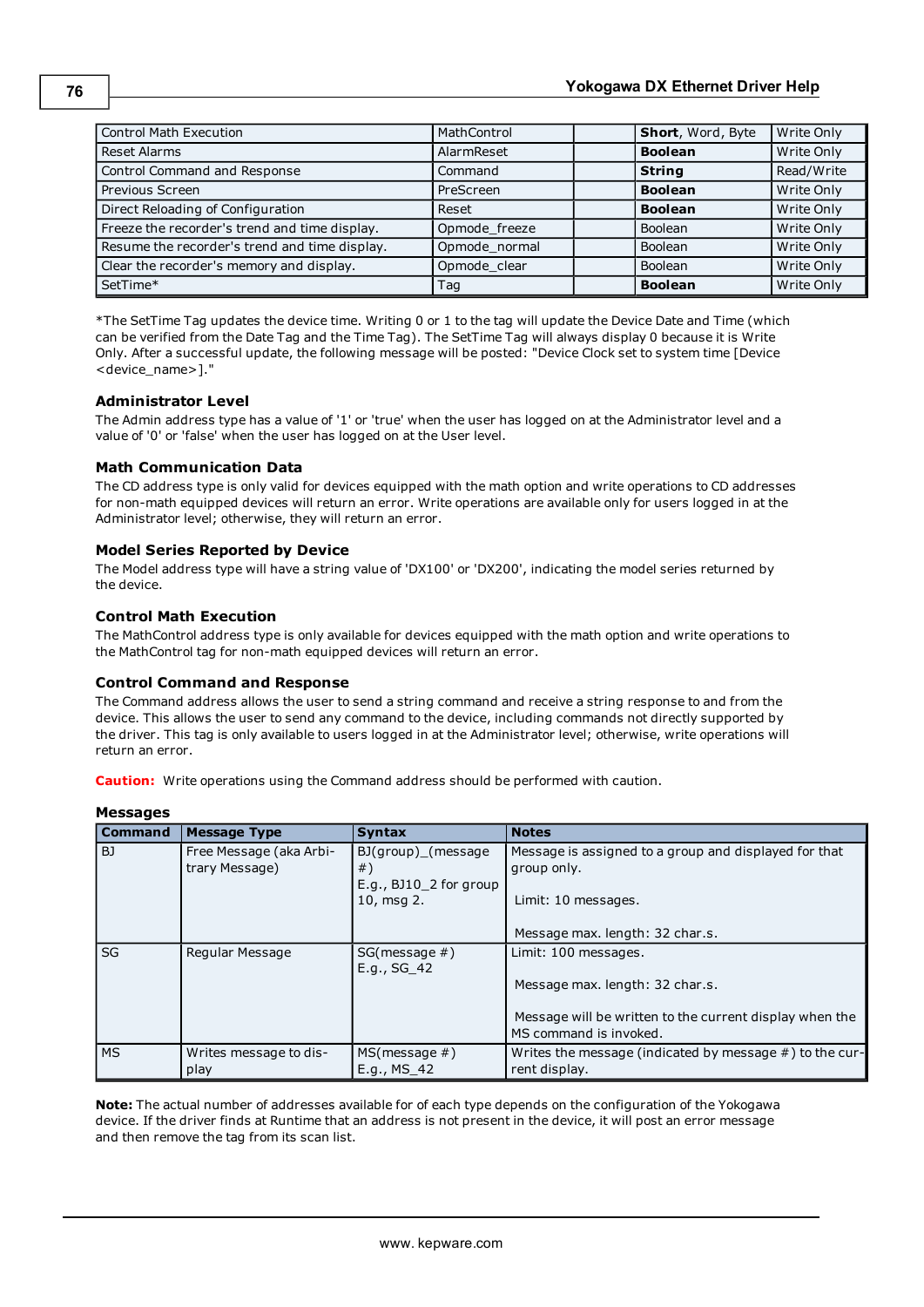Addresses that have Write Only access are assigned a default access of Read/Write; however, data values will be unreadable for these addresses and the associated tags will not be included in the scan list. The current data value for these tags will always be 0 for numeric data types and null string for string data types.

# <span id="page-76-0"></span>**DX2010 Addressing**

The driver supports the following addresses for this device. The default data type is shown in **bold**.

#### **Measured Channels**

| <b>Address Type</b>                | <b>Format</b>          | Range     | <b>Data Types</b> | <b>Access</b> |
|------------------------------------|------------------------|-----------|-------------------|---------------|
| Process Value of Channel           | CHxx or CHxx.PV        | $01 - 10$ | Double, Float     | Read Only     |
| Alarm Summary of Channel           | CHxx.Alarm             | $01 - 10$ | Short, Word, Byte | Read Only     |
| Alarm Level1 Status of Channel     | CHxx.Alarm1            | $01 - 10$ | Short, Word, Byte | Read Only     |
| Alarm Level2 Status of Channel     | CHxx.Alarm2            | $01 - 10$ | Short, Word, Byte | Read Only     |
| Alarm Level3 Status of Channel     | CHxx.Alarm3            | $01 - 10$ | Short, Word, Byte | Read Only     |
| Alarm Level4 Status of Channel     | CHxx.Alarm4            | $01 - 10$ | Short, Word, Byte | Read Only     |
| Set and Read Level1 Alarm Setpoint | CHxx.ASP1              | $01 - 10$ | Double, Float     | Read/Write    |
| Set and Read Level2 Alarm Setpoint | CHxx.ASP2              | $01 - 10$ | Double, Float     | Read/Write    |
| Set and Read Level3 Alarm Setpoint | CHxx.ASP3              | $01 - 10$ | Double, Float     | Read/Write    |
| Set and Read Level4 Alarm Setpoint | CHxx.ASP4              | $01 - 10$ | Double, Float     | Read/Write    |
| Alarm type Numeric Level 1         | CHxxx.AlarmType1.Num   | $01 - 10$ | Short, Word, Byte | Read Only     |
| Alarm type Numeric Level 2         | CHxxx.AlarmType2.Num   | $01 - 10$ | Short, Word, Byte | Read Only     |
| Alarm type Numeric Level 3         | CHxxx.AlarmType3.Num   | $01 - 10$ | Short, Word, Byte | Read Only     |
| Alarm type Numeric Level 4         | CHxxx.AlarmType4.Num   | $01 - 10$ | Short, Word, Byte | Read Only     |
| Alarm type String Level 1          | CHxx.AlarmType1.String | $01 - 10$ | String            | Read Only     |
| Alarm type String Level 2          | CHxx.AlarmType2.String | $01 - 10$ | String            | Read Only     |
| Alarm type String Level 3          | CHxx.AlarmType3.String | $01 - 10$ | String            | Read Only     |
| Alarm type String Level 4          | CHxx.AlarmType4.String | $01 - 10$ | String            | Read Only     |
| Upper Scale Value of Channel*      | CHxx.scale Hi          | $01 - 10$ | Double, Float     | Read Only     |
| Lower Scale Value of Channel*      | CHxx.scale Lo          | $01 - 10$ | Double, Float     | Read Only     |
| Unit String of Channel*            | CHxx.unit              | $01 - 10$ | String            | Read Only     |
| Tagname of Channel*                | CHxx.tag               | $01 - 10$ | String            | Read Only     |
| Status of Channel*                 | CHxx.status            | $01 - 10$ | String            | Read Only     |
| Precision of Channel*              | CHxx.Precision         | $01 - 10$ | Short, Word, Byte | Read Only     |
| Lowest Measuring Channel*          | CH.Low                 |           | Short, Word, Byte | Read Only     |
| Highest Measuring Channel*         | CH.High                |           | Short, Word, Byte | Read Only     |

#### **Math Channels**

| <b>Address Type</b>                  | <b>Format</b>           | Range       | Data Types               | <b>Access</b> |
|--------------------------------------|-------------------------|-------------|--------------------------|---------------|
| Process Value of Math Channel        | CHxxx or CHxxx.PV       | 101-160     | Double, Float            | Read Only     |
| Alarm Summary of Math Channel        | CHxxx.Alarm             | 101-160     | Short, Word, Byte        | Read Only     |
| Alarm Level1 Status of Math Channel  | CHxxx.Alarm1            | 101-160     | <b>Short, Word, Byte</b> | Read Only     |
| Alarm Level2 Status of Math Channel  | CHxxx.Alarm2            | 101-160     | Short, Word, Byte        | Read Only     |
| Alarm Level 3 Status of Math Channel | CHxxx, Alarm3           | 101-160     | Short, Word, Byte        | Read Only     |
| Alarm Level4 Status of Math Channel  | CHxxx.Alarm4            | 101-160     | <b>Short, Word, Byte</b> | Read Only     |
| Set and Read Level1 Alarm Setpoint   | CHxxx.ASP1              | 101-160     | <b>Double, Float</b>     | Read/Write    |
| Set and Read Level2 Alarm Setpoint   | CHxxx.ASP2              | $101 - 160$ | Double, Float            | Read/Write    |
| Set and Read Level3 Alarm Setpoint   | CHxxx.ASP3              | 101-160     | Double, Float            | Read/Write    |
| Set and Read Level4 Alarm Setpoint   | CHxxx.ASP4              | 101-160     | Double, Float            | Read/Write    |
| Alarm type Numeric Level 1           | CHxxx.AlarmType1.Num    | 101-160     | <b>Short, Word, Byte</b> | Read Only     |
| Alarm type Numeric Level 2           | CHxxx.AlarmType2.Num    | 101-160     | Short, Word, Byte        | Read Only     |
| Alarm type Numeric Level 3           | CHxxx.AlarmType3.Num    | 101-160     | <b>Short, Word, Byte</b> | Read Only     |
| Alarm type Numeric Level 4           | CHxxx.AlarmType4.Num    | 101-160     | <b>Short, Word, Byte</b> | Read Only     |
| Alarm type String Level 1            | CHxxx.AlarmType1.String | 101-160     | String                   | Read Only     |
| Alarm type String Level 2            | CHxxx.AlarmType2.String | 101-160     | String                   | Read Only     |
| Alarm type String Level 3            | CHxxx.AlarmType3.String | 101-160     | String                   | Read Only     |
| Alarm type String Level 4            | CHxxx.AlarmType4.String | 101-160     | String                   | Read Only     |
| Upper Scale Value of Math Channel*   | CHxxx.scale_Hi          | 101-160     | <b>Double, Float</b>     | Read Only     |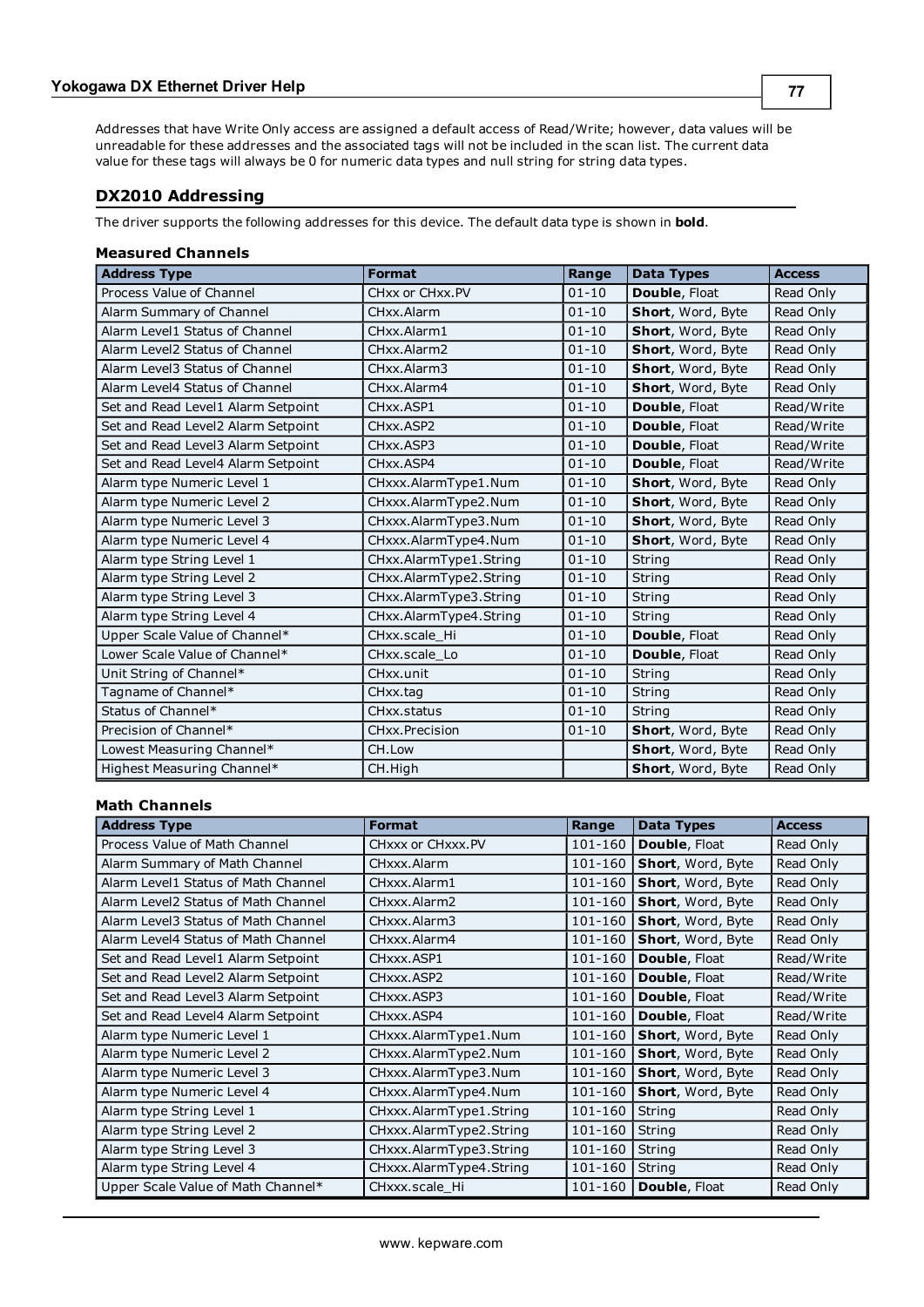| Lower Scale Value of Math Channel* | CHxxx.scale Lo  |                  | 101-160   Double, Float   | Read Only |
|------------------------------------|-----------------|------------------|---------------------------|-----------|
| Unit String of Math Channel*       | CHxxx unit      | 101-160 String   |                           | Read Only |
| Tagname of Math Channel*           | CHxxx.tag       | 101-160   String |                           | Read Only |
| Status of Math Channel*            | CHxxx.status    | 101-160 String   |                           | Read Only |
| Precision of Math Channel*         | CHxxx.Precision |                  | 101-160 Short, Word, Byte | Read Only |
| Lowest Math Channel*               | CHA.Low         |                  | <b>Short</b> , Word, Byte | Read Only |
| Highest Math Channel*              | CHA.High        |                  | Short, Word, Byte         | Read Only |

# **External Input Channels**

| <b>Address Type</b>                                       | <b>Format</b>       | Range          | <b>Data Types</b>           | <b>Access</b> |
|-----------------------------------------------------------|---------------------|----------------|-----------------------------|---------------|
| <b>External Input Channel</b>                             | CHxxx or CHxxx.PV   | $201 -$<br>440 | Double, Float               | Read/Write    |
| Alarm Summary for External Input Channel                  | CHxxx.Alarm         | $201 -$<br>440 | Short, Word,<br><b>Byte</b> | Read Only     |
| Alarm Level1 Status of External Input                     | CHxxx.Alarm1        | $201 -$<br>440 | Short, Word,<br><b>Byte</b> | Read Only     |
| Alarm Level2 Status of External Input                     | CHxxx.Alarm2        | $201 -$<br>440 | Short, Word,<br><b>Byte</b> | Read Only     |
| Alarm Level3 Status of External Input                     | CHxxx.Alarm3        | $201 -$<br>440 | Short, Word,<br><b>Byte</b> | Read Only     |
| Alarm Level4 Status of External Input                     | CHxxx.Alarm4        | $201 -$<br>440 | Short, Word,<br>Byte        | Read Only     |
| Set and Read Level1 Alarm Setpoint                        | CHxxx.ASP1          | $201 -$<br>440 | Double, Float               | Read/Write    |
| Set and Read Level2 Alarm Setpoint                        | CHxxx.ASP2          | $201 -$<br>440 | Double, Float               | Read/Write    |
| Set and Read Level3 Alarm Setpoint                        | CHxxx.ASP3          | $201 -$<br>440 | Double, Float               | Read/Write    |
| Set and Read Level4 Alarm Setpoint                        | CHxxx.ASP4          | $201 -$<br>440 | Double, Float               | Read/Write    |
| Alarm type Numeric Level1 for External Input Chan-<br>nel | CHxxx.AlarmTypeNum1 | $201 -$<br>440 | Short, Word,<br><b>Byte</b> | Read Only     |
| Alarm type Numeric Level2 for External Input Chan-<br>nel | CHxxx.AlarmTypeNum2 | $201 -$<br>440 | Short, Word,<br><b>Byte</b> | Read Only     |
| Alarm type Numeric Level3 for External Input Chan-<br>nel | CHxxx.AlarmTypeNum3 | $201 -$<br>440 | Short, Word,<br><b>Byte</b> | Read Only     |
| Alarm type Numeric Level4 for External Input Chan-<br>nel | CHxxx.AlarmTypeNum4 | $201 -$<br>440 | Short, Word,<br><b>Byte</b> | Read Only     |
| Alarm type String Level1 for External Input Channel       | CHxxx.AlarmTypeStr1 | $201 -$<br>440 | <b>String</b>               | Read Only     |
| Alarm type String Level2 for External Input Channel       | CHxxx.AlarmTypeStr2 | $201 -$<br>440 | <b>String</b>               | Read Only     |
| Alarm type String Level3 for External Input Channel       | CHxxx.AlarmTypeStr3 | $201 -$<br>440 | <b>String</b>               | Read Only     |
| Alarm type String Level4 for External Input Channel       | CHxxx.AlarmTypeStr4 | $201 -$<br>440 | <b>String</b>               | Read Only     |
| Upper Scale Value of External Input*                      | CHxxx.scale Hi      | $201 -$<br>440 | Double, Float               | Read Only     |
| Lower Scale Value of External Input*                      | CHxxx.scale_Lo      | 201-<br>440    | Double, Float               | Read Only     |
| Unit String of External Input*                            | CHxxx.unit          | $201 -$<br>440 | <b>String</b>               | Read Only     |
| Tagname of External Input*                                | CHxxx.tag           | $201 -$<br>440 | <b>String</b>               | Read Only     |
| Status of External Input*                                 | CHxxx.status        | $201 -$<br>440 | <b>String</b>               | Read Only     |
| Precision of External Input*                              | CHxxx.Precision     | $201 -$<br>440 | Short, Word,<br><b>Byte</b> | Read Only     |
| Lowest External Input*                                    | CHE.Low             |                | Short, Word,<br><b>Byte</b> | Read Only     |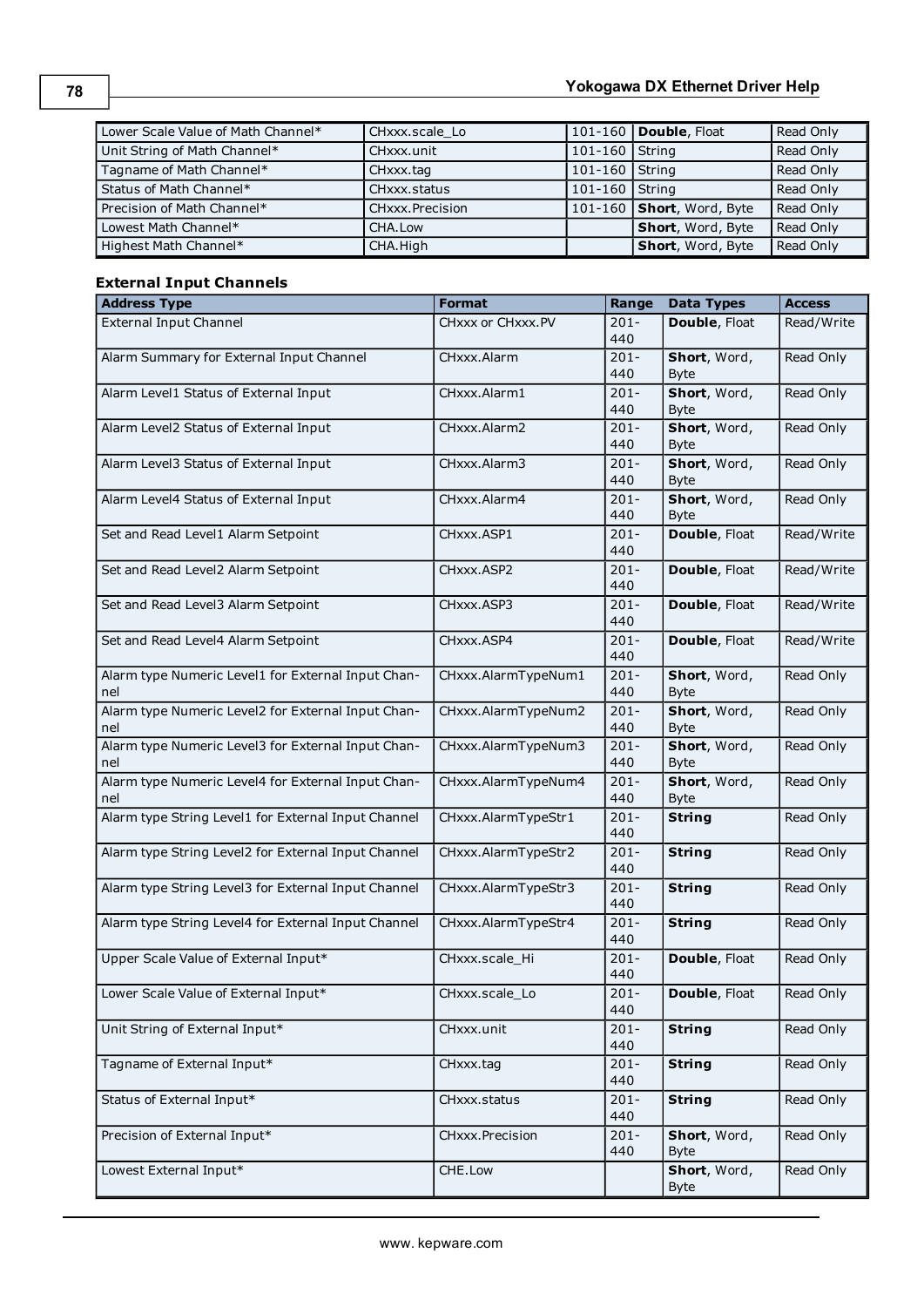| Highest External Input* | CHE.High | Short, Word, | Read Only |
|-------------------------|----------|--------------|-----------|
|                         |          | <b>Byte</b>  |           |

**79**

\*Data associated with these addresses are only read from the device at the start of a communications session. Once read, the values will not be refreshed until the server has been restarted or the "Reset" tag has been invoked. To invoke a reset, a non zero value must be written to the Reset tag. Once the Reset tag has been invoked the driver will reinitialize all startup data from the device.

#### **Alarm Setpoints**

Data values for Alarm Setpoints that are undefined in the device will be returned as +INF. Data values can only be written to Alarm Setpoints that are defined in the device. Write operations to undefined Alarm Setpoints will return an error. Write operations are only available only for users logged in at the Administrator level; otherwise, they will return an error.

#### **Scales**

Data values for Scale\_Hi and Scale\_Lo for channels that are skipped will be returned as +INF.

#### **Tag Names**

For devices that do not support tag names and channels that have unspecified tag names, the driver will construct an internal tag name based on the channel number. For example, the tag name of address 'CH01' will be returned as 'CH01'.

#### **General Device Data**

| <b>Address Description</b>                    | <b>Address/Format</b> | Range     | <b>Data Types</b>        | <b>Access</b> |
|-----------------------------------------------|-----------------------|-----------|--------------------------|---------------|
| Administrator Level                           | Admin                 |           | <b>Boolean</b>           | Read Only     |
| Date of Last Data                             | Date                  |           | <b>String</b>            | Read Only     |
| Time of Last Data                             | Time                  |           | <b>String</b>            | Read Only     |
| Model Series Reported by Device               | Model                 |           | <b>String</b>            | Read Only     |
| Host Name of Device                           | Hostname              |           | <b>String</b>            | Read Only     |
| Serial Number of Device                       | SerialNumber          |           | <b>String</b>            | Read Only     |
| IP Address of Device                          | IP                    |           | <b>String</b>            | Read Only     |
| Math Communication Data                       | <b>CDxx</b>           | $01 - 60$ | <b>Float</b>             | Read/Write    |
| <b>Control Math Execution</b>                 | MathControl           |           | <b>Short, Word, Byte</b> | Write Only    |
| <b>Reset Alarms</b>                           | AlarmReset            |           | <b>Boolean</b>           | Write Only    |
| Control Command and Response                  | Command               |           | <b>String</b>            | Read/Write    |
| Previous Screen                               | PreScreen             |           | <b>Boolean</b>           | Write Only    |
| Direct Reloading of Configuration             | Reset                 |           | <b>Boolean</b>           | Write Only    |
| Freeze the recorder's trend and time display. | Opmode freeze         |           | <b>Boolean</b>           | Write Only    |
| Resume the recorder's trend and time display. | Opmode_normal         |           | <b>Boolean</b>           | Write Only    |
| Clear the recorder's memory and display.      | Opmode_clear          |           | <b>Boolean</b>           | Write Only    |
| SetTime*                                      | Tag                   |           | <b>Boolean</b>           | Write Only    |

\*The SetTime Tag updates the device time. Writing 0 or 1 to the tag will update the Device Date and Time (which can be verified from the Date Tag and the Time Tag). The SetTime Tag will always display 0 because it is Write Only. After a successful update, the following message will be posted: "Device Clock set to system time [Device <device\_name>]."

#### **Administrator Level**

The Admin address type has a value of '1' or 'true' when the user has logged on at the Administrator level and a value of '0' or 'false' when the user has logged on at the User level.

#### **Math Communication Data**

The CD address type is only valid for devices equipped with the math option and write operations to CD addresses for non-math equipped devices will return an error. Write operations are available only for users logged in at the Administrator level; otherwise, they will return an error.

#### **Model Series Reported by Device**

The Model address type will have a string value of 'DX100' or 'DX200', indicating the model series returned by the device.

#### **Control Math Execution**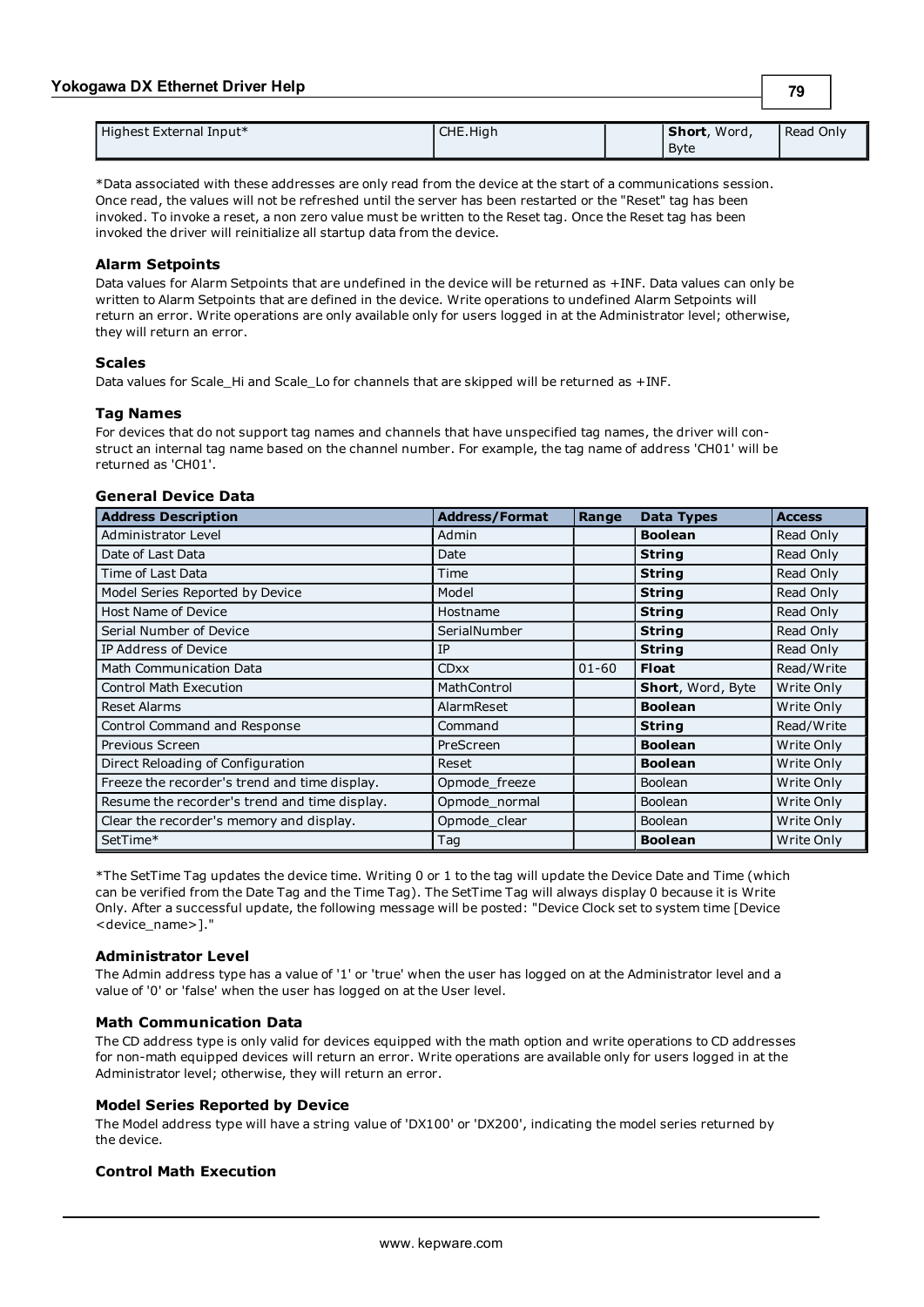The MathControl address type is only available for devices equipped with the math option and write operations to the MathControl tag for non-math equipped devices will return an error.

#### **Control Command and Response**

The Command address allows the user to send a string command and receive a string response to and from the device. This allows the user to send any command to the device, including commands not directly supported by the driver. This tag is only available to users logged in at the Administrator level; otherwise, write operations will return an error.

**Caution:** Write operations using the Command address should be performed with caution.

#### **Messages**

| <b>Command</b> | <b>Message Type</b>                       | <b>Syntax</b>                                                                  | <b>Notes</b>                                                                                |
|----------------|-------------------------------------------|--------------------------------------------------------------------------------|---------------------------------------------------------------------------------------------|
| BJ             | Free Message (aka Arbi-<br>trary Message) | BJ(group) (message<br>$#$ )<br>E.g., BJ10 <sub>2</sub> for group<br>10, msg 2. | Message is assigned to a group and displayed for that<br>group only.<br>Limit: 10 messages. |
|                |                                           |                                                                                | Message max. length: 32 char.s.                                                             |
| SG             | Regular Message                           | $SG(message \#)$<br>E.g., SG 42                                                | Limit: 100 messages.                                                                        |
|                |                                           |                                                                                | Message max. length: 32 char.s.                                                             |
|                |                                           |                                                                                | Message will be written to the current display when the<br>MS command is invoked.           |
| <b>MS</b>      | Writes message to dis-<br>play            | $MS(message \#)$<br>E.g., MS 42                                                | Writes the message (indicated by message $#$ ) to the cur-<br>rent display.                 |

**Note:** The actual number of addresses available for of each type depends on the configuration of the Yokogawa device. If the driver finds at Runtime that an address is not present in the device, it will post an error message and then remove the tag from its scan list.

Addresses that have Write Only access are assigned a default access of Read/Write; however, data values will be unreadable for these addresses and the associated tags will not be included in the scan list. The current data value for these tags will always be 0 for numeric data types and null string for string data types.

#### <span id="page-79-0"></span>**DX2020 Addressing**

The driver supports the following addresses for this device. The default data type is shown in **bold**.

#### **Measured Channels**

| <b>Address Type</b>                | <b>Format</b>           | Range     | <b>Data Types</b>    | <b>Access</b> |
|------------------------------------|-------------------------|-----------|----------------------|---------------|
| Process Value of Channel           | CHxx or CHxx.PV         | $01 - 20$ | Double, Float        | Read Only     |
| Alarm Summary of Channel           | CHxx.Alarm              | $01 - 20$ | Short, Word, Byte    | Read Only     |
| Alarm Level1 Status of Channel     | CHxx.Alarm1             | $01 - 20$ | Short, Word, Byte    | Read Only     |
| Alarm Level2 Status of Channel     | CHxx.Alarm2             | $01 - 20$ | Short, Word, Byte    | Read Only     |
| Alarm Level3 Status of Channel     | CHxx.Alarm3             | $01 - 20$ | Short, Word, Byte    | Read Only     |
| Alarm Level4 Status of Channel     | CHxx.Alarm4             | $01 - 20$ | Short, Word, Byte    | Read Only     |
| Set and Read Level1 Alarm Setpoint | CHxx.ASP1               | $01 - 20$ | <b>Double, Float</b> | Read/Write    |
| Set and Read Level2 Alarm Setpoint | CHxx.ASP2               | $01 - 20$ | <b>Double, Float</b> | Read/Write    |
| Set and Read Level3 Alarm Setpoint | CH <sub>xx</sub> , ASP3 | $01 - 20$ | Double, Float        | Read/Write    |
| Set and Read Level4 Alarm Setpoint | CH <sub>xx</sub> , ASP4 | $01 - 20$ | Double, Float        | Read/Write    |
| Alarm type Numeric Level 1         | CHxxx.AlarmType1.Num    | $01 - 20$ | Short, Word, Byte    | Read Only     |
| Alarm type Numeric Level 2         | CHxxx.AlarmType2.Num    | $01 - 20$ | Short, Word, Byte    | Read Only     |
| Alarm type Numeric Level 3         | CHxxx.AlarmType3.Num    | $01 - 20$ | Short, Word, Byte    | Read Only     |
| Alarm type Numeric Level 4         | CHxxx.AlarmType4.Num    | $01 - 20$ | Short, Word, Byte    | Read Only     |
| Alarm type String Level 1          | CHxx.AlarmType1.String  | $01 - 20$ | String               | Read Only     |
| Alarm type String Level 2          | CHxx.AlarmType2.String  | $01 - 20$ | String               | Read Only     |
| Alarm type String Level 3          | CHxx.AlarmType3.String  | $01 - 20$ | String               | Read Only     |
| Alarm type String Level 4          | CHxx.AlarmType4.String  | $01 - 20$ | String               | Read Only     |
| Upper Scale Value of Channel*      | CHxx.scale_Hi           | $01 - 20$ | Double, Float        | Read Only     |
| Lower Scale Value of Channel*      | CHxx.scale Lo           | $01 - 20$ | <b>Double, Float</b> | Read Only     |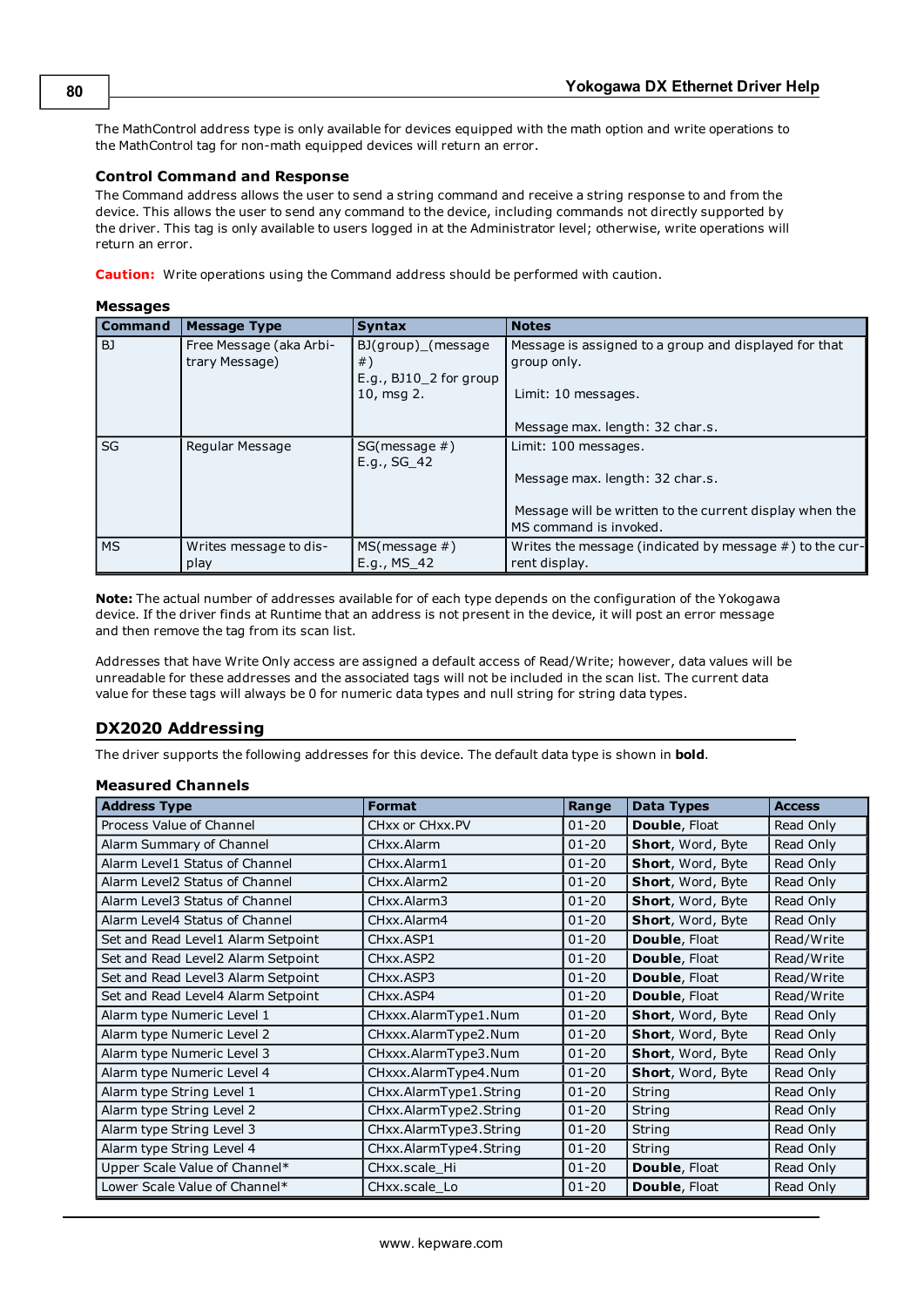# **Yokogawa DX Ethernet Driver Help**

**81**

| Unit String of Channel*    | CHxx.unit      | $01 - 20$ | String                   | Read Only |
|----------------------------|----------------|-----------|--------------------------|-----------|
| Tagname of Channel*        | CHxx.tag       | $01 - 20$ | String                   | Read Only |
| Status of Channel*         | CHxx.status    | $01 - 20$ | String                   | Read Only |
| Precision of Channel*      | CHxx.Precision | $01 - 20$ | Short, Word, Byte        | Read Only |
| Lowest Measuring Channel*  | CH.Low         |           | <b>Short, Word, Byte</b> | Read Only |
| Highest Measuring Channel* | CH.High        |           | Short, Word, Byte        | Read Only |

# **Math Channels**

| <b>Address Type</b>                 | <b>Format</b>           | Range       | <b>Data Types</b> | <b>Access</b> |
|-------------------------------------|-------------------------|-------------|-------------------|---------------|
| Process Value of Math Channel       | CHxxx or CHxxx.PV       | 101-160     | Double, Float     | Read Only     |
| Alarm Summary of Math Channel       | CHxxx.Alarm             | $101 - 160$ | Short, Word, Byte | Read Only     |
| Alarm Level1 Status of Math Channel | CHxxx.Alarm1            | 101-160     | Short, Word, Byte | Read Only     |
| Alarm Level2 Status of Math Channel | CHxxx.Alarm2            | $101 - 160$ | Short, Word, Byte | Read Only     |
| Alarm Level3 Status of Math Channel | CHxxx.Alarm3            | 101-160     | Short, Word, Byte | Read Only     |
| Alarm Level4 Status of Math Channel | CHxxx.Alarm4            | 101-160     | Short, Word, Byte | Read Only     |
| Set and Read Level1 Alarm Setpoint  | CHxxx.ASP1              | $101 - 160$ | Double, Float     | Read/Write    |
| Set and Read Level2 Alarm Setpoint  | CHxxx.ASP2              | 101-160     | Double, Float     | Read/Write    |
| Set and Read Level3 Alarm Setpoint  | CHxxx.ASP3              | 101-160     | Double, Float     | Read/Write    |
| Set and Read Level4 Alarm Setpoint  | CHxxx.ASP4              | $101 - 160$ | Double, Float     | Read/Write    |
| Alarm type Numeric Level 1          | CHxxx.AlarmType1.Num    | 101-160     | Short, Word, Byte | Read Only     |
| Alarm type Numeric Level 2          | CHxxx.AlarmType2.Num    | 101-160     | Short, Word, Byte | Read Only     |
| Alarm type Numeric Level 3          | CHxxx.AlarmType3.Num    | 101-160     | Short, Word, Byte | Read Only     |
| Alarm type Numeric Level 4          | CHxxx.AlarmType4.Num    | 101-160     | Short, Word, Byte | Read Only     |
| Alarm type String Level 1           | CHxxx.AlarmType1.String | 101-160     | String            | Read Only     |
| Alarm type String Level 2           | CHxxx.AlarmType2.String | 101-160     | String            | Read Only     |
| Alarm type String Level 3           | CHxxx.AlarmType3.String | 101-160     | String            | Read Only     |
| Alarm type String Level 4           | CHxxx.AlarmType4.String | 101-160     | String            | Read Only     |
| Upper Scale Value of Math Channel*  | CHxxx.scale Hi          | $101 - 160$ | Double, Float     | Read Only     |
| Lower Scale Value of Math Channel*  | CHxxx.scale Lo          | 101-160     | Double, Float     | Read Only     |
| Unit String of Math Channel*        | CHxxx.unit              | 101-160     | String            | Read Only     |
| Tagname of Math Channel*            | CHxxx.tag               | 101-160     | String            | Read Only     |
| Status of Math Channel*             | CHxxx.status            | 101-160     | String            | Read Only     |
| Precision of Math Channel*          | CHxxx.Precision         | 101-160     | Short, Word, Byte | Read Only     |
| Lowest Math Channel*                | CHA.Low                 |             | Short, Word, Byte | Read Only     |
| Highest Math Channel*               | CHA.High                |             | Short, Word, Byte | Read Only     |

# **External Input Channels**

| <b>Address Type</b>                      | <b>Format</b>     | Range          | <b>Data Types</b>           | <b>Access</b> |
|------------------------------------------|-------------------|----------------|-----------------------------|---------------|
| <b>External Input Channel</b>            | CHxxx or CHxxx.PV | $201 -$<br>440 | <b>Double, Float</b>        | Read/Write    |
| Alarm Summary for External Input Channel | CHxxx.Alarm       | $201 -$<br>440 | Short, Word,<br><b>Byte</b> | Read Only     |
| Alarm Level1 Status of External Input    | CHxxx.Alarm1      | $201 -$<br>440 | Short, Word,<br><b>Byte</b> | Read Only     |
| Alarm Level2 Status of External Input    | CHxxx.Alarm2      | $201 -$<br>440 | Short, Word,<br><b>Byte</b> | Read Only     |
| Alarm Level 3 Status of External Input   | CHxxx.Alarm3      | $201 -$<br>440 | Short, Word,<br><b>Byte</b> | Read Only     |
| Alarm Level4 Status of External Input    | CHxxx.Alarm4      | $201 -$<br>440 | Short, Word,<br><b>Byte</b> | Read Only     |
| Set and Read Level1 Alarm Setpoint       | CHxxx.ASP1        | $201 -$<br>440 | <b>Double, Float</b>        | Read/Write    |
| Set and Read Level2 Alarm Setpoint       | CHxxx.ASP2        | $201 -$<br>440 | <b>Double, Float</b>        | Read/Write    |
| Set and Read Level3 Alarm Setpoint       | CHxxx.ASP3        | $201 -$<br>440 | <b>Double, Float</b>        | Read/Write    |
| Set and Read Level4 Alarm Setpoint       | CHxxx.ASP4        | $201 -$        | Double, Float               | Read/Write    |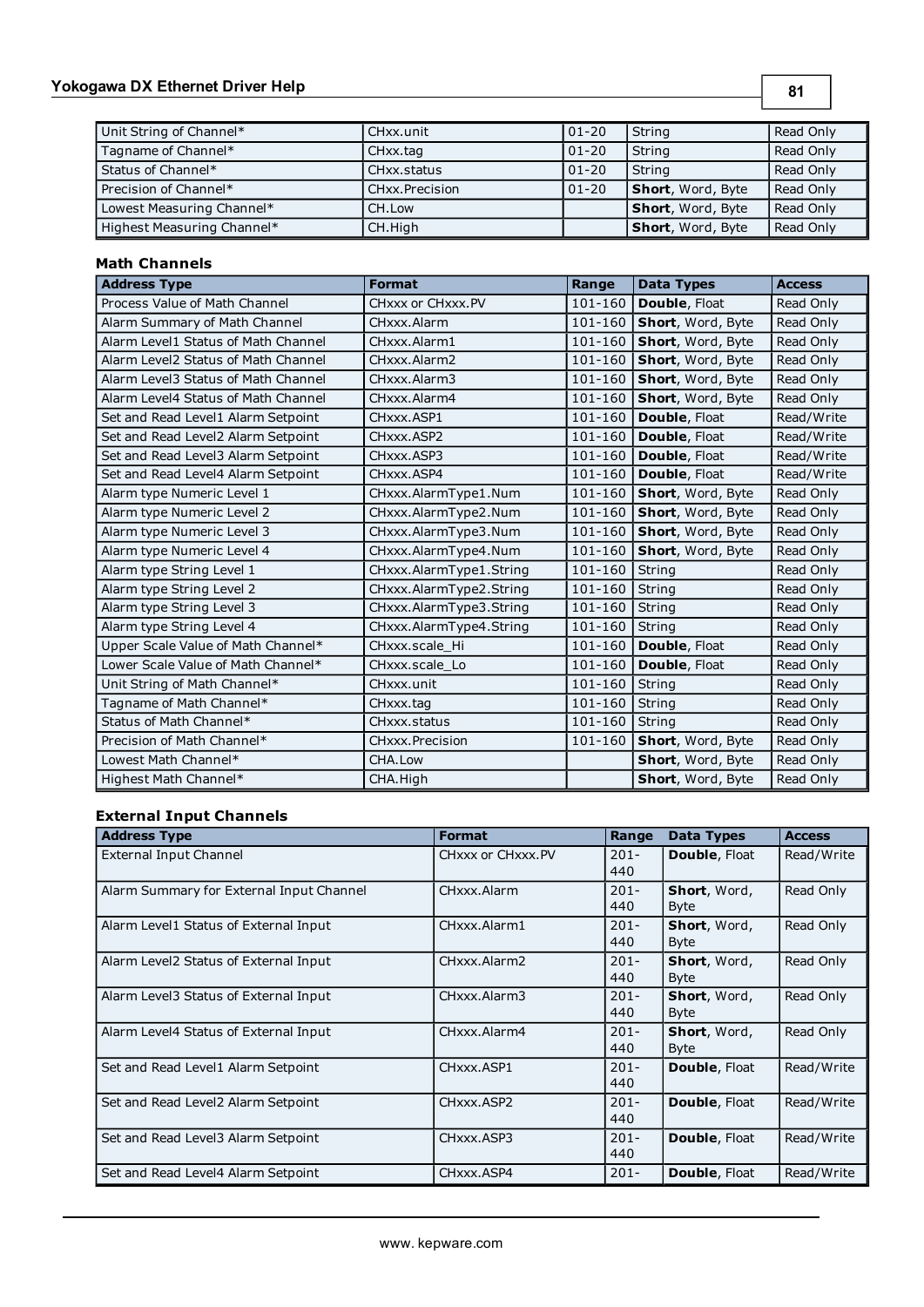|                                                           |                     | 440            |                             |           |
|-----------------------------------------------------------|---------------------|----------------|-----------------------------|-----------|
| Alarm type Numeric Level1 for External Input Chan-<br>nel | CHxxx.AlarmTypeNum1 | $201 -$<br>440 | Short, Word,<br><b>Byte</b> | Read Only |
| Alarm type Numeric Level2 for External Input Chan-<br>nel | CHxxx.AlarmTypeNum2 | $201 -$<br>440 | Short, Word,<br><b>Byte</b> | Read Only |
| Alarm type Numeric Level3 for External Input Chan-<br>nel | CHxxx.AlarmTypeNum3 | $201 -$<br>440 | Short, Word,<br><b>Byte</b> | Read Only |
| Alarm type Numeric Level4 for External Input Chan-<br>nel | CHxxx.AlarmTypeNum4 | $201 -$<br>440 | Short, Word,<br><b>Byte</b> | Read Only |
| Alarm type String Level1 for External Input Channel       | CHxxx.AlarmTypeStr1 | $201 -$<br>440 | <b>String</b>               | Read Only |
| Alarm type String Level2 for External Input Channel       | CHxxx.AlarmTypeStr2 | $201 -$<br>440 | <b>String</b>               | Read Only |
| Alarm type String Level3 for External Input Channel       | CHxxx.AlarmTypeStr3 | $201 -$<br>440 | <b>String</b>               | Read Only |
| Alarm type String Level4 for External Input Channel       | CHxxx.AlarmTypeStr4 | $201 -$<br>440 | <b>String</b>               | Read Only |
| Upper Scale Value of External Input*                      | CHxxx.scale Hi      | $201 -$<br>440 | Double, Float               | Read Only |
| Lower Scale Value of External Input*                      | CHxxx.scale Lo      | $201 -$<br>440 | Double, Float               | Read Only |
| Unit String of External Input*                            | CHxxx.unit          | $201 -$<br>440 | <b>String</b>               | Read Only |
| Tagname of External Input*                                | CHxxx.tag           | $201 -$<br>440 | <b>String</b>               | Read Only |
| Status of External Input*                                 | CHxxx.status        | $201 -$<br>440 | <b>String</b>               | Read Only |
| Precision of External Input*                              | CHxxx.Precision     | $201 -$<br>440 | Short, Word,<br><b>Byte</b> | Read Only |
| Lowest External Input*                                    | CHE.Low             |                | Short, Word,<br><b>Byte</b> | Read Only |
| Highest External Input*                                   | CHE.High            |                | Short, Word,<br><b>Byte</b> | Read Only |

\*Data associated with these addresses are only read from the device at the start of a communications session. Once read, the values will not be refreshed until the server has been restarted or the "Reset" tag has been invoked. To invoke a reset, a non zero value must be written to the Reset tag. Once the Reset tag has been invoked the driver will reinitialize all startup data from the device.

#### **Alarm Setpoints**

Data values for Alarm Setpoints that are undefined in the device will be returned as +INF. Data values can only be written to Alarm Setpoints that are defined in the device. Write operations to undefined Alarm Setpoints will return an error. Write operations are only available only for users logged in at the Administrator level; otherwise, they will return an error.

#### **Scales**

Data values for Scale\_Hi and Scale\_Lo for channels that are skipped will be returned as +INF.

#### **Tag Names**

For devices that do not support tag names and channels that have unspecified tag names, the driver will construct an internal tag name based on the channel number. For example, the tag name of address 'CH01' will be returned as 'CH01'.

#### **General Device Data**

| <b>Address Description</b>      | <b>Address/Format</b> | l Range | <b>Data Types</b> | <b>Access</b> |
|---------------------------------|-----------------------|---------|-------------------|---------------|
| Administrator Level             | Admin                 |         | <b>Boolean</b>    | Read Only     |
| Date of Last Data               | Date                  |         | <b>String</b>     | Read Only     |
| Time of Last Data               | Time                  |         | <b>String</b>     | Read Only     |
| Model Series Reported by Device | Model                 |         | <b>String</b>     | Read Only     |
| <b>Host Name of Device</b>      | Hostname              |         | <b>String</b>     | Read Only     |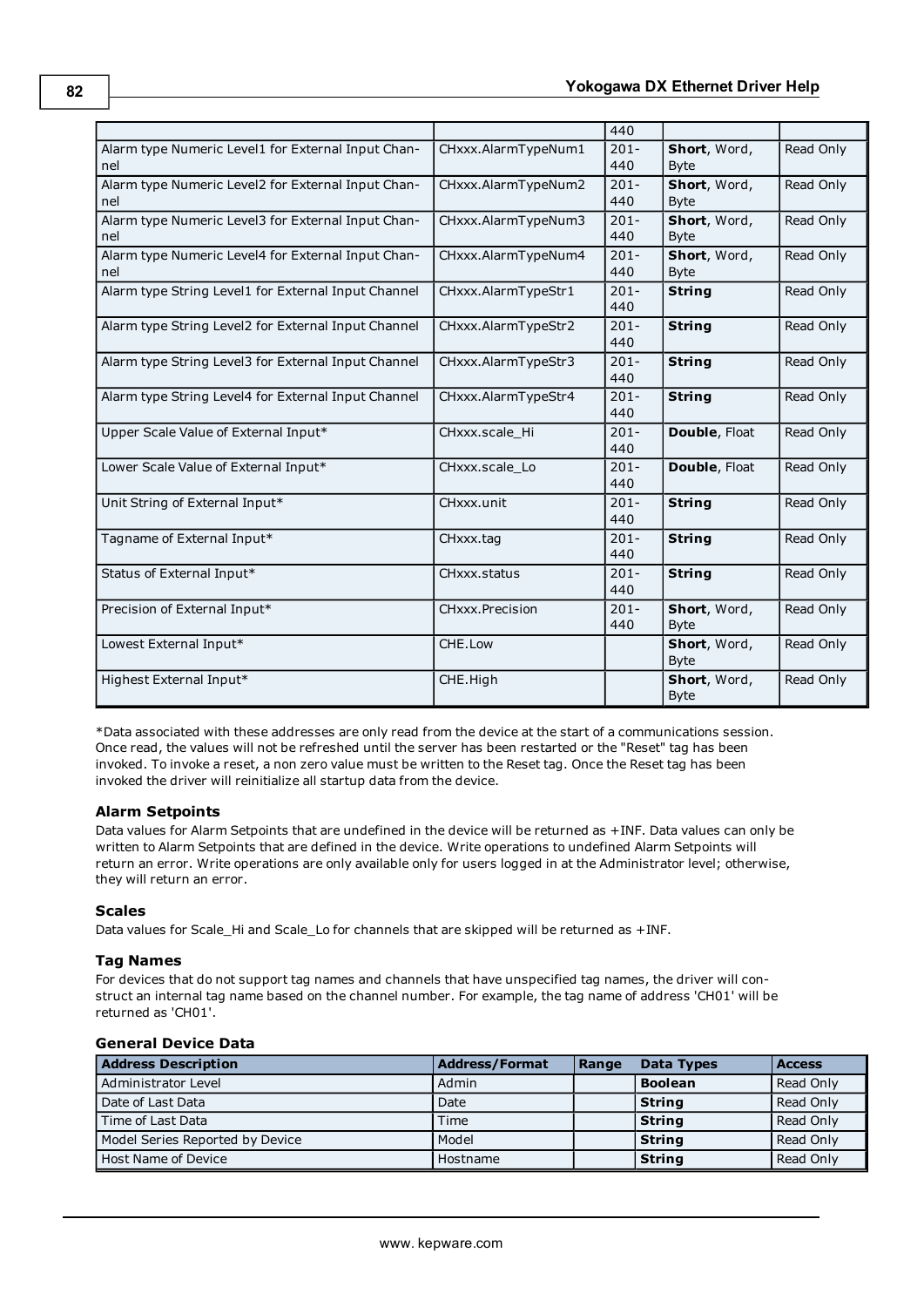### **Yokogawa DX Ethernet Driver Help**

| Serial Number of Device                       | SerialNumber  |           | <b>String</b>     | Read Only  |
|-----------------------------------------------|---------------|-----------|-------------------|------------|
| IP Address of Device                          | IP            |           | <b>String</b>     | Read Only  |
| Math Communication Data                       | <b>CDxx</b>   | $01 - 60$ | <b>Float</b>      | Read/Write |
| <b>Control Math Execution</b>                 | MathControl   |           | Short, Word, Byte | Write Only |
| Reset Alarms                                  | AlarmReset    |           | <b>Boolean</b>    | Write Only |
| Control Command and Response                  | Command       |           | <b>String</b>     | Read/Write |
| Previous Screen                               | PreScreen     |           | <b>Boolean</b>    | Write Only |
| Direct Reloading of Configuration             | Reset         |           | <b>Boolean</b>    | Write Only |
| Freeze the recorder's trend and time display. | Opmode freeze |           | Boolean           | Write Only |
| Resume the recorder's trend and time display. | Opmode_normal |           | <b>Boolean</b>    | Write Only |
| Clear the recorder's memory and display.      | Opmode_clear  |           | Boolean           | Write Only |
| SetTime*                                      | Taq           |           | <b>Boolean</b>    | Write Only |

\*The SetTime Tag updates the device time. Writing 0 or 1 to the tag will update the Device Date and Time (which can be verified from the Date Tag and the Time Tag). The SetTime Tag will always display 0 because it is Write Only. After a successful update, the following message will be posted: "Device Clock set to system time [Device <device\_name>]."

#### **Administrator Level**

The Admin address type has a value of '1' or 'true' when the user has logged on at the Administrator level and a value of '0' or 'false' when the user has logged on at the User level.

#### **Math Communication Data**

The CD address type is only valid for devices equipped with the math option and write operations to CD addresses for non-math equipped devices will return an error. Write operations are available only for users logged in at the Administrator level; otherwise, they will return an error.

#### **Model Series Reported by Device**

The Model address type will have a string value of 'DX100' or 'DX200', indicating the model series returned by the device.

#### **Control Math Execution**

The MathControl address type is only available for devices equipped with the math option and write operations to the MathControl tag for non-math equipped devices will return an error.

#### **Control Command and Response**

The Command address allows the user to send a string command and receive a string response to and from the device. This allows the user to send any command to the device, including commands not directly supported by the driver. This tag is only available to users logged in at the Administrator level; otherwise, write operations will return an error.

**Caution:** Write operations using the Command address should be performed with caution.

| <b>Command</b> | <b>Message Type</b>                       | <b>Syntax</b>                                                    | <b>Notes</b>                                                                      |
|----------------|-------------------------------------------|------------------------------------------------------------------|-----------------------------------------------------------------------------------|
| BJ             | Free Message (aka Arbi-<br>trary Message) | BJ(group) (message<br>$#$ )<br>E.g., BJ10 <sub>2</sub> for group | Message is assigned to a group and displayed for that<br>group only.              |
|                |                                           | 10, msg 2.                                                       | Limit: 10 messages.                                                               |
|                |                                           |                                                                  | Message max. length: 32 char.s.                                                   |
| SG             | Regular Message                           | $SG(message \#)$<br>E.g., SG_42                                  | Limit: 100 messages.                                                              |
|                |                                           |                                                                  | Message max. length: 32 char.s.                                                   |
|                |                                           |                                                                  | Message will be written to the current display when the<br>MS command is invoked. |
| <b>MS</b>      | Writes message to dis-<br>play            | $MS(message \#)$<br>E.g., MS 42                                  | Writes the message (indicated by message $#$ ) to the cur-<br>rent display.       |

**Messages**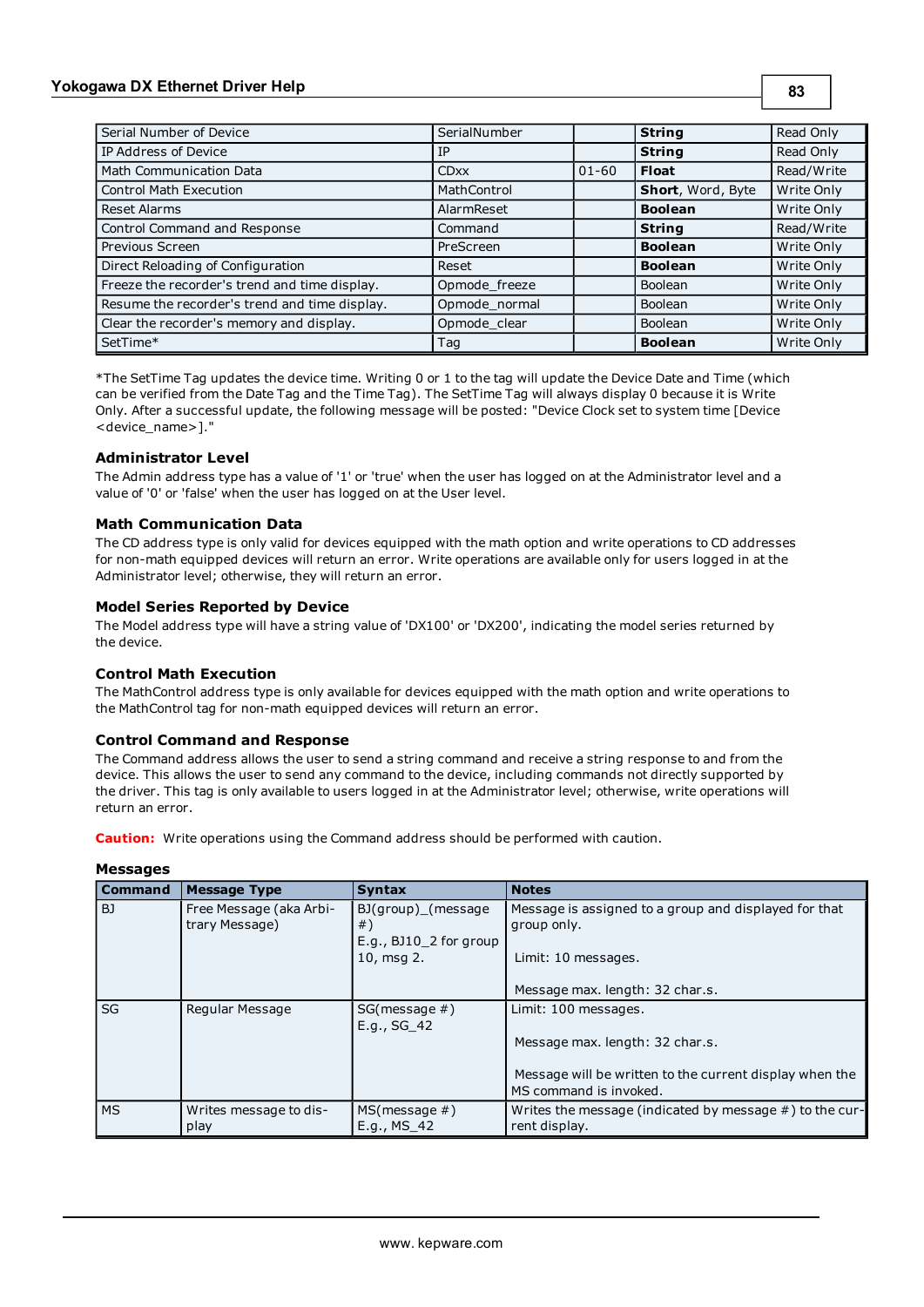**Note:** The actual number of addresses available for of each type depends on the configuration of the Yokogawa device. If the driver finds at Runtime that an address is not present in the device, it will post an error message and then remove the tag from its scan list.

Addresses that have Write Only access are assigned a default access of Read/Write; however, data values will be unreadable for these addresses and the associated tags will not be included in the scan list. The current data value for these tags will always be 0 for numeric data types and null string for string data types.

# <span id="page-83-0"></span>**DX2030 Addressing**

The driver supports the following addresses for this device. The default data type is shown in **bold**.

#### **Measured Channels**

| <b>Address Type</b>                | <b>Format</b>          | Range     | <b>Data Types</b> | <b>Access</b> |
|------------------------------------|------------------------|-----------|-------------------|---------------|
| Process Value of Channel           | CHxx or CHxx.PV        | $01 - 30$ | Double, Float     | Read Only     |
| Alarm Summary of Channel           | CHxx.Alarm             | $01 - 30$ | Short, Word, Byte | Read Only     |
| Alarm Level1 Status of Channel     | CHxx.Alarm1            | $01 - 30$ | Short, Word, Byte | Read Only     |
| Alarm Level2 Status of Channel     | CHxx.Alarm2            | $01 - 30$ | Short, Word, Byte | Read Only     |
| Alarm Level3 Status of Channel     | CHxx.Alarm3            | $01 - 30$ | Short, Word, Byte | Read Only     |
| Alarm Level4 Status of Channel     | CHxx.Alarm4            | $01 - 30$ | Short, Word, Byte | Read Only     |
| Set and Read Level1 Alarm Setpoint | CHxx.ASP1              | $01 - 30$ | Double, Float     | Read/Write    |
| Set and Read Level2 Alarm Setpoint | CHxx.ASP2              | $01 - 30$ | Double, Float     | Read/Write    |
| Set and Read Level3 Alarm Setpoint | CHxx.ASP3              | $01 - 30$ | Double, Float     | Read/Write    |
| Set and Read Level4 Alarm Setpoint | CHxx.ASP4              | $01 - 30$ | Double, Float     | Read/Write    |
| Alarm type Numeric Level 1         | CHxxx.AlarmType1.Num   | $01 - 30$ | Short, Word, Byte | Read Only     |
| Alarm type Numeric Level 2         | CHxxx.AlarmType2.Num   | $01 - 30$ | Short, Word, Byte | Read Only     |
| Alarm type Numeric Level 3         | CHxxx.AlarmType3.Num   | $01 - 30$ | Short, Word, Byte | Read Only     |
| Alarm type Numeric Level 4         | CHxxx.AlarmType4.Num   | $01 - 30$ | Short, Word, Byte | Read Only     |
| Alarm type String Level 1          | CHxx.AlarmType1.String | $01 - 30$ | String            | Read Only     |
| Alarm type String Level 2          | CHxx.AlarmType2.String | $01 - 30$ | <b>String</b>     | Read Only     |
| Alarm type String Level 3          | CHxx.AlarmType3.String | $01 - 30$ | String            | Read Only     |
| Alarm type String Level 4          | CHxx.AlarmType4.String | $01 - 30$ | String            | Read Only     |
| Upper Scale Value of Channel*      | CHxx.scale_Hi          | $01 - 30$ | Double, Float     | Read Only     |
| Lower Scale Value of Channel*      | CHxx.scale_Lo          | $01 - 30$ | Double, Float     | Read Only     |
| Unit String of Channel*            | CHxx.unit              | $01 - 30$ | String            | Read Only     |
| Tagname of Channel*                | CHxx.tag               | $01 - 30$ | String            | Read Only     |
| Status of Channel*                 | CHxx.status            | $01 - 30$ | String            | Read Only     |
| Precision of Channel*              | CHxx.Precision         | $01 - 30$ | Short, Word, Byte | Read Only     |
| Lowest Measuring Channel*          | CH.Low                 |           | Short, Word, Byte | Read Only     |
| Highest Measuring Channel*         | CH.High                |           | Short, Word, Byte | Read Only     |

# **Math Channels**

| <b>Address Type</b>                 | <b>Format</b>        | Range       | <b>Data Types</b>        | <b>Access</b> |
|-------------------------------------|----------------------|-------------|--------------------------|---------------|
| Process Value of Math Channel       | CHXXX or CHXXX.PV    | $101 - 160$ | <b>Double, Float</b>     | Read Only     |
| Alarm Summary of Math Channel       | CHxxx.Alarm          | $101 - 160$ | Short, Word, Byte        | Read Only     |
| Alarm Level1 Status of Math Channel | CHxxx.Alarm1         | $101 - 160$ | Short, Word, Byte        | Read Only     |
| Alarm Level2 Status of Math Channel | CHxxx.Alarm2         | $101 - 160$ | Short, Word, Byte        | Read Only     |
| Alarm Level3 Status of Math Channel | CHxxx.Alarm3         | 101-160     | Short, Word, Byte        | Read Only     |
| Alarm Level4 Status of Math Channel | CHxxx.Alarm4         | 101-160     | Short, Word, Byte        | Read Only     |
| Set and Read Level1 Alarm Setpoint  | CHxxx ASP1           | 101-160     | Double, Float            | Read/Write    |
| Set and Read Level2 Alarm Setpoint  | CHxxx.ASP2           | 101-160     | <b>Double, Float</b>     | Read/Write    |
| Set and Read Level3 Alarm Setpoint  | CHxxx.ASP3           | 101-160     | Double, Float            | Read/Write    |
| Set and Read Level4 Alarm Setpoint  | CHxxx.ASP4           | 101-160     | Double, Float            | Read/Write    |
| Alarm type Numeric Level 1          | CHxxx.AlarmType1.Num | $101 - 160$ | Short, Word, Byte        | Read Only     |
| Alarm type Numeric Level 2          | CHxxx.AlarmType2.Num | 101-160     | <b>Short, Word, Byte</b> | Read Only     |
| Alarm type Numeric Level 3          | CHxxx.AlarmType3.Num | 101-160     | Short, Word, Byte        | Read Only     |
| Alarm type Numeric Level 4          | CHxxx.AlarmType4.Num | 101-160     | <b>Short, Word, Byte</b> | Read Only     |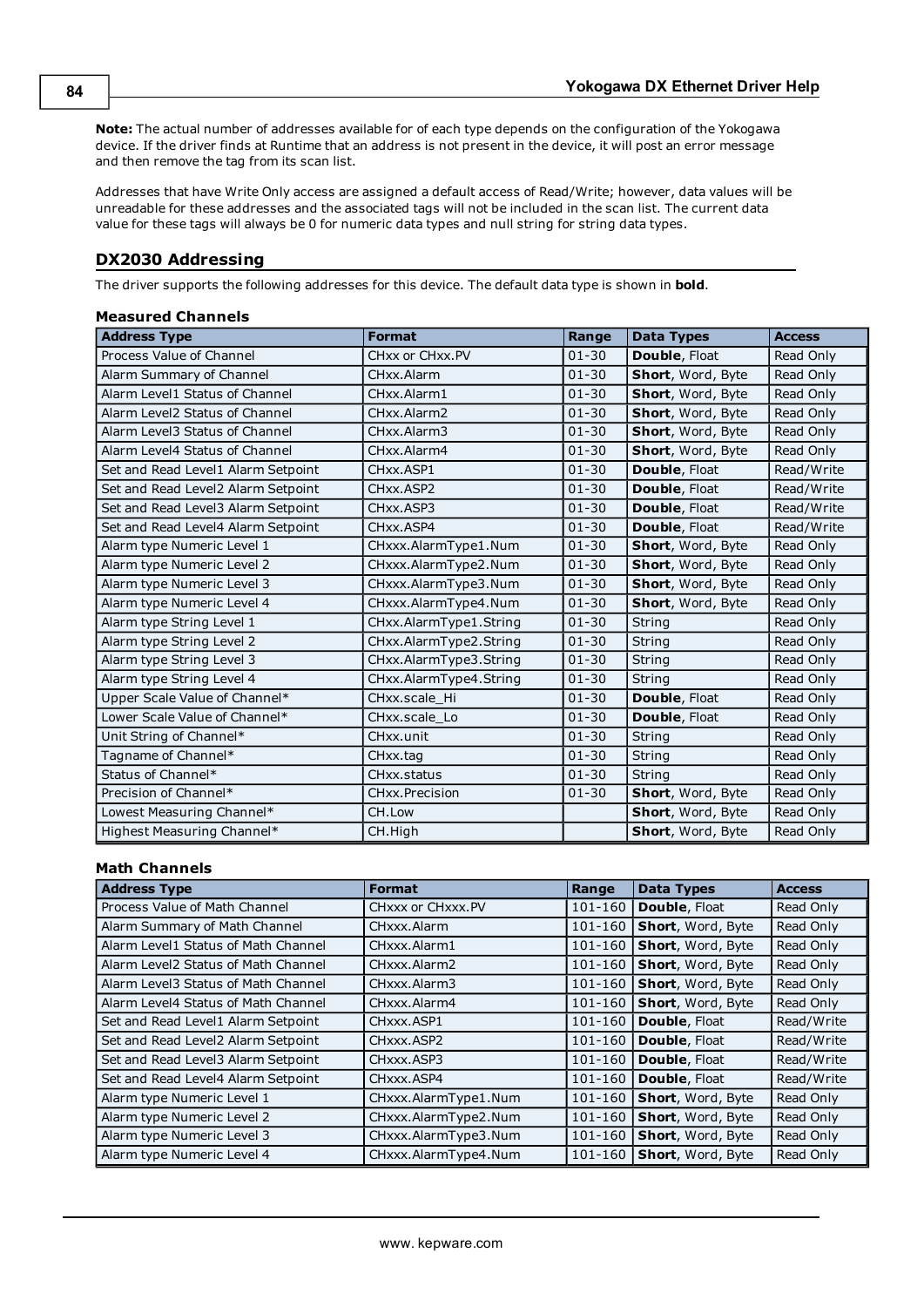# **Yokogawa DX Ethernet Driver Help**

**85**

| Alarm type String Level 1          | CHxxx.AlarmType1.String | $101 - 160$ | String               | Read Only |
|------------------------------------|-------------------------|-------------|----------------------|-----------|
| Alarm type String Level 2          | CHxxx.AlarmType2.String | 101-160     | String               | Read Only |
| Alarm type String Level 3          | CHxxx.AlarmType3.String | 101-160     | String               | Read Only |
| Alarm type String Level 4          | CHxxx.AlarmType4.String | 101-160     | String               | Read Only |
| Upper Scale Value of Math Channel* | CHxxx.scale Hi          | 101-160     | <b>Double, Float</b> | Read Only |
| Lower Scale Value of Math Channel* | CHxxx.scale Lo          | 101-160     | Double, Float        | Read Only |
| Unit String of Math Channel*       | CHxxx.unit              | 101-160     | <b>String</b>        | Read Only |
| Tagname of Math Channel*           | CHxxx.tag               | 101-160     | <b>String</b>        | Read Only |
| Status of Math Channel*            | CHxxx.status            | 101-160     | String               | Read Only |
| Precision of Math Channel*         | CHxxx.Precision         | 101-160     | Short, Word, Byte    | Read Only |
| Lowest Math Channel*               | CHA.Low                 |             | Short, Word, Byte    | Read Only |
| Highest Math Channel*              | CHA.High                |             | Short, Word, Byte    | Read Only |

# **External Input Channels**

| <b>Address Type</b>                                 | <b>Format</b>       | Range          | <b>Data Types</b> | <b>Access</b> |
|-----------------------------------------------------|---------------------|----------------|-------------------|---------------|
| <b>External Input Channel</b>                       | CHxxx or CHxxx.PV   | $201 -$        | Double, Float     | Read/Write    |
|                                                     |                     | 440            |                   |               |
| Alarm Summary for External Input Channel            | CHxxx.Alarm         | $201 -$        | Short, Word,      | Read Only     |
|                                                     |                     | 440            | <b>Byte</b>       |               |
| Alarm Level1 Status of External Input               | CHxxx.Alarm1        | $201 -$        | Short, Word,      | Read Only     |
|                                                     |                     | 440            | <b>Byte</b>       |               |
| Alarm Level2 Status of External Input               | CHxxx.Alarm2        | $201 -$        | Short, Word,      | Read Only     |
|                                                     |                     | 440            | <b>Byte</b>       |               |
| Alarm Level3 Status of External Input               | CHxxx.Alarm3        | $201 -$        | Short, Word,      | Read Only     |
|                                                     |                     | 440            | <b>Byte</b>       |               |
| Alarm Level4 Status of External Input               | CHxxx.Alarm4        | $201 -$        | Short, Word,      | Read Only     |
|                                                     |                     | 440            | <b>Byte</b>       |               |
| Set and Read Level1 Alarm Setpoint                  | CHxxx.ASP1          | $201 -$<br>440 | Double, Float     | Read/Write    |
|                                                     |                     |                |                   |               |
| Set and Read Level2 Alarm Setpoint                  | CHxxx.ASP2          | $201 -$<br>440 | Double, Float     | Read/Write    |
| Set and Read Level3 Alarm Setpoint                  | CHxxx.ASP3          | $201 -$        | Double, Float     | Read/Write    |
|                                                     |                     | 440            |                   |               |
| Set and Read Level4 Alarm Setpoint                  | CHxxx.ASP4          | $201 -$        | Double, Float     | Read/Write    |
|                                                     |                     | 440            |                   |               |
| Alarm type Numeric Level1 for External Input Chan-  | CHxxx.AlarmTypeNum1 | $201 -$        | Short, Word,      | Read Only     |
| nel                                                 |                     | 440            | <b>Byte</b>       |               |
| Alarm type Numeric Level2 for External Input Chan-  | CHxxx.AlarmTypeNum2 | $201 -$        | Short, Word,      | Read Only     |
| nel                                                 |                     | 440            | <b>Byte</b>       |               |
| Alarm type Numeric Level3 for External Input Chan-  | CHxxx.AlarmTypeNum3 | $201 -$        | Short, Word,      | Read Only     |
| nel                                                 |                     | 440            | <b>Byte</b>       |               |
| Alarm type Numeric Level4 for External Input Chan-  | CHxxx.AlarmTypeNum4 | $201 -$        | Short, Word,      | Read Only     |
| nel                                                 |                     | 440            | <b>Byte</b>       |               |
| Alarm type String Level1 for External Input Channel | CHxxx.AlarmTypeStr1 | $201 -$        | <b>String</b>     | Read Only     |
|                                                     |                     | 440            |                   |               |
| Alarm type String Level2 for External Input Channel | CHxxx.AlarmTypeStr2 | $201 -$        | <b>String</b>     | Read Only     |
|                                                     |                     | 440            |                   |               |
| Alarm type String Level3 for External Input Channel | CHxxx.AlarmTypeStr3 | $201 -$        | <b>String</b>     | Read Only     |
|                                                     |                     | 440            |                   |               |
| Alarm type String Level4 for External Input Channel | CHxxx.AlarmTypeStr4 | $201 -$        | <b>String</b>     | Read Only     |
|                                                     |                     | 440            |                   |               |
| Upper Scale Value of External Input*                | CHxxx.scale_Hi      | $201 -$        | Double, Float     | Read Only     |
|                                                     |                     | 440            |                   |               |
| Lower Scale Value of External Input*                | CHxxx.scale_Lo      | $201 -$        | Double, Float     | Read Only     |
|                                                     |                     | 440            |                   |               |
| Unit String of External Input*                      | CHxxx.unit          | $201 -$        | <b>String</b>     | Read Only     |
|                                                     |                     | 440            |                   |               |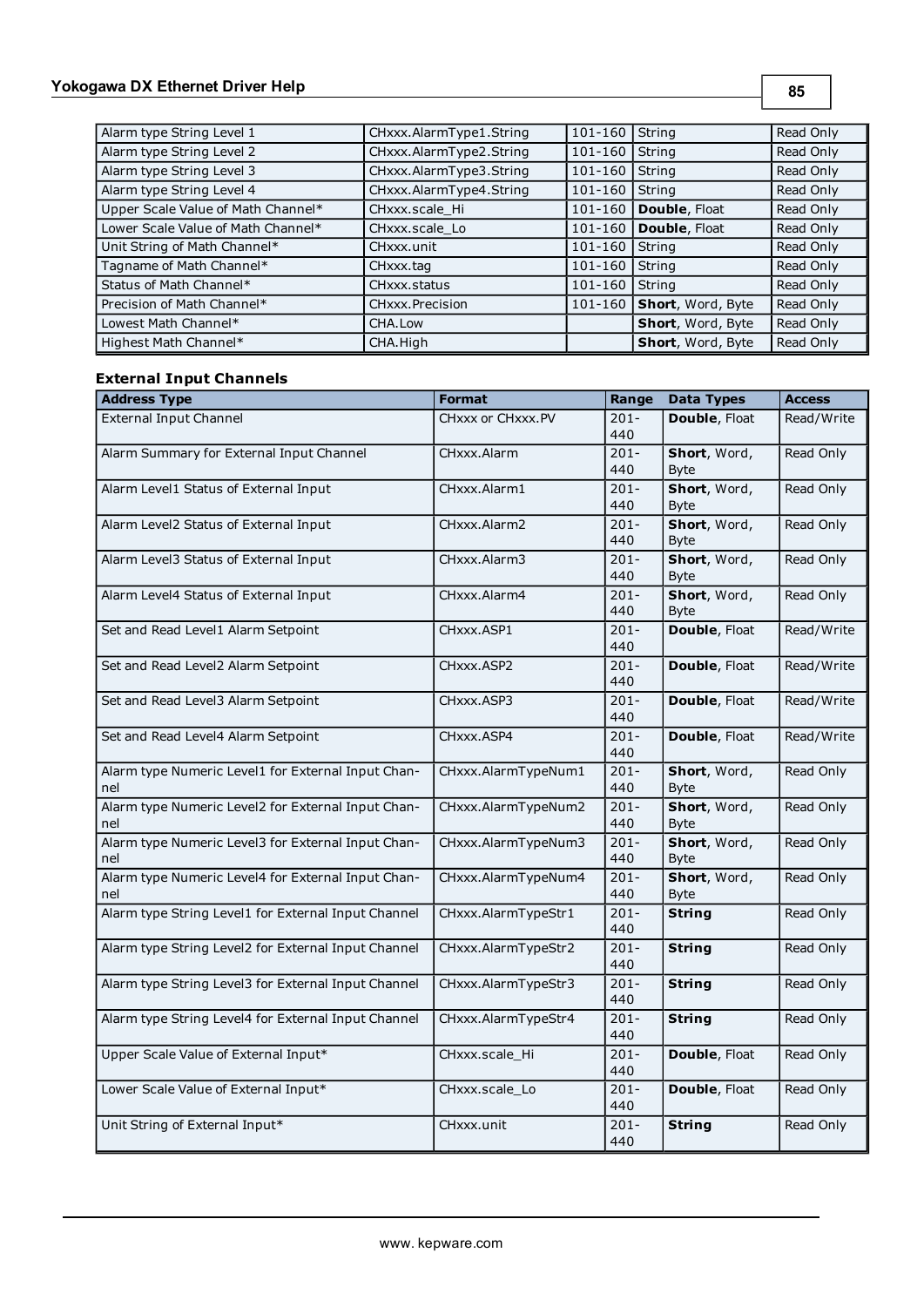| Tagname of External Input*   | CHxxx.tag       | $201 -$<br>440 | <b>String</b>               | Read Only |
|------------------------------|-----------------|----------------|-----------------------------|-----------|
| Status of External Input*    | CHxxx status    | $201 -$<br>440 | <b>String</b>               | Read Only |
| Precision of External Input* | CHxxx.Precision | $201 -$<br>440 | Short, Word,<br><b>Byte</b> | Read Only |
| Lowest External Input*       | CHE.Low         |                | Short, Word,<br><b>Byte</b> | Read Only |
| Highest External Input*      | CHE.High        |                | Short, Word,<br><b>Byte</b> | Read Only |

\*Data associated with these addresses are only read from the device at the start of a communications session. Once read, the values will not be refreshed until the server has been restarted or the "Reset" tag has been invoked. To invoke a reset, a non zero value must be written to the Reset tag. Once the Reset tag has been invoked the driver will reinitialize all startup data from the device.

#### **Alarm Setpoints**

Data values for Alarm Setpoints that are undefined in the device will be returned as +INF. Data values can only be written to Alarm Setpoints that are defined in the device. Write operations to undefined Alarm Setpoints will return an error. Write operations are only available only for users logged in at the Administrator level; otherwise, they will return an error.

#### **Scales**

Data values for Scale\_Hi and Scale\_Lo for channels that are skipped will be returned as +INF.

#### **Tag Names**

For devices that do not support tag names and channels that have unspecified tag names, the driver will construct an internal tag name based on the channel number. For example, the tag name of address 'CH01' will be returned as 'CH01'.

| <b>General Device Data</b> |  |
|----------------------------|--|
| Address Description        |  |

| <b>Address Description</b>                    | <b>Address/Format</b> | Range     | <b>Data Types</b>        | <b>Access</b> |
|-----------------------------------------------|-----------------------|-----------|--------------------------|---------------|
| Administrator Level                           | Admin                 |           | <b>Boolean</b>           | Read Only     |
| Date of Last Data                             | Date                  |           | <b>String</b>            | Read Only     |
| Time of Last Data                             | Time                  |           | <b>String</b>            | Read Only     |
| Model Series Reported by Device               | Model                 |           | <b>String</b>            | Read Only     |
| Host Name of Device                           | Hostname              |           | <b>String</b>            | Read Only     |
| Serial Number of Device                       | SerialNumber          |           | <b>String</b>            | Read Only     |
| IP Address of Device                          | IP                    |           | <b>String</b>            | Read Only     |
| Math Communication Data                       | <b>CDxx</b>           | $01 - 60$ | <b>Float</b>             | Read/Write    |
| <b>Control Math Execution</b>                 | MathControl           |           | <b>Short, Word, Byte</b> | Write Only    |
| <b>Reset Alarms</b>                           | AlarmReset            |           | <b>Boolean</b>           | Write Only    |
| Control Command and Response                  | Command               |           | <b>String</b>            | Read/Write    |
| Previous Screen                               | PreScreen             |           | <b>Boolean</b>           | Write Only    |
| Direct Reloading of Configuration             | Reset                 |           | <b>Boolean</b>           | Write Only    |
| Freeze the recorder's trend and time display. | Opmode freeze         |           | <b>Boolean</b>           | Write Only    |
| Resume the recorder's trend and time display. | Opmode normal         |           | <b>Boolean</b>           | Write Only    |
| Clear the recorder's memory and display.      | Opmode_clear          |           | <b>Boolean</b>           | Write Only    |
| SetTime*                                      | Tag                   |           | <b>Boolean</b>           | Write Only    |

\*The SetTime Tag updates the device time. Writing 0 or 1 to the tag will update the Device Date and Time (which can be verified from the Date Tag and the Time Tag). The SetTime Tag will always display 0 because it is Write Only. After a successful update, the following message will be posted: "Device Clock set to system time [Device <device\_name>]."

#### **Administrator Level**

The Admin address type has a value of '1' or 'true' when the user has logged on at the Administrator level and a value of '0' or 'false' when the user has logged on at the User level.

### **Math Communication Data**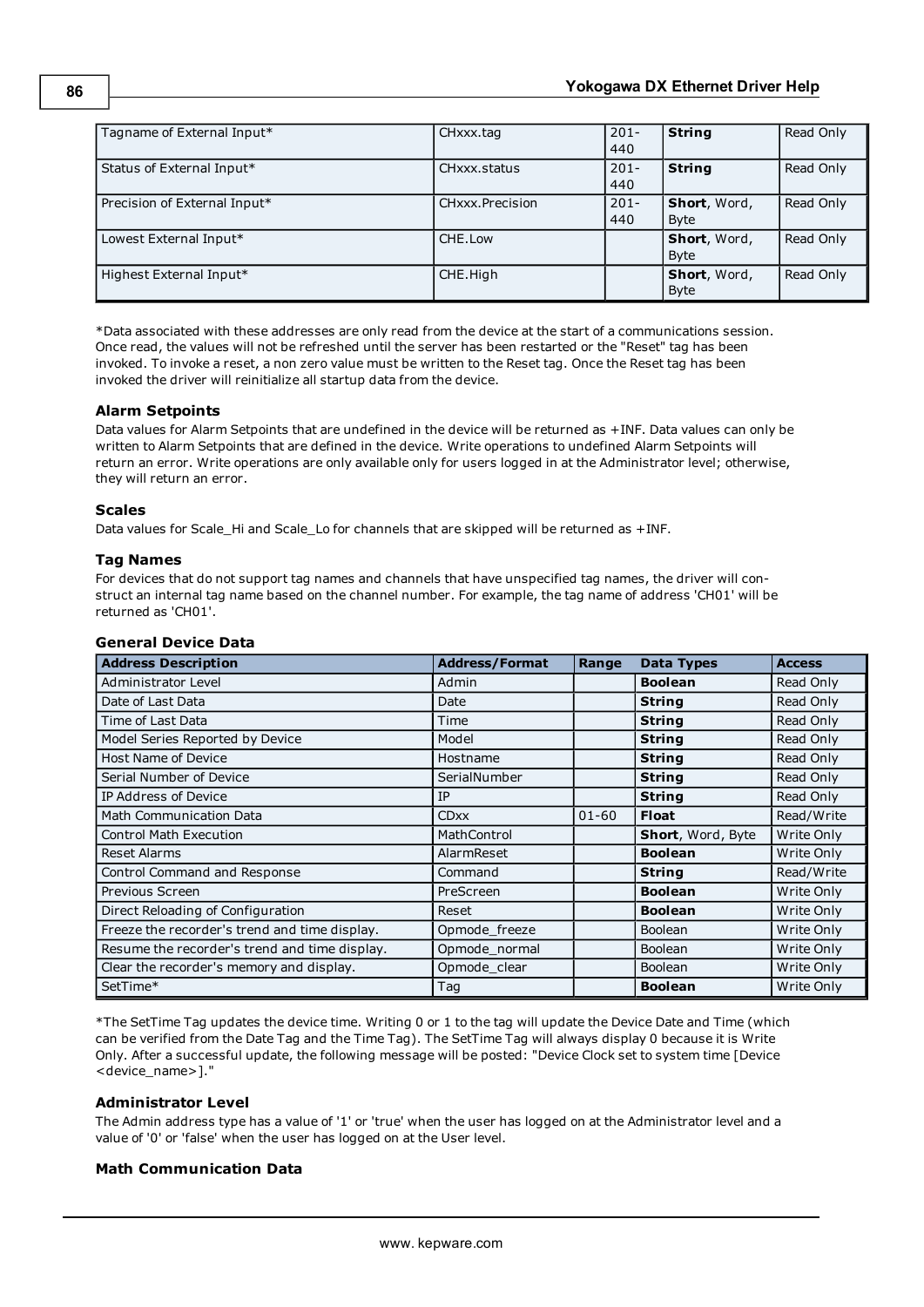The CD address type is only valid for devices equipped with the math option and write operations to CD addresses for non-math equipped devices will return an error. Write operations are available only for users logged in at the Administrator level; otherwise, they will return an error.

#### **Model Series Reported by Device**

The Model address type will have a string value of 'DX100' or 'DX200', indicating the model series returned by the device.

#### **Control Math Execution**

The MathControl address type is only available for devices equipped with the math option and write operations to the MathControl tag for non-math equipped devices will return an error.

#### **Control Command and Response**

The Command address allows the user to send a string command and receive a string response to and from the device. This allows the user to send any command to the device, including commands not directly supported by the driver. This tag is only available to users logged in at the Administrator level; otherwise, write operations will return an error.

**Caution:** Write operations using the Command address should be performed with caution.

#### **Messages**

| <b>Command</b> | <b>Message Type</b>                       | <b>Syntax</b>                                                    | <b>Notes</b>                                                                                                         |
|----------------|-------------------------------------------|------------------------------------------------------------------|----------------------------------------------------------------------------------------------------------------------|
| BJ             | Free Message (aka Arbi-<br>trary Message) | BJ(group) (message<br>$#$ )<br>E.g., BJ10 <sub>2</sub> for group | Message is assigned to a group and displayed for that<br>group only.                                                 |
|                |                                           | 10, msg 2.                                                       | Limit: 10 messages.<br>Message max. length: 32 char.s.                                                               |
| SG             | Regular Message                           | $SG(message \#)$<br>E.g., SG 42                                  | Limit: 100 messages.                                                                                                 |
|                |                                           |                                                                  | Message max. length: 32 char.s.<br>Message will be written to the current display when the<br>MS command is invoked. |
| <b>MS</b>      | Writes message to dis-<br>play            | $MS(message \#)$<br>E.g., MS 42                                  | Writes the message (indicated by message $#$ ) to the cur-<br>rent display.                                          |

**Note:** The actual number of addresses available for of each type depends on the configuration of the Yokogawa device. If the driver finds at Runtime that an address is not present in the device, it will post an error message and then remove the tag from its scan list.

Addresses that have Write Only access are assigned a default access of Read/Write; however, data values will be unreadable for these addresses and the associated tags will not be included in the scan list. The current data value for these tags will always be 0 for numeric data types and null string for string data types.

## <span id="page-86-0"></span>**DX2040 Addressing**

The driver supports the following addresses for this device. The default data type is shown in **bold**.

#### **Measured Channels**

| <b>Address Type</b>                | <b>Format</b>        | Range     | Data Types           | <b>Access</b> |
|------------------------------------|----------------------|-----------|----------------------|---------------|
| Process Value of Channel           | CHxx or CHxx.PV      | $01 - 40$ | <b>Double, Float</b> | Read Only     |
| Alarm Summary of Channel           | CHxx.Alarm           | $01 - 40$ | Short, Word, Byte    | Read Only     |
| Alarm Level1 Status of Channel     | CHxx.Alarm1          | $01 - 40$ | Short, Word, Byte    | Read Only     |
| Alarm Level2 Status of Channel     | CHxx.Alarm2          | $01 - 40$ | Short, Word, Byte    | Read Only     |
| Alarm Level3 Status of Channel     | CHxx.Alarm3          | $01 - 40$ | Short, Word, Byte    | Read Only     |
| Alarm Level4 Status of Channel     | CHxx.Alarm4          | $01 - 40$ | Short, Word, Byte    | Read Only     |
| Set and Read Level1 Alarm Setpoint | CHxx.ASP1            | $01 - 40$ | <b>Double, Float</b> | Read/Write    |
| Set and Read Level2 Alarm Setpoint | CHxx.ASP2            | $01 - 40$ | <b>Double, Float</b> | Read/Write    |
| Set and Read Level3 Alarm Setpoint | CHxx.ASP3            | $01 - 40$ | Double, Float        | Read/Write    |
| Set and Read Level4 Alarm Setpoint | CHxx.ASP4            | $01 - 40$ | <b>Double, Float</b> | Read/Write    |
| Alarm type Numeric Level 1         | CHxxx.AlarmType1.Num | $01 - 40$ | Short, Word, Byte    | Read Only     |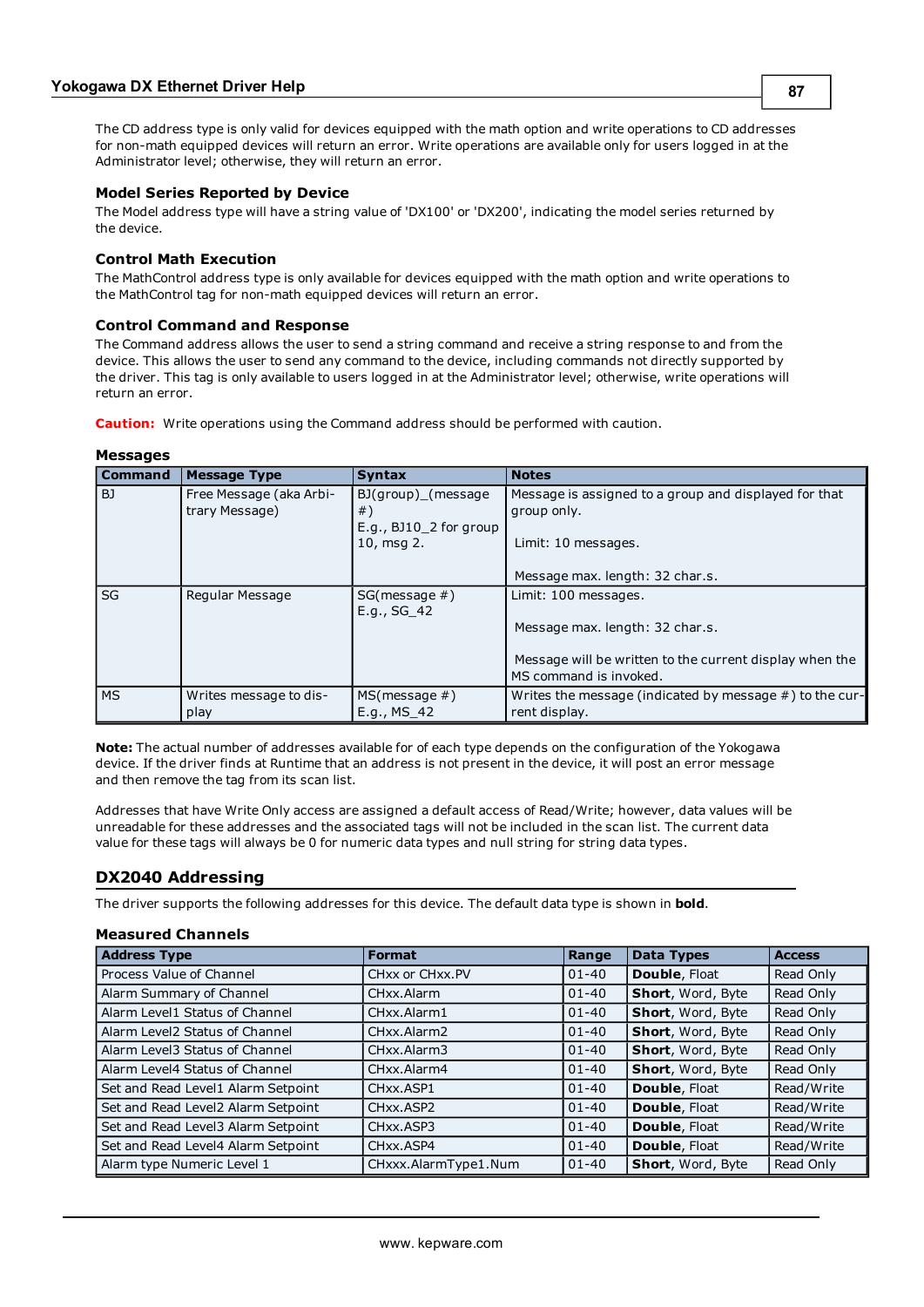| Alarm type Numeric Level 2    | CHxxx.AlarmType2.Num   | $01 - 40$ | Short, Word, Byte    | Read Only |
|-------------------------------|------------------------|-----------|----------------------|-----------|
| Alarm type Numeric Level 3    | CHxxx.AlarmType3.Num   | $01 - 40$ | Short, Word, Byte    | Read Only |
| Alarm type Numeric Level 4    | CHxxx.AlarmType4.Num   | $01 - 40$ | Short, Word, Byte    | Read Only |
| Alarm type String Level 1     | CHxx.AlarmType1.String | $01 - 40$ | String               | Read Only |
| Alarm type String Level 2     | CHxx.AlarmType2.String | $01 - 40$ | String               | Read Only |
| Alarm type String Level 3     | CHxx.AlarmType3.String | $01 - 40$ | String               | Read Only |
| Alarm type String Level 4     | CHxx.AlarmType4.String | $01 - 40$ | String               | Read Only |
| Upper Scale Value of Channel* | CHxx.scale Hi          | $01 - 40$ | <b>Double, Float</b> | Read Only |
| Lower Scale Value of Channel* | CHxx.scale Lo          | $01 - 40$ | Double, Float        | Read Only |
| Unit String of Channel*       | CHxx.unit              | $01 - 40$ | String               | Read Only |
| Tagname of Channel*           | CHxx.tag               | $01 - 40$ | String               | Read Only |
| Status of Channel*            | CHxx.status            | $01 - 40$ | String               | Read Only |
| Precision of Channel*         | CHxx.Precision         | $01 - 40$ | Short, Word, Byte    | Read Only |
| Lowest Measuring Channel*     | CH.Low                 |           | Short, Word, Byte    | Read Only |
| Highest Measuring Channel*    | CH.High                |           | Short, Word, Byte    | Read Only |

# **Math Channels**

| <b>Address Type</b>                 | <b>Format</b>           | Range       | <b>Data Types</b> | <b>Access</b> |
|-------------------------------------|-------------------------|-------------|-------------------|---------------|
| Process Value of Math Channel       | CHxxx or CHxxx.PV       | 101-160     | Double, Float     | Read Only     |
| Alarm Summary of Math Channel       | CHxxx.Alarm             | 101-160     | Short, Word, Byte | Read Only     |
| Alarm Level1 Status of Math Channel | CHxxx.Alarm1            | 101-160     | Short, Word, Byte | Read Only     |
| Alarm Level2 Status of Math Channel | CHxxx.Alarm2            | $101 - 160$ | Short, Word, Byte | Read Only     |
| Alarm Level3 Status of Math Channel | CHxxx.Alarm3            | 101-160     | Short, Word, Byte | Read Only     |
| Alarm Level4 Status of Math Channel | CHxxx.Alarm4            | 101-160     | Short, Word, Byte | Read Only     |
| Set and Read Level1 Alarm Setpoint  | CHxxx.ASP1              | 101-160     | Double, Float     | Read/Write    |
| Set and Read Level2 Alarm Setpoint  | CHxxx.ASP2              | 101-160     | Double, Float     | Read/Write    |
| Set and Read Level3 Alarm Setpoint  | CHxxx.ASP3              | 101-160     | Double, Float     | Read/Write    |
| Set and Read Level4 Alarm Setpoint  | CHxxx.ASP4              | 101-160     | Double, Float     | Read/Write    |
| Alarm type Numeric Level 1          | CHxxx.AlarmType1.Num    | 101-160     | Short, Word, Byte | Read Only     |
| Alarm type Numeric Level 2          | CHxxx.AlarmType2.Num    | 101-160     | Short, Word, Byte | Read Only     |
| Alarm type Numeric Level 3          | CHxxx.AlarmType3.Num    | 101-160     | Short, Word, Byte | Read Only     |
| Alarm type Numeric Level 4          | CHxxx.AlarmType4.Num    | 101-160     | Short, Word, Byte | Read Only     |
| Alarm type String Level 1           | CHxxx.AlarmType1.String | 101-160     | String            | Read Only     |
| Alarm type String Level 2           | CHxxx.AlarmType2.String | 101-160     | String            | Read Only     |
| Alarm type String Level 3           | CHxxx.AlarmType3.String | 101-160     | String            | Read Only     |
| Alarm type String Level 4           | CHxxx.AlarmType4.String | 101-160     | String            | Read Only     |
| Upper Scale Value of Math Channel*  | CHxxx.scale_Hi          | 101-160     | Double, Float     | Read Only     |
| Lower Scale Value of Math Channel*  | CHxxx.scale Lo          | 101-160     | Double, Float     | Read Only     |
| Unit String of Math Channel*        | CHxxx.unit              | $101 - 160$ | String            | Read Only     |
| Tagname of Math Channel*            | CHxxx.tag               | 101-160     | String            | Read Only     |
| Status of Math Channel*             | CHxxx.status            | 101-160     | String            | Read Only     |
| Precision of Math Channel*          | CHxxx.Precision         | 101-160     | Short, Word, Byte | Read Only     |
| Lowest Math Channel*                | CHA.Low                 |             | Short, Word, Byte | Read Only     |
| Highest Math Channel*               | CHA.High                |             | Short, Word, Byte | Read Only     |

# **External Input Channels**

| <b>Address Type</b>                      | <b>Format</b>     | Range          | <b>Data Types</b>           | <b>Access</b> |
|------------------------------------------|-------------------|----------------|-----------------------------|---------------|
| <b>External Input Channel</b>            | CHXXX or CHXXX.PV | $201 -$<br>440 | Double, Float               | Read/Write    |
| Alarm Summary for External Input Channel | CHxxx.Alarm       | $201 -$<br>440 | Short, Word,<br><b>Byte</b> | Read Only     |
| Alarm Level1 Status of External Input    | CHxxx.Alarm1      | $201 -$<br>440 | Short, Word,<br><b>Byte</b> | Read Only     |
| Alarm Level2 Status of External Input    | CHxxx.Alarm2      | $201 -$<br>440 | Short, Word,<br><b>Byte</b> | Read Only     |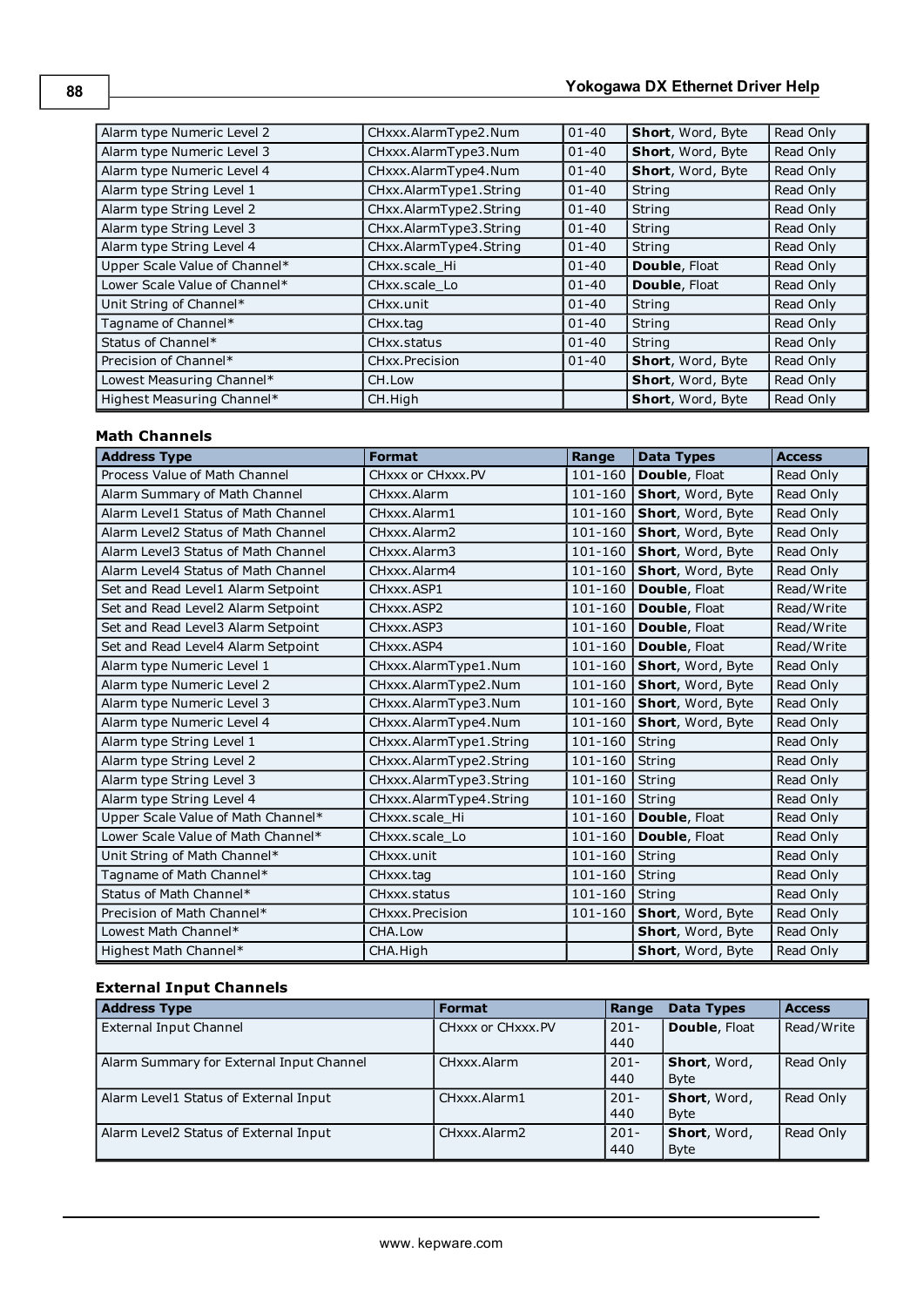| Alarm Level3 Status of External Input                     | CHxxx.Alarm3        | $201 -$<br>440 | Short, Word,<br><b>Byte</b> | Read Only  |
|-----------------------------------------------------------|---------------------|----------------|-----------------------------|------------|
| Alarm Level4 Status of External Input                     | CHxxx.Alarm4        | $201 -$        | Short, Word,                | Read Only  |
|                                                           |                     | 440            | <b>Byte</b>                 |            |
| Set and Read Level1 Alarm Setpoint                        | CHxxx.ASP1          | $201 -$<br>440 | Double, Float               | Read/Write |
| Set and Read Level2 Alarm Setpoint                        | CHxxx.ASP2          | $201 -$<br>440 | <b>Double, Float</b>        | Read/Write |
| Set and Read Level3 Alarm Setpoint                        | CHxxx.ASP3          | $201 -$<br>440 | Double, Float               | Read/Write |
| Set and Read Level4 Alarm Setpoint                        | CHxxx.ASP4          | $201 -$<br>440 | <b>Double, Float</b>        | Read/Write |
| Alarm type Numeric Level1 for External Input Chan-<br>nel | CHxxx.AlarmTypeNum1 | $201 -$<br>440 | Short, Word,<br>Byte        | Read Only  |
| Alarm type Numeric Level2 for External Input Chan-<br>nel | CHxxx.AlarmTypeNum2 | $201 -$<br>440 | Short, Word,<br><b>Byte</b> | Read Only  |
| Alarm type Numeric Level3 for External Input Chan-<br>nel | CHxxx.AlarmTypeNum3 | $201 -$<br>440 | Short, Word,<br><b>Byte</b> | Read Only  |
| Alarm type Numeric Level4 for External Input Chan-<br>nel | CHxxx.AlarmTypeNum4 | $201 -$<br>440 | Short, Word,<br><b>Byte</b> | Read Only  |
| Alarm type String Level1 for External Input Channel       | CHxxx.AlarmTypeStr1 | $201 -$<br>440 | <b>String</b>               | Read Only  |
| Alarm type String Level2 for External Input Channel       | CHxxx.AlarmTypeStr2 | $201 -$<br>440 | <b>String</b>               | Read Only  |
| Alarm type String Level3 for External Input Channel       | CHxxx.AlarmTypeStr3 | $201 -$<br>440 | <b>String</b>               | Read Only  |
| Alarm type String Level4 for External Input Channel       | CHxxx.AlarmTypeStr4 | $201 -$<br>440 | <b>String</b>               | Read Only  |
| Upper Scale Value of External Input*                      | CHxxx.scale_Hi      | $201 -$<br>440 | Double, Float               | Read Only  |
| Lower Scale Value of External Input*                      | CHxxx.scale_Lo      | $201 -$<br>440 | Double, Float               | Read Only  |
| Unit String of External Input*                            | CHxxx.unit          | $201 -$<br>440 | <b>String</b>               | Read Only  |
| Tagname of External Input*                                | CHxxx.tag           | $201 -$<br>440 | <b>String</b>               | Read Only  |
| Status of External Input*                                 | CHxxx.status        | $201 -$<br>440 | <b>String</b>               | Read Only  |
| Precision of External Input*                              | CHxxx.Precision     | $201 -$<br>440 | Short, Word,<br><b>Byte</b> | Read Only  |
| Lowest External Input*                                    | CHE.Low             |                | Short, Word,<br><b>Byte</b> | Read Only  |
| Highest External Input*                                   | CHE.High            |                | Short, Word,<br><b>Byte</b> | Read Only  |

\*Data associated with these addresses are only read from the device at the start of a communications session. Once read, the values will not be refreshed until the server has been restarted or the "Reset" tag has been invoked. To invoke a reset, a non zero value must be written to the Reset tag. Once the Reset tag has been invoked the driver will reinitialize all startup data from the device.

#### **Alarm Setpoints**

Data values for Alarm Setpoints that are undefined in the device will be returned as +INF. Data values can only be written to Alarm Setpoints that are defined in the device. Write operations to undefined Alarm Setpoints will return an error. Write operations are only available only for users logged in at the Administrator level; otherwise, they will return an error.

#### **Scales**

Data values for Scale\_Hi and Scale\_Lo for channels that are skipped will be returned as +INF.

## **Tag Names**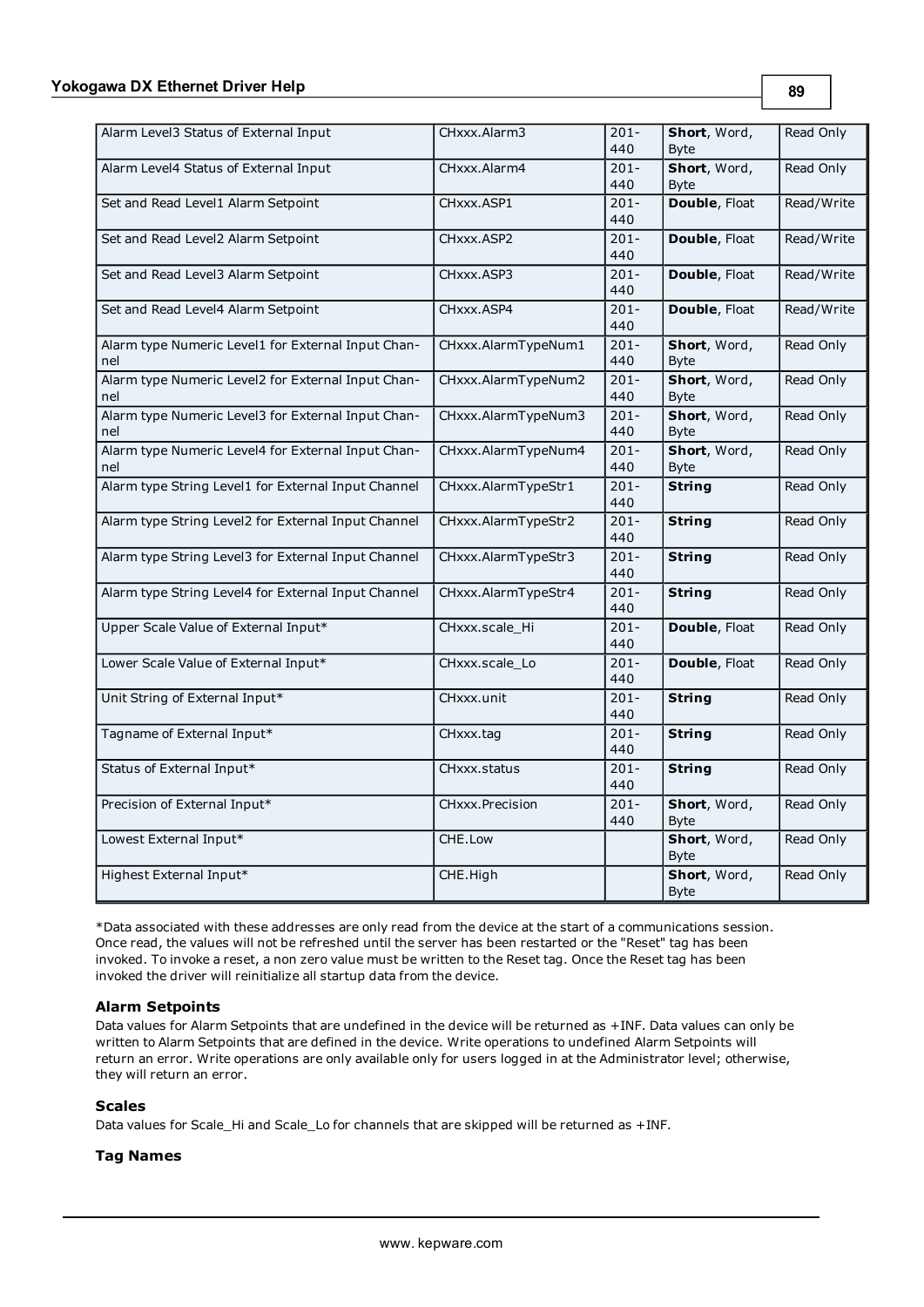For devices that do not support tag names and channels that have unspecified tag names, the driver will construct an internal tag name based on the channel number. For example, the tag name of address 'CH01' will be returned as 'CH01'.

| <b>General Device Data</b> |  |  |
|----------------------------|--|--|
|----------------------------|--|--|

| <b>Address Description</b>                    | <b>Address/Format</b> | Range     | <b>Data Types</b> | <b>Access</b> |
|-----------------------------------------------|-----------------------|-----------|-------------------|---------------|
| Administrator Level                           | Admin                 |           | <b>Boolean</b>    | Read Only     |
| Date of Last Data                             | Date                  |           | <b>String</b>     | Read Only     |
| Time of Last Data                             | Time                  |           | <b>String</b>     | Read Only     |
| Model Series Reported by Device               | Model                 |           | <b>String</b>     | Read Only     |
| <b>Host Name of Device</b>                    | Hostname              |           | <b>String</b>     | Read Only     |
| Serial Number of Device                       | SerialNumber          |           | <b>String</b>     | Read Only     |
| IP Address of Device                          | <b>TP</b>             |           | <b>String</b>     | Read Only     |
| <b>Math Communication Data</b>                | <b>CDxx</b>           | $01 - 60$ | <b>Float</b>      | Read/Write    |
| <b>Control Math Execution</b>                 | MathControl           |           | Short, Word, Byte | Write Only    |
| <b>Reset Alarms</b>                           | AlarmReset            |           | <b>Boolean</b>    | Write Only    |
| Control Command and Response                  | Command               |           | <b>String</b>     | Read/Write    |
| Previous Screen                               | PreScreen             |           | <b>Boolean</b>    | Write Only    |
| Direct Reloading of Configuration             | Reset                 |           | <b>Boolean</b>    | Write Only    |
| Freeze the recorder's trend and time display. | Opmode freeze         |           | <b>Boolean</b>    | Write Only    |
| Resume the recorder's trend and time display. | Opmode normal         |           | <b>Boolean</b>    | Write Only    |
| Clear the recorder's memory and display.      | Opmode_clear          |           | <b>Boolean</b>    | Write Only    |
| SetTime*                                      | Tag                   |           | <b>Boolean</b>    | Write Only    |

\*The SetTime Tag updates the device time. Writing 0 or 1 to the tag will update the Device Date and Time (which can be verified from the Date Tag and the Time Tag). The SetTime Tag will always display 0 because it is Write Only. After a successful update, the following message will be posted: "Device Clock set to system time [Device <device\_name>]."

#### **Administrator Level**

The Admin address type has a value of '1' or 'true' when the user has logged on at the Administrator level and a value of '0' or 'false' when the user has logged on at the User level.

#### **Math Communication Data**

The CD address type is only valid for devices equipped with the math option and write operations to CD addresses for non-math equipped devices will return an error. Write operations are available only for users logged in at the Administrator level; otherwise, they will return an error.

#### **Model Series Reported by Device**

The Model address type will have a string value of 'DX100' or 'DX200', indicating the model series returned by the device.

#### **Control Math Execution**

The MathControl address type is only available for devices equipped with the math option and write operations to the MathControl tag for non-math equipped devices will return an error.

#### **Control Command and Response**

The Command address allows the user to send a string command and receive a string response to and from the device. This allows the user to send any command to the device, including commands not directly supported by the driver. This tag is only available to users logged in at the Administrator level; otherwise, write operations will return an error.

**Caution:** Write operations using the Command address should be performed with caution.

#### **Messages**

**Command Message Type Syntax Notes**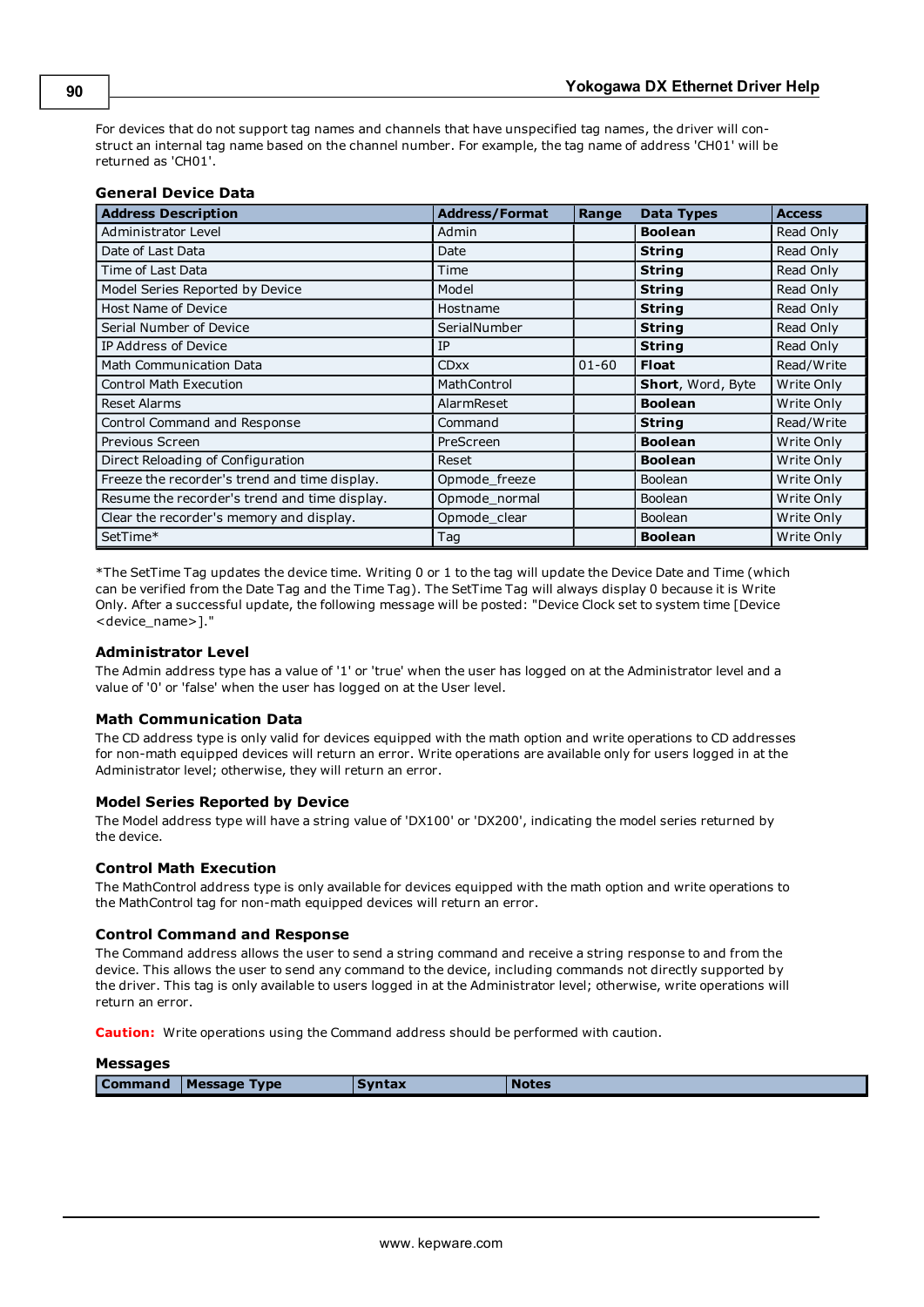| BJ        | Free Message (aka Arbi-<br>trary Message) | BJ(group) (message<br>$#$ )<br>E.g., BJ10 <sub>2</sub> for group<br>10, msg 2. | Message is assigned to a group and displayed for that<br>group only.<br>Limit: 10 messages. |
|-----------|-------------------------------------------|--------------------------------------------------------------------------------|---------------------------------------------------------------------------------------------|
|           |                                           |                                                                                | Message max. length: 32 char.s.                                                             |
| SG        | Regular Message                           | $SG(message \#)$<br>E.g., SG 42                                                | Limit: 100 messages.                                                                        |
|           |                                           |                                                                                | Message max. length: 32 char.s.                                                             |
|           |                                           |                                                                                | Message will be written to the current display when the<br>MS command is invoked.           |
| <b>MS</b> | Writes message to dis-<br>play            | $MS(message \#)$<br>E.g., MS 42                                                | Writes the message (indicated by message $#$ ) to the cur-<br>rent display.                 |

**Note:** The actual number of addresses available for of each type depends on the configuration of the Yokogawa device. If the driver finds at Runtime that an address is not present in the device, it will post an error message and then remove the tag from its scan list.

Addresses that have Write Only access are assigned a default access of Read/Write; however, data values will be unreadable for these addresses and the associated tags will not be included in the scan list. The current data value for these tags will always be 0 for numeric data types and null string for string data types.

## <span id="page-90-0"></span>**DX2048 Addressing**

The driver supports the following addresses for this device. The default data type is shown in **bold**.

#### **Measured Channels**

| <b>Address Type</b>                | <b>Format</b>          | Range     | <b>Data Types</b> | <b>Access</b> |
|------------------------------------|------------------------|-----------|-------------------|---------------|
| Process Value of Channel           | CHxx or CHxx.PV        | $01 - 48$ | Double, Float     | Read Only     |
| Alarm Summary of Channel           | CHxx.Alarm             | $01 - 48$ | Short, Word, Byte | Read Only     |
| Alarm Level1 Status of Channel     | CHxx.Alarm1            | $01 - 48$ | Short, Word, Byte | Read Only     |
| Alarm Level2 Status of Channel     | CHxx.Alarm2            | $01 - 48$ | Short, Word, Byte | Read Only     |
| Alarm Level3 Status of Channel     | CHxx.Alarm3            | $01 - 48$ | Short, Word, Byte | Read Only     |
| Alarm Level4 Status of Channel     | CHxx.Alarm4            | $01 - 48$ | Short, Word, Byte | Read Only     |
| Set and Read Level1 Alarm Setpoint | CHxx.ASP1              | $01 - 48$ | Double, Float     | Read/Write    |
| Set and Read Level2 Alarm Setpoint | CHxx.ASP2              | $01 - 48$ | Double, Float     | Read/Write    |
| Set and Read Level3 Alarm Setpoint | CHxx.ASP3              | $01 - 48$ | Double, Float     | Read/Write    |
| Set and Read Level4 Alarm Setpoint | CHxx.ASP4              | $01 - 48$ | Double, Float     | Read/Write    |
| Alarm type Numeric Level 1         | CHxxx.AlarmType1.Num   | $01 - 48$ | Short, Word, Byte | Read Only     |
| Alarm type Numeric Level 2         | CHxxx.AlarmType2.Num   | $01 - 48$ | Short, Word, Byte | Read Only     |
| Alarm type Numeric Level 3         | CHxxx.AlarmType3.Num   | $01 - 48$ | Short, Word, Byte | Read Only     |
| Alarm type Numeric Level 4         | CHxxx.AlarmType4.Num   | $01 - 48$ | Short, Word, Byte | Read Only     |
| Alarm type String Level 1          | CHxx.AlarmType1.String | $01 - 48$ | String            | Read Only     |
| Alarm type String Level 2          | CHxx.AlarmType2.String | $01 - 48$ | String            | Read Only     |
| Alarm type String Level 3          | CHxx.AlarmType3.String | $01 - 48$ | String            | Read Only     |
| Alarm type String Level 4          | CHxx.AlarmType4.String | $01 - 48$ | String            | Read Only     |
| Upper Scale Value of Channel*      | CHxx.scale Hi          | $01 - 48$ | Double, Float     | Read Only     |
| Lower Scale Value of Channel*      | CHxx.scale Lo          | $01 - 48$ | Double, Float     | Read Only     |
| Unit String of Channel*            | CHxx.unit              | $01 - 48$ | String            | Read Only     |
| Tagname of Channel*                | CHxx.tag               | $01 - 48$ | String            | Read Only     |
| Status of Channel*                 | CHxx.status            | $01 - 48$ | String            | Read Only     |
| Precision of Channel*              | CHxx.Precision         | $01 - 48$ | Short, Word, Byte | Read Only     |
| Lowest Measuring Channel*          | CH.Low                 |           | Short, Word, Byte | Read Only     |
| Highest Measuring Channel*         | CH.High                |           | Short, Word, Byte | Read Only     |

### **Math Channels**

| <b>Address Type</b>           | l Format                 | Range | <b>Data Types</b>               | <b>Access</b> |
|-------------------------------|--------------------------|-------|---------------------------------|---------------|
| Process Value of Math Channel | <b>CHxxx or CHxxx.PV</b> |       | 101-160   <b>Double</b> , Float | Read Only     |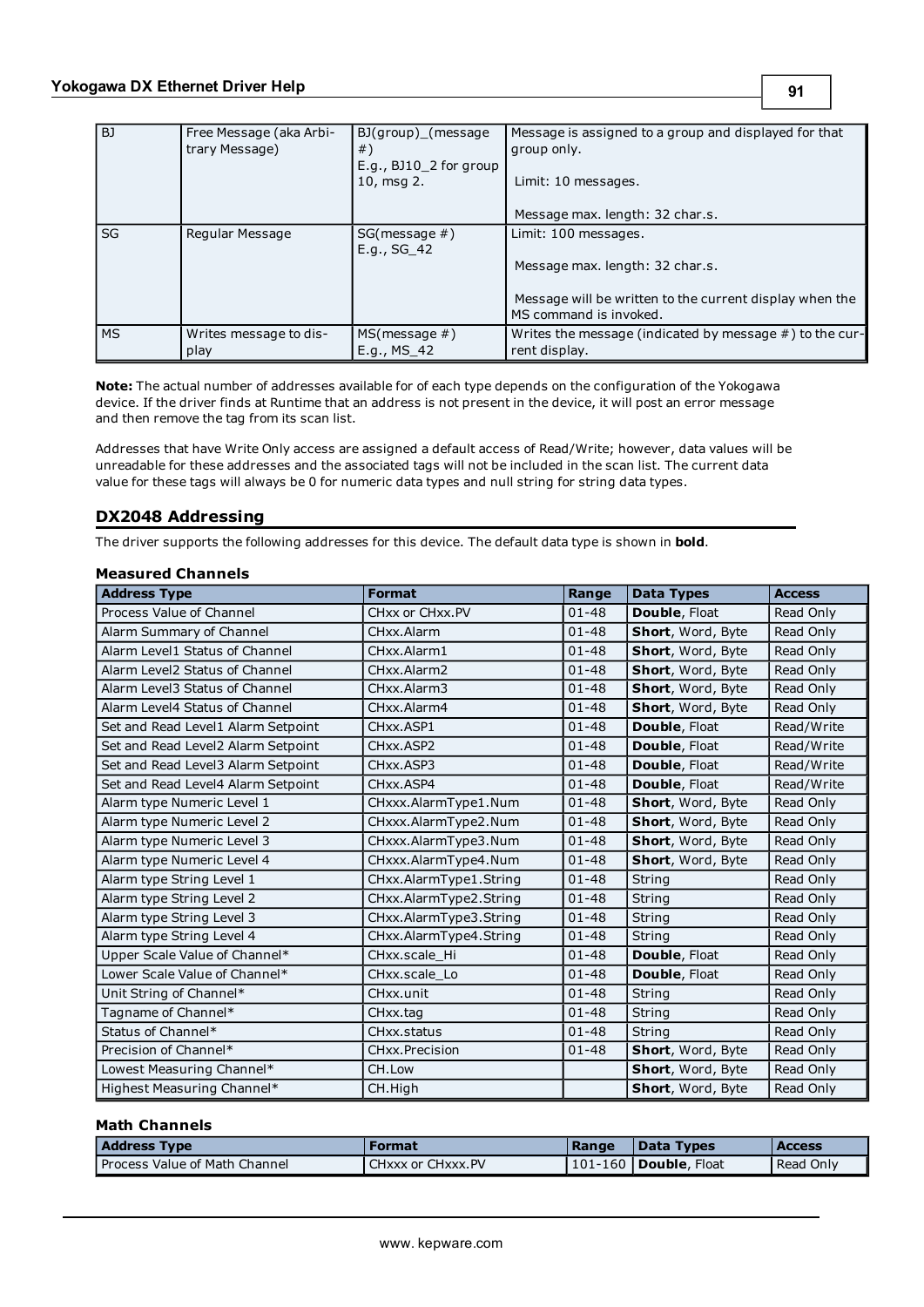| Alarm Summary of Math Channel       | CHxxx.Alarm             | $101 - 160$ | Short, Word, Byte           | Read Only  |
|-------------------------------------|-------------------------|-------------|-----------------------------|------------|
| Alarm Level1 Status of Math Channel | CHxxx.Alarm1            | $101 - 160$ | Short, Word, Byte           | Read Only  |
| Alarm Level2 Status of Math Channel | CHxxx.Alarm2            |             | 101-160   Short, Word, Byte | Read Only  |
| Alarm Level3 Status of Math Channel | CHxxx.Alarm3            | $101 - 160$ | Short, Word, Byte           | Read Only  |
| Alarm Level4 Status of Math Channel | CHxxx.Alarm4            | $101 - 160$ | Short, Word, Byte           | Read Only  |
| Set and Read Level1 Alarm Setpoint  | CHxxx.ASP1              | $101 - 160$ | <b>Double, Float</b>        | Read/Write |
| Set and Read Level2 Alarm Setpoint  | CHxxx.ASP2              | $101 - 160$ | Double, Float               | Read/Write |
| Set and Read Level3 Alarm Setpoint  | CHxxx.ASP3              | $101 - 160$ | Double, Float               | Read/Write |
| Set and Read Level4 Alarm Setpoint  | CHxxx.ASP4              | 101-160     | Double, Float               | Read/Write |
| Alarm type Numeric Level 1          | CHxxx.AlarmType1.Num    | 101-160     | Short, Word, Byte           | Read Only  |
| Alarm type Numeric Level 2          | CHxxx.AlarmType2.Num    | $101 - 160$ | Short, Word, Byte           | Read Only  |
| Alarm type Numeric Level 3          | CHxxx.AlarmType3.Num    | 101-160     | Short, Word, Byte           | Read Only  |
| Alarm type Numeric Level 4          | CHxxx.AlarmType4.Num    | 101-160     | Short, Word, Byte           | Read Only  |
| Alarm type String Level 1           | CHxxx.AlarmType1.String | $101 - 160$ | String                      | Read Only  |
| Alarm type String Level 2           | CHxxx.AlarmType2.String | $101 - 160$ | String                      | Read Only  |
| Alarm type String Level 3           | CHxxx.AlarmType3.String | $101 - 160$ | String                      | Read Only  |
| Alarm type String Level 4           | CHxxx.AlarmType4.String | 101-160     | <b>String</b>               | Read Only  |
| Upper Scale Value of Math Channel*  | CHxxx.scale Hi          | $101 - 160$ | Double, Float               | Read Only  |
| Lower Scale Value of Math Channel*  | CHxxx.scale Lo          | 101-160     | Double, Float               | Read Only  |
| Unit String of Math Channel*        | CHxxx.unit              | 101-160     | String                      | Read Only  |
| Tagname of Math Channel*            | CHxxx.tag               | 101-160     | String                      | Read Only  |
| Status of Math Channel*             | CHxxx.status            | $101 - 160$ | String                      | Read Only  |
| Precision of Math Channel*          | CHxxx.Precision         | 101-160     | Short, Word, Byte           | Read Only  |
| Lowest Math Channel*                | CHA.Low                 |             | Short, Word, Byte           | Read Only  |
| Highest Math Channel*               | CHA.High                |             | Short, Word, Byte           | Read Only  |

# **External Input Channels**

| <b>Address Type</b>                                       | <b>Format</b>       | Range          | <b>Data Types</b>           | <b>Access</b> |
|-----------------------------------------------------------|---------------------|----------------|-----------------------------|---------------|
| External Input Channel                                    | CHxxx or CHxxx.PV   | $201 -$<br>440 | Double, Float               | Read/Write    |
| Alarm Summary for External Input Channel                  | CHxxx.Alarm         | $201 -$<br>440 | Short, Word,<br><b>Byte</b> | Read Only     |
| Alarm Level1 Status of External Input                     | CHxxx.Alarm1        | $201 -$<br>440 | Short, Word,<br><b>Byte</b> | Read Only     |
| Alarm Level2 Status of External Input                     | CHxxx.Alarm2        | $201 -$<br>440 | Short, Word,<br><b>Byte</b> | Read Only     |
| Alarm Level3 Status of External Input                     | CHxxx.Alarm3        | $201 -$<br>440 | Short, Word,<br><b>Byte</b> | Read Only     |
| Alarm Level4 Status of External Input                     | CHxxx.Alarm4        | $201 -$<br>440 | Short, Word,<br><b>Byte</b> | Read Only     |
| Set and Read Level1 Alarm Setpoint                        | CHxxx.ASP1          | $201 -$<br>440 | Double, Float               | Read/Write    |
| Set and Read Level2 Alarm Setpoint                        | CHxxx.ASP2          | $201 -$<br>440 | Double, Float               | Read/Write    |
| Set and Read Level3 Alarm Setpoint                        | CHxxx.ASP3          | $201 -$<br>440 | Double, Float               | Read/Write    |
| Set and Read Level4 Alarm Setpoint                        | CHxxx.ASP4          | $201 -$<br>440 | Double, Float               | Read/Write    |
| Alarm type Numeric Level1 for External Input Chan-<br>nel | CHxxx.AlarmTypeNum1 | $201 -$<br>440 | Short, Word,<br><b>Byte</b> | Read Only     |
| Alarm type Numeric Level2 for External Input Chan-<br>nel | CHxxx.AlarmTypeNum2 | $201 -$<br>440 | Short, Word,<br><b>Byte</b> | Read Only     |
| Alarm type Numeric Level3 for External Input Chan-<br>nel | CHxxx.AlarmTypeNum3 | $201 -$<br>440 | Short, Word,<br><b>Byte</b> | Read Only     |
| Alarm type Numeric Level4 for External Input Chan-<br>nel | CHxxx.AlarmTypeNum4 | $201 -$<br>440 | Short, Word,<br>Byte        | Read Only     |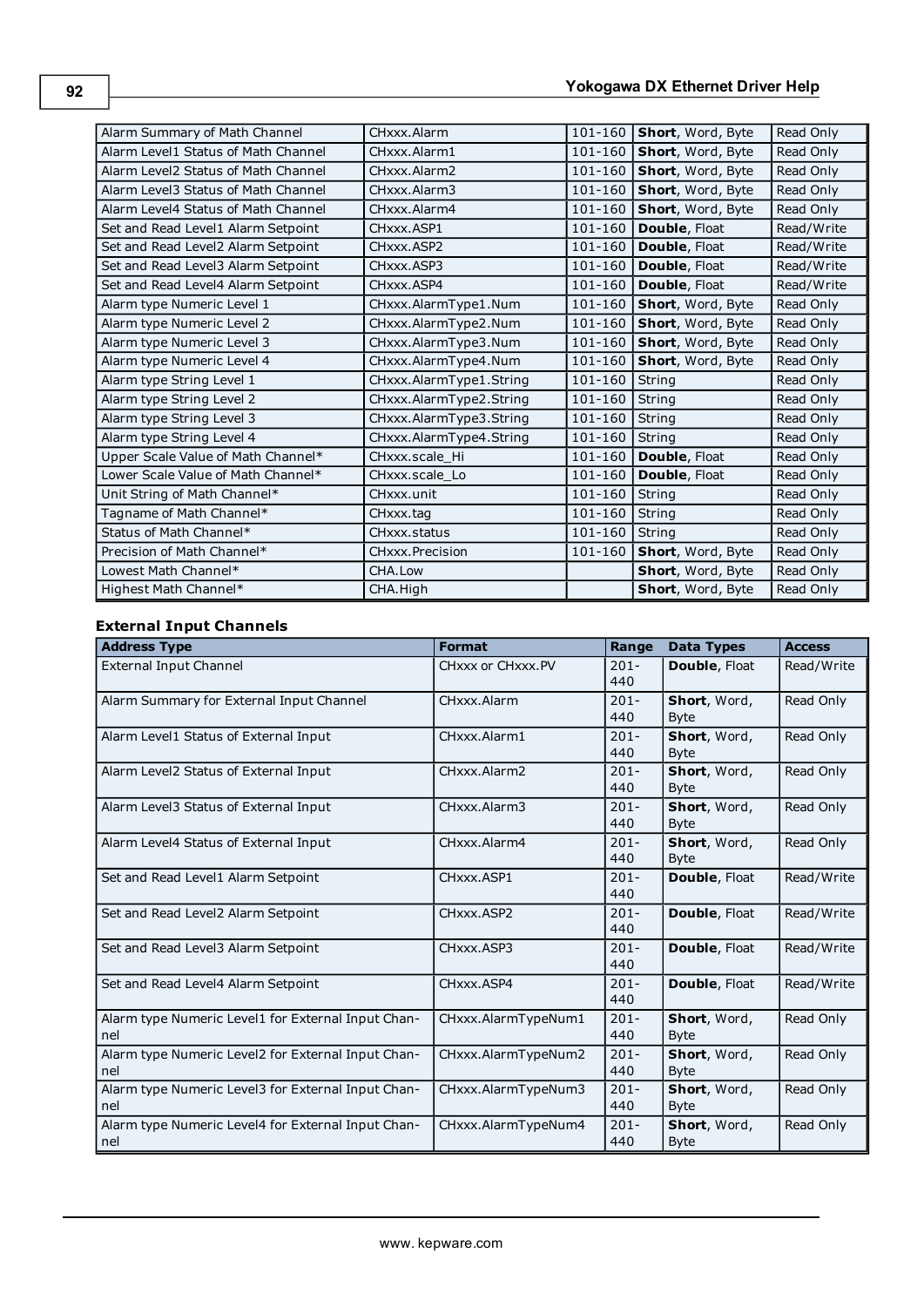| Alarm type String Level1 for External Input Channel | CHxxx.AlarmTypeStr1 | $201 -$<br>440 | <b>String</b>               | Read Only |
|-----------------------------------------------------|---------------------|----------------|-----------------------------|-----------|
| Alarm type String Level2 for External Input Channel | CHxxx.AlarmTypeStr2 | $201 -$<br>440 | <b>String</b>               | Read Only |
| Alarm type String Level3 for External Input Channel | CHxxx.AlarmTypeStr3 | $201 -$<br>440 | <b>String</b>               | Read Only |
| Alarm type String Level4 for External Input Channel | CHxxx.AlarmTypeStr4 | $201 -$<br>440 | <b>String</b>               | Read Only |
| Upper Scale Value of External Input*                | CHxxx.scale Hi      | $201 -$<br>440 | <b>Double, Float</b>        | Read Only |
| Lower Scale Value of External Input*                | CHxxx.scale Lo      | $201 -$<br>440 | Double, Float               | Read Only |
| Unit String of External Input*                      | CHxxx.unit          | $201 -$<br>440 | <b>String</b>               | Read Only |
| Tagname of External Input*                          | CHxxx.tag           | $201 -$<br>440 | <b>String</b>               | Read Only |
| Status of External Input*                           | CHxxx.status        | $201 -$<br>440 | <b>String</b>               | Read Only |
| Precision of External Input*                        | CHxxx.Precision     | $201 -$<br>440 | Short, Word,<br><b>Byte</b> | Read Only |
| Lowest External Input*                              | CHE.Low             |                | Short, Word,<br><b>Byte</b> | Read Only |
| Highest External Input*                             | CHE.High            |                | Short, Word,<br><b>Byte</b> | Read Only |

\*Data associated with these addresses are only read from the device at the start of a communications session. Once read, the values will not be refreshed until the server has been restarted or the "Reset" tag has been invoked. To invoke a reset, a non zero value must be written to the Reset tag. Once the Reset tag has been invoked the driver will reinitialize all startup data from the device.

#### **Alarm Setpoints**

Data values for Alarm Setpoints that are undefined in the device will be returned as +INF. Data values can only be written to Alarm Setpoints that are defined in the device. Write operations to undefined Alarm Setpoints will return an error. Write operations are only available only for users logged in at the Administrator level; otherwise, they will return an error.

#### **Scales**

Data values for Scale\_Hi and Scale\_Lo for channels that are skipped will be returned as +INF.

#### **Tag Names**

For devices that do not support tag names and channels that have unspecified tag names, the driver will construct an internal tag name based on the channel number. For example, the tag name of address 'CH01' will be returned as 'CH01'.

#### **General Device Data**

| <b>Address Description</b>                    | <b>Address/Format</b> | Range     | <b>Data Types</b> | <b>Access</b> |
|-----------------------------------------------|-----------------------|-----------|-------------------|---------------|
| Administrator Level                           | Admin                 |           | <b>Boolean</b>    | Read Only     |
| Date of Last Data                             | Date                  |           | <b>String</b>     | Read Only     |
| Time of Last Data                             | Time                  |           | <b>String</b>     | Read Only     |
| Model Series Reported by Device               | Model                 |           | <b>String</b>     | Read Only     |
| Host Name of Device                           | Hostname              |           | <b>String</b>     | Read Only     |
| Serial Number of Device                       | SerialNumber          |           | <b>String</b>     | Read Only     |
| IP Address of Device                          | IΡ                    |           | <b>String</b>     | Read Only     |
| <b>Math Communication Data</b>                | <b>CDxx</b>           | $01 - 60$ | <b>Float</b>      | Read/Write    |
| <b>Control Math Execution</b>                 | MathControl           |           | Short, Word, Byte | Write Only    |
| <b>Reset Alarms</b>                           | AlarmReset            |           | <b>Boolean</b>    | Write Only    |
| Control Command and Response                  | Command               |           | <b>String</b>     | Read/Write    |
| Previous Screen                               | PreScreen             |           | <b>Boolean</b>    | Write Only    |
| Direct Reloading of Configuration             | Reset                 |           | <b>Boolean</b>    | Write Only    |
| Freeze the recorder's trend and time display. | Opmode_freeze         |           | Boolean           | Write Only    |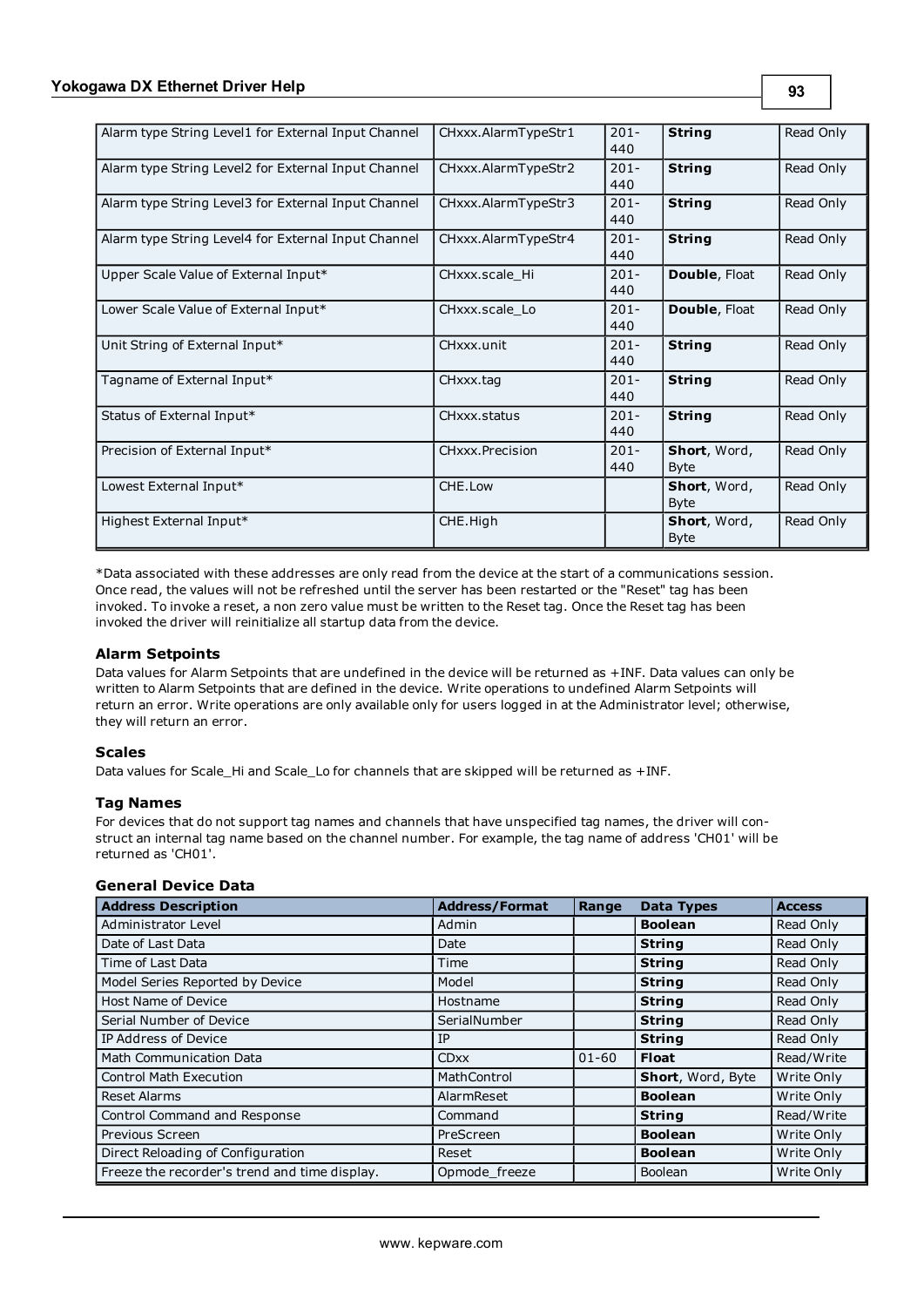| Resume the recorder's trend and time display. | Opmode normal | Boolean        | Write Only   |
|-----------------------------------------------|---------------|----------------|--------------|
| Clear the recorder's memory and display.      | Opmode clear  | Boolean        | Write Only   |
| SetTime*                                      | Taq           | <b>Boolean</b> | l Write Only |

\*The SetTime Tag updates the device time. Writing 0 or 1 to the tag will update the Device Date and Time (which can be verified from the Date Tag and the Time Tag). The SetTime Tag will always display 0 because it is Write Only. After a successful update, the following message will be posted: "Device Clock set to system time [Device <device\_name>]."

#### **Administrator Level**

The Admin address type has a value of '1' or 'true' when the user has logged on at the Administrator level and a value of '0' or 'false' when the user has logged on at the User level.

#### **Math Communication Data**

The CD address type is only valid for devices equipped with the math option and write operations to CD addresses for non-math equipped devices will return an error. Write operations are available only for users logged in at the Administrator level; otherwise, they will return an error.

#### **Model Series Reported by Device**

The Model address type will have a string value of 'DX100' or 'DX200', indicating the model series returned by the device.

#### **Control Math Execution**

The MathControl address type is only available for devices equipped with the math option and write operations to the MathControl tag for non-math equipped devices will return an error.

#### **Control Command and Response**

The Command address allows the user to send a string command and receive a string response to and from the device. This allows the user to send any command to the device, including commands not directly supported by the driver. This tag is only available to users logged in at the Administrator level; otherwise, write operations will return an error.

**Caution:** Write operations using the Command address should be performed with caution.

#### **Messages**

| <b>Command</b> | <b>Message Type</b>                       | <b>Syntax</b>                                                    | <b>Notes</b>                                                                      |
|----------------|-------------------------------------------|------------------------------------------------------------------|-----------------------------------------------------------------------------------|
| BJ             | Free Message (aka Arbi-<br>trary Message) | BJ(group) (message<br>$#$ )<br>E.g., BJ10 <sub>2</sub> for group | Message is assigned to a group and displayed for that<br>group only.              |
|                |                                           | 10, msg 2.                                                       | Limit: 10 messages.<br>Message max. length: 32 char.s.                            |
| SG             | Regular Message                           | $SG(message \#)$<br>E.g., SG 42                                  | Limit: 100 messages.                                                              |
|                |                                           |                                                                  | Message max. length: 32 char.s.                                                   |
|                |                                           |                                                                  | Message will be written to the current display when the<br>MS command is invoked. |
| <b>MS</b>      | Writes message to dis-<br>play            | $MS(message \#)$<br>E.g., MS 42                                  | Writes the message (indicated by message $#$ ) to the cur-<br>rent display.       |

**Note:** The actual number of addresses available for of each type depends on the configuration of the Yokogawa device. If the driver finds at Runtime that an address is not present in the device, it will post an error message and then remove the tag from its scan list.

Addresses that have Write Only access are assigned a default access of Read/Write; however, data values will be unreadable for these addresses and the associated tags will not be included in the scan list. The current data value for these tags will always be 0 for numeric data types and null string for string data types.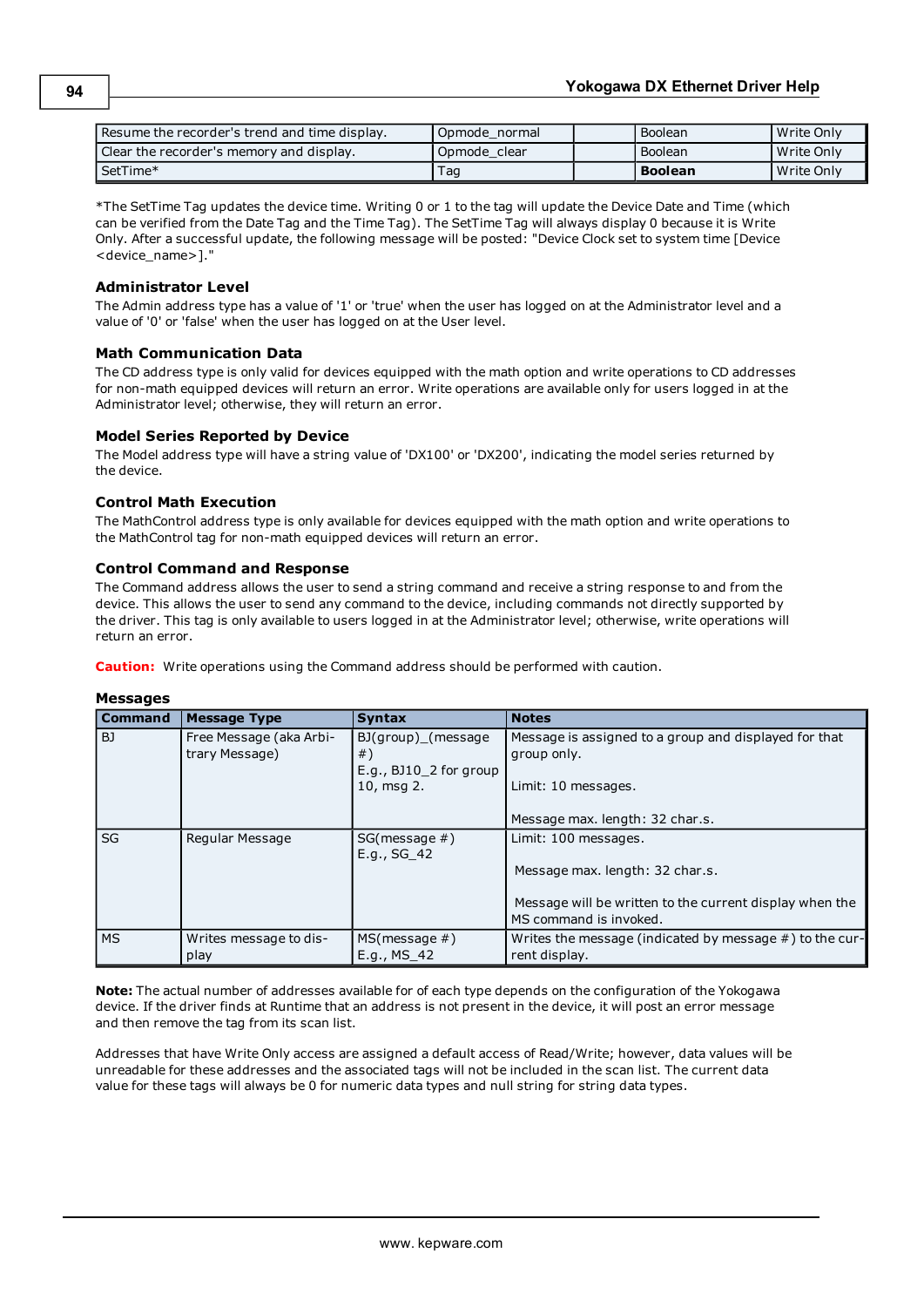### <span id="page-94-3"></span>**Error Descriptions**

The following error/warning messages may be generated. Click on the link for a description of the message.

#### **Address Validation**

**[Missing](#page-94-0) [address](#page-94-0) [Device](#page-94-1) [address](#page-94-1) ['<address>'](#page-94-1) [contains](#page-94-1) [a](#page-94-1) [syntax](#page-94-1) [error](#page-94-1) [Address](#page-95-0) ['<address>'](#page-95-0) [is](#page-95-0) [out](#page-95-0) [of](#page-95-0) [range](#page-95-0) [for](#page-95-0) [the](#page-95-0) [specified](#page-95-0) [device](#page-95-0) [or](#page-95-0) [register](#page-95-0) [Data](#page-95-1) [Type](#page-95-1) ['<type>'](#page-95-1) [is](#page-95-1) [not](#page-95-1) [valid](#page-95-1) [for](#page-95-1) [device](#page-95-1) [address](#page-95-1) ['<address>'](#page-95-1) [Device](#page-95-2) [address](#page-95-2) ['<address>'](#page-95-2) [is](#page-95-2) [Read](#page-95-2) [Only](#page-95-2)** 

#### **Device Status Messages**

**[Detected](#page-95-3) [unsupported](#page-95-3) [model](#page-95-3) [series](#page-95-3) ['<model](#page-95-3) [series>'](#page-95-3) [on](#page-95-3) [device](#page-95-3) ['<device](#page-95-3) [name>'.](#page-95-3) [Using](#page-95-3) [configured](#page-95-3) [model](#page-95-3) [series](#page-95-3) ['<model](#page-95-3) [series>'](#page-95-3) [for](#page-95-3) [communications](#page-95-3)**

**[Device](#page-96-0) ['<device](#page-96-0) [name>'](#page-96-0) [is](#page-96-0) [not](#page-96-0) [responding](#page-96-0)**

**[Model](#page-96-1) [series](#page-96-1) ['<model](#page-96-1) [series>'](#page-96-1) [read](#page-96-1) [from](#page-96-1) [device](#page-96-1) ['<device](#page-96-1) [name>'](#page-96-1) [does](#page-96-1) [not](#page-96-1) [match](#page-96-1) [the](#page-96-1) [series](#page-96-1) [of](#page-96-1) [the](#page-96-1) [configured](#page-96-1) [model](#page-96-1) ['<configured](#page-96-1) [model>'.](#page-96-1) [Auto](#page-96-1) [generated](#page-96-1) [tags](#page-96-1) [may](#page-96-1) [not](#page-96-1) [validate](#page-96-1) [Unable](#page-96-2) [to](#page-96-2) [write](#page-96-2) [to](#page-96-2) ['<address>'](#page-96-2) [on](#page-96-2) [device](#page-96-2) ['<device](#page-96-2) [name>](#page-96-2)**

**[Write](#page-96-3) [allowed](#page-96-3) [for](#page-96-3) [admin](#page-96-3) [level](#page-96-3) [only](#page-96-3) [\(Device](#page-96-3) ['<device-name>',](#page-96-3) [Tag](#page-96-3) ['<address>'](#page-96-3)**

**[Write](#page-97-0) [allowed](#page-97-0) [for](#page-97-0) [devices](#page-97-0) [with](#page-97-0) [math](#page-97-0) [option](#page-97-0) [only](#page-97-0) [\(Device](#page-97-0) ['<device-name>',](#page-97-0) [Tag](#page-97-0) ['<address>'](#page-97-0)**

#### **Driver Error Messages**

**[Winsock](#page-97-1) [initialization](#page-97-1) [failed](#page-97-1) [\(OS](#page-97-1) [Error](#page-97-1) [=](#page-97-1) [n\)](#page-97-1) [Winsock](#page-97-2) [V1.1](#page-97-2) [or](#page-97-2) [higher](#page-97-2) [must](#page-97-2) [be](#page-97-2) [installed](#page-97-2) [to](#page-97-2) [use](#page-97-2) [the](#page-97-2) [Yokogawa](#page-97-2) [DX](#page-97-2) [Ethernet](#page-97-2) [device](#page-97-2) [driver](#page-97-2)**

#### **Automatic Tag Database Generation Messages**

**[Unable](#page-98-0) [to](#page-98-0) [generate](#page-98-0) [a](#page-98-0) [tag](#page-98-0) [database](#page-98-0) [for](#page-98-0) [device](#page-98-0) ['<device](#page-98-0) [name>'.](#page-98-0) [Reason:](#page-98-0) [Device](#page-98-0) ['<devicename>'](#page-98-0) [login](#page-98-0) [failed.](#page-98-0) [Check](#page-98-0) [username](#page-98-0) [and](#page-98-0) [password](#page-98-0) [Unable](#page-98-1) [to](#page-98-1) [generate](#page-98-1) [a](#page-98-1) [tag](#page-98-1) [database](#page-98-1) [for](#page-98-1) [device](#page-98-1) ['<device](#page-98-1) [name>'.](#page-98-1) [Reason:](#page-98-1) [Device](#page-98-1) ['<devicename>'](#page-98-1) [not](#page-98-1) [accepted.](#page-98-1) [Choose](#page-98-1) [username](#page-98-1) [of](#page-98-1) ['admin'](#page-98-1) [or](#page-98-1) ['user'](#page-98-1) [Unable](#page-98-2) [to](#page-98-2) [generate](#page-98-2) [a](#page-98-2) [tag](#page-98-2) [database](#page-98-2) [for](#page-98-2) [device](#page-98-2) ['<device](#page-98-2) [name>'.](#page-98-2) [Reason:](#page-98-2) [Device](#page-98-2) ['<devicename>'](#page-98-2) [login](#page-98-2) [failed.](#page-98-2) [No](#page-98-2) [more](#page-98-2) [logins](#page-98-2) [at](#page-98-2) [this](#page-98-2) [user](#page-98-2) [level](#page-98-2) [Unable](#page-98-3) [to](#page-98-3) [generate](#page-98-3) [a](#page-98-3) [tag](#page-98-3) [database](#page-98-3) [for](#page-98-3) [device](#page-98-3) ['<device](#page-98-3) [name>'.](#page-98-3) [Reason:](#page-98-3) [Device](#page-98-3) ['<device](#page-98-3) [name>'](#page-98-3) [responded](#page-98-3) [with](#page-98-3) [error](#page-98-3) ['<error](#page-98-3) [code>'](#page-98-3)**

## <span id="page-94-2"></span>**Address Validation**

The following error/warning messages may be generated. Click on the link for a description of the message.

#### **Address Validation**

**[Missing](#page-94-0) [address](#page-94-0) [Device](#page-94-1) [address](#page-94-1) ['<address>'](#page-94-1) [contains](#page-94-1) [a](#page-94-1) [syntax](#page-94-1) [error](#page-94-1) [Address](#page-95-0) ['<address>'](#page-95-0) [is](#page-95-0) [out](#page-95-0) [of](#page-95-0) [range](#page-95-0) [for](#page-95-0) [the](#page-95-0) [specified](#page-95-0) [device](#page-95-0) [or](#page-95-0) [register](#page-95-0) [Data](#page-95-1) [Type](#page-95-1) ['<type>'](#page-95-1) [is](#page-95-1) [not](#page-95-1) [valid](#page-95-1) [for](#page-95-1) [device](#page-95-1) [address](#page-95-1) ['<address>'](#page-95-1) [Device](#page-95-2) [address](#page-95-2) ['<address>'](#page-95-2) [is](#page-95-2) [Read](#page-95-2) [Only](#page-95-2)** 

#### <span id="page-94-0"></span>**Missing address**

**Error Type:** Warning

**Possible Cause:** A tag address that has been specified statically has no length.

#### **Solution:**

<span id="page-94-1"></span>Re-enter the address in the client application.

#### Device address '<address>' contains a syntax error

#### **Error Type:** Warning

#### **Possible Cause:**

A tag address that has been specified statically contains one or more invalid characters.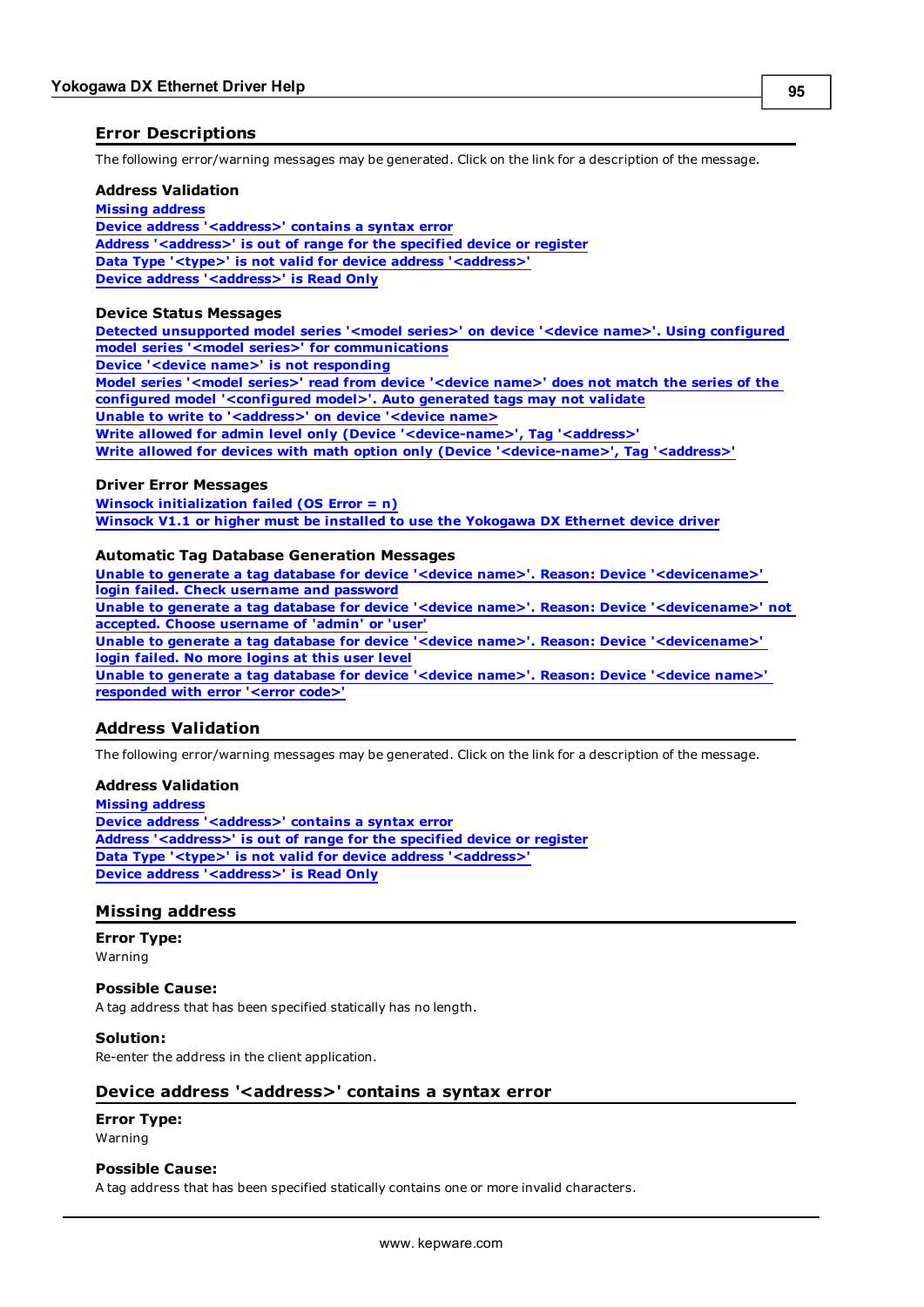#### **Solution:**

<span id="page-95-0"></span>Re-enter the address in the client application.

#### **Address '<address>' is out of range for the specified device or register**

#### **Error Type:**

Warning

#### **Possible Cause:**

A tag address that has been specified statically references a location that is beyond the range of supported locations for the device.

#### **Solution:**

<span id="page-95-1"></span>Verify the address is correct; if it is not, re-enter it in the client application.

#### Data Type '<type>' is not valid for device address '<address>'

#### **Error Type:**

Warning

#### **Possible Cause:**

A tag address that has been specified statically has been assigned an invalid data type.

#### **Solution:**

<span id="page-95-2"></span>Modify the requested data type in the client application.

### Device address '<address>' is Read Only

#### **Error Type:**

Warning

#### **Possible Cause:**

A tag address that has been specified statically has a requested access mode that is not compatible with what the device supports for that address.

#### **Solution:**

<span id="page-95-4"></span>Change the access mode in the client application.

#### **Device Status Messages**

The following error/warning messages may be generated. Click on the link for a description of the message.

#### **Device Status Messages**

**[Detected](#page-95-3) [unsupported](#page-95-3) [model](#page-95-3) [series](#page-95-3) ['<model](#page-95-3) [series>'](#page-95-3) [on](#page-95-3) [device](#page-95-3) ['<device](#page-95-3) [name>'.](#page-95-3) [Using](#page-95-3) [configured](#page-95-3) [model](#page-95-3) [series](#page-95-3) ['<model](#page-95-3) [series>'](#page-95-3) [for](#page-95-3) [communications](#page-95-3)**

**[Device](#page-96-0) ['<device](#page-96-0) [name>'](#page-96-0) [is](#page-96-0) [not](#page-96-0) [responding](#page-96-0)**

**[Model](#page-96-1) [series](#page-96-1) ['<model](#page-96-1) [series>'](#page-96-1) [read](#page-96-1) [from](#page-96-1) [device](#page-96-1) ['<device](#page-96-1) [name>'](#page-96-1) [does](#page-96-1) [not](#page-96-1) [match](#page-96-1) [the](#page-96-1) [series](#page-96-1) [of](#page-96-1) [the](#page-96-1) [configured](#page-96-1) [model](#page-96-1) ['<configured](#page-96-1) [model>'.](#page-96-1) [Auto](#page-96-1) [generated](#page-96-1) [tags](#page-96-1) [may](#page-96-1) [not](#page-96-1) [validate](#page-96-1) [Unable](#page-96-2) [to](#page-96-2) [write](#page-96-2) [to](#page-96-2) ['<address>'](#page-96-2) [on](#page-96-2) [device](#page-96-2) ['<device](#page-96-2) [name>](#page-96-2)**

**[Write](#page-96-3) [allowed](#page-96-3) [for](#page-96-3) [admin](#page-96-3) [level](#page-96-3) [only](#page-96-3) [\(Device](#page-96-3) ['<device-name>',](#page-96-3) [Tag](#page-96-3) ['<address>'](#page-96-3)**

<span id="page-95-3"></span>**[Write](#page-97-0) [allowed](#page-97-0) [for](#page-97-0) [devices](#page-97-0) [with](#page-97-0) [math](#page-97-0) [option](#page-97-0) [only](#page-97-0) [\(Device](#page-97-0) ['<device-name>',](#page-97-0) [Tag](#page-97-0) ['<address>'](#page-97-0)**

# **Detected unsupported model series '<model series>' on device '<device name>'. Using configured model series '<model series>' for communications**

#### **Error Type:**

Informational

#### **Possible Cause:**

The Yokogawa device at the specified address responded with a model series that is not supported by this driver.

#### **Solution:**

When the detected model series is not supported, the model series that was selected for the configured device model will be used for both communications and tag validation. Confirm that the configured model is adequate for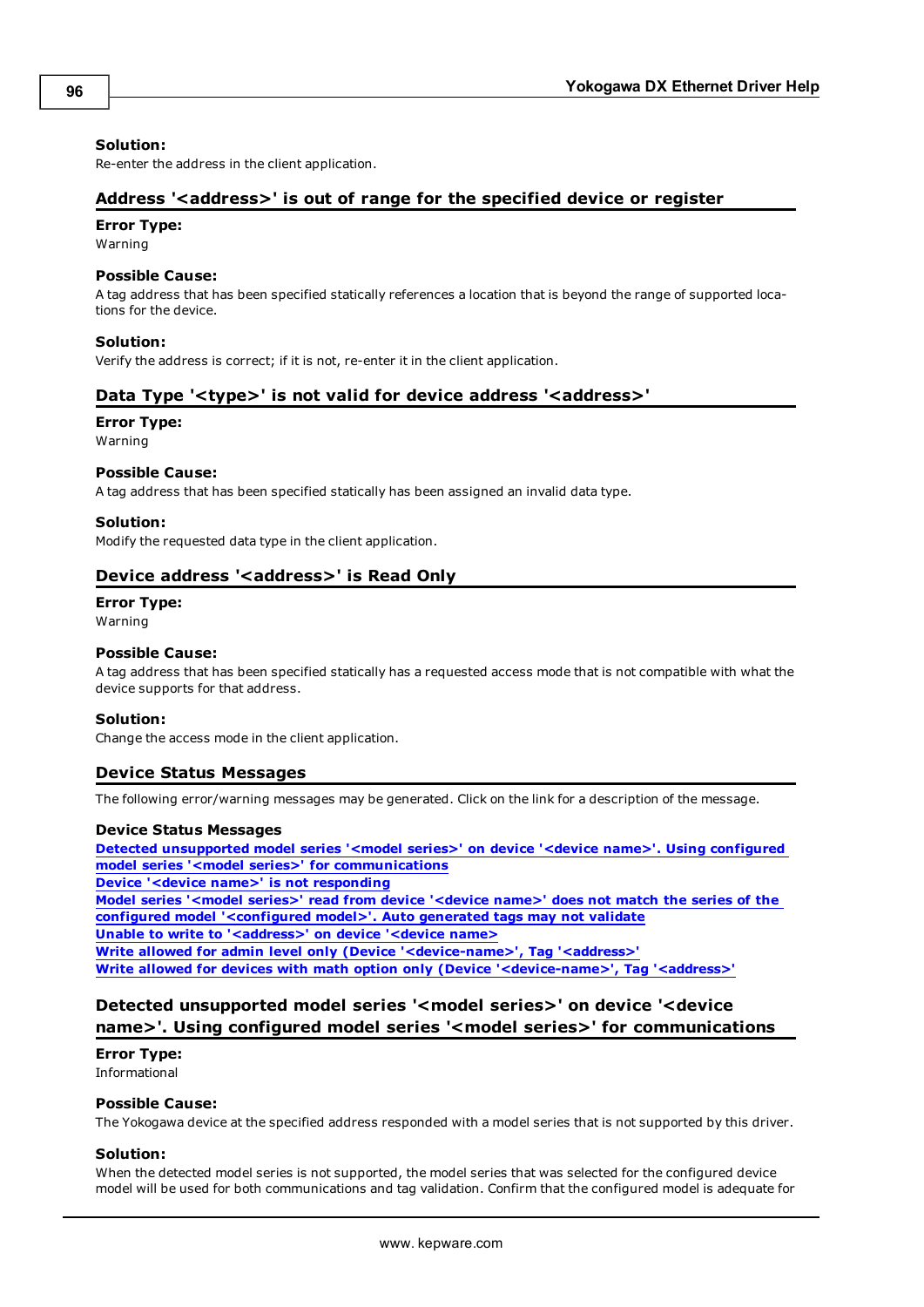the Yokogawa device at the specified address. If it is not, locate another Yokogawa driver that meets the device's needs. If there are no Yokogawa drivers that meet the device's needs, contact Technical Support.

### <span id="page-96-0"></span>**Device '<device name>' is not responding**

#### **Error Type:**

Serious

#### **Possible Cause:**

1. The connection between the device and the host PC is broken.

- 2. The IP address assigned to the device is incorrect.
- 3. The connection cannot be established in the specified timeout period.

4. The response from the device took longer to receive than the amount of time specified in the "Request Timeout" device setting.

#### **Solution:**

1. Verify the cabling between the PC and the PLC device.

- 2. Verify the IP address given to the named device matches that of the actual device.
- 3. Increase the Connect Timeout value in the Timeout page of Device Properties.

<span id="page-96-1"></span>4. Increase the Request Timeout setting so that the entire response can be handled.

# **Model series '<model series>' read from device '<device name>' does not match the series of the configured model '<configured model>'. Auto generated tags may not validate**

#### **Error Type:**

Informational

#### **Possible Cause:**

The Yokogawa device at the specified address responded with a model series that does not match the model series of the configured device in the project. This may be due to the following:

1. The detected model series is supported by this driver, but is different than the model series specified in the configured device.

2. The detected model series is not supported by this driver.

#### **Solution:**

Identify the device model series at the specified address. Then, do one of the following:

1. If the model configured in the project is incorrect, change it to reflect the correct model. The detected model series that is supported will be used for communications. The configured model series will be used for tag validation.

2. If the detected model series is not supported, the model series that was selected for the configured device model will be used for both communications and tag validation. Confirm that the configured model is adequate for the Yokogawa device at the specified address. If it is not, locate another Yokogawa driver that meets the device's needs. If there are no Yokogawa drivers that meet the device's needs, contact Technical Support.

#### <span id="page-96-2"></span>Unable to write to '<address>' on device '<device name>'

#### **Error Type:**

Serious

#### **Possible Cause:**

- 1. The connection between the device and the host PC is broken.
- 2. The named device may have been assigned an incorrect IP address.
- 3. The address specified may be Read Only or may not exist in the current device.

#### **Solution:**

- 1. Verify the cabling between the PC and the PLC device.
- 2. Verify that the IP address given to the named device matches that of the actual device.
- <span id="page-96-3"></span>3. Check address availability for the device.

## **Write allowed for admin level only**

#### **Error Type:**

Warning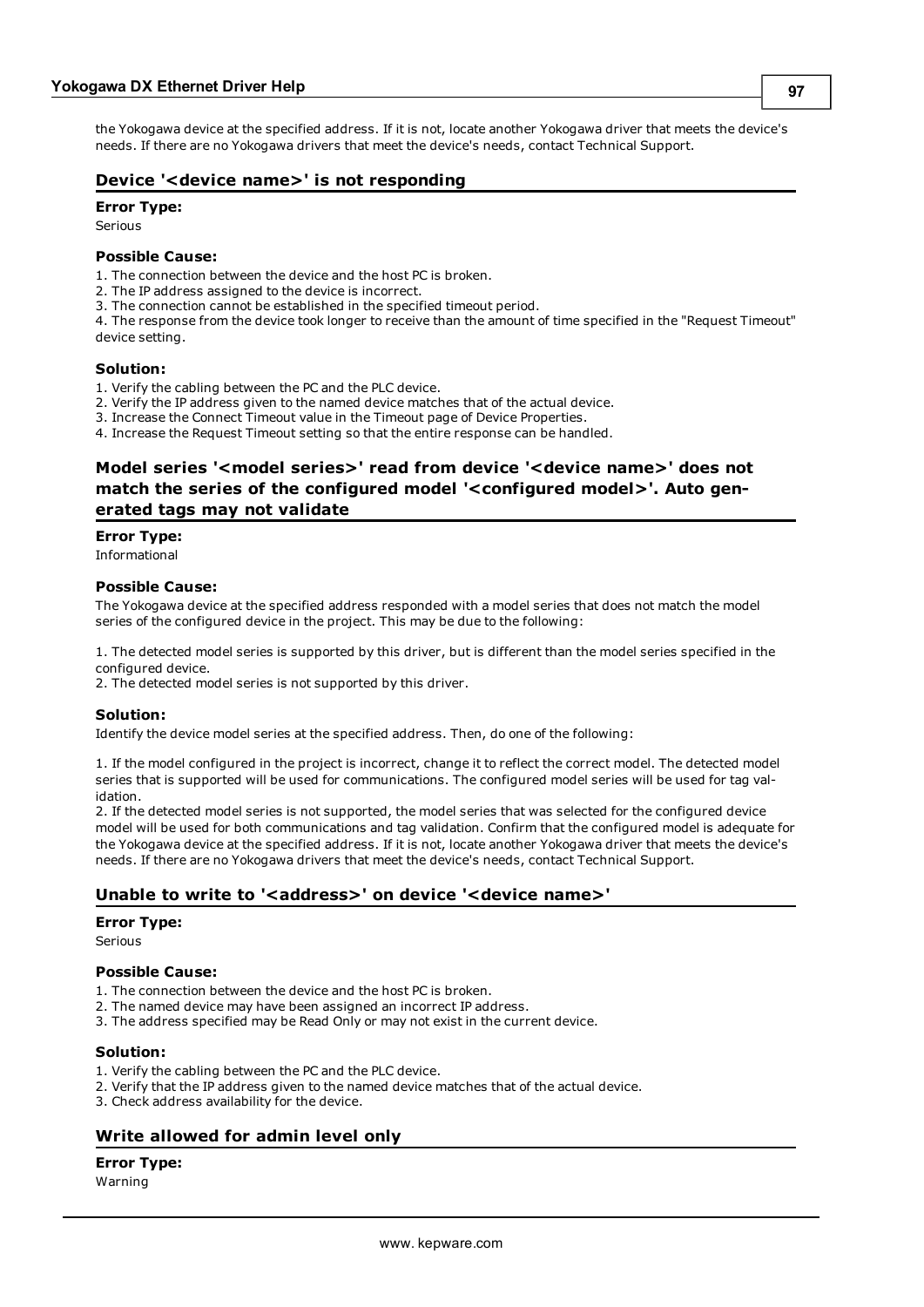#### **Possible Cause:**

The user is logged on to the named device at the user level and is attempting to write to a tag that is writeable at the administrator level only.

#### **Solution:**

<span id="page-97-0"></span>Verify the user/admin level used for login.

### **Write allowed for devices with math option only**

#### **Error Type:**

Warning

#### **Possible Cause:**

The named device is not equipped with the math option and a write was attempted to a tag that is available for math operations only.

#### **Solution:**

<span id="page-97-4"></span>Verify that the tag address exists for the device.

#### **Driver Error Messages**

The following error/warning messages may be generated. Click on the link for a description of the message.

#### **Driver Error Messages [Winsock](#page-97-1) [initialization](#page-97-1) [failed](#page-97-1) [\(OS](#page-97-1) [Error](#page-97-1) [=](#page-97-1) [n\)](#page-97-1) [Winsock](#page-97-2) [V1.1](#page-97-2) [or](#page-97-2) [higher](#page-97-2) [must](#page-97-2) [be](#page-97-2) [installed](#page-97-2) [to](#page-97-2) [use](#page-97-2) [the](#page-97-2) [Yokogawa](#page-97-2) [DX](#page-97-2) [Ethernet](#page-97-2) [device](#page-97-2) [driver](#page-97-2)**

### <span id="page-97-1"></span>**Winsock initialization failed (OS Error = n)**

#### **Error Type:**

Fatal

| <b>OS Error</b> | <b>Indication</b>                                                                                    | <b>Possible Solution</b>                                                               |
|-----------------|------------------------------------------------------------------------------------------------------|----------------------------------------------------------------------------------------|
| 10091           | Indicates that the underlying network<br>subsystem is not ready for network com-<br>munication.      | Wait a few seconds and restart<br>the driver.                                          |
| 10067           | Limit on the number of tasks supported<br>by the Windows Sockets implementation<br>has been reached. | Close one or more applications<br>that may be using Winsock and<br>restart the driver. |

# <span id="page-97-2"></span>**Winsock V1.1 or higher must be installed to use the Yokogawa DX Ethernet device driver**

# **Error Type:**

Fatal

#### **Possible Cause:**

The version number of the Winsock DLL found on the system is less than 1.1.

#### **Solution:**

<span id="page-97-3"></span>Upgrade Winsock to version 1.1 or higher.

#### **Automatic Tag Database Generation Error Messages**

The following error/warning messages may be generated. Click on the link for a description of the message.

#### **Automatic Tag Database Generation Error Messages**

**[Unable](#page-98-0) [to](#page-98-0) [generate](#page-98-0) [a](#page-98-0) [tag](#page-98-0) [database](#page-98-0) [for](#page-98-0) [device](#page-98-0) ['<device](#page-98-0) [name>'.](#page-98-0) [Reason:](#page-98-0) [Device](#page-98-0) ['<device-name>'](#page-98-0) [login](#page-98-0) [failed.](#page-98-0) [Check](#page-98-0) [username](#page-98-0) [and](#page-98-0) [password](#page-98-0)**

**[Unable](#page-98-1) [to](#page-98-1) [generate](#page-98-1) [a](#page-98-1) [tag](#page-98-1) [database](#page-98-1) [for](#page-98-1) [device](#page-98-1) ['<device](#page-98-1) [name>'.](#page-98-1) [Reason:](#page-98-1) [Device'<device](#page-98-1) [name>'](#page-98-1) [login](#page-98-1) [not](#page-98-1) [accepted.](#page-98-1) [Choose](#page-98-1) [username](#page-98-1) [of](#page-98-1) ['admin'](#page-98-1) [or](#page-98-1) ['user'](#page-98-1)**

**[Unable](#page-98-2) [to](#page-98-2) [generate](#page-98-2) [a](#page-98-2) [tag](#page-98-2) [database](#page-98-2) [for](#page-98-2) [device](#page-98-2) ['<device](#page-98-2) [name>'.](#page-98-2) [Reason:](#page-98-2) [Device](#page-98-2) ['<device](#page-98-2) [name>'](#page-98-2) [login](#page-98-2) [failed.](#page-98-2) [No](#page-98-2) [more](#page-98-2) [logins](#page-98-2) [at](#page-98-2) [this](#page-98-2) [user](#page-98-2) [level](#page-98-2)**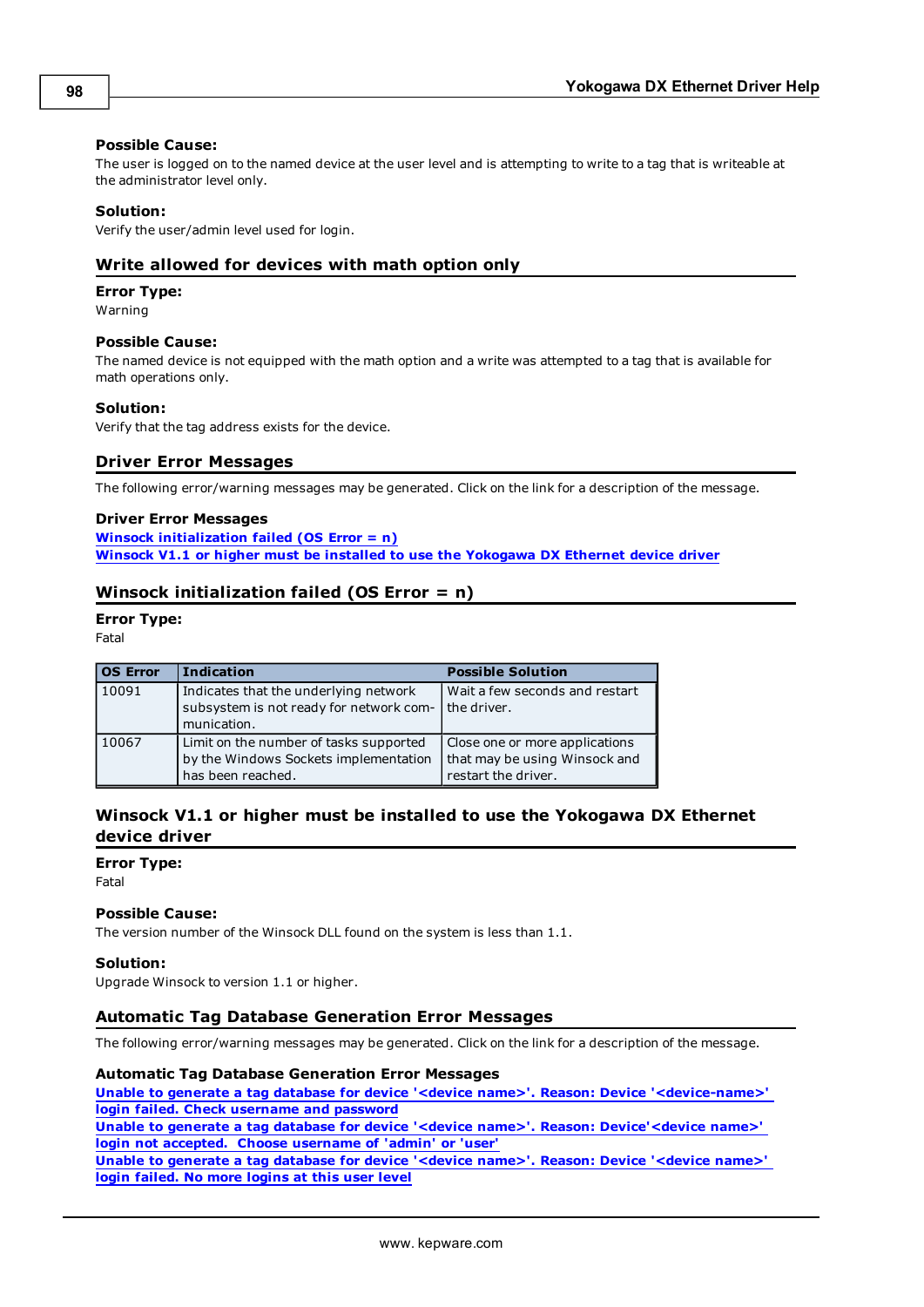**[Unable](#page-98-3) [to](#page-98-3) [generate](#page-98-3) [a](#page-98-3) [tag](#page-98-3) [database](#page-98-3) [for](#page-98-3) [device](#page-98-3) ['<device](#page-98-3) [name>'.](#page-98-3) [Reason:](#page-98-3) [Device](#page-98-3) ['<device](#page-98-3) [name>'](#page-98-3) [responded](#page-98-3) [with](#page-98-3) [error](#page-98-3) ['<error](#page-98-3) [code>'](#page-98-3)**

# <span id="page-98-0"></span>**Unable to generate a tag database for device '<device name>'. Reason: Device '<device name>' login failed. Check username and password**

#### **Error Type:**

Serious

#### **Possible Cause:**

1. The username and password required for login to the device have not been specified in Device Configuration.

- 2. The username and password were entered incorrectly or entered in non-matching case.
- 3. The username and/or password specified in Device Configuration is not registered in the device.

#### **Solution:**

<span id="page-98-1"></span>Re-enter the correct username and password in Device Configuration.

# **Unable to generate a tag database for device '<device name>'. Reason: Device '<device name>' login not accepted**

#### **Error Type:**

Serious

#### **Possible Cause:**

1. The password-protected login feature of the device is disabled and the username specified in Device Configuration does not contain the expected user level required for login to the device.

2. The user level was entered incorrectly or entered in non-matching case.

#### **Solution:**

<span id="page-98-2"></span>Re-enter the correct user level 'user' in the username field in Device Configuration.

## **Unable to generate a tag database for device '<device name>'. Reason: Device '<device name>' login failed. No more logins at this user level**

#### **Error Type:**

Serious

#### **Possible Cause:**

There are no more users permitted to login at this user level. Other users may be connected to the device, or a connection may have been made and broken without logging off or disconnecting.

#### **Solution:**

1. Check for other user connections that are blocking connection.

2. Make sure that the Keep Alive feature for Ethernet communications is enabled in the device. This will cause the device to disconnect if there is a break in communications.

# <span id="page-98-3"></span>**Unable to generate a tag database for device '<device name>'. Reason: Device '<device name>' responded with error '<error code>'**

#### **Error Type:**

Serious

#### **Possible Cause:**

For an explanation of the error code, refer to the device model's instruction manual.

#### **Solution:**

The solution will depend on the error code. For an explanation of the error code, refer to the device model's instruction manual.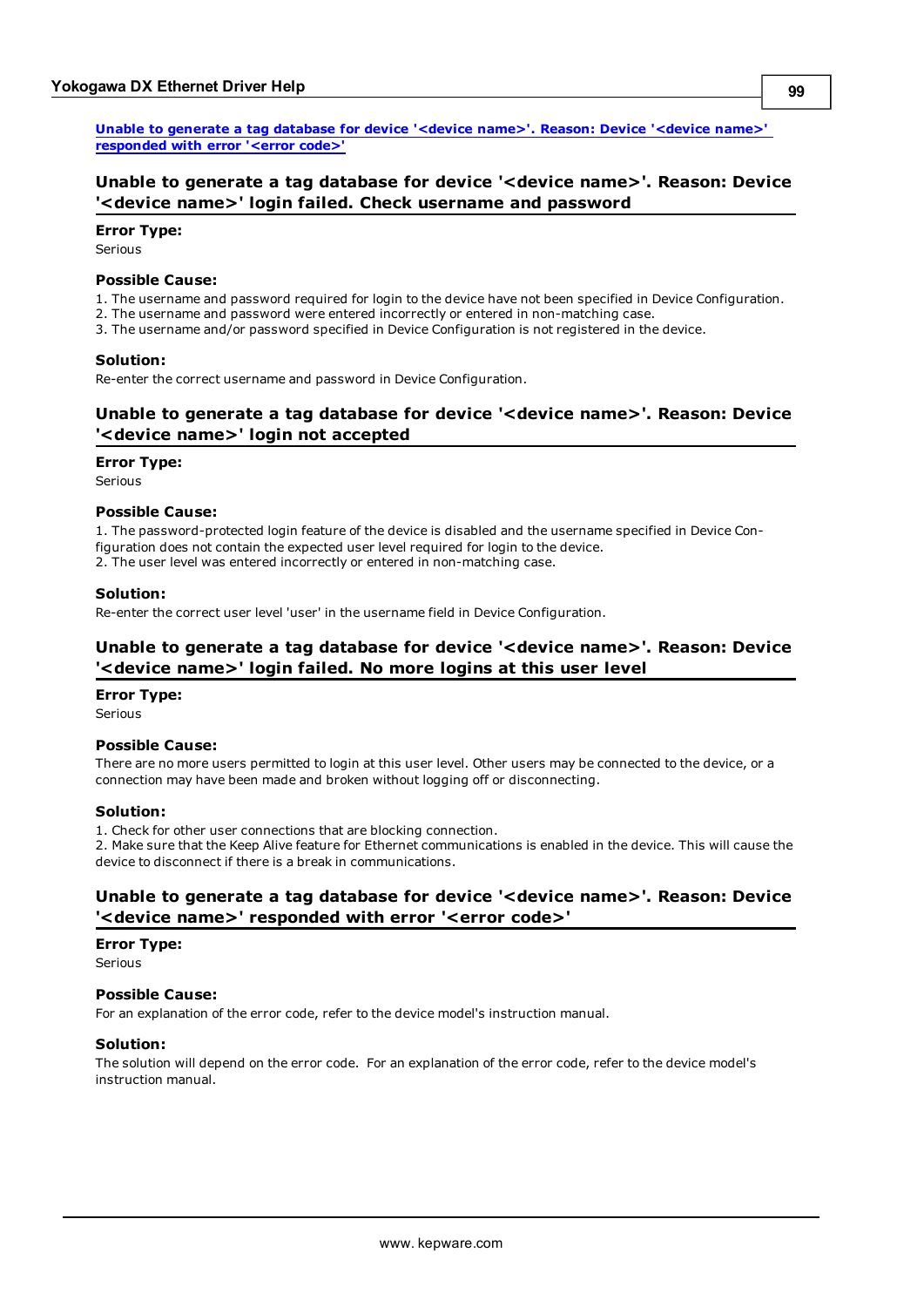# **Index**

# **A**

# **B**

|--|--|

# **C**

# **D**

| Detected unsupported model series ' <model series="">' on device '<device name="">'. Using con-96</device></model> |    |
|--------------------------------------------------------------------------------------------------------------------|----|
|                                                                                                                    |    |
|                                                                                                                    |    |
|                                                                                                                    |    |
|                                                                                                                    |    |
|                                                                                                                    |    |
|                                                                                                                    |    |
|                                                                                                                    |    |
|                                                                                                                    |    |
|                                                                                                                    |    |
|                                                                                                                    | 64 |
|                                                                                                                    |    |
|                                                                                                                    |    |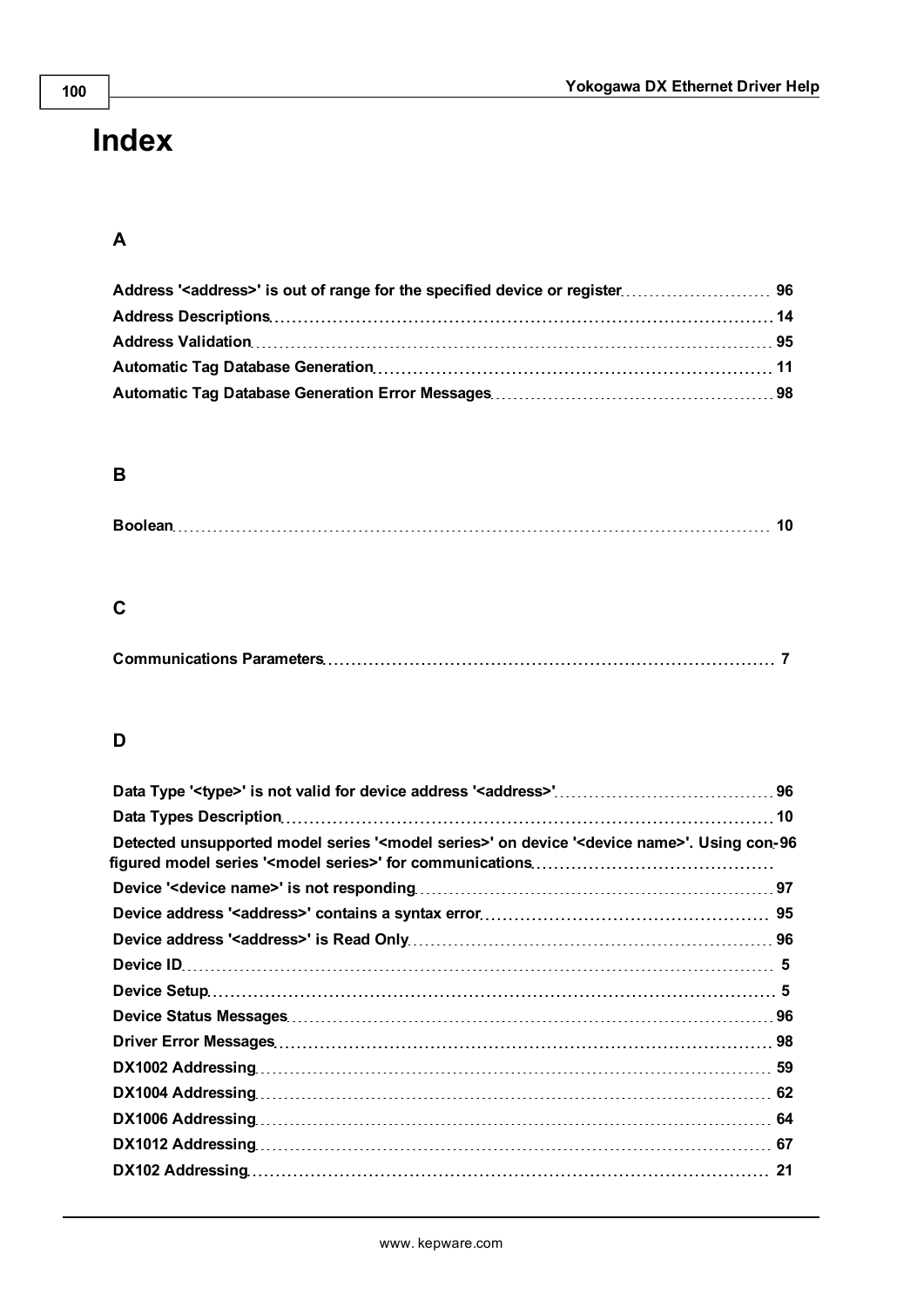|                  | 23 |
|------------------|----|
|                  | 25 |
| DX112 Addressing | 28 |
|                  |    |
|                  |    |
|                  |    |
|                  |    |
|                  |    |
|                  |    |
|                  |    |
|                  |    |
|                  |    |
|                  | 43 |
|                  | 45 |
|                  |    |

# **E**

# **F**

|--|

# **M**

| Model series ' <model series="">' read from device '<device name="">' does not match the series 97<br/>of the configured model '<configured model="">'. Auto generated tags may not validate</configured></device></model> |  |  |  |  |  |
|----------------------------------------------------------------------------------------------------------------------------------------------------------------------------------------------------------------------------|--|--|--|--|--|
|                                                                                                                                                                                                                            |  |  |  |  |  |
|                                                                                                                                                                                                                            |  |  |  |  |  |

# **N**

|--|--|